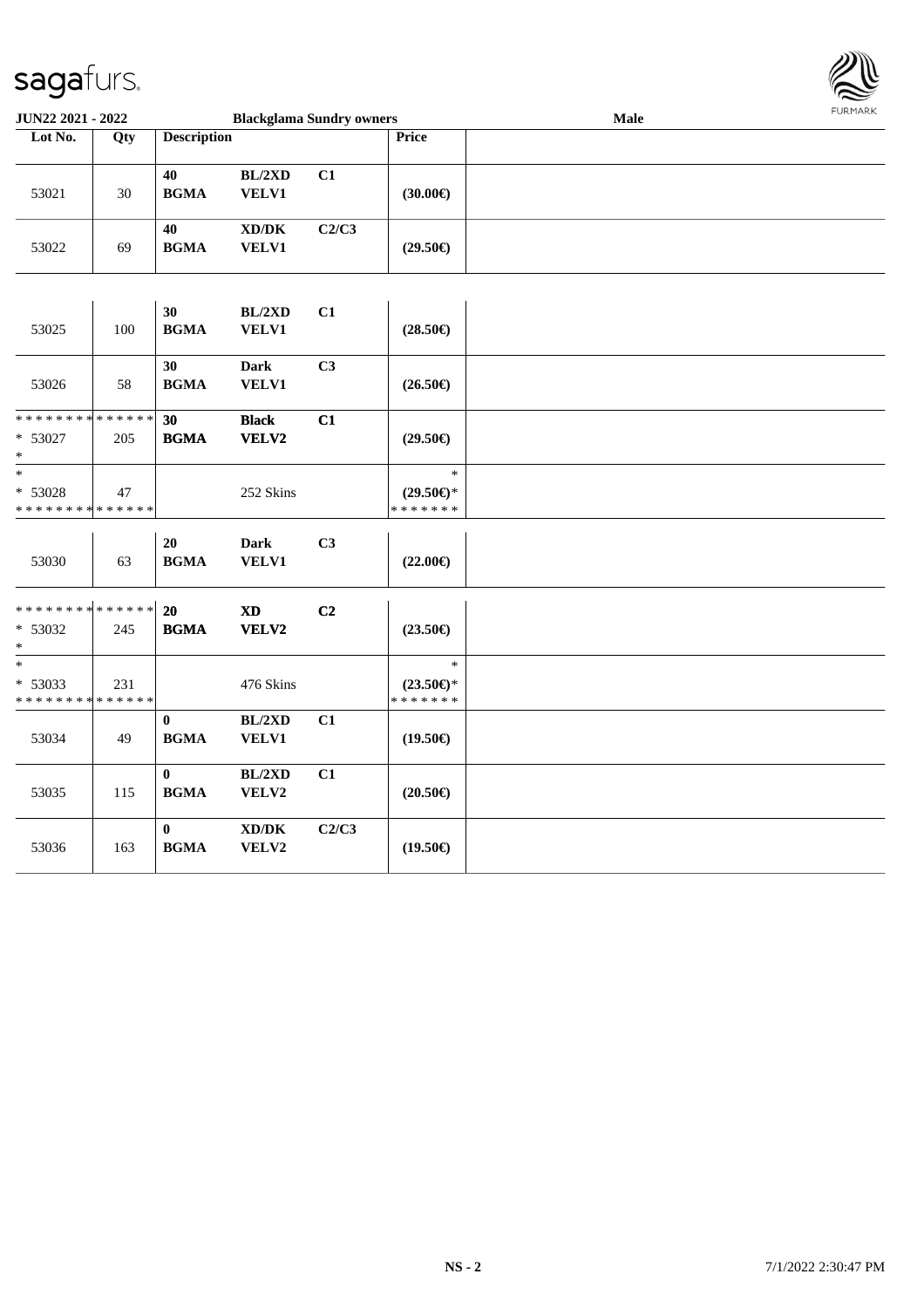

| <b>JUN22 2021 - 2022</b>                                                                              |     |                    | <b>Blackglama Cherry Grove</b>                      |                |                                                   | Male |  |  |  |  |
|-------------------------------------------------------------------------------------------------------|-----|--------------------|-----------------------------------------------------|----------------|---------------------------------------------------|------|--|--|--|--|
| Lot No.                                                                                               | Qty | <b>Description</b> |                                                     |                | Price                                             |      |  |  |  |  |
| 53041                                                                                                 | 89  | 50<br><b>BGMA</b>  | 2XD/XD<br>VELV1                                     | C1/C2          | $(33.00\epsilon)$                                 |      |  |  |  |  |
| 53042                                                                                                 | 202 | 40<br><b>BGMA</b>  | BL/2XD<br><b>VELV1</b>                              | C1             | $(33.00\epsilon)$                                 |      |  |  |  |  |
| * * * * * * * * <mark>* * * * * *</mark><br>$* 53043$<br>$\ast$<br>$\ast$                             | 205 | 40<br><b>BGMA</b>  | $\bold{X}\bold{D}/\bold{D}\bold{K}$<br><b>VELV1</b> | C <sub>2</sub> | $(32.00\epsilon)$                                 |      |  |  |  |  |
| $* 53044$<br>$\ast$<br>$\ast$                                                                         | 180 |                    | $\boldsymbol{2}$                                    |                | $\ast$<br>$(32.00\epsilon)$ *<br>$\ast$<br>$\ast$ |      |  |  |  |  |
| $* 53045$<br>*<br>$\ast$                                                                              | 180 |                    | $\mathfrak{Z}$                                      |                | $(32.00\epsilon)$ *<br>$\ast$<br>$\ast$           |      |  |  |  |  |
| $* 53046$<br>* * * * * * * * <mark>* * * * * * *</mark><br>* * * * * * * * <mark>* * * * * * *</mark> | 147 |                    | 712 Skins                                           |                | $(32.00\epsilon)$ *<br>* * * * * * *              |      |  |  |  |  |
| $* 53047$<br>$\ast$<br>$\ast$                                                                         | 205 | 30<br><b>BGMA</b>  | BL/2XD<br><b>VELV1</b>                              | C1             | $(30.00\epsilon)$<br>$\ast$                       |      |  |  |  |  |
| * 53048<br>$\ast$                                                                                     | 180 |                    | $\sqrt{2}$                                          |                | $(30.00\in)^\ast$<br>$\ast$                       |      |  |  |  |  |
| $*$<br>$* 53051$<br>$\ast$<br>$\overline{\ast}$                                                       | 180 |                    | $\mathfrak{Z}$                                      |                | $\ast$<br>(30.00)<br>$\ast$                       |      |  |  |  |  |
| * 53052<br>* * * * * * * * * * * * * *                                                                | 56  |                    | 621 Skins                                           |                | $\ast$<br>$(30.00\epsilon)$ *<br>* * * * * * *    |      |  |  |  |  |
| * * * * * * * * <mark>* * * * * *</mark><br>* 53053<br>$\ast$                                         | 205 | 30<br><b>BGMA</b>  | $\bold{X}\bold{D}/\bold{D}\bold{K}$<br><b>VELV1</b> | C <sub>2</sub> | $(29.50\epsilon)$                                 |      |  |  |  |  |
| $\ast$<br>$* 53054$<br>*                                                                              | 180 |                    | $\boldsymbol{2}$                                    |                | $\ast$<br>$(29.50\epsilon)$ *<br>$\ast$           |      |  |  |  |  |
| $\ast$<br>* 53055<br>$\ast$<br>$\overline{\ast}$                                                      | 180 |                    | $\mathfrak{Z}$                                      |                | $\ast$<br>$(29.50\epsilon)$ *<br>$\ast$           |      |  |  |  |  |
| * 53056<br>$\ast$<br>$\overline{\ast}$                                                                | 180 |                    | $\overline{4}$                                      |                | $\ast$<br>$(29.50\epsilon)$ *<br>$\ast$           |      |  |  |  |  |
| * 53057<br>$\ast$<br>$\overline{\ast}$                                                                | 180 |                    | 5                                                   |                | $\ast$<br>$(29.50\epsilon)$ *<br>$\ast$           |      |  |  |  |  |
| * 53058<br>$*$                                                                                        | 180 |                    | 6                                                   |                | $\ast$<br>$(29.50\epsilon)$ *<br>$\ast$           |      |  |  |  |  |
| $\ddot{x}$<br>* 53059<br>$\ast$                                                                       | 180 |                    | $\tau$                                              |                | $\ast$<br>$(29.50 \in )^*$<br>$\ast$              |      |  |  |  |  |
| $\ast$<br>$* 53060$<br>$\ast$                                                                         | 180 |                    | $\,8\,$                                             |                | $\ast$<br>$(29.50\epsilon)$ *<br>$\ast$           |      |  |  |  |  |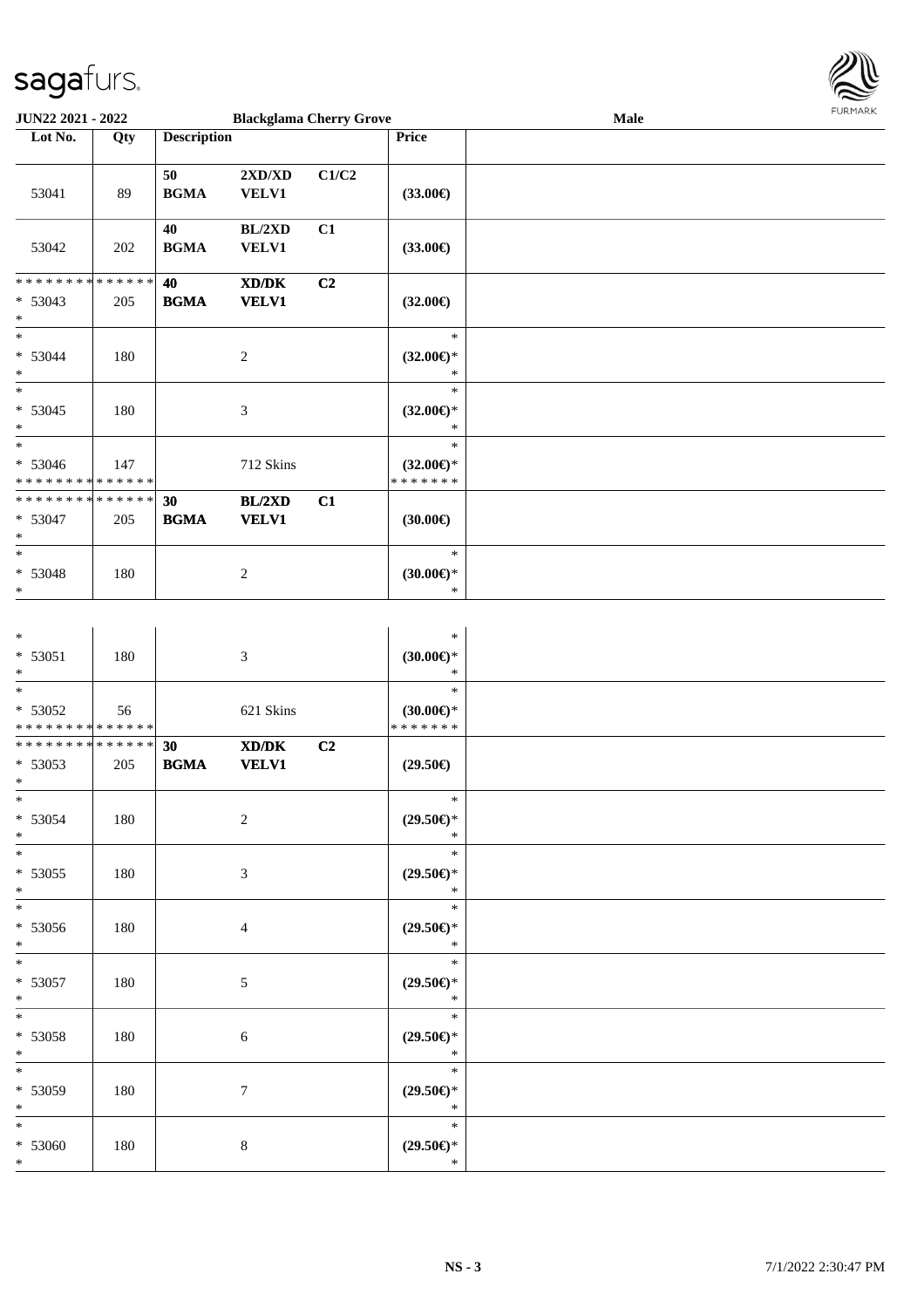

| <b>JUN22 2021 - 2022</b>                        |     |                    |                                                     | <b>Blackglama Cherry Grove</b> |                                                | <b>Male</b> | <b>FURMARK</b> |
|-------------------------------------------------|-----|--------------------|-----------------------------------------------------|--------------------------------|------------------------------------------------|-------------|----------------|
| Lot No.                                         | Qty | <b>Description</b> |                                                     |                                | Price                                          |             |                |
| $*$<br>$* 53061$<br>$\ast$                      | 179 | 30<br><b>BGMA</b>  | $\bold{X}\bold{D}/\bold{D}\bold{K}$<br><b>VELV1</b> | C <sub>2</sub>                 | $\ast$<br>$(29.50\epsilon)$ *<br>*             |             |                |
| $\ast$<br>$* 53062$<br>$*$                      | 180 | 10                 |                                                     |                                | $\ast$<br>$(29.50\epsilon)$ *<br>*             |             |                |
| $\ast$<br>$* 53063$<br>$\ast$                   | 180 | 11                 |                                                     |                                | $*$<br>$(29.50\epsilon)$ *<br>∗                |             |                |
| $\ast$<br>$* 53064$<br>$\ast$                   | 180 | 12                 |                                                     |                                | $\ast$<br>$(29.50\epsilon)$ *<br>*             |             |                |
| $*$<br>$* 53065$<br>$\ast$                      | 180 | 13                 |                                                     |                                | $\ast$<br>$(29.50\epsilon)$ *<br>∗             |             |                |
| $*$<br>$* 53066$<br>* * * * * * * * * * * * * * | 208 |                    | 2572 Skins                                          |                                | $\ast$<br>$(29.50\epsilon)$ *<br>* * * * * * * |             |                |
| * * * * * * * * * * * * * * *<br>* 53067<br>$*$ | 245 | 20<br><b>BGMA</b>  | BL/2XD<br><b>VELV1</b>                              | C1                             | $(27.00\epsilon)$                              |             |                |

| $\ast$                       |     |                          |                | $\ast$                                             |  |
|------------------------------|-----|--------------------------|----------------|----------------------------------------------------|--|
| $* 53071$                    | 220 |                          | $\overline{c}$ | $(27.00\epsilon)$ *                                |  |
| $*$                          |     |                          |                | ∗                                                  |  |
| $\ast$                       |     |                          |                | $\ast$                                             |  |
| $* 53072$<br>$*$             | 220 |                          | 3              | $(27.00\epsilon)$ *<br>$\ast$                      |  |
| $*$                          |     |                          |                | $\ast$                                             |  |
| $* 53073$                    | 220 |                          | $\overline{4}$ | $(27.00\epsilon)$ *                                |  |
| $*$                          |     |                          |                | $\ast$                                             |  |
|                              |     |                          |                |                                                    |  |
| ******** <mark>******</mark> |     | 20 <sub>2</sub><br>XD/DK | C2             |                                                    |  |
| $* 53075$                    | 245 | <b>BGMA</b>              | <b>VELV1</b>   | $(26.50\epsilon)$                                  |  |
| $*$<br>$*$                   |     |                          |                | $\ast$                                             |  |
| $* 53076$                    | 220 |                          | $\sqrt{2}$     | $(26.50\epsilon)$ *                                |  |
| $*$                          |     |                          |                | $\ast$                                             |  |
| $*$                          |     |                          |                | $\ast$                                             |  |
| $* 53077$                    | 220 |                          | 3              | $(26.50\epsilon)$ *                                |  |
| $*$                          |     |                          |                | $\ast$                                             |  |
| $\ast$                       |     |                          |                | $\ast$                                             |  |
| $* 53078$                    | 220 |                          | $\overline{4}$ | $(26.50\epsilon)$ *                                |  |
| $*$<br>$\ast$                |     |                          |                | $\ast$<br>$\ast$                                   |  |
|                              |     |                          |                |                                                    |  |
| $* 53079$<br>$*$             | 220 |                          | 5              | $(26.50\epsilon)$ *<br>$\ast$                      |  |
| $\ast$                       |     |                          |                | $\ast$                                             |  |
| $* 53080$                    | 220 |                          | 6              | $(26.50\mathnormal{\in}\mathcal{)^{\! \! \times}}$ |  |
| $*$                          |     |                          |                | $\ast$                                             |  |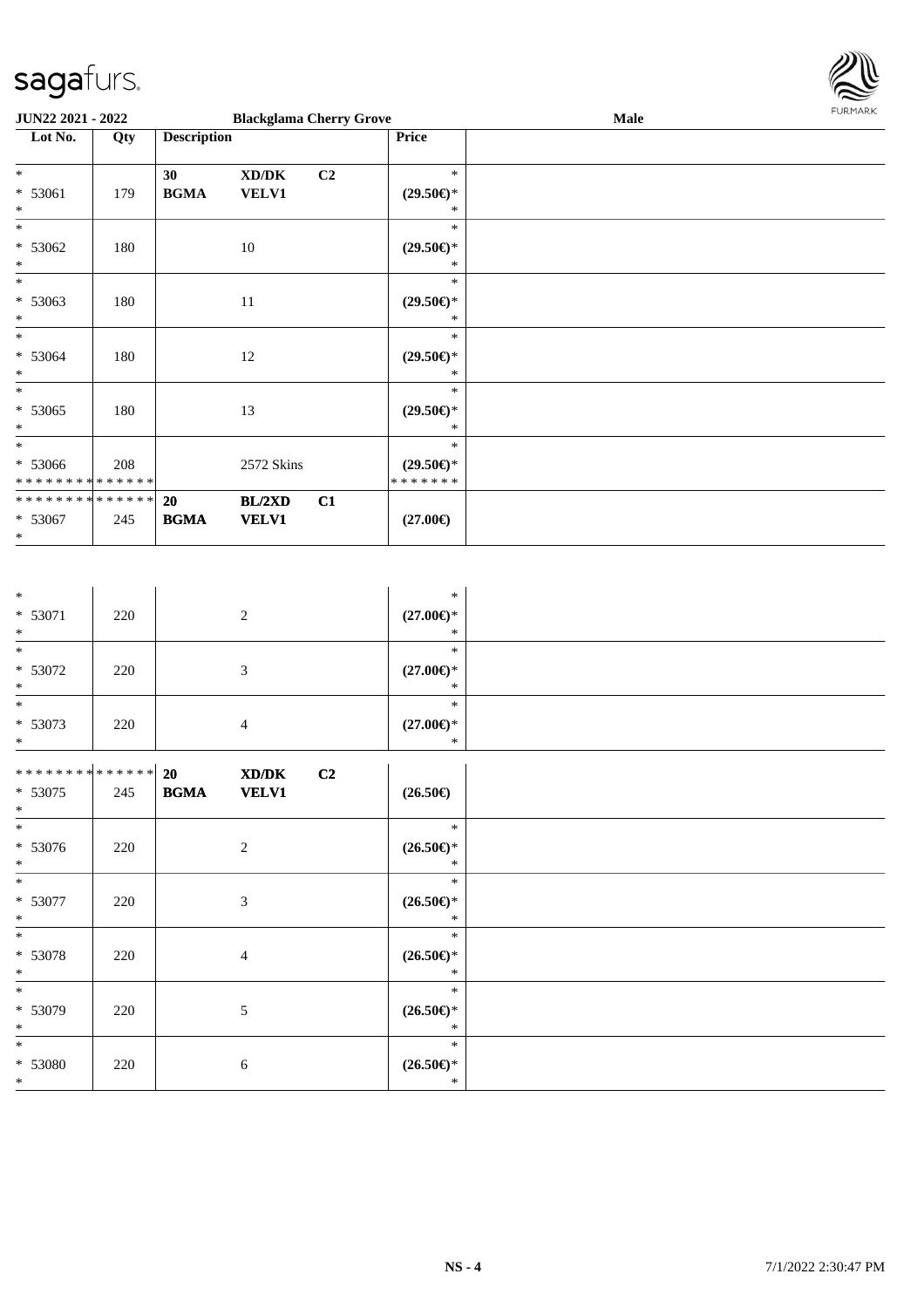

| <b>JUN22 2021 - 2022</b>      |     |                                            | <b>Blackglama Cherry Grove</b>      |    |                                                    | <b>Male</b> |  |
|-------------------------------|-----|--------------------------------------------|-------------------------------------|----|----------------------------------------------------|-------------|--|
| Lot No.                       | Qty | <b>Description</b>                         |                                     |    | Price                                              |             |  |
|                               |     |                                            |                                     |    |                                                    |             |  |
| $*$                           |     | 20                                         | $\bold{X}\bold{D}/\bold{D}\bold{K}$ | C2 | $\ast$                                             |             |  |
| * 53081                       | 220 | $\mathbf{B}\mathbf{G}\mathbf{M}\mathbf{A}$ | VELV1                               |    | $(26.50\epsilon)$ *                                |             |  |
| $\ast$                        |     |                                            |                                     |    | $\ast$                                             |             |  |
| $\overline{\ }$               |     |                                            |                                     |    | $\ast$                                             |             |  |
|                               |     |                                            |                                     |    |                                                    |             |  |
| * 53082                       | 220 |                                            | $8\,$                               |    | $(26.50\mathnormal{\in}\mathcal{)^{\! \! \times}}$ |             |  |
| $\ast$                        |     |                                            |                                     |    | $\ast$                                             |             |  |
|                               |     |                                            |                                     |    | $\ast$                                             |             |  |
| * 53083                       | 220 |                                            | 9                                   |    | $(26.50\mathnormal{\in}\mathcal{)^{\! \! \times}}$ |             |  |
| $*$                           |     |                                            |                                     |    | $\ast$                                             |             |  |
| $*$                           |     |                                            |                                     |    | $\ast$                                             |             |  |
| * 53084                       | 220 |                                            | 10                                  |    | $(26.50\mathnormal{\in}\mathcal{)^{\! \! \times}}$ |             |  |
| $*$                           |     |                                            |                                     |    | $\ast$                                             |             |  |
| $\overline{\ast}$             |     |                                            |                                     |    | $\ast$                                             |             |  |
| $* 53085$                     | 220 |                                            | $11\,$                              |    | $(26.50\epsilon)$ *                                |             |  |
| $\ast$                        |     |                                            |                                     |    | $\ast$                                             |             |  |
| $*$                           |     |                                            |                                     |    | $\ast$                                             |             |  |
|                               |     |                                            |                                     |    |                                                    |             |  |
| * 53086                       | 220 |                                            | 12                                  |    | $(26.50\epsilon)$ *                                |             |  |
| $*$                           |     |                                            |                                     |    | $\ast$                                             |             |  |
| $\ast$                        |     |                                            |                                     |    | $\ast$                                             |             |  |
| * 53087                       | 220 |                                            | 13                                  |    | $(26.50\epsilon)$ *                                |             |  |
| $\ast$                        |     |                                            |                                     |    | $\ast$                                             |             |  |
| $\overline{\phantom{0}}$      |     |                                            |                                     |    | $\ast$                                             |             |  |
| * 53088                       | 220 |                                            | 14                                  |    | $(26.50\epsilon)$ *                                |             |  |
| $\ast$                        |     |                                            |                                     |    | $\ast$                                             |             |  |
| $*$                           |     |                                            |                                     |    | $\ast$                                             |             |  |
| * 53089                       | 220 |                                            | 15                                  |    | $(26.50\epsilon)$ *                                |             |  |
| $*$                           |     |                                            |                                     |    | $\ast$                                             |             |  |
| $\overline{\phantom{0}}$      |     |                                            |                                     |    | $\ast$                                             |             |  |
|                               |     |                                            |                                     |    |                                                    |             |  |
| * 53090                       | 97  |                                            | 3422 Skins                          |    | $(26.50\epsilon)$ *                                |             |  |
| * * * * * * * * * * * * * *   |     |                                            |                                     |    | * * * * * * *                                      |             |  |
| ******** <mark>******</mark>  |     | $\mathbf{0}$                               | BL/2XD                              | C1 |                                                    |             |  |
| * 53091                       | 265 | $\mathbf{B}\mathbf{G}\mathbf{M}\mathbf{A}$ | <b>VELV1</b>                        |    | $(23.00\epsilon)$                                  |             |  |
| $*$                           |     |                                            |                                     |    |                                                    |             |  |
| $*$                           |     |                                            |                                     |    | $\ast$                                             |             |  |
| * 53092                       | 240 |                                            | 2                                   |    | $(23.00\epsilon)$ *                                |             |  |
| $*$                           |     |                                            |                                     |    | $\ast$                                             |             |  |
| $\ast$                        |     |                                            |                                     |    | $\ast$                                             |             |  |
| * 53093                       | 240 |                                            | 3                                   |    | $(23.00\epsilon)$ *                                |             |  |
| $*$                           |     |                                            |                                     |    | $\ast$                                             |             |  |
| $*$                           |     |                                            |                                     |    | $\ast$                                             |             |  |
| * 53094                       | 34  |                                            | 779 Skins                           |    | $(23.00\epsilon)$ *                                |             |  |
| * * * * * * * * * * * * * * * |     |                                            |                                     |    | * * * * * * *                                      |             |  |
|                               |     |                                            |                                     |    |                                                    |             |  |
| ************** 0              |     |                                            | XD/DK                               | C2 |                                                    |             |  |
| * 53095                       | 265 | <b>BGMA</b>                                | <b>VELV1</b>                        |    | $(22.50\epsilon)$                                  |             |  |
| $*$                           |     |                                            |                                     |    |                                                    |             |  |
| $*$                           |     |                                            |                                     |    | $\rightarrow$                                      |             |  |
| * 53096                       | 240 |                                            | 2                                   |    | $(22.50\epsilon)$ *                                |             |  |
| $*$                           |     |                                            |                                     |    | $\ast$                                             |             |  |
| $*$                           |     |                                            |                                     |    | $\ast$                                             |             |  |
| * 53097                       | 240 |                                            | 3                                   |    | $(22.50\epsilon)$ *                                |             |  |
| $*$                           |     |                                            |                                     |    | $\ast$                                             |             |  |
| $*$                           |     |                                            |                                     |    | $\ast$                                             |             |  |
| * 53098                       | 240 |                                            | 4                                   |    | $(22.50\epsilon)$ *                                |             |  |
| $*$                           |     |                                            |                                     |    | $\ast$                                             |             |  |
| $*$                           |     |                                            |                                     |    | $\ast$                                             |             |  |
|                               |     |                                            |                                     |    |                                                    |             |  |
| * 53099                       | 240 |                                            | 5                                   |    | $(22.50\epsilon)$ *                                |             |  |
| $*$                           |     |                                            |                                     |    | $\ast$                                             |             |  |
| $*$                           |     |                                            |                                     |    | $\ast$                                             |             |  |
| $* 53100$                     | 240 |                                            | 6                                   |    | $(22.50\mathsf{E})^*$                              |             |  |
| $*$                           |     |                                            |                                     |    | $\ast$                                             |             |  |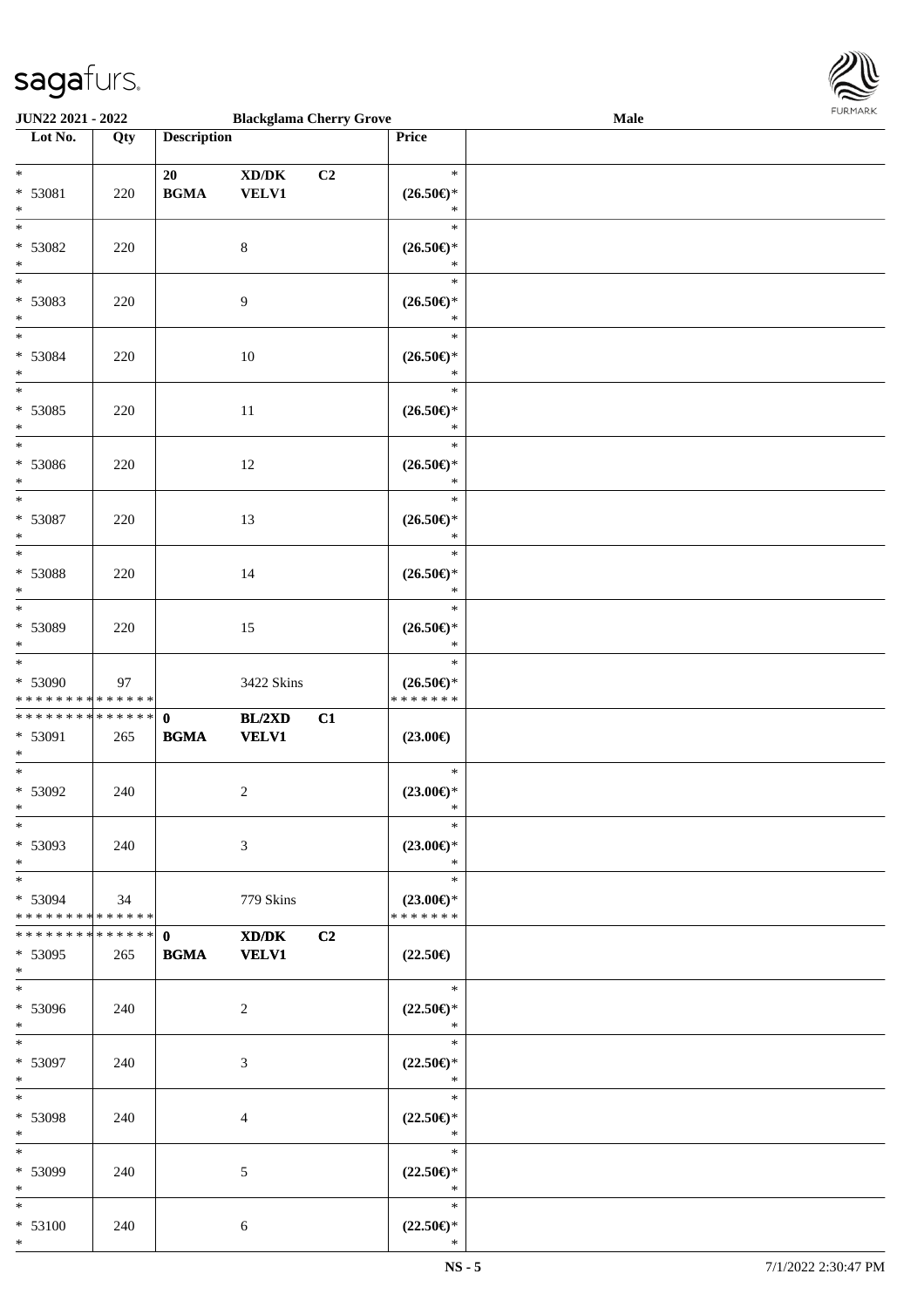

| <b>JUN22 2021 - 2022</b>                 |     |                    | <b>Blackglama Cherry Grove</b> |                |                                      | Male | <b>FURMARK</b> |
|------------------------------------------|-----|--------------------|--------------------------------|----------------|--------------------------------------|------|----------------|
| Lot No.                                  | Qty | <b>Description</b> |                                |                | Price                                |      |                |
| $*$                                      |     | $\mathbf{0}$       | XD/DK                          | C <sub>2</sub> | $\ast$                               |      |                |
| $* 53101$<br>$\ast$                      | 240 | <b>BGMA</b>        | <b>VELV1</b>                   |                | $(22.50\epsilon)$ *<br>*             |      |                |
| $*$                                      |     |                    |                                |                | $\ast$                               |      |                |
| $* 53102$<br>$\ast$                      | 240 |                    | 8                              |                | $(22.50\epsilon)$ *<br>∗             |      |                |
| $\ast$                                   |     |                    |                                |                | $\ast$                               |      |                |
| * 53103<br>* * * * * * * * * * * * * *   | 179 |                    | 2124 Skins                     |                | $(22.50\epsilon)$ *<br>*******       |      |                |
| **************                           |     | $\blacksquare$     | 2XD/XD                         | C1/C2          |                                      |      |                |
| $* 53104$<br>$\ast$                      | 325 | <b>BGMA</b>        | <b>VELV1</b>                   |                | $(17.00\epsilon)$                    |      |                |
| $*$                                      |     |                    |                                |                | $\ast$                               |      |                |
| $* 53105$<br>$\ast$                      | 300 |                    | 2                              |                | $(17.00\epsilon)$ *<br>∗             |      |                |
| $\ast$                                   |     |                    |                                |                | $\ast$                               |      |                |
| * 53106<br>* * * * * * * * * * * * * * * | 204 |                    | 829 Skins                      |                | $(17.00\epsilon)$ *<br>* * * * * * * |      |                |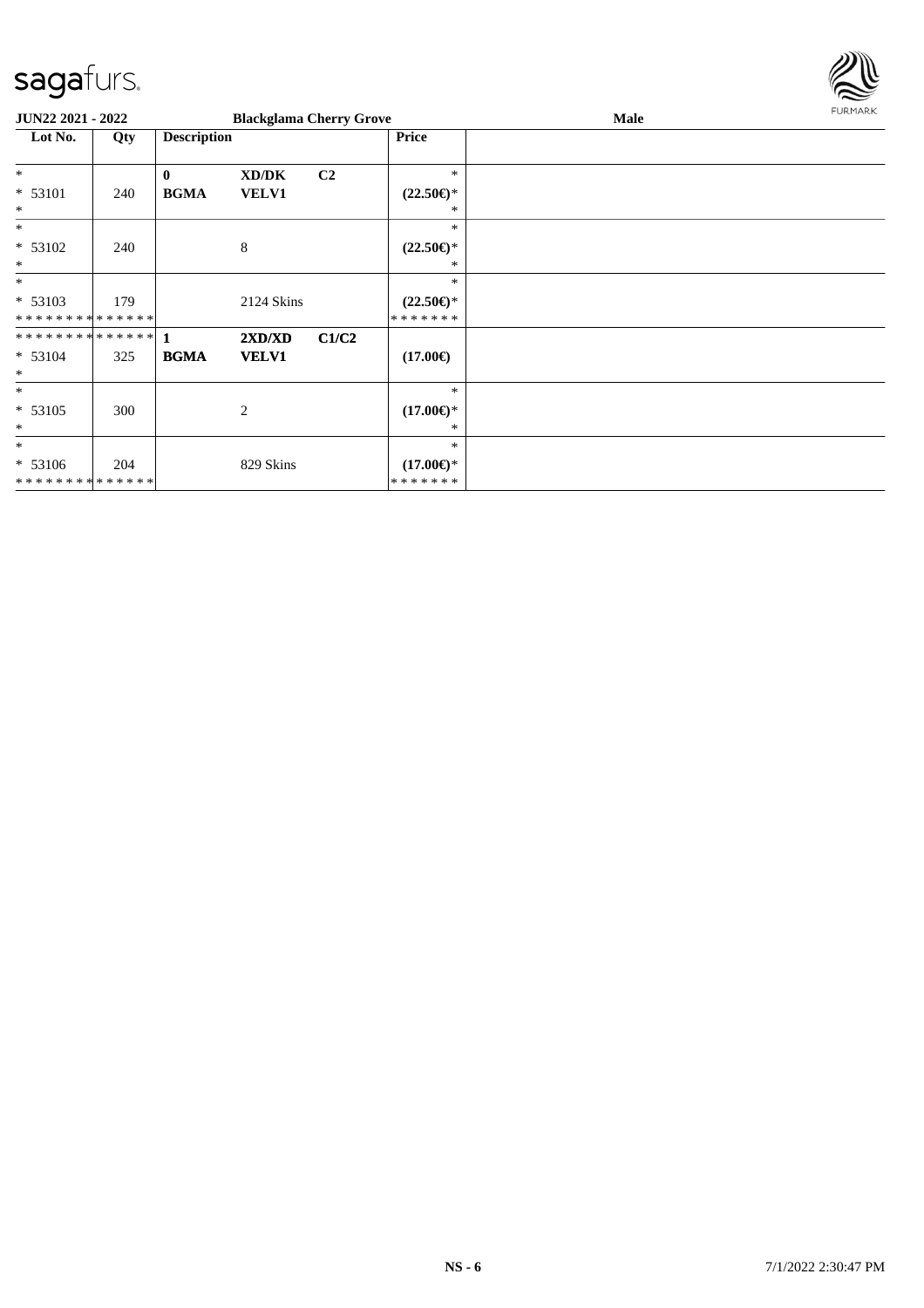\*



| <b>JUN22 2021 - 2022</b>                                        |     |                    | <b>Blackglama Woodmont</b>                                                                                    |       |                                                | Male | <b>FURPIARA</b> |
|-----------------------------------------------------------------|-----|--------------------|---------------------------------------------------------------------------------------------------------------|-------|------------------------------------------------|------|-----------------|
| Lot No.                                                         | Qty | <b>Description</b> |                                                                                                               |       | Price                                          |      |                 |
| 53121                                                           | 55  | 50<br><b>BGMA</b>  | $2{\bf X}{\bf D}/{\bf X}{\bf D}$<br>VELV3                                                                     | C1/C2 | $(40.00\epsilon)$                              |      |                 |
| * 53122<br>$\ast$                                               | 205 | 40<br><b>BGMA</b>  | $2{\bf X}{\bf D}/{\bf X}{\bf D}$<br>VELV3                                                                     | C1/C2 | $(38.00\epsilon)$                              |      |                 |
| $\ast$<br>* 53123<br>$\ast$                                     | 180 |                    | 2                                                                                                             |       | $\ast$<br>$(38.00\epsilon)$ *<br>$\ast$        |      |                 |
| $*$<br>$* 53124$<br>$\ast$                                      | 180 |                    | 3                                                                                                             |       | $\ast$<br>$(38.00\epsilon)$ *<br>$\ast$        |      |                 |
| * 53125<br>* * * * * * * * <mark>* * * * * * *</mark>           | 32  |                    | 597 Skins                                                                                                     |       | $\ast$<br>$(38.00\epsilon)$ *<br>* * * * * * * |      |                 |
| * * * * * * * * <mark>* * * * * * *</mark><br>$* 53126$<br>$*$  | 205 | 30<br><b>BGMA</b>  | BL/2XD<br>VELV3                                                                                               | C1    | $(34.00\epsilon)$                              |      |                 |
| $\ddot{x}$<br>* 53127<br>$\ast$                                 | 180 |                    | $\overline{2}$                                                                                                |       | $\ast$<br>$(34.00\epsilon)$ *<br>$\ast$        |      |                 |
| $\overline{\ast}$<br>$* 53128$<br>$*$                           | 180 |                    | $\mathfrak{Z}$                                                                                                |       | $\ast$<br>$(34.00\epsilon)$ *<br>$\ast$        |      |                 |
| $\overline{\ast}$<br>* 53129<br>$\ast$                          | 180 |                    | $\overline{4}$                                                                                                |       | $\ast$<br>$(34.00\epsilon)$ *<br>$\ast$        |      |                 |
| $\ast$<br>* 53130<br>$\ast$                                     | 180 |                    | 5                                                                                                             |       | $\ast$<br>$(34.00\epsilon)$ *<br>$\ast$        |      |                 |
| $\ast$<br>* 53131<br>$\ast$                                     | 180 |                    | 6                                                                                                             |       | $\ast$<br>$(34.00\epsilon)$ *<br>$\ast$        |      |                 |
| $\ast$<br>$* 53132$<br>$\star$                                  | 180 |                    | $\boldsymbol{7}$                                                                                              |       | $\ast$<br>$(34.00\epsilon)$ *<br>$-$           |      |                 |
| $\ast$<br>* 53133<br>$\ast$                                     | 180 |                    | $\,8\,$                                                                                                       |       | $\ast$<br>$(34.00\epsilon)$ *<br>$\ast$        |      |                 |
| $\ast$<br>$* 53134$<br>* * * * * * * * <mark>* * * * * *</mark> | 170 |                    | 1635 Skins                                                                                                    |       | $\ast$<br>$(34.00\epsilon)$ *<br>* * * * * * * |      |                 |
| * * * * * * * * * * * * * * *<br>$* 53135$<br>*                 | 205 | 30<br><b>BGMA</b>  | $\boldsymbol{\text{X}}\boldsymbol{\text{D}}\boldsymbol{/}\boldsymbol{\text{D}}\boldsymbol{\text{K}}$<br>VELV3 | C2    | $(33.00\epsilon)$                              |      |                 |

| $\ast$                        |     |           | $\ast$           |  |
|-------------------------------|-----|-----------|------------------|--|
| $* 53139$                     | 180 |           | $(33.00 \in )$ * |  |
| $\ast$                        |     |           | $\ast$           |  |
| $\ast$                        |     |           | ∗                |  |
| $* 53140$                     | 26  | 411 Skins | $(33.00€)$ *     |  |
| * * * * * * * * * * * * * * * |     |           | * * * * * * *    |  |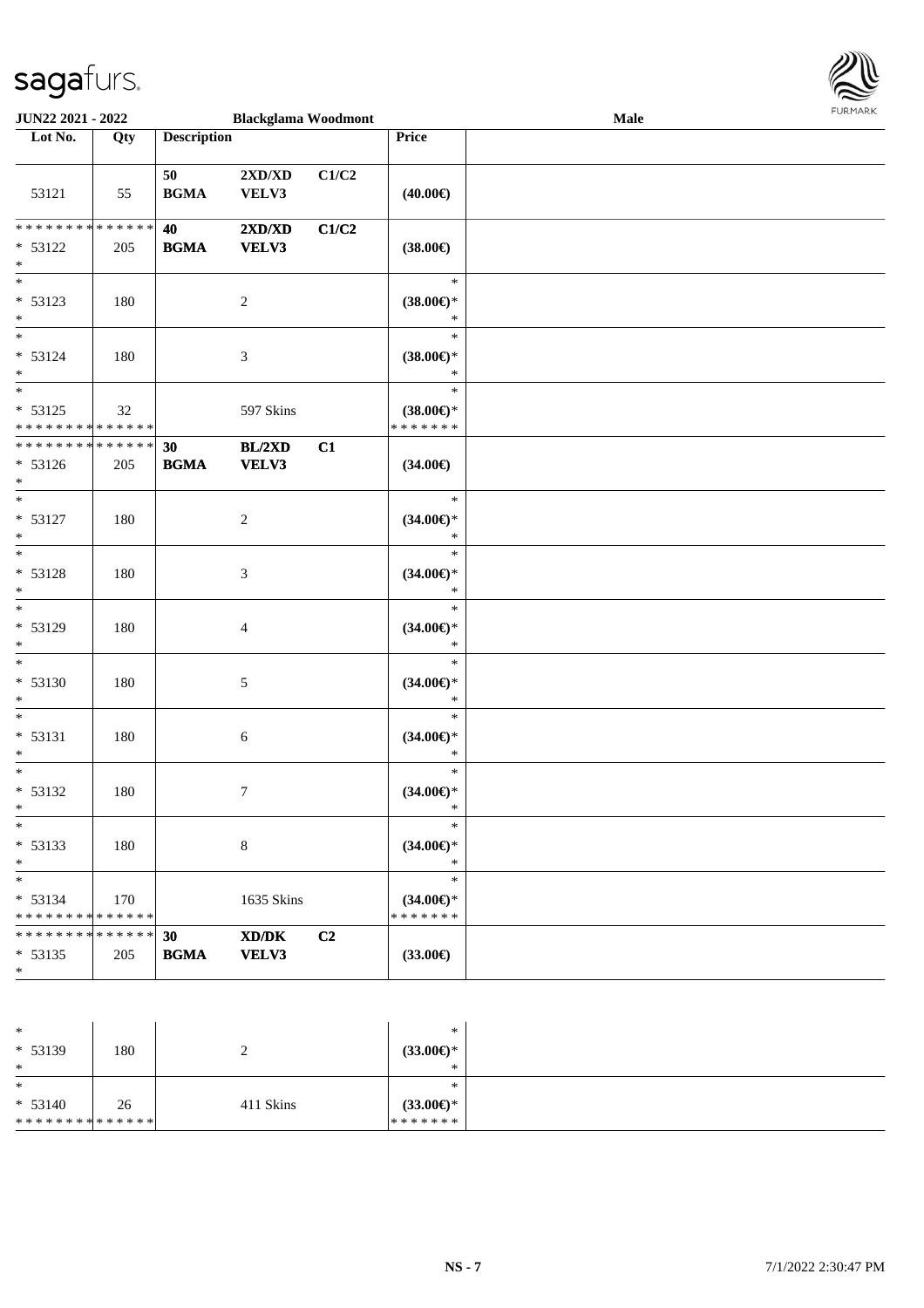

|                                                    | JUN22 2021 - 2022<br><b>Blackglama Woodmont</b> |                    |                             |    |                                          | Male | <b>FURMARK</b> |
|----------------------------------------------------|-------------------------------------------------|--------------------|-----------------------------|----|------------------------------------------|------|----------------|
| Lot No.                                            | Qty                                             | <b>Description</b> |                             |    | Price                                    |      |                |
| **************                                     |                                                 | 20                 | BL/2XD                      | C1 | $\ast$                                   |      |                |
| $* 53142$<br>$\ast$                                | 220                                             | <b>BGMA</b>        | VELV3                       |    | $(29.00\epsilon)$ *<br>∗                 |      |                |
| $*$                                                |                                                 |                    |                             |    | $\ast$                                   |      |                |
| $* 53143$<br>$\ast$                                | 220                                             |                    | $\overline{c}$              |    | $(29.00\epsilon)$ *<br>∗                 |      |                |
| $*$                                                |                                                 |                    |                             |    | $\ast$                                   |      |                |
| * 53144<br>$\ast$                                  | 220                                             |                    | $\boldsymbol{\mathfrak{Z}}$ |    | $(29.00\epsilon)$ *<br>*                 |      |                |
| $\ast$<br>$* 53145$<br>$\ast$                      | 220                                             |                    | 4                           |    | $\ast$<br>$(29.00\epsilon)$ *<br>$\ast$  |      |                |
| $\ast$<br>$* 53146$<br>$\ast$                      | 220                                             |                    | 5                           |    | $\ast$<br>$(29.00\epsilon)$ *<br>∗       |      |                |
| $\ast$<br>* 53147<br>$\ast$                        | 200                                             |                    | 6                           |    | $\ast$<br>$(29.00\epsilon)$ *<br>∗       |      |                |
| $\ast$<br>$* 53148$<br>* * * * * * * * * * * * * * | 59                                              |                    | 1359 Skins                  |    | $\ast$<br>$(29.00\epsilon)$ *<br>******* |      |                |

| **************           |     | 20           | XD/DK          | C <sub>2</sub> | $\ast$              |  |
|--------------------------|-----|--------------|----------------|----------------|---------------------|--|
| $* 53151$                | 220 | <b>BGMA</b>  | VELV3          |                | $(28.00\epsilon)$ * |  |
| $*$                      |     |              |                |                | *                   |  |
| $\ast$                   |     |              |                |                | $\ast$              |  |
| $* 53152$                | 220 |              | $\overline{c}$ |                | $(28.00\epsilon)$ * |  |
| $*$                      |     |              |                |                | $\ast$              |  |
| $\overline{\phantom{0}}$ |     |              |                |                | $\ast$              |  |
| $* 53153$                | 119 |              | 559 Skins      |                | $(28.00\epsilon)$ * |  |
| **************           |     |              |                |                | * * * * * * *       |  |
| **************           |     | $\mathbf{0}$ | 2XD/XD         | C1/C2          |                     |  |
| $* 53154$                | 265 | <b>BGMA</b>  | VELV3          |                | $(24.50\epsilon)$   |  |
| $*$                      |     |              |                |                |                     |  |
| $*$                      |     |              |                |                | $\ast$              |  |
| $* 53155$                | 240 |              | $\overline{c}$ |                | $(24.50\epsilon)$ * |  |
| $*$                      |     |              |                |                | ∗                   |  |
| $\ast$                   |     |              |                |                | $\ast$              |  |
| $* 53156$                | 240 |              | 3              |                | $(24.50\epsilon)$ * |  |
| $*$                      |     |              |                |                | $\ast$              |  |
| $*$                      |     |              |                |                | $\ast$              |  |
| $* 53157$                | 235 |              | 980 Skins      |                | $(24.50\epsilon)$ * |  |
| **************           |     |              |                |                | * * * * * * *       |  |
|                          |     | $\bf{0}$     | 2XD/XD         | C1/C2          |                     |  |
| 53158                    | 64  | <b>BGMA</b>  | VELV3          |                | $(24.50\epsilon)$   |  |
|                          |     |              |                |                |                     |  |
|                          |     | 1            | 2XD/XD         | C1/C2          |                     |  |
| 53159                    | 258 | <b>BGMA</b>  | VELV3          |                | $(18.50\epsilon)$   |  |
|                          |     |              |                |                |                     |  |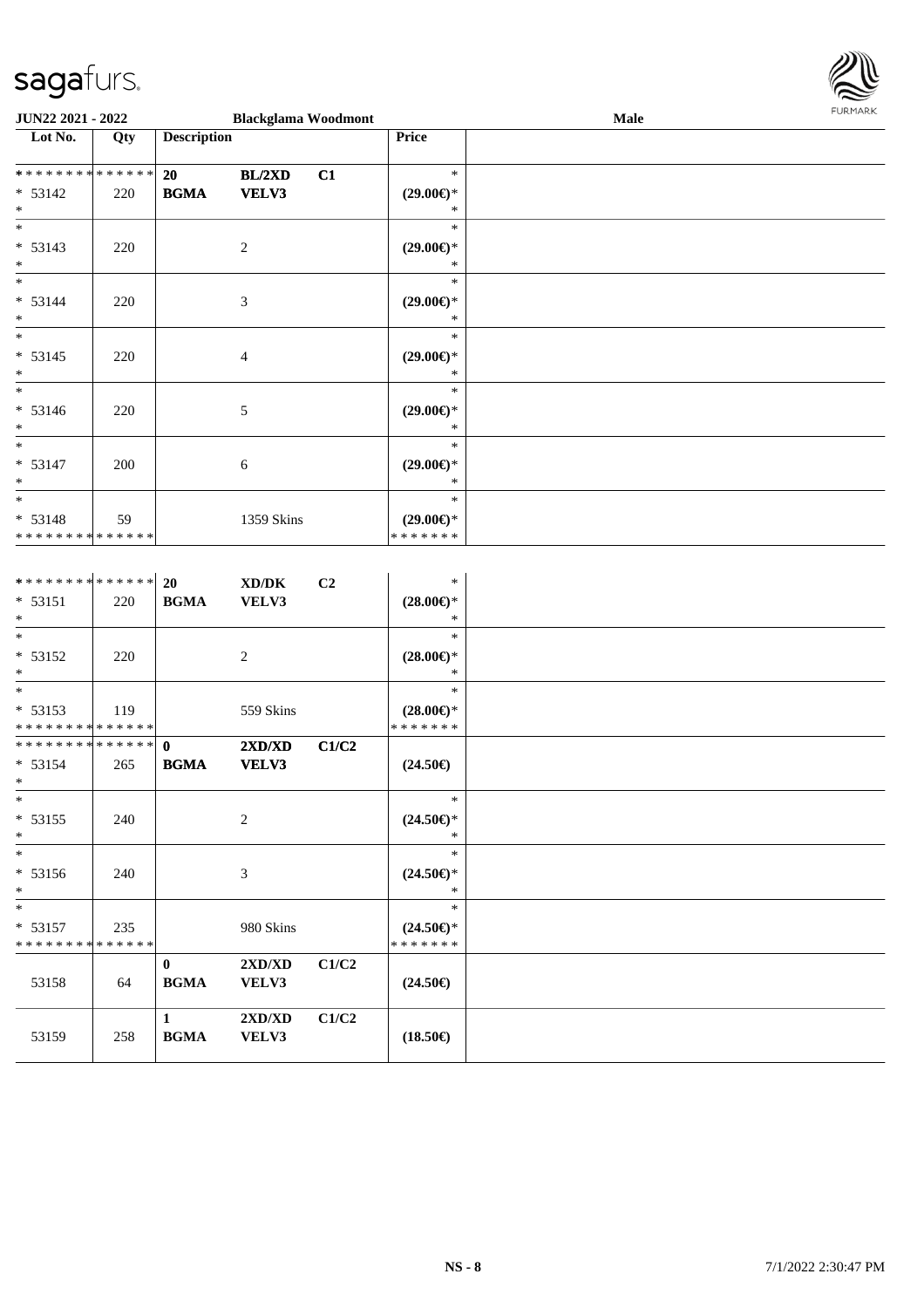

| <b>JUN22 2021 - 2022</b> |     |                    |                        | <b>Blackglama Ames Black Satin</b> |                   | <b>Male</b> | <b>FURMARK</b> |
|--------------------------|-----|--------------------|------------------------|------------------------------------|-------------------|-------------|----------------|
| Lot No.                  | Qty | <b>Description</b> |                        |                                    | Price             |             |                |
| 53161                    | 127 | 50<br><b>BGMA</b>  | 2XD/XD<br><b>VELV2</b> | C1/C2                              | $(38.00\epsilon)$ |             |                |

| ******** <mark>******</mark>              |     | 30          | BL/2XD         | C1             |                                      |  |
|-------------------------------------------|-----|-------------|----------------|----------------|--------------------------------------|--|
| $* 53166$                                 | 205 | <b>BGMA</b> | VELV2          |                | $(33.00\epsilon)$                    |  |
| $\ast$                                    |     |             |                |                |                                      |  |
| $\overline{\phantom{a}}$                  |     |             |                |                | $\ast$                               |  |
| $* 53167$                                 | 180 |             | $\overline{2}$ |                | $(33.00\epsilon)$ *                  |  |
| $\ast$                                    |     |             |                |                | $\ast$                               |  |
|                                           |     |             |                |                |                                      |  |
| * * * * * * * * * * * * * *               |     | 30          | 2XD/XD         | C1/C2          |                                      |  |
| $* 53169$                                 | 205 | <b>BGMA</b> | VELV2          |                | $(33.00\epsilon)$                    |  |
|                                           |     |             |                |                |                                      |  |
| $\ast$                                    |     |             |                |                | $\ast$                               |  |
| * 53170                                   | 180 |             | $\overline{2}$ |                | $(33.00\epsilon)$ *                  |  |
| $\ast$                                    |     |             |                |                | $\ast$                               |  |
| $\ast$                                    |     |             |                |                | $\ast$                               |  |
| $* 53171$                                 | 180 |             | 3              |                | $(33.00\epsilon)$ *                  |  |
| $\ast$                                    |     |             |                |                | $\ast$                               |  |
| $\ast$                                    |     |             |                |                | $\ast$                               |  |
| * 53172                                   | 180 |             | 4              |                | $(33.00\epsilon)$ *                  |  |
|                                           |     |             |                |                | $\ast$                               |  |
| $\ast$                                    |     |             |                |                | $\ast$                               |  |
| * 53173                                   | 180 |             | 5              |                | $(33.00\epsilon)$ *                  |  |
|                                           |     |             |                |                | $\ast$                               |  |
| $\ast$                                    |     |             |                |                | $\ast$                               |  |
| $* 53174$                                 | 50  |             | 975 Skins      |                | $(33.00\epsilon)$ *                  |  |
| * * * * * * * * * * * * * *               |     |             |                |                | * * * * * * *                        |  |
| ******** <mark>******</mark>              |     | 30          | 2XD/XD         | C1/C2          |                                      |  |
| $* 53175$                                 | 205 | <b>BGMA</b> | VELV2          |                | $(33.00\epsilon)$                    |  |
| $\ast$                                    |     |             |                |                |                                      |  |
|                                           |     |             |                |                | $\ast$                               |  |
| * 53176<br>* * * * * * * * * * * * * *    | 186 |             | 391 Skins      |                | $(33.00\epsilon)$ *<br>* * * * * * * |  |
| **************                            |     |             |                |                |                                      |  |
|                                           |     | 30          | XD/DK          | C <sub>2</sub> |                                      |  |
| $* 53177$<br>$*$                          | 205 | <b>BGMA</b> | VELV2          |                | $(32.00\epsilon)$                    |  |
| $\overline{\phantom{a}^*}$                |     |             |                |                | $\ast$                               |  |
| * 53178                                   |     |             |                |                |                                      |  |
|                                           | 180 |             | $\overline{2}$ |                | $(32.00\epsilon)$ *                  |  |
| $\ast$<br>$\ast$                          |     |             |                |                | $\ast$<br>$\ast$                     |  |
|                                           |     |             |                |                |                                      |  |
| $* 53179$<br>******** <mark>******</mark> | 108 |             | 493 Skins      |                | $(32.00\epsilon)$ *<br>* * * * * * * |  |
| ******** <mark>*****</mark> *             |     | <b>20</b>   | BL/2XD         | C1             |                                      |  |
|                                           |     | <b>BGMA</b> |                |                |                                      |  |
| * 53180<br>$\ast$                         | 245 |             | <b>VELV2</b>   |                | $(29.00\epsilon)$                    |  |
|                                           |     |             |                |                |                                      |  |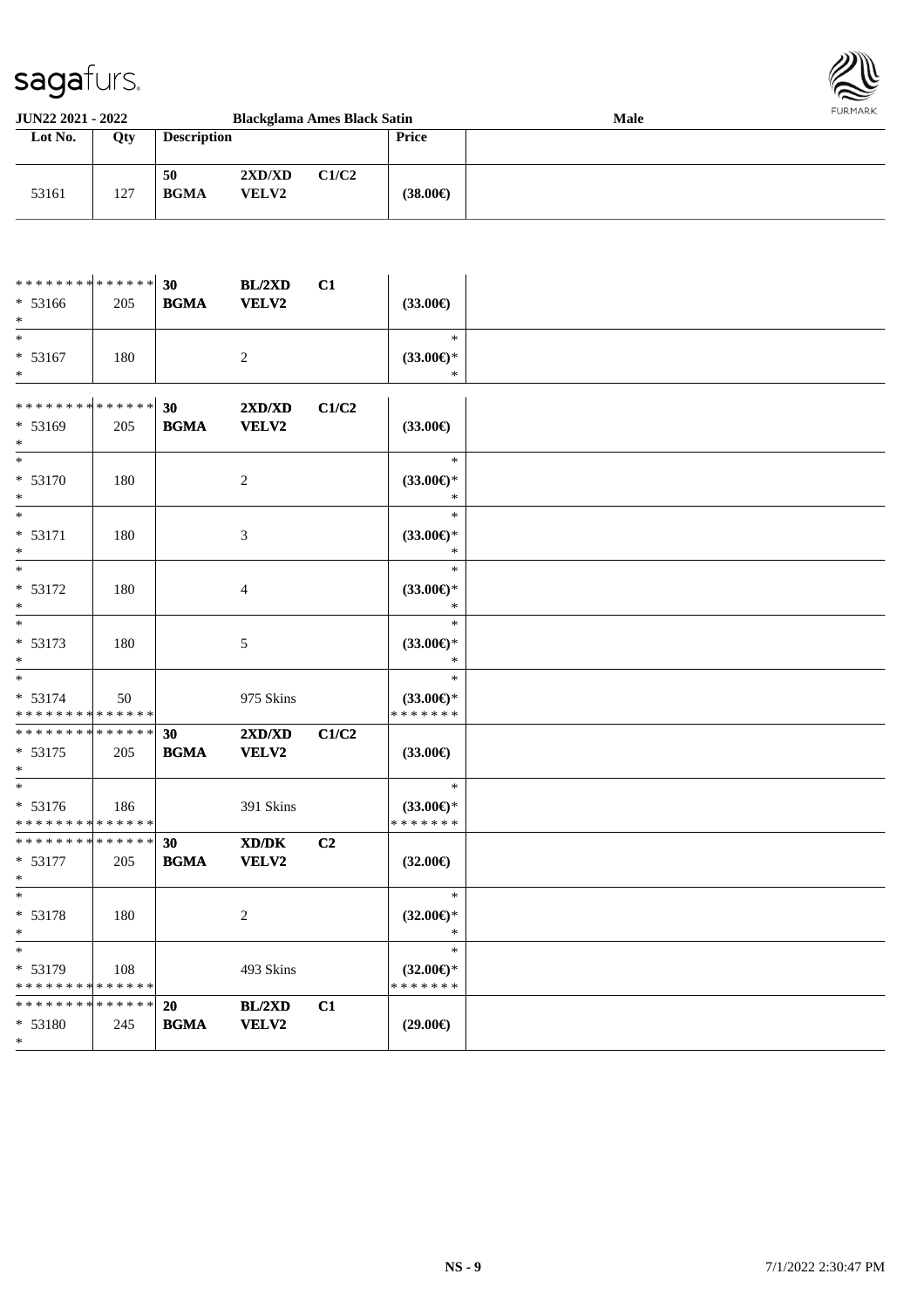\*



| <b>JUN22 2021 - 2022</b>                   |     |                    | <b>Blackglama Ames Black Satin</b> |       |                     | Male |  |
|--------------------------------------------|-----|--------------------|------------------------------------|-------|---------------------|------|--|
| Lot No.                                    | Qty | <b>Description</b> |                                    |       | Price               |      |  |
|                                            |     |                    |                                    |       |                     |      |  |
| $\ast$                                     |     | 20                 | BL/2XD                             | C1    | $\ast$              |      |  |
| * 53181                                    |     | <b>BGMA</b>        |                                    |       |                     |      |  |
|                                            | 220 |                    | VELV2                              |       | $(29.00\epsilon)$ * |      |  |
| $\ast$                                     |     |                    |                                    |       | $\ast$              |      |  |
| $\ast$                                     |     |                    |                                    |       | $\ast$              |      |  |
| $* 53182$                                  | 220 |                    | 3                                  |       | $(29.00\epsilon)$ * |      |  |
| $\ast$                                     |     |                    |                                    |       | ∗                   |      |  |
| $\overline{\phantom{0}}$                   |     |                    |                                    |       | $\ast$              |      |  |
|                                            |     |                    |                                    |       |                     |      |  |
| * 53183                                    | 159 |                    | 844 Skins                          |       | $(29.00\epsilon)$ * |      |  |
| * * * * * * * * <mark>* * * * * * *</mark> |     |                    |                                    |       | * * * * * * *       |      |  |
| * * * * * * * * <mark>* * * * * * *</mark> |     | 20                 | 2XD/XD                             | C1/C2 |                     |      |  |
| * 53184                                    | 245 | <b>BGMA</b>        | VELV2                              |       | $(29.00\epsilon)$   |      |  |
| $*$                                        |     |                    |                                    |       |                     |      |  |
| $\ast$                                     |     |                    |                                    |       | $\ast$              |      |  |
| * 53185                                    |     |                    |                                    |       |                     |      |  |
|                                            | 220 |                    | $\overline{c}$                     |       | $(29.00\epsilon)$ * |      |  |
| $\ast$                                     |     |                    |                                    |       | $\ast$              |      |  |
| $\ast$                                     |     |                    |                                    |       | $\ast$              |      |  |
| * 53186                                    | 220 |                    | 3                                  |       | $(29.00\epsilon)$ * |      |  |
| $\ast$                                     |     |                    |                                    |       | $\ast$              |      |  |
| $\ast$                                     |     |                    |                                    |       | $\ast$              |      |  |
| * 53187                                    |     |                    |                                    |       |                     |      |  |
|                                            | 220 |                    | 4                                  |       | $(29.00\epsilon)$ * |      |  |
| $\ast$                                     |     |                    |                                    |       | $\ast$              |      |  |
| $\ast$                                     |     |                    |                                    |       | $\ast$              |      |  |
| * 53188                                    | 220 |                    | 5                                  |       | $(29.00\epsilon)$ * |      |  |
| $\ast$                                     |     |                    |                                    |       | $\ast$              |      |  |
| $\ddot{x}$                                 |     |                    |                                    |       | $\ast$              |      |  |
| * 53189                                    | 220 |                    |                                    |       | $(29.00\epsilon)$ * |      |  |
|                                            |     |                    | 6                                  |       |                     |      |  |
| $\ast$                                     |     |                    |                                    |       | $\ast$              |      |  |
| $\ast$                                     |     |                    |                                    |       | $\ast$              |      |  |
| * 53190                                    | 41  |                    | 1386 Skins                         |       | $(29.00\epsilon)$ * |      |  |
| * * * * * * * * * * * * * *                |     |                    |                                    |       | * * * * * * *       |      |  |
| * * * * * * * * <mark>* * * * * *</mark>   |     | 20                 | XD/DK                              | C2    |                     |      |  |
| * 53191                                    | 245 | <b>BGMA</b>        | VELV2                              |       | $(28.50\epsilon)$   |      |  |
| $\ast$                                     |     |                    |                                    |       |                     |      |  |
|                                            |     |                    |                                    |       |                     |      |  |
| $*$                                        |     |                    |                                    |       | $\ast$              |      |  |
| * 53192                                    | 220 |                    | 2                                  |       | $(28.50\epsilon)$ * |      |  |
| $\ast$                                     |     |                    |                                    |       | $\ast$              |      |  |
| $\ast$                                     |     |                    |                                    |       | $\ast$              |      |  |
| * 53193                                    | 220 |                    | 3                                  |       | $(28.50\epsilon)$ * |      |  |
| $\ast$                                     |     |                    |                                    |       | $*$                 |      |  |
|                                            |     |                    |                                    |       |                     |      |  |
| $\ast$                                     |     |                    |                                    |       | $\ast$              |      |  |
| $* 53194$                                  | 101 |                    | 786 Skins                          |       | $(28.50\epsilon)$ * |      |  |
| * * * * * * * * <mark>* * * * * * *</mark> |     |                    |                                    |       | * * * * * * *       |      |  |
|                                            |     |                    | BL/2XD                             | C1    |                     |      |  |
| $* 53195$                                  | 265 | <b>BGMA</b>        | VELV2                              |       | $(25.00\epsilon)$   |      |  |
| $\ast$                                     |     |                    |                                    |       |                     |      |  |
| $\ast$                                     |     |                    |                                    |       | $\ast$              |      |  |
|                                            |     |                    |                                    |       |                     |      |  |
| $* 53196$                                  | 257 |                    | 522 Skins                          |       | $(25.00\epsilon)$ * |      |  |
| * * * * * * * * * * * * * * *              |     |                    |                                    |       | * * * * * * *       |      |  |
|                                            |     |                    | BL/2XD                             | C1    |                     |      |  |
| * 53197                                    | 265 | <b>BGMA</b>        | VELV2                              |       | $(25.00\epsilon)$   |      |  |
| $\ast$                                     |     |                    |                                    |       |                     |      |  |
| $\ast$                                     |     |                    |                                    |       | $\ast$              |      |  |
| $* 53198$                                  | 156 |                    | 421 Skins                          |       | $(25.00\epsilon)$ * |      |  |
| * * * * * * * * * * * * * * *              |     |                    |                                    |       | * * * * * * *       |      |  |
|                                            |     |                    |                                    |       |                     |      |  |
|                                            |     |                    | 2XD/XD                             | C1/C2 |                     |      |  |
| * 53199                                    | 265 | <b>BGMA</b>        | <b>VELV2</b>                       |       | $(25.00\epsilon)$   |      |  |
| $\ast$                                     |     |                    |                                    |       |                     |      |  |
| $\ast$                                     |     |                    |                                    |       | $\ast$              |      |  |
| * 53200                                    | 240 |                    | 2                                  |       | $(25.00\epsilon)$ * |      |  |
|                                            |     |                    |                                    |       |                     |      |  |
| $\ast$                                     |     |                    |                                    |       | $\ast$              |      |  |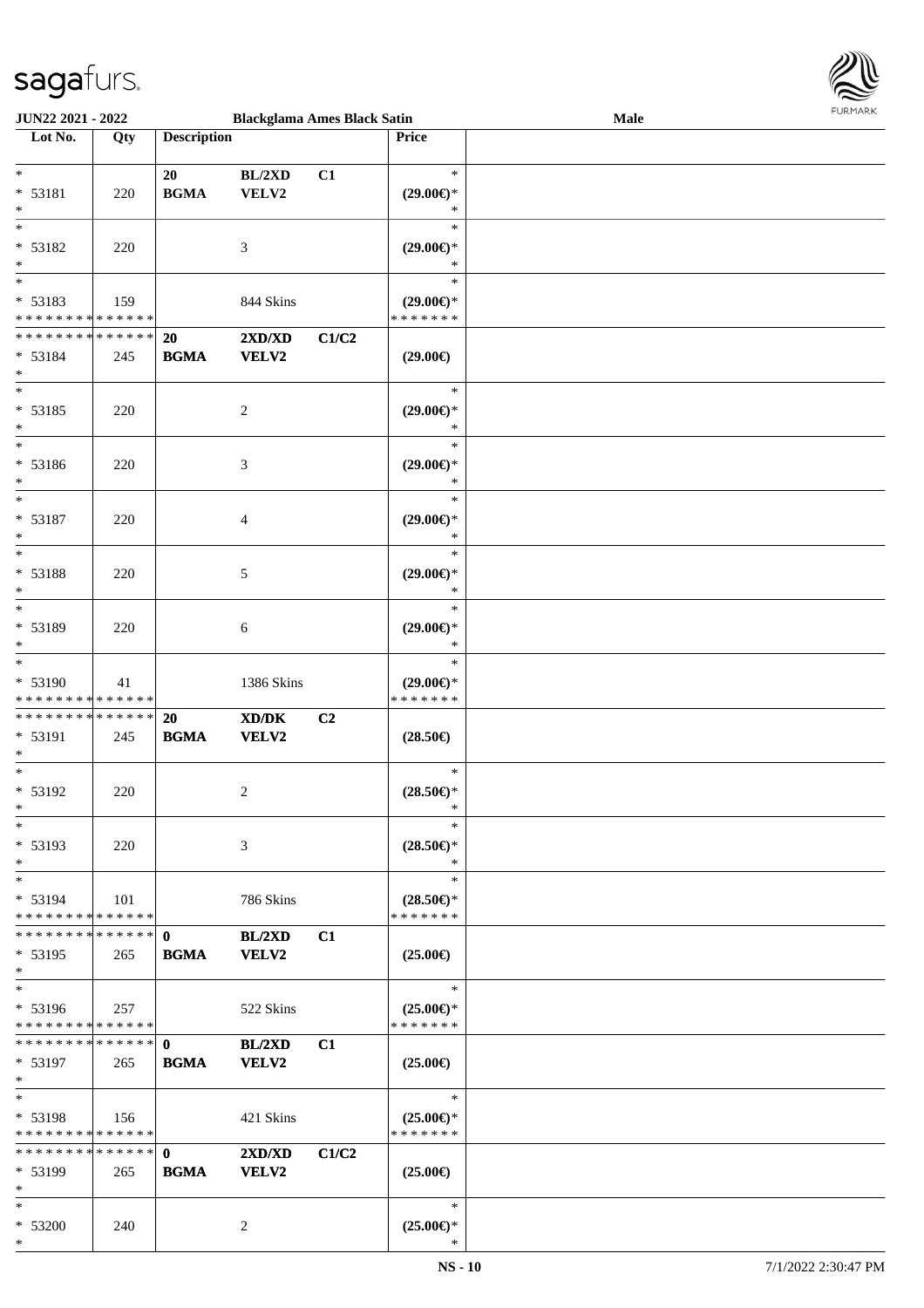

| <b>JUN22 2021 - 2022</b>                   |     |                    | <b>Blackglama Ames Black Satin</b> |                |                     | Male | FURMARK |
|--------------------------------------------|-----|--------------------|------------------------------------|----------------|---------------------|------|---------|
| Lot No.                                    | Qty | <b>Description</b> |                                    |                | Price               |      |         |
|                                            |     |                    |                                    |                |                     |      |         |
| $\ddot{x}$                                 |     | $\mathbf{0}$       | $2{\bf X}{\bf D}/{\bf X}{\bf D}$   | C1/C2          | $\ast$              |      |         |
| * 53201                                    | 240 | <b>BGMA</b>        | VELV2                              |                | $(25.00\epsilon)$ * |      |         |
| $\ast$                                     |     |                    |                                    |                | $\ast$              |      |         |
| $\ast$                                     |     |                    |                                    |                | $\ast$              |      |         |
| * 53202                                    | 240 |                    | $\overline{4}$                     |                | $(25.00\epsilon)$ * |      |         |
| $\ast$                                     |     |                    |                                    |                | $\ast$              |      |         |
| $\ddot{x}$                                 |     |                    |                                    |                | $\ast$              |      |         |
| * 53203                                    | 240 |                    | 5                                  |                | $(25.00\epsilon)$ * |      |         |
| $*$                                        |     |                    |                                    |                | $\ast$              |      |         |
| $\ast$                                     |     |                    |                                    |                | $\ast$              |      |         |
| * 53204                                    | 55  |                    | 1280 Skins                         |                | $(25.00\epsilon)$ * |      |         |
| * * * * * * * * <mark>* * * * * * *</mark> |     |                    |                                    |                | * * * * * * *       |      |         |
|                                            |     | $\bf{0}$           | $2{\bf X}{\bf D}/{\bf X}{\bf D}$   | C1/C2          |                     |      |         |
| 53205                                      | 132 | <b>BGMA</b>        | VELV2                              |                | $(25.00\epsilon)$   |      |         |
|                                            |     |                    |                                    |                |                     |      |         |
| * * * * * * * * <mark>* * * * * * *</mark> |     | $\mathbf{0}$       | XD/DK                              | C <sub>2</sub> |                     |      |         |
| $* 53206$                                  | 265 | <b>BGMA</b>        | VELV2                              |                | $(24.50\epsilon)$   |      |         |
| $\ast$                                     |     |                    |                                    |                |                     |      |         |
| $\ast$                                     |     |                    |                                    |                | $\ast$              |      |         |
| * 53207                                    | 240 |                    | 2                                  |                | $(24.50\epsilon)$ * |      |         |
| $*$                                        |     |                    |                                    |                | $\ast$              |      |         |
|                                            |     |                    |                                    |                | $\ast$              |      |         |
| * 53208                                    | 240 |                    | 3                                  |                | $(24.50\epsilon)$ * |      |         |
| $*$                                        |     |                    |                                    |                | $\ast$              |      |         |
| $*$                                        |     |                    |                                    |                | $\ast$              |      |         |
| * 53209                                    | 240 |                    | 4                                  |                | $(24.50\epsilon)$ * |      |         |
| $\ast$                                     |     |                    |                                    |                | $\ast$              |      |         |
| $\overline{\ast}$                          |     |                    |                                    |                | $\ast$              |      |         |
| * 53210                                    | 54  |                    | 1039 Skins                         |                | $(24.50\epsilon)$ * |      |         |
| * * * * * * * * <mark>* * * * * * *</mark> |     |                    |                                    |                | * * * * * * *       |      |         |
|                                            |     | $\mathbf{1}$       | BL/2XD                             | C1             |                     |      |         |
| 53211                                      | 255 | <b>BGMA</b>        | VELV2                              |                | $(19.00\epsilon)$   |      |         |
|                                            |     |                    |                                    |                |                     |      |         |
|                                            |     |                    | XD/DK                              | C2             |                     |      |         |
| * 53212                                    | 325 | <b>BGMA</b>        | <b>VELV2</b>                       |                | $(18.50\epsilon)$   |      |         |
|                                            |     |                    |                                    |                |                     |      |         |
| $\ast$                                     |     |                    |                                    |                | $\ast$              |      |         |
| $* 53213$                                  | 300 |                    | $\sqrt{2}$                         |                | $(18.50\epsilon)$ * |      |         |
| $\ast$                                     |     |                    |                                    |                | $\ast$              |      |         |
| *.                                         |     |                    |                                    |                | $\ast$              |      |         |
| $* 53214$                                  | 281 |                    | 906 Skins                          |                | $(18.50\epsilon)$ * |      |         |
| * * * * * * * * <mark>* * * * * * *</mark> |     |                    |                                    |                | * * * * * * *       |      |         |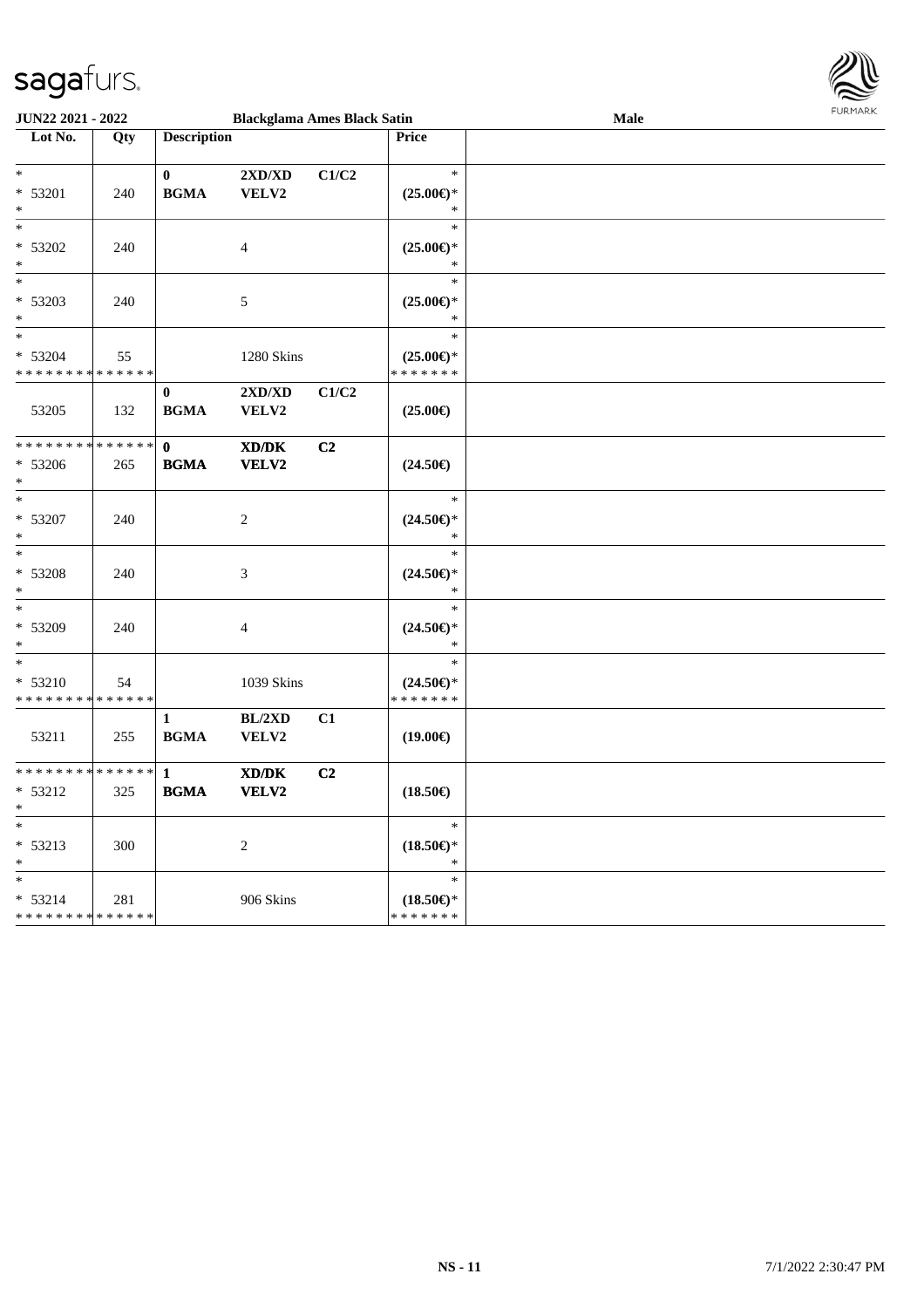

| <b>JUN22 2021 - 2022</b>                           |     |                    | Blackglama C & A Mink Ranch                                                                                          |       |                                                | <b>Male</b> |  |
|----------------------------------------------------|-----|--------------------|----------------------------------------------------------------------------------------------------------------------|-------|------------------------------------------------|-------------|--|
| Lot No.                                            | Qty | <b>Description</b> |                                                                                                                      |       | Price                                          |             |  |
| 53221                                              | 166 | 40<br><b>BGMA</b>  | $2{\bf X}{\bf D}/{\bf X}{\bf D}$<br>VELV2                                                                            | C1/C2 | $(37.00\epsilon)$                              |             |  |
| * * * * * * * * * * * * * *<br>$* 53222$<br>$\ast$ | 205 | 30<br><b>BGMA</b>  | BL/2XD<br><b>VELV2</b>                                                                                               | C1    | $(34.00\epsilon)$                              |             |  |
| $\overline{\phantom{0}}$<br>* 53223<br>$*$         | 180 |                    | $\sqrt{2}$                                                                                                           |       | $\ast$<br>$(34.00\epsilon)$ *<br>$\ast$        |             |  |
| $*$<br>$* 53224$<br>$*$                            | 180 |                    | $\mathfrak{Z}$                                                                                                       |       | $\ast$<br>$(34.00\epsilon)$ *<br>$\ast$        |             |  |
| $\overline{\ast}$<br>$* 53225$<br>$\ast$           | 180 |                    | $\overline{4}$                                                                                                       |       | $\ast$<br>$(34.00\epsilon)$ *<br>$\ast$        |             |  |
| $\overline{\phantom{0}}$<br>$* 53226$<br>$*$       | 180 |                    | $\mathfrak{S}$                                                                                                       |       | $\ast$<br>$(34.00\epsilon)$ *<br>$\ast$        |             |  |
| $*$<br>$* 53227$<br>$*$                            | 180 |                    | 6                                                                                                                    |       | $\ast$<br>$(34.00\epsilon)$ *<br>$\ast$        |             |  |
| $* 53228$<br>$*$                                   | 180 |                    | $\tau$                                                                                                               |       | $\ast$<br>$(34.00\epsilon)$ *<br>$\ast$        |             |  |
| $*$<br>* 53229<br>* * * * * * * * * * * * * *      | 45  |                    | 1330 Skins                                                                                                           |       | $\ast$<br>$(34.00\epsilon)$ *<br>* * * * * * * |             |  |
| * * * * * * * * * * * * * *<br>* 53230<br>$*$      | 205 | 30<br><b>BGMA</b>  | $\boldsymbol{\text{X}}\boldsymbol{\text{D}}\boldsymbol{/}\boldsymbol{\text{D}}\boldsymbol{\text{K}}$<br><b>VELV2</b> | C2    | $(33.00\epsilon)$                              |             |  |
| $*$<br>$* 53231$<br>$*$                            | 180 |                    | $\sqrt{2}$                                                                                                           |       | $\ast$<br>$(33.00\epsilon)$ *<br>$\ast$        |             |  |
| $*$<br>$* 53232$<br>$*$                            | 180 |                    | 3                                                                                                                    |       | $\ast$<br>$(33.00\epsilon)$ *<br>$\ast$        |             |  |
| $*$<br>* 53233<br>$*$                              | 180 |                    | $\overline{4}$                                                                                                       |       | $\ast$<br>$(33.00\epsilon)$ *<br>$\ast$        |             |  |
| $*$<br>$* 53234$<br>* * * * * * * * * * * * * * *  | 196 |                    | 941 Skins                                                                                                            |       | $\ast$<br>$(33.00\epsilon)$ *<br>* * * * * * * |             |  |
| * * * * * * * * * * * * * * *<br>* 53235<br>$*$    | 245 | 20<br><b>BGMA</b>  | BL/2XD<br><b>VELV2</b>                                                                                               | C1    | $(30.00\epsilon)$                              |             |  |
| $*$<br>* 53236<br>$*$                              | 220 |                    | 2                                                                                                                    |       | $\ast$<br>$(30.00\epsilon)$ *<br>$\ast$        |             |  |
| $*$ $*$<br>* 53237<br>$*$                          | 220 |                    | 3                                                                                                                    |       | $\ast$<br>$(30.00\epsilon)$ *<br>$\ast$        |             |  |
| $*$<br>* 53238<br>$*$                              | 220 |                    | $\overline{4}$                                                                                                       |       | $\ast$<br>$(30.00\epsilon)$ *<br>$\ast$        |             |  |
| $*$<br>* 53239<br>$*$                              | 220 |                    | 5                                                                                                                    |       | $\ast$<br>$(30.00\epsilon)$ *<br>$\ast$        |             |  |
| $*$<br>* 53240<br>$*$                              | 220 |                    | 6                                                                                                                    |       | $\ast$<br>$(30.00\epsilon)$ *<br>$\ast$        |             |  |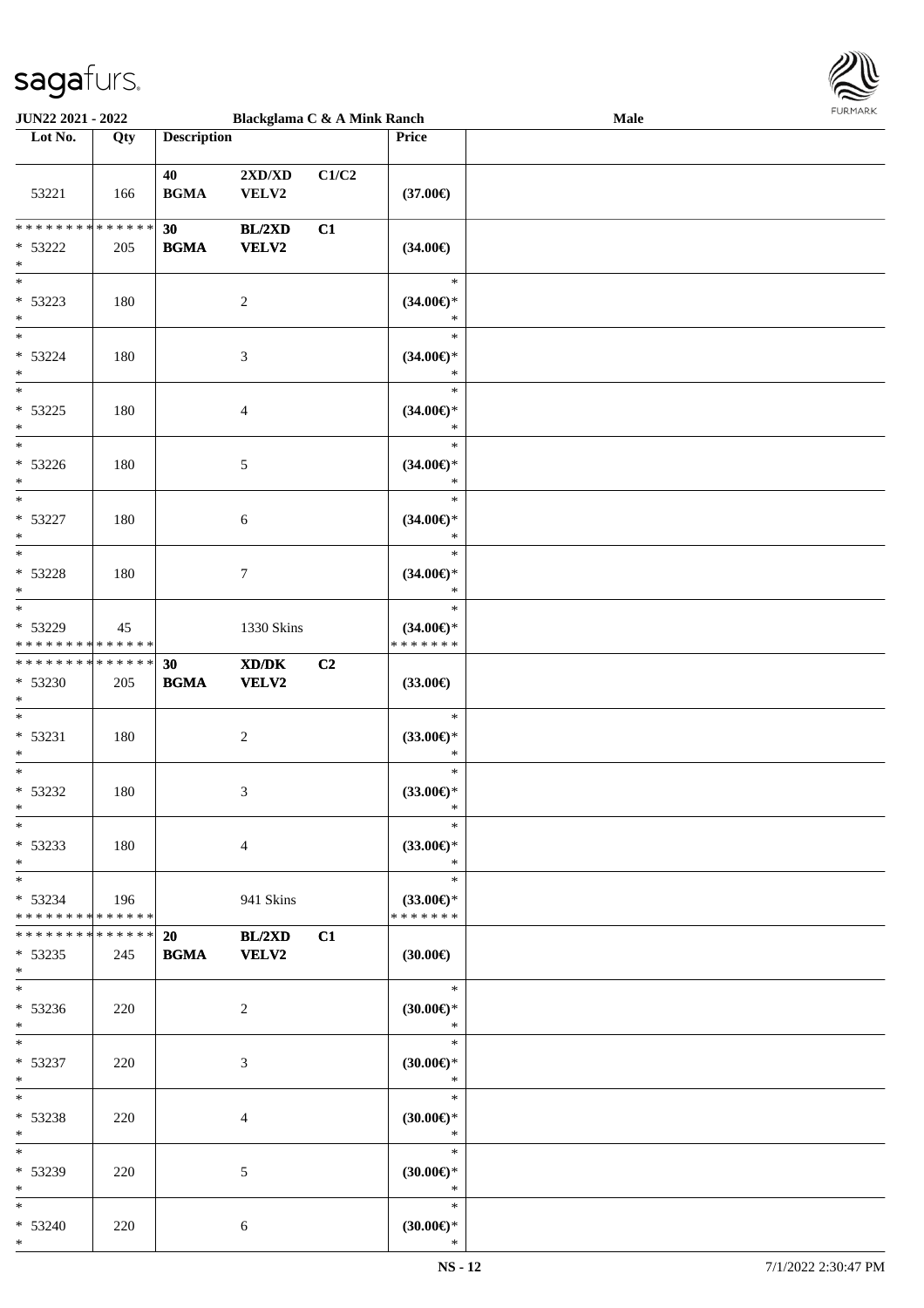

| <b>JUN22 2021 - 2022</b>                          |     |                             | Blackglama C & A Mink Ranch |                |                                                | Male | FURMARK |
|---------------------------------------------------|-----|-----------------------------|-----------------------------|----------------|------------------------------------------------|------|---------|
| Lot No.                                           | Qty | <b>Description</b>          |                             |                | <b>Price</b>                                   |      |         |
| $*$<br>* 53241<br>* * * * * * * * * * * * * *     | 206 | 20<br><b>BGMA</b>           | BL/2XD<br>VELV2             | C1             | $\ast$<br>$(30.00\epsilon)$ *<br>* * * * * * * |      |         |
| * * * * * * * * * * * * * * *<br>$* 53242$<br>$*$ | 245 | 20<br><b>BGMA</b>           | XD/DK<br>VELV2              | C <sub>2</sub> | $(29.50\epsilon)$                              |      |         |
| $*$<br>* 53243<br>$*$                             | 220 |                             | 2                           |                | $\ast$<br>$(29.50\epsilon)$ *<br>$\ast$        |      |         |
| $*$<br>* 53244<br>$\ast$                          | 220 |                             | $\mathfrak{Z}$              |                | $\ast$<br>$(29.50\epsilon)$ *<br>$\ast$        |      |         |
| $*$<br>$* 53245$<br>$*$                           | 220 |                             | $\overline{4}$              |                | $\ast$<br>$(29.50\epsilon)$ *<br>$\ast$        |      |         |
| $*$<br>$* 53246$<br>$\ast$                        | 220 |                             | 5                           |                | $\ast$<br>$(29.50\epsilon)$ *<br>$\ast$        |      |         |
| $*$<br>$* 53247$<br>* * * * * * * * * * * * * *   | 55  |                             | 1180 Skins                  |                | $\ast$<br>$(29.50\epsilon)$ *<br>* * * * * * * |      |         |
| * * * * * * * * * * * * * * *<br>* 53248<br>$*$   | 265 | $\mathbf{0}$<br><b>BGMA</b> | 2XD/XD<br><b>VELV2</b>      | C1/C2          | $(25.50\epsilon)$                              |      |         |
| $\ast$<br>* 53249<br>******** <mark>******</mark> | 56  |                             | 321 Skins                   |                | $\ast$<br>$(25.50\epsilon)$ *<br>* * * * * * * |      |         |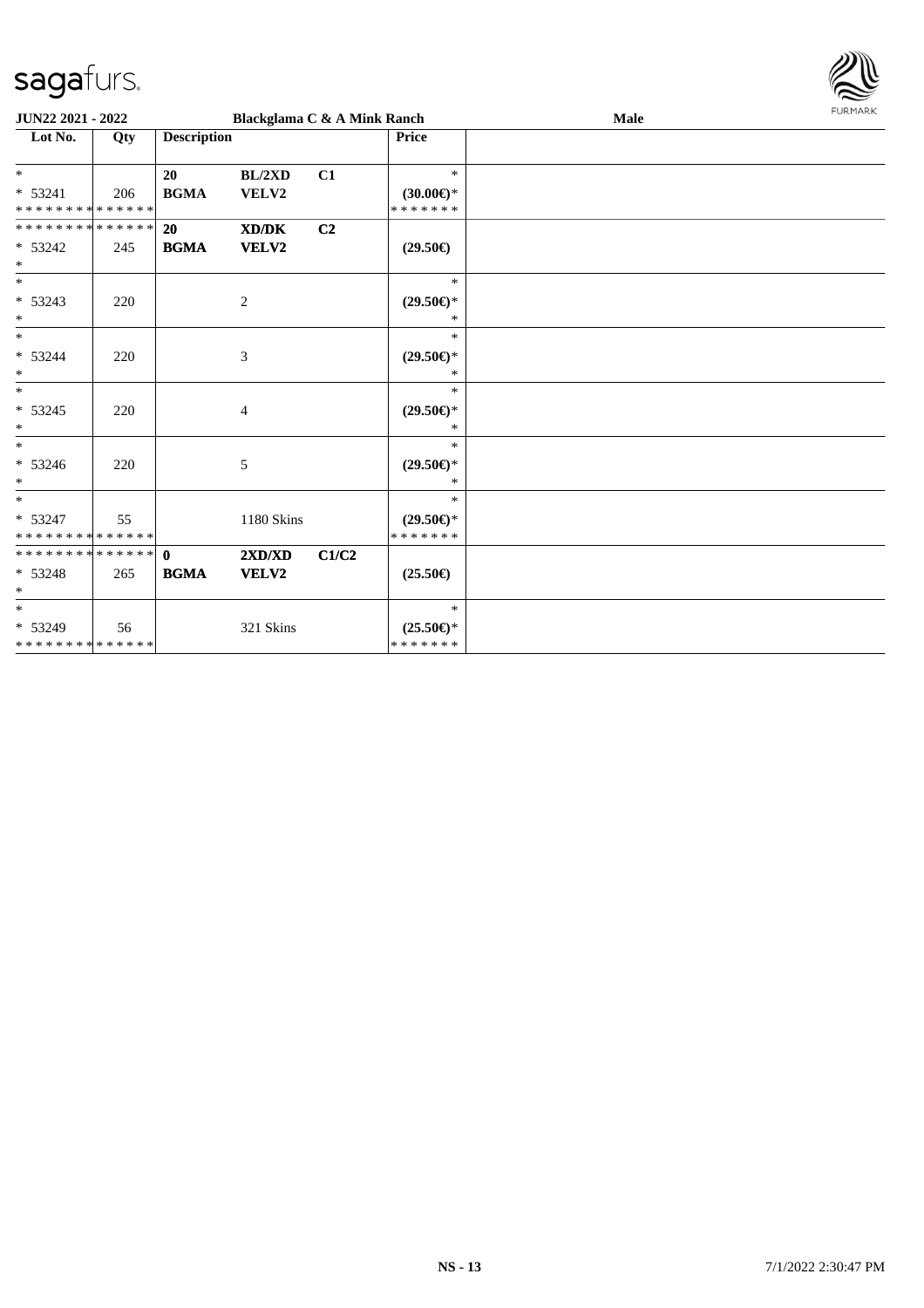

| JUN22 2021 - 2022                                               |     |                                                  | <b>Blackglama Springbrook</b> |    |                                                | Male |
|-----------------------------------------------------------------|-----|--------------------------------------------------|-------------------------------|----|------------------------------------------------|------|
| Lot No.                                                         | Qty | <b>Description</b>                               |                               |    | Price                                          |      |
| * * * * * * * * * * * * * *<br>$* 53265$<br>$\ast$              | 205 | 30<br>$\mathbf{B}\mathbf{G}\mathbf{M}\mathbf{A}$ | <b>Black</b><br>VELV2         | C1 | $(35.00\epsilon)$                              |      |
| $\overline{\ast}$<br>$* 53266$<br>$\ast$                        | 180 |                                                  | $\sqrt{2}$                    |    | $\ast$<br>$(35.00\epsilon)$ *<br>$\ast$        |      |
| $\overline{\phantom{a}^*}$<br>* 53267<br>$\ast$                 | 180 |                                                  | $\mathfrak{Z}$                |    | $\ast$<br>$(35.00ε)$ *<br>$\ast$               |      |
| $_{\ast}$<br>* 53268<br>$\ast$                                  | 180 |                                                  | $\overline{4}$                |    | $\ast$<br>$(35.00\epsilon)$ *<br>$\ast$        |      |
| $\overline{\phantom{1}}$<br>* 53269<br>$\ast$                   | 180 |                                                  | $5\,$                         |    | $\ast$<br>$(35.00\epsilon)$ *<br>$\ast$        |      |
| $\overline{\ast}$<br>$* 53270$<br>$\ast$                        | 180 |                                                  | $\boldsymbol{6}$              |    | $\ast$<br>$(35.00\epsilon)$ *<br>$\ast$        |      |
| $\ast$<br>$* 53271$<br>$\ast$                                   | 180 |                                                  | $\tau$                        |    | $\ast$<br>$(35.00\epsilon)$ *<br>$\ast$        |      |
| $\ast$<br>$* 53272$<br>$\ast$                                   | 180 |                                                  | $\,8\,$                       |    | $\ast$<br>$(35.00\epsilon)$ *<br>$\ast$        |      |
| $\ast$<br>* 53273<br>* * * * * * * * * * * * * *                | 170 |                                                  | 1635 Skins                    |    | $\ast$<br>$(35.00\epsilon)$ *<br>* * * * * * * |      |
| **************<br>$* 53274$<br>$\ast$                           | 205 | 30<br>$\mathbf{B}\mathbf{G}\mathbf{M}\mathbf{A}$ | BL/2XD<br>VELV2               | C1 | $(35.00\epsilon)$                              |      |
| $\ast$<br>$* 53275$<br>$\ast$                                   | 180 |                                                  | $\sqrt{2}$                    |    | $\ast$<br>$(35.00ε)$ *<br>$\ast$               |      |
| $\ast$<br>$* 53276$<br>$*$                                      | 180 |                                                  | $\mathfrak{Z}$                |    | $\ast$<br>$(35.00\epsilon)$ *<br>$\ast$        |      |
| $*$<br>$* 53277$<br>$\ast$                                      | 180 |                                                  | $\overline{4}$                |    | $\ast$<br>$(35.00\epsilon)$ *<br>$\ast$        |      |
| $\ast$<br>$* 53278$<br>$\ast$                                   | 180 |                                                  | 5                             |    | $\ast$<br>$(35.00\epsilon)$ *<br>$\ast$        |      |
| $\ast$<br>* 53279<br>$\ast$                                     | 180 |                                                  | 6                             |    | $\ast$<br>$(35.00\epsilon)$ *<br>$\ast$        |      |
| $\ast$<br>* 53280<br>* * * * * * * * <mark>* * * * * * *</mark> | 39  |                                                  | 1144 Skins                    |    | $\ast$<br>$(35.00\epsilon)$ *<br>* * * * * * * |      |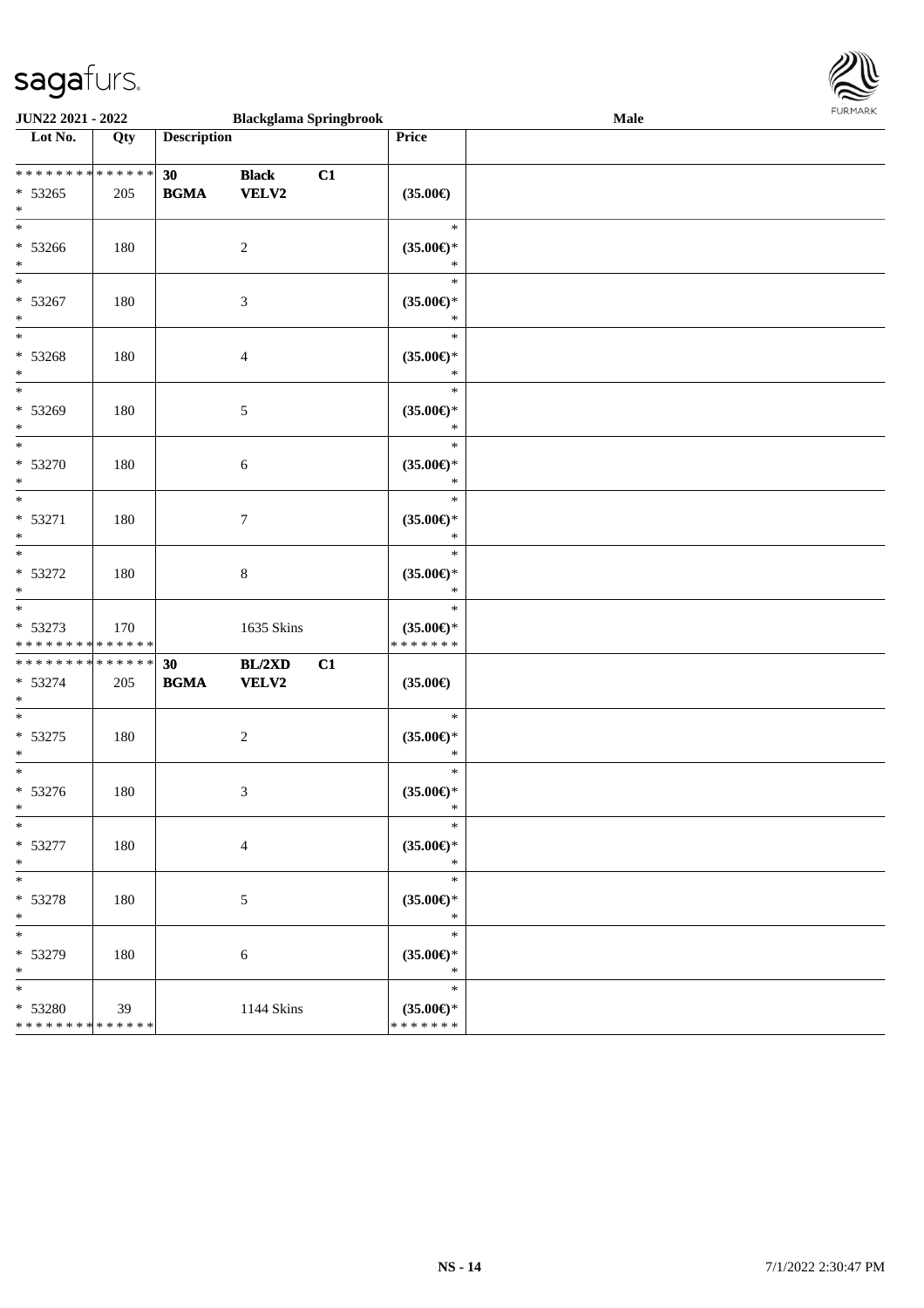\*



| JUN22 2021 - 2022                                  |     |                    | <b>Blackglama Springbrook</b>                        |    |                                                | <b>Male</b> |  |
|----------------------------------------------------|-----|--------------------|------------------------------------------------------|----|------------------------------------------------|-------------|--|
| Lot No.                                            | Qty | <b>Description</b> |                                                      |    | Price                                          |             |  |
| ******** <mark>******</mark><br>* 53281<br>$\ast$  | 205 | 30<br><b>BGMA</b>  | 2XD<br>VELV2                                         | C1 | $(35.00\epsilon)$                              |             |  |
| $\overline{\ast}$<br>* 53282<br>$\ast$             | 180 |                    | $\overline{c}$                                       |    | $\ast$<br>$(35.00\epsilon)$ *<br>$\ast$        |             |  |
| $\overline{\phantom{0}}$<br>* 53283<br>$*$<br>$*$  | 180 |                    | 3                                                    |    | $\ast$<br>$(35.00\epsilon)$ *<br>*             |             |  |
| * 53284<br>$\ast$<br>$\overline{\ast}$             | 180 |                    | $\overline{4}$                                       |    | $\ast$<br>$(35.00\epsilon)$ *<br>$\ast$        |             |  |
| * 53285<br>$\ast$<br>$\ast$                        | 180 |                    | 5                                                    |    | $\ast$<br>$(35.00\epsilon)$ *<br>$\ast$        |             |  |
| * 53286<br>* * * * * * * * * * * * * *             | 110 |                    | 1035 Skins                                           |    | $\ast$<br>$(35.00\epsilon)$ *<br>* * * * * * * |             |  |
| * * * * * * * * * * * * * *<br>* 53287<br>$\ast$   | 205 | 30<br><b>BGMA</b>  | $\mathbf{X}\mathbf{D}/\mathbf{D}\mathbf{K}$<br>VELV2 | C2 | $(34.00\epsilon)$                              |             |  |
| $*$<br>* 53288<br>$\ast$                           | 180 |                    | $\overline{c}$                                       |    | $\ast$<br>$(34.00\epsilon)$ *<br>$\ast$        |             |  |
| $\ast$<br>* 53289<br>$\ast$                        | 180 |                    | $\mathfrak{Z}$                                       |    | $\ast$<br>$(34.00\epsilon)$ *<br>$\ast$        |             |  |
| $\ast$<br>* 53290<br>$\ast$                        | 180 |                    | $\overline{4}$                                       |    | $\ast$<br>$(34.00ε)$ *<br>$\ast$               |             |  |
| $*$<br>* 53291<br>$\ast$                           | 180 |                    | 5                                                    |    | $\ast$<br>$(34.00\epsilon)$ *<br>$\ast$        |             |  |
| $\ast$<br>* 53292<br>* * * * * * * * * * * * * * * | 82  |                    | 1007 Skins                                           |    | $\ast$<br>$(34.00\epsilon)$ *<br>* * * * * * * |             |  |
| * * * * * * * * * * * * * * *<br>* 53293<br>$*$    | 205 | 30<br><b>BGMA</b>  | XD/DK<br><b>VELV2</b>                                | C2 | $(34.00\epsilon)$                              |             |  |
| $*$<br>* 53294<br>$*$                              | 180 |                    | 2                                                    |    | $\ast$<br>$(34.00\epsilon)$ *<br>$\ast$        |             |  |
| $*$<br>* 53295<br>$*$                              | 180 |                    | 3                                                    |    | $\ast$<br>$(34.00\epsilon)$ *<br>$\ast$        |             |  |
| $*$<br>* 53296<br>$*$                              | 180 |                    | 4                                                    |    | $\ast$<br>$(34.00\epsilon)$ *<br>$\ast$        |             |  |
| $*$<br>* 53297<br>* * * * * * * * * * * * * *      | 157 |                    | 902 Skins                                            |    | $\ast$<br>$(34.00\epsilon)$ *<br>* * * * * * * |             |  |
| * * * * * * * * * * * * * * *<br>* 53298<br>$*$    | 245 | 20<br><b>BGMA</b>  | <b>Black</b><br><b>VELV2</b>                         | C1 | $(30.00\epsilon)$                              |             |  |
| $*$<br>* 53299<br>$*$                              | 220 |                    | 2                                                    |    | $\ast$<br>$(30.00\epsilon)$ *<br>$\ast$        |             |  |
| $*$<br>$* 53300$<br>$*$                            | 220 |                    | 3                                                    |    | $\ast$<br>$(30.00\epsilon)$ *<br>$\ast$        |             |  |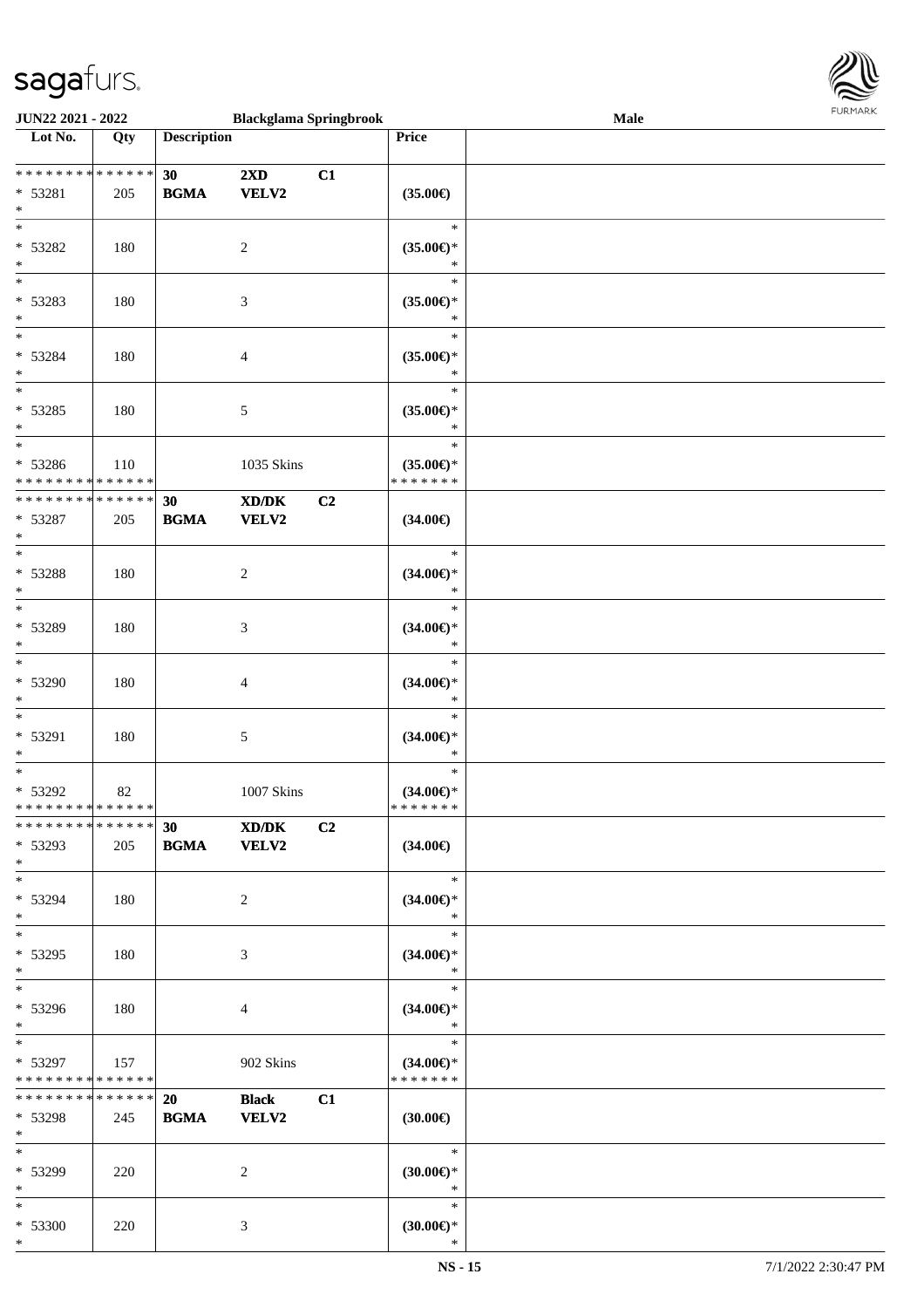

| JUN22 2021 - 2022                                              |                  |                                                  | <b>Blackglama Springbrook</b>           |    |                                                | Male | <b>FUNITANN</b> |
|----------------------------------------------------------------|------------------|--------------------------------------------------|-----------------------------------------|----|------------------------------------------------|------|-----------------|
| Lot No.                                                        | Qty              | <b>Description</b>                               |                                         |    | Price                                          |      |                 |
| $*$<br>* 53301<br>$\ast$                                       | 220              | 20<br>$\mathbf{B}\mathbf{G}\mathbf{M}\mathbf{A}$ | <b>Black</b><br>VELV2                   | C1 | $\ast$<br>$(30.00\epsilon)$ *<br>$\ast$        |      |                 |
| $\overline{\ast}$<br>* 53302<br>$*$                            | 220              |                                                  | 5                                       |    | $\ast$<br>$(30.00\epsilon)$ *<br>$\ast$        |      |                 |
| $\overline{\ast}$<br>* 53303<br>$\ast$                         | $\boldsymbol{0}$ |                                                  | 6                                       |    | $\ast$<br>$(0.00\varepsilon)$ *<br>$\ast$      |      |                 |
| $*$<br>* 53304<br>$\ast$                                       | 220              |                                                  | $\tau$                                  |    | $\ast$<br>$(30.00\epsilon)$ *<br>$\ast$        |      |                 |
| $\overline{\phantom{0}}$<br>* 53305<br>$\ast$                  | 220              |                                                  | $\,8\,$                                 |    | $\ast$<br>$(30.00\epsilon)$ *<br>$\ast$        |      |                 |
| $\overline{\ast}$<br>* 53306<br>$\ast$                         | 220              |                                                  | 9                                       |    | $\ast$<br>(30.00)<br>$\ast$                    |      |                 |
| $*$<br>* 53307<br>$\ast$                                       | 220              |                                                  | 10                                      |    | $\ast$<br>$(30.00\epsilon)$ *<br>$\ast$        |      |                 |
| $\overline{\ast}$<br>* 53308<br>$\ast$                         | 220              |                                                  | 11                                      |    | $\ast$<br>$(30.00\epsilon)$ *<br>$\ast$        |      |                 |
| $*$<br>* 53309<br>$\ast$                                       | 220              |                                                  | 12                                      |    | $\ast$<br>$(30.00\epsilon)$ *<br>$\ast$        |      |                 |
| $*$<br>$* 53310$<br>* * * * * * * * <mark>* * * * * * *</mark> | 58               |                                                  | 2503 Skins                              |    | $\ast$<br>$(30.00\epsilon)$ *<br>* * * * * * * |      |                 |
| ******** <mark>******</mark><br>* 53311<br>$*$                 | 245              | 20<br>$\mathbf{B}\mathbf{G}\mathbf{M}\mathbf{A}$ | BL/2XD<br>VELV2                         | C1 | (30.00)                                        |      |                 |
| $\overline{\ast}$<br>* 53312<br>$*$ $-$                        | 220              |                                                  | $\overline{c}$                          |    | $\ast$<br>(30.00)<br>$\ast$                    |      |                 |
| $*$<br>* 53313<br>$*$                                          | 220              |                                                  | 3                                       |    | $\ast$<br>$(30.00\epsilon)$ *<br>$\ast$        |      |                 |
| $\overline{\phantom{0}}$<br>$* 53314$<br>$*$                   | 220              |                                                  | 4                                       |    | $\ast$<br>$(30.00\epsilon)$ *<br>$\ast$        |      |                 |
| $\overline{\ast}$<br>* 53315<br>$*$                            | 220              |                                                  | 5                                       |    | $\ast$<br>$(30.00\epsilon)$ *<br>$\ast$        |      |                 |
| $*$<br>$* 53316$<br>* * * * * * * * * * * * * *                | 81               |                                                  | 1206 Skins                              |    | $\ast$<br>$(30.00\epsilon)$ *<br>* * * * * * * |      |                 |
| * * * * * * * * * * * * * * *<br>* 53317<br>$*$                | 245              | 20<br><b>BGMA</b>                                | $2\mathbf{X}\mathbf{D}$<br><b>VELV2</b> | C1 | $(30.00\epsilon)$                              |      |                 |
| $*$<br>* 53318<br>$*$                                          | 220              |                                                  | $\overline{c}$                          |    | $\ast$<br>$(30.00\epsilon)$ *<br>$\ast$        |      |                 |
| $*$<br>* 53319<br>$*$                                          | 220              |                                                  | 3                                       |    | $\ast$<br>$(30.00\epsilon)$ *<br>$\ast$        |      |                 |
| $*$<br>$* 53320$<br>$*$                                        | 220              |                                                  | 4                                       |    | $\ast$<br>$(30.00\epsilon)$ *<br>$\ast$        |      |                 |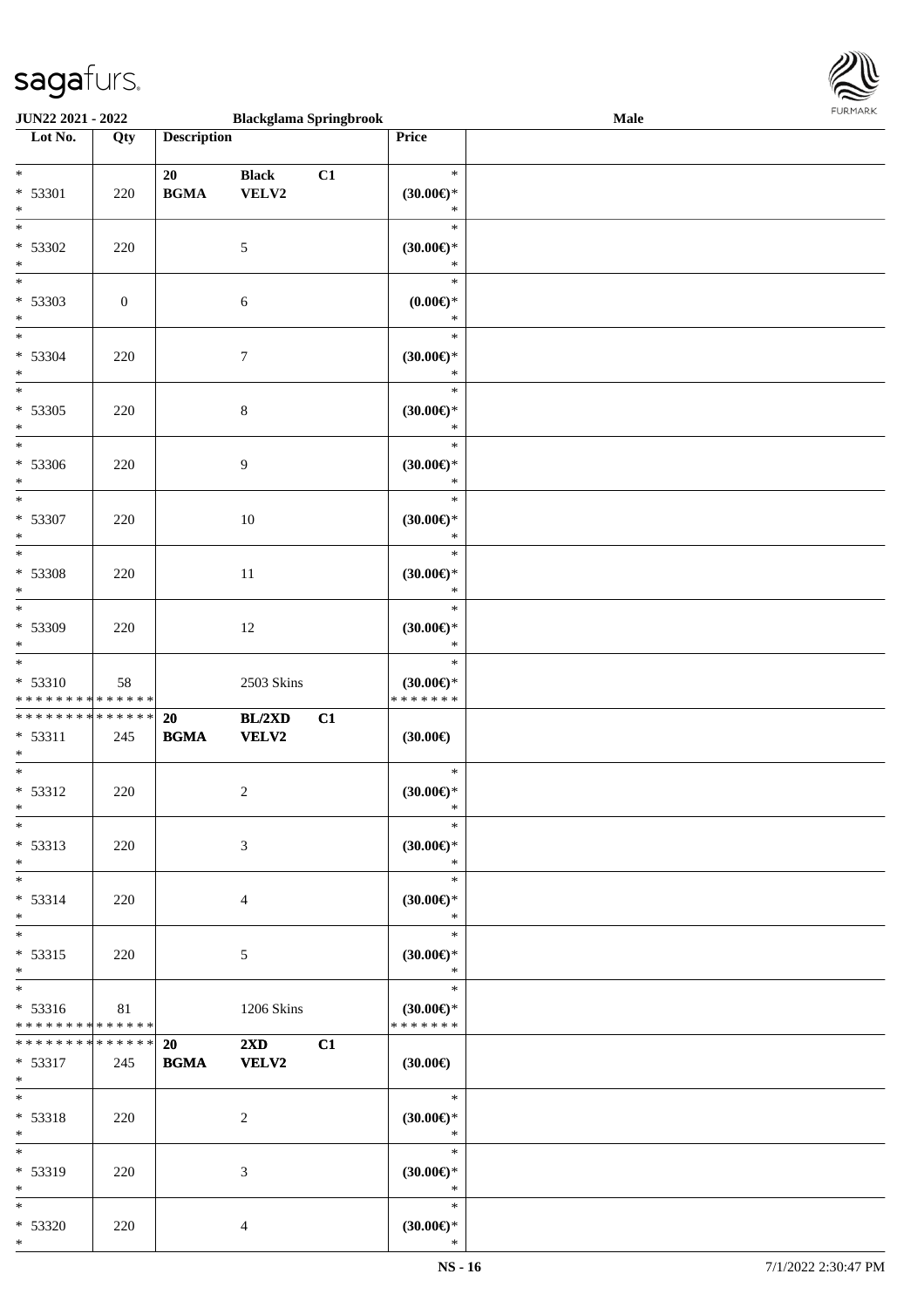

| JUN22 2021 - 2022             |     |                    | <b>Blackglama Springbrook</b>                                                                        |    |                               | <b>Male</b> |  |
|-------------------------------|-----|--------------------|------------------------------------------------------------------------------------------------------|----|-------------------------------|-------------|--|
| Lot No.                       | Qty | <b>Description</b> |                                                                                                      |    | Price                         |             |  |
|                               |     |                    |                                                                                                      |    |                               |             |  |
| $\ast$                        |     | 20                 | 2XD                                                                                                  | C1 | $\ast$                        |             |  |
| * 53321                       | 220 | <b>BGMA</b>        | VELV2                                                                                                |    | $(30.00\epsilon)$ *           |             |  |
| $\ast$                        |     |                    |                                                                                                      |    | $\ast$                        |             |  |
|                               |     |                    |                                                                                                      |    | $\ast$                        |             |  |
| * 53322                       | 220 |                    | $\sqrt{6}$                                                                                           |    | $(30.00\epsilon)$ *           |             |  |
| $\ast$                        |     |                    |                                                                                                      |    | $\ast$                        |             |  |
| $\overline{\phantom{0}}$      |     |                    |                                                                                                      |    |                               |             |  |
|                               |     |                    |                                                                                                      |    | $\ast$                        |             |  |
| * 53323                       | 220 |                    | $\boldsymbol{7}$                                                                                     |    | $(30.00\epsilon)$ *           |             |  |
| $*$                           |     |                    |                                                                                                      |    | $\ast$                        |             |  |
| $*$                           |     |                    |                                                                                                      |    | $\ast$                        |             |  |
| * 53324                       | 213 |                    | 1778 Skins                                                                                           |    | $(30.00\epsilon)$ *           |             |  |
| * * * * * * * * * * * * * *   |     |                    |                                                                                                      |    | * * * * * * *                 |             |  |
| * * * * * * * * * * * * * *   |     | 20                 | $\mathbf{X}\mathbf{D}/\mathbf{D}\mathbf{K}$                                                          | C2 |                               |             |  |
| $* 53325$                     | 245 | <b>BGMA</b>        | <b>VELV2</b>                                                                                         |    | $(29.50\epsilon)$             |             |  |
| $\ast$                        |     |                    |                                                                                                      |    |                               |             |  |
| $\ast$                        |     |                    |                                                                                                      |    | $\ast$                        |             |  |
| * 53326                       | 220 |                    | $\boldsymbol{2}$                                                                                     |    | $(29.50\epsilon)$ *           |             |  |
| $*$                           |     |                    |                                                                                                      |    | $\ast$                        |             |  |
| $\ast$                        |     |                    |                                                                                                      |    | $\ast$                        |             |  |
| * 53327                       |     |                    |                                                                                                      |    |                               |             |  |
| $\ast$                        | 220 |                    | 3                                                                                                    |    | $(29.50\epsilon)$ *<br>$\ast$ |             |  |
| $\ast$                        |     |                    |                                                                                                      |    |                               |             |  |
|                               |     |                    |                                                                                                      |    | $\ast$                        |             |  |
| * 53328                       | 220 |                    | $\overline{4}$                                                                                       |    | $(29.50\epsilon)$ *           |             |  |
| $\ast$                        |     |                    |                                                                                                      |    | $\ast$                        |             |  |
| $*$                           |     |                    |                                                                                                      |    | $\ast$                        |             |  |
| * 53329                       | 220 |                    | 5                                                                                                    |    | $(29.50\epsilon)$ *           |             |  |
| $*$                           |     |                    |                                                                                                      |    | $\ast$                        |             |  |
| $*$                           |     |                    |                                                                                                      |    | $\ast$                        |             |  |
| * 53330                       | 220 |                    | 6                                                                                                    |    | $(29.50\epsilon)$ *           |             |  |
| $*$                           |     |                    |                                                                                                      |    | $\ast$                        |             |  |
| $\ast$                        |     |                    |                                                                                                      |    | $\ast$                        |             |  |
| * 53331                       | 71  |                    | 1416 Skins                                                                                           |    | $(29.50\epsilon)$ *           |             |  |
| * * * * * * * * * * * * * *   |     |                    |                                                                                                      |    | *******                       |             |  |
| ******** <mark>******</mark>  |     | 20                 | $\boldsymbol{\text{X}}\boldsymbol{\text{D}}\boldsymbol{/}\boldsymbol{\text{D}}\boldsymbol{\text{K}}$ | C2 |                               |             |  |
| * 53332                       | 245 | <b>BGMA</b>        | VELV2                                                                                                |    | $(29.50\epsilon)$             |             |  |
| $*$                           |     |                    |                                                                                                      |    |                               |             |  |
| $*$                           |     |                    |                                                                                                      |    | $\ast$                        |             |  |
|                               |     |                    |                                                                                                      |    |                               |             |  |
| * 53333                       | 220 |                    | 2                                                                                                    |    | $(29.50\epsilon)$ *           |             |  |
| $*$                           |     |                    |                                                                                                      |    | $\ast$                        |             |  |
| $*$                           |     |                    |                                                                                                      |    | $\ast$                        |             |  |
| * 53334                       | 220 |                    | 3                                                                                                    |    | $(29.50\epsilon)$ *           |             |  |
| $*$                           |     |                    |                                                                                                      |    | $\ast$                        |             |  |
| $*$                           |     |                    |                                                                                                      |    | $\ast$                        |             |  |
| * 53335                       | 220 |                    | 4                                                                                                    |    | $(29.50\epsilon)$ *           |             |  |
| $*$                           |     |                    |                                                                                                      |    | $\ast$                        |             |  |
| $*$                           |     |                    |                                                                                                      |    | $\ast$                        |             |  |
| $* 53336$                     | 161 |                    | 1066 Skins                                                                                           |    | $(29.50\epsilon)$ *           |             |  |
| * * * * * * * * * * * * * *   |     |                    |                                                                                                      |    | * * * * * * *                 |             |  |
| * * * * * * * * * * * * * * * |     | $\mathbf{0}$       | BL/2XD                                                                                               | C1 |                               |             |  |
| * 53337                       | 265 | <b>BGMA</b>        | <b>VELV2</b>                                                                                         |    | $(25.50\epsilon)$             |             |  |
| $*$                           |     |                    |                                                                                                      |    |                               |             |  |
| $*$ $*$                       |     |                    |                                                                                                      |    | $\ast$                        |             |  |
| * 53338                       | 240 |                    | 2                                                                                                    |    | $(25.50\epsilon)$ *           |             |  |
| $*$                           |     |                    |                                                                                                      |    | $\ast$                        |             |  |
| $*$ $*$                       |     |                    |                                                                                                      |    | $\ast$                        |             |  |
|                               |     |                    |                                                                                                      |    |                               |             |  |
| * 53339                       | 240 |                    | 3                                                                                                    |    | $(25.50\epsilon)$ *           |             |  |
| $*$                           |     |                    |                                                                                                      |    | $\ast$                        |             |  |
| $*$ $*$                       |     |                    |                                                                                                      |    | $\ast$                        |             |  |
| * 53340                       | 240 |                    | 4                                                                                                    |    | $(25.50\epsilon)$ *           |             |  |
| $*$                           |     |                    |                                                                                                      |    | $\ast$                        |             |  |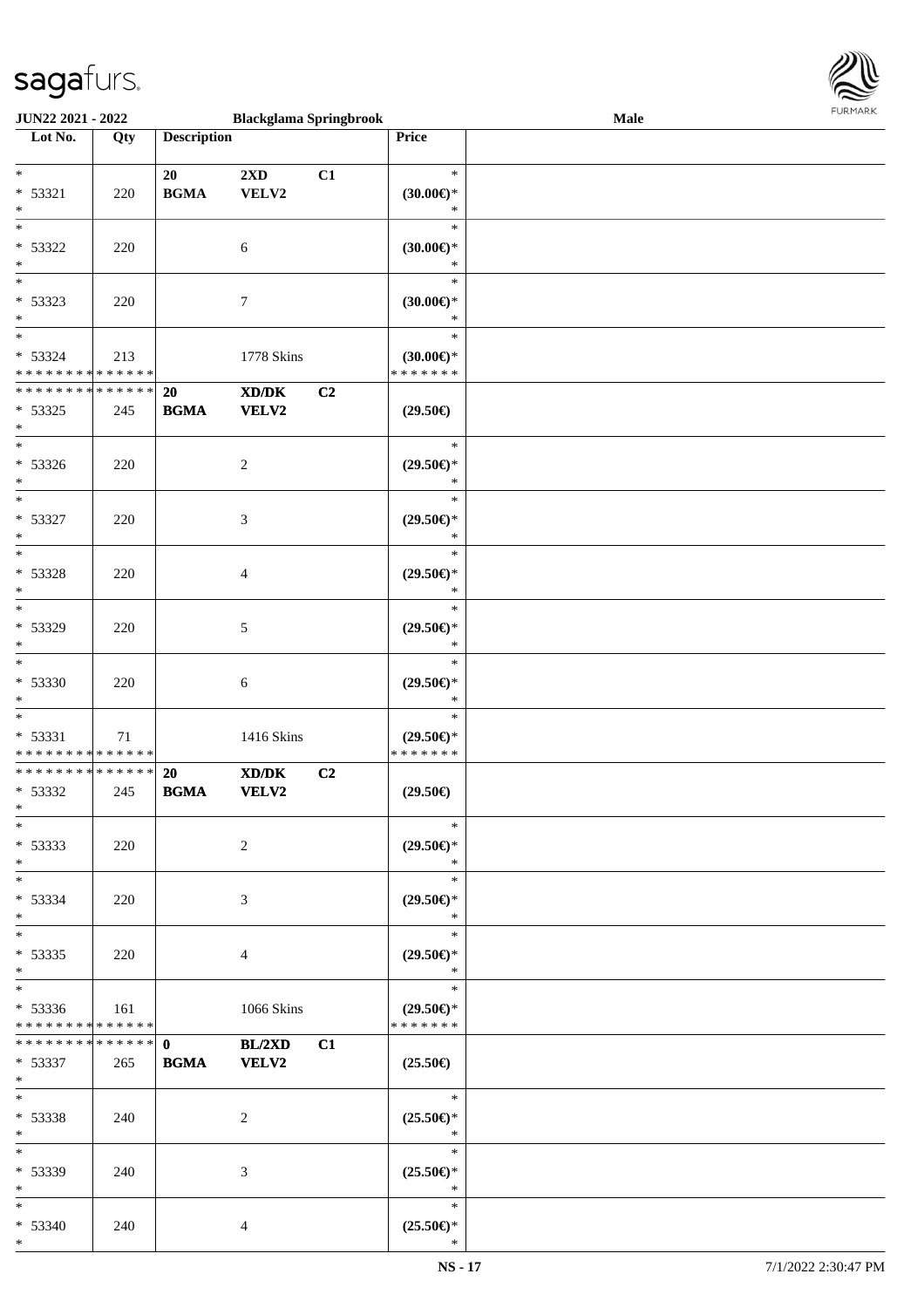

| JUN22 2021 - 2022                                         |     |                             | <b>Blackglama Springbrook</b>                                                                                        |       |                                                | <b>Male</b> |  |
|-----------------------------------------------------------|-----|-----------------------------|----------------------------------------------------------------------------------------------------------------------|-------|------------------------------------------------|-------------|--|
| Lot No.                                                   | Qty | <b>Description</b>          |                                                                                                                      |       | Price                                          |             |  |
| $*$<br>$* 53341$<br>$\ast$                                | 240 | $\bf{0}$<br><b>BGMA</b>     | BL/2XD<br>VELV2                                                                                                      | C1    | $\ast$<br>$(25.50\epsilon)$ *<br>∗             |             |  |
| $\ast$<br>$* 53342$<br>$\ast$<br>$\overline{\phantom{0}}$ | 240 |                             | 6                                                                                                                    |       | $\ast$<br>$(25.50\epsilon)$ *<br>∗<br>$\ast$   |             |  |
| * 53343<br>* * * * * * * * * * * * * *                    | 174 |                             | 1639 Skins                                                                                                           |       | $(25.50\epsilon)$ *<br>* * * * * * *           |             |  |
| * * * * * * * * * * * * * * *<br>$* 53344$<br>$*$         | 265 | $\mathbf{0}$<br><b>BGMA</b> | 2XD/XD<br><b>VELV2</b>                                                                                               | C1/C2 | $(25.00\epsilon)$                              |             |  |
| $*$<br>$* 53345$<br>$\ast$                                | 240 |                             | $\overline{c}$                                                                                                       |       | $\ast$<br>$(25.00\epsilon)$ *<br>$\ast$        |             |  |
| $*$<br>* 53346<br>$*$                                     | 240 |                             | 3                                                                                                                    |       | $\ast$<br>$(25.00\epsilon)$ *<br>$\ast$        |             |  |
| $\ast$<br>$* 53347$<br>$\ast$                             | 240 |                             | $\overline{4}$                                                                                                       |       | $\ast$<br>$(25.00\epsilon)$ *<br>$\ast$        |             |  |
| $*$<br>* 53348<br>* * * * * * * * * * * * * *             | 69  |                             | 1054 Skins                                                                                                           |       | $\ast$<br>$(25.00\epsilon)$ *<br>* * * * * * * |             |  |
| 53349                                                     | 177 | $\mathbf{0}$<br><b>BGMA</b> | 2XD/XD<br>VELV2                                                                                                      | C1/C2 | $(25.00\epsilon)$                              |             |  |
| * * * * * * * * * * * * * * *<br>* 53350<br>$*$           | 265 | $\mathbf{0}$<br><b>BGMA</b> | $\boldsymbol{\text{X}}\boldsymbol{\text{D}}\boldsymbol{/}\boldsymbol{\text{D}}\boldsymbol{\text{K}}$<br><b>VELV2</b> | C2    | $(24.50\epsilon)$                              |             |  |
| $*$<br>$* 53351$<br>$\ast$                                | 240 |                             | $\overline{c}$                                                                                                       |       | $\ast$<br>$(24.50\epsilon)$ *<br>$\ast$        |             |  |
| $*$<br>* 53352<br>$*$                                     | 240 |                             | 3                                                                                                                    |       | $\ast$<br>$(24.50\epsilon)$ *<br>$\ast$        |             |  |
| $*$<br>$* 53353$<br>* * * * * * * * * * * * * * *         | 173 |                             | 918 Skins                                                                                                            |       | $\ast$<br>$(24.50\epsilon)$ *<br>* * * * * * * |             |  |
| $* 53354$<br>$*$                                          | 325 | <b>BGMA</b>                 | 2XD/XD<br>VELV2                                                                                                      | C1/C2 | $(19.50\epsilon)$                              |             |  |
| $*$<br>* 53355<br>$*$                                     | 300 |                             | 2                                                                                                                    |       | $\ast$<br>$(19.50\epsilon)$ *<br>$\ast$        |             |  |
| $*$<br>* 53356<br>$*$                                     | 300 |                             | $\mathfrak{Z}$                                                                                                       |       | $\ast$<br>$(19.50\epsilon)$ *<br>$\ast$        |             |  |
| $*$<br>$* 53357$<br>* * * * * * * * * * * * * *           | 41  |                             | 966 Skins                                                                                                            |       | $\ast$<br>$(19.50\epsilon)$ *<br>* * * * * * * |             |  |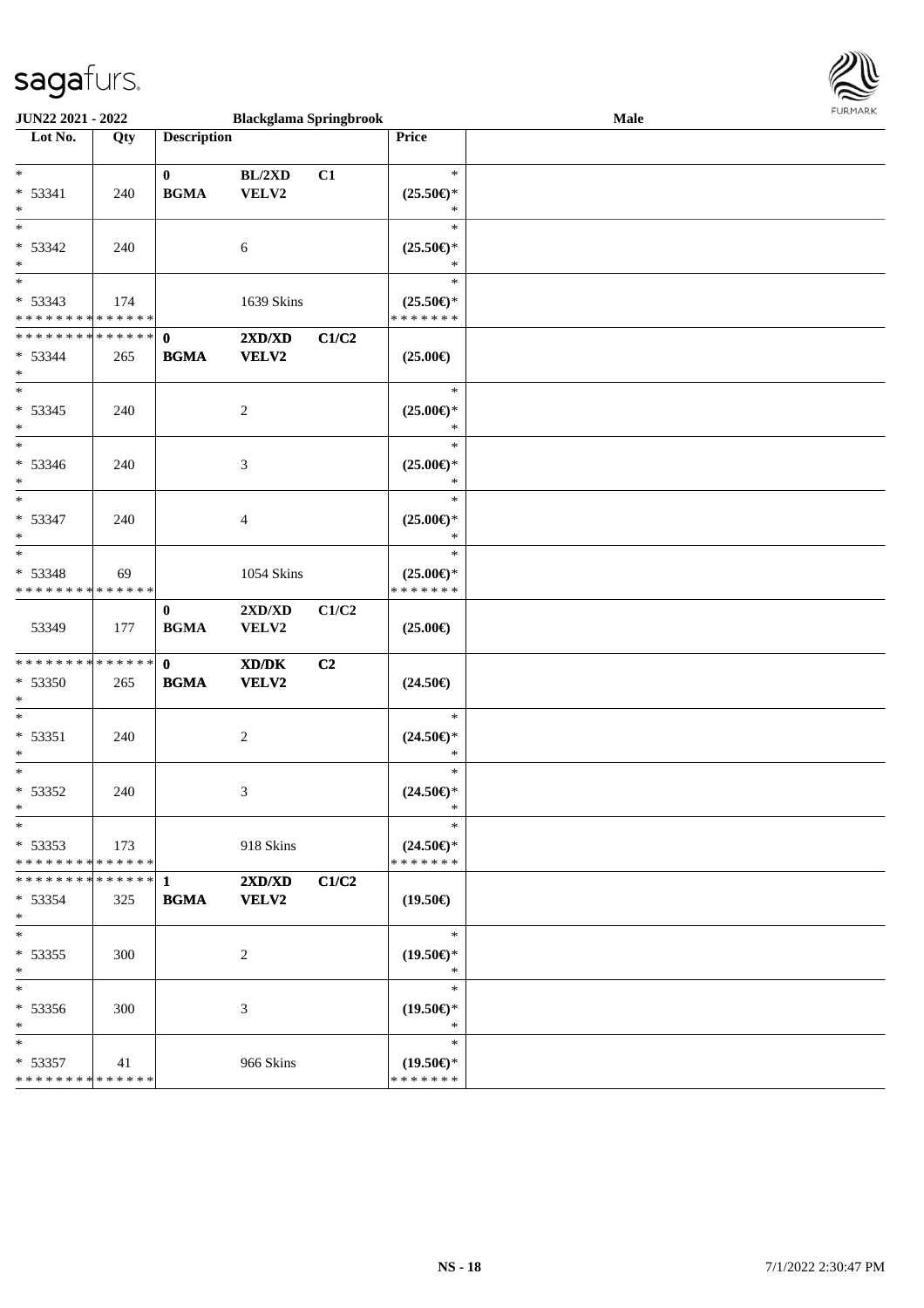\*



| JUN22 2021 - 2022                                    |     |                                                  | <b>Blackglama Zimbal Mink</b>    |    |                                                | Male | <b>FURMARK</b> |
|------------------------------------------------------|-----|--------------------------------------------------|----------------------------------|----|------------------------------------------------|------|----------------|
| Lot No.                                              | Qty | <b>Description</b>                               |                                  |    | Price                                          |      |                |
| ******** <mark>******</mark><br>* 53362<br>$*$       | 180 | 40<br>$\mathbf{B}\mathbf{G}\mathbf{M}\mathbf{A}$ | <b>Black</b><br>VELV2            | C1 | $\ast$<br>$(39.00\epsilon)$ *<br>$\ast$        |      |                |
| $*$<br>$* 53363$<br>$*$                              | 180 |                                                  | $\overline{2}$                   |    | $\ast$<br>$(39.00\epsilon)$ *<br>$\ast$        |      |                |
| $*$<br>$* 53364$<br>$*$                              | 180 |                                                  | $\mathfrak{Z}$                   |    | $\ast$<br>$(39.00\epsilon)$ *<br>$\ast$        |      |                |
| $*$<br>$* 53365$<br>$*$                              | 180 |                                                  | $\overline{4}$                   |    | $\ast$<br>$(39.00\epsilon)$ *<br>$\ast$        |      |                |
| $\overline{\phantom{0}}$<br>* 53366<br>$*$           | 180 |                                                  | 5                                |    | $\ast$<br>$(39.00\epsilon)$ *<br>$\ast$        |      |                |
| $*$<br>$* 53367$<br>$*$                              | 180 |                                                  | $\sqrt{6}$                       |    | $\ast$<br>(39.00)<br>$\ast$                    |      |                |
| $*$<br>* 53368<br>$*$                                | 180 |                                                  | $\tau$                           |    | $\ast$<br>(39.00)<br>$\ast$                    |      |                |
| $*$<br>* 53369<br>$*$                                | 180 |                                                  | $\,8\,$                          |    | $\ast$<br>$(39.00\epsilon)$ *<br>$\ast$        |      |                |
| $*$<br>* 53370<br>* * * * * * * * * * * * * * *      | 63  |                                                  | 1503 Skins                       |    | $\ast$<br>$(39.00\epsilon)$ *<br>* * * * * * * |      |                |
| * * * * * * * * * * * * * * *<br>$* 53371$<br>$\ast$ | 200 | 40<br><b>BGMA</b>                                | $2\mathbf{X}\mathbf{D}$<br>VELV2 | C1 | $(39.00\epsilon)$                              |      |                |
| $\overline{\phantom{0}}$<br>* 53372<br>$*$           | 180 |                                                  | $\overline{c}$                   |    | $\ast$<br>$(39.00\epsilon)$ *<br>$\ast$        |      |                |
| $*$<br>$* 53373$<br>$*$                              | 180 |                                                  | $\mathfrak{Z}$                   |    | $\ast$<br>$(39.00\epsilon)$ *                  |      |                |
| $\ast$<br>$* 53374$<br>$*$                           | 180 |                                                  | $\overline{4}$                   |    | $\ast$<br>(39.00)<br>$\ast$                    |      |                |
| $*$<br>$* 53375$<br>$*$                              | 180 |                                                  | 5                                |    | $\ast$<br>(39.00)<br>$\ast$                    |      |                |
| $*$<br>* 53376<br>$*$                                | 180 |                                                  | 6                                |    | $\ast$<br>$(39.00\epsilon)$ *<br>$\ast$        |      |                |
| $\overline{\ast}$<br>$* 53377$<br>$*$                | 180 |                                                  | $\tau$                           |    | $\ast$<br>$(39.00\epsilon)$ *<br>$\ast$        |      |                |
| $*$<br>* 53378<br>$*$                                | 180 |                                                  | 8                                |    | $\ast$<br>$(39.00\epsilon)$ *<br>$\ast$        |      |                |
| $*$<br>* 53379<br>$*$                                | 180 |                                                  | 9                                |    | $\ast$<br>$(39.00\epsilon)$ *<br>$\ast$        |      |                |
| $*$<br>* 53380<br>$*$                                | 180 |                                                  | 10                               |    | $\ast$<br>$(39.00\epsilon)$ *<br>$\ast$        |      |                |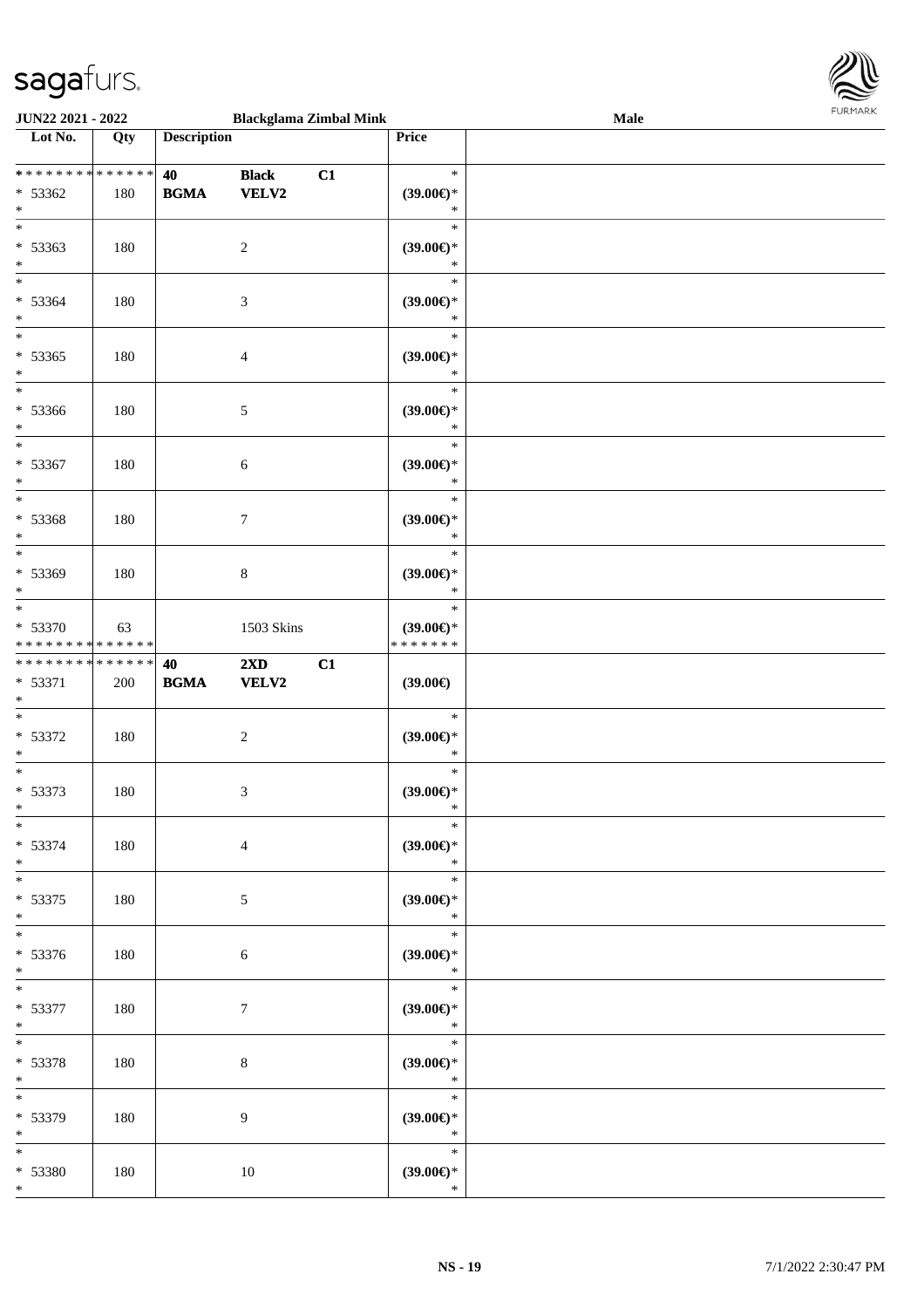

| <b>JUN22 2021 - 2022</b>                   |     |                    |                            | <b>Blackglama Zimbal Mink</b> |                     | Male | <b>FURPIARA</b> |
|--------------------------------------------|-----|--------------------|----------------------------|-------------------------------|---------------------|------|-----------------|
| Lot No.                                    | Qty | <b>Description</b> |                            |                               | Price               |      |                 |
|                                            |     |                    |                            |                               |                     |      |                 |
| $*$                                        |     | 40                 | $2\mathbf{X}\mathbf{D}$    | C1                            | $\ast$              |      |                 |
| $* 53381$                                  | 180 | <b>BGMA</b>        | VELV2                      |                               | $(39.00\epsilon)$ * |      |                 |
| * * * * * * * * <mark>* * * * * *</mark>   |     |                    |                            |                               | * * * * * * *       |      |                 |
| * * * * * * * * <mark>* * * * * * *</mark> |     | 40                 | $\boldsymbol{\mathrm{XD}}$ | C2                            |                     |      |                 |
| * 53382                                    | 200 | <b>BGMA</b>        | <b>VELV2</b>               |                               | $(38.00\epsilon)$   |      |                 |
| $*$                                        |     |                    |                            |                               |                     |      |                 |
| $*$                                        |     |                    |                            |                               | $\ast$              |      |                 |
| * 53383                                    | 180 |                    | 2                          |                               | $(38.00\epsilon)$ * |      |                 |
| $*$                                        |     |                    |                            |                               | $\ast$              |      |                 |
| $\overline{\phantom{0}}$                   |     |                    |                            |                               | $\ast$              |      |                 |
| * 53384                                    | 180 |                    | 3                          |                               | $(38.00\epsilon)$ * |      |                 |
| $\ast$                                     |     |                    |                            |                               | $\ast$              |      |                 |
|                                            |     |                    |                            |                               | $\ast$              |      |                 |
|                                            |     |                    |                            |                               |                     |      |                 |
| * 53385                                    | 31  |                    | 591 Skins                  |                               | $(38.00\epsilon)$ * |      |                 |
| * * * * * * * * <mark>* * * * * * *</mark> |     |                    |                            |                               | * * * * * * *       |      |                 |
|                                            |     |                    |                            |                               | $\ast$              |      |                 |
|                                            |     |                    | <b>Black</b>               | C1                            |                     |      |                 |
| * 53387                                    | 180 | <b>BGMA</b>        | VELV2                      |                               | $(36.00\epsilon)$ * |      |                 |
| $*$<br>$*$                                 |     |                    |                            |                               | $\ast$              |      |                 |
|                                            |     |                    |                            |                               | $\ast$              |      |                 |
| * 53388                                    | 180 |                    | 2                          |                               | $(36.00\epsilon)$ * |      |                 |
| $\ast$                                     |     |                    |                            |                               | $\ast$              |      |                 |
|                                            |     |                    |                            |                               | $\ast$              |      |                 |
| * 53389                                    | 180 |                    | 3                          |                               | $(36.00\epsilon)$ * |      |                 |
| $\ast$                                     |     |                    |                            |                               | $\ast$              |      |                 |
| $\ast$                                     |     |                    |                            |                               | $\ast$              |      |                 |
| * 53390                                    | 180 |                    | $\overline{4}$             |                               | $(36.00\epsilon)$ * |      |                 |
| $*$                                        |     |                    |                            |                               | $\ast$              |      |                 |
| $\ast$                                     |     |                    |                            |                               | $\ast$              |      |                 |
| * 53391                                    | 180 |                    | $\mathfrak{S}$             |                               | $(36.00\epsilon)$ * |      |                 |
| $\ast$                                     |     |                    |                            |                               | $\ast$              |      |                 |
| $\ast$                                     |     |                    |                            |                               | $\ast$              |      |                 |
| * 53392                                    | 180 |                    | 6                          |                               | $(36.00\epsilon)$ * |      |                 |
| $*$                                        |     |                    |                            |                               | $\ast$              |      |                 |
|                                            |     |                    |                            |                               | $\ast$              |      |                 |
|                                            |     |                    |                            |                               |                     |      |                 |
| * 53393                                    | 180 |                    | $7\phantom{.0}$            |                               | $(36.00\epsilon)$ * |      |                 |
| $\ast$<br>$\overline{\mathbf{r}}$          |     |                    |                            |                               | $\ast$<br>$\ast$    |      |                 |
|                                            |     |                    |                            |                               |                     |      |                 |
| * 53394                                    | 180 |                    | $\,8\,$                    |                               | $(36.00\epsilon)$ * |      |                 |
| $*$                                        |     |                    |                            |                               | $\ast$              |      |                 |
| $\overline{\ast}$                          |     |                    |                            |                               | $\ast$              |      |                 |
| * 53395                                    | 180 |                    | 9                          |                               | $(36.00\epsilon)$ * |      |                 |
| $*$                                        |     |                    |                            |                               | $\ast$              |      |                 |
| $\ddot{x}$                                 |     |                    |                            |                               | $\ast$              |      |                 |
| * 53396                                    | 180 |                    | 10                         |                               | $(36.00\epsilon)$ * |      |                 |
| $*$                                        |     |                    |                            |                               | $\star$             |      |                 |
| $\ddot{x}$                                 |     |                    |                            |                               | $\ast$              |      |                 |
| * 53397                                    | 180 |                    | 11                         |                               | $(36.00\epsilon)$ * |      |                 |
| $*$                                        |     |                    |                            |                               | $\ast$              |      |                 |
| $*$                                        |     |                    |                            |                               | $\ast$              |      |                 |
| * 53398                                    | 180 |                    | 12                         |                               | $(36.00\epsilon)$ * |      |                 |
| $*$ $-$                                    |     |                    |                            |                               | $\ast$              |      |                 |
| $*$                                        |     |                    |                            |                               | $\ast$              |      |                 |
| * 53399                                    | 180 |                    | 13                         |                               | $(36.00\epsilon)$ * |      |                 |
| $*$                                        |     |                    |                            |                               | $\ast$              |      |                 |
| $\overline{\ast}$                          |     |                    |                            |                               | $\ast$              |      |                 |
|                                            |     |                    |                            |                               |                     |      |                 |
| $* 53400$                                  | 180 |                    | 14                         |                               | $(36.00\epsilon)$ * |      |                 |
| $\ast$                                     |     |                    |                            |                               | $\ast$              |      |                 |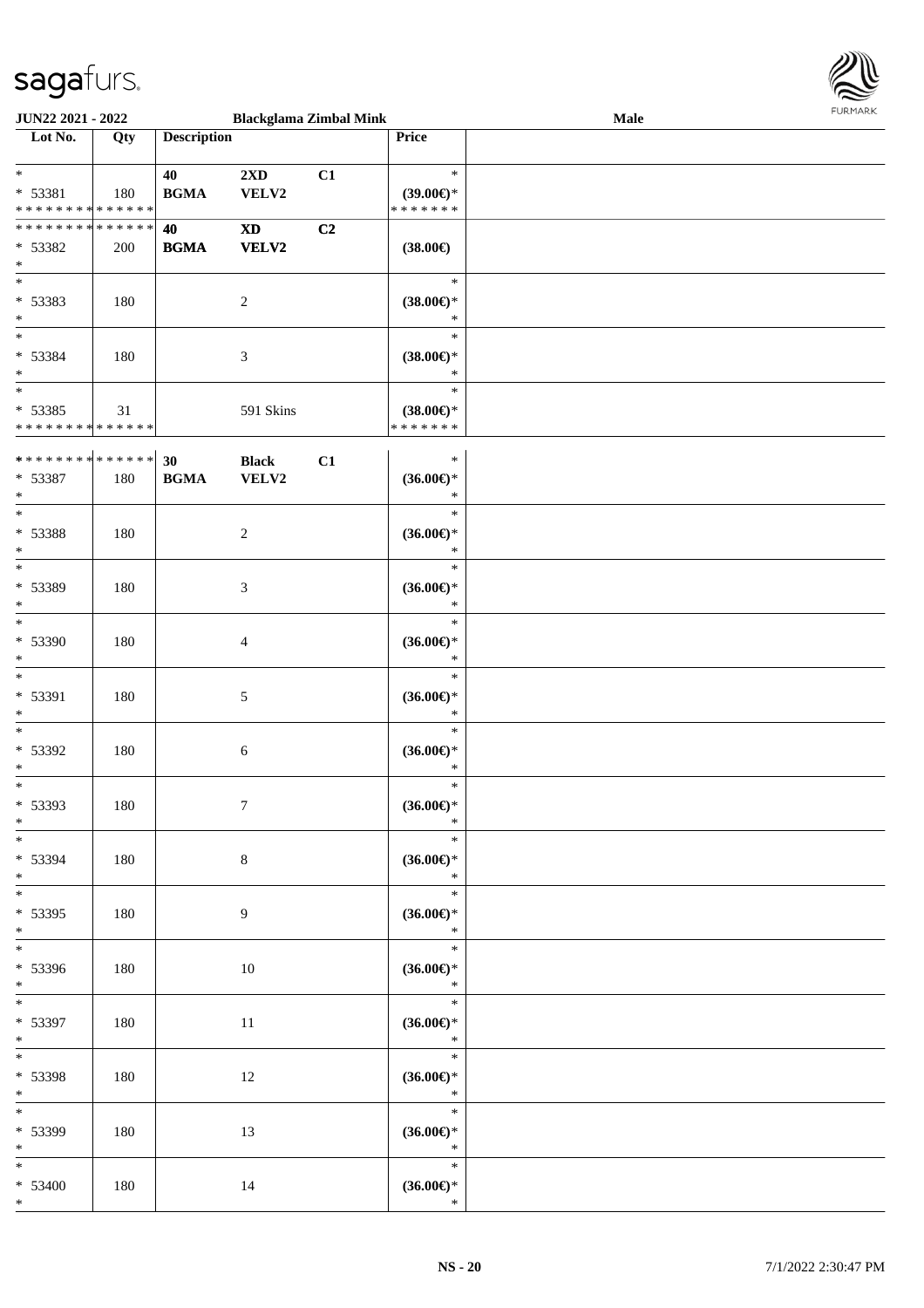

| <b>JUN22 2021 - 2022</b>                                          |     |                    |                       | <b>Blackglama Zimbal Mink</b> |                                                | Male | <b>I ORI IMPORT</b> |
|-------------------------------------------------------------------|-----|--------------------|-----------------------|-------------------------------|------------------------------------------------|------|---------------------|
| Lot No.                                                           | Qty | <b>Description</b> |                       |                               | Price                                          |      |                     |
| $*$<br>$* 53401$<br>$*$                                           | 180 | 30<br><b>BGMA</b>  | <b>Black</b><br>VELV2 | C1                            | $\ast$<br>$(36.00\epsilon)$ *<br>$\ast$        |      |                     |
| $* 53402$<br>$*$                                                  | 180 |                    | 16                    |                               | $\ast$<br>$(36.00\epsilon)$ *<br>$\ast$        |      |                     |
| $\overline{\mathbf{r}}$<br>$* 53403$<br>$*$                       | 180 |                    | 17                    |                               | $\ast$<br>$(36.00\epsilon)$ *<br>$\ast$        |      |                     |
| $\overline{\ast}$<br>$* 53404$<br>$\ast$                          | 180 |                    | 18                    |                               | $\ast$<br>$(36.00\epsilon)$ *<br>$\ast$        |      |                     |
| $\overline{\ }$<br>$* 53405$<br>$*$                               | 180 |                    | 19                    |                               | $\ast$<br>$(36.00\epsilon)$ *<br>$\ast$        |      |                     |
| $\overline{\mathbf{r}}$<br>$* 53406$<br>$*$                       | 180 |                    | $20\,$                |                               | $\ast$<br>$(36.00\epsilon)$ *<br>$\ast$        |      |                     |
| $*$<br>* 53407<br>$*$                                             | 180 |                    | 21                    |                               | $\ast$<br>$(36.00\epsilon)$ *<br>$\ast$        |      |                     |
| $* 53408$<br>$*$                                                  | 180 |                    | 22                    |                               | $\ast$<br>$(36.00\epsilon)$ *<br>$\ast$        |      |                     |
| $* 53409$<br>$\ast$                                               | 180 |                    | 23                    |                               | $\ast$<br>$(36.00\epsilon)$ *<br>$\ast$        |      |                     |
| $\ast$<br>$* 53410$<br>$\ast$                                     | 180 |                    | 24                    |                               | $\ast$<br>$(36.00\epsilon)$ *<br>$\ast$        |      |                     |
| $\ast$<br>$* 53411$<br>$*$                                        | 180 |                    | 25                    |                               | $\ast$<br>$(36.00\epsilon)$ *<br>$\ast$        |      |                     |
| $*$<br>$* 53412$<br>$\ddot{x}$                                    | 180 |                    | 26                    |                               | $\ast$<br>$(36.00\epsilon)$ *<br>$\ast$        |      |                     |
| $\ast$<br>$* 53413$<br>$*$                                        | 180 |                    | $27\,$                |                               | $\ast$<br>$(36.00\epsilon)$ *<br>$\ast$        |      |                     |
| $\ast$<br>$* 53414$<br>$*$                                        | 180 |                    | 28                    |                               | $\ast$<br>$(36.00\epsilon)$ *<br>$\ast$        |      |                     |
| $\ast$<br>$* 53415$<br>* * * * * * * * <mark>* * * * * * *</mark> | 173 |                    | 5213 Skins            |                               | $\ast$<br>$(36.00\epsilon)$ *<br>* * * * * * * |      |                     |
|                                                                   |     |                    |                       |                               |                                                |      |                     |

| ************** 30<br>$* 53418$<br>$*$ | 179 | $2\mathbf{X}\mathbf{D}$<br><b>BGMA</b> | C1<br><b>VELV2</b> | $\ast$<br>$(35.00\epsilon)$ *<br>∗   |  |
|---------------------------------------|-----|----------------------------------------|--------------------|--------------------------------------|--|
| $\ast$<br>* 53419<br>$*$              | 180 | ↑                                      |                    | $*$<br>$(35.00\epsilon)$ *<br>$\ast$ |  |
| $\ast$<br>$* 53420$<br>$*$            | 180 |                                        |                    | $*$<br>$(35.00\epsilon)$ *<br>$*$    |  |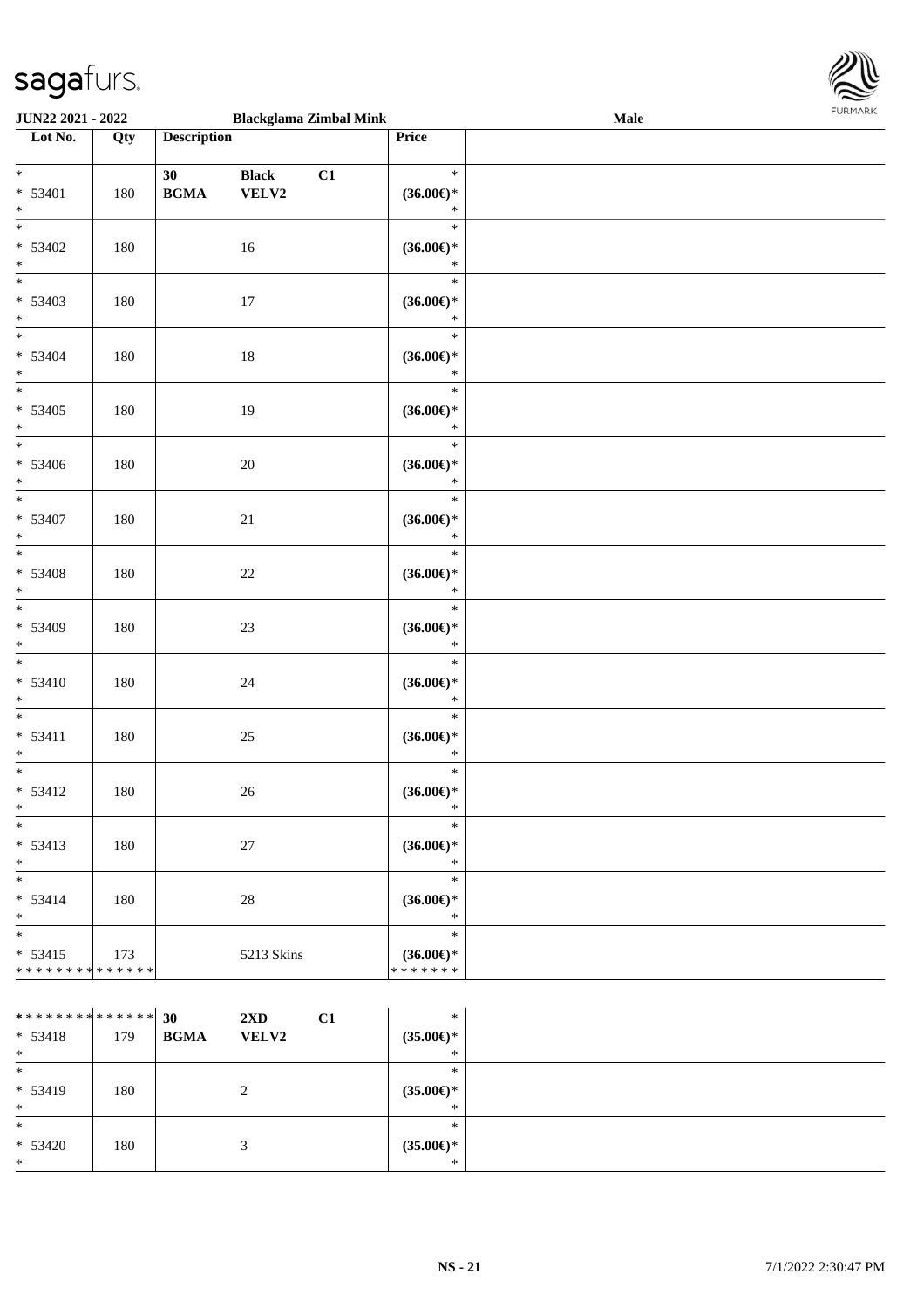

| <b>JUN22 2021 - 2022</b>                     |     |                                                  |                            | <b>Blackglama Zimbal Mink</b> |                                                    | <b>Male</b> |  |
|----------------------------------------------|-----|--------------------------------------------------|----------------------------|-------------------------------|----------------------------------------------------|-------------|--|
| Lot No.                                      | Qty | <b>Description</b>                               |                            |                               | Price                                              |             |  |
| $*$<br>$* 53421$<br>$*$                      | 180 | 30<br>$\mathbf{B}\mathbf{G}\mathbf{M}\mathbf{A}$ | $2{\bf X}{\bf D}$<br>VELV2 | C1                            | $\ast$<br>$(35.00\epsilon)$ *<br>$\ast$            |             |  |
| $* 53422$<br>$*$                             | 180 |                                                  | $\mathfrak{S}$             |                               | $\ast$<br>$(35.00\epsilon)$ *<br>$\ast$            |             |  |
| $* 53423$<br>$*$                             | 180 |                                                  | $\sqrt{6}$                 |                               | $\ast$<br>$(35.00\epsilon)$ *<br>$\ast$            |             |  |
| $\overline{\phantom{0}}$<br>$* 53424$<br>$*$ | 180 |                                                  | $\tau$                     |                               | $\ast$<br>$(35.00\epsilon)$ *<br>$\ast$            |             |  |
| $* 53425$<br>$*$<br>$\overline{\ast}$        | 180 |                                                  | $\,8\,$                    |                               | $\ast$<br>$(35.00\epsilon)$ *<br>$\ast$<br>$\ast$  |             |  |
| $* 53426$<br>$*$<br>$*$                      | 180 |                                                  | 9                          |                               | $(35.00\epsilon)$ *<br>$\ast$<br>$\ast$            |             |  |
| $* 53427$<br>$*$                             | 181 |                                                  | 10                         |                               | $(35.00\epsilon)$ *<br>$\ast$<br>$\ast$            |             |  |
| $* 53428$<br>$\ast$                          | 180 |                                                  | $11\,$                     |                               | $(35.00\epsilon)$ *<br>$\ast$<br>$\ast$            |             |  |
| * 53429<br>$*$                               | 180 |                                                  | 12                         |                               | $(35.00\epsilon)$ *<br>$\ast$<br>$\ast$            |             |  |
| $* 53430$<br>$*$<br>$*$                      | 180 |                                                  | 13                         |                               | $(35.00\epsilon)$ *<br>$\ast$<br>$\ast$            |             |  |
| $* 53431$<br>$*$<br>$*$                      | 180 |                                                  | 14                         |                               | $(35.00\mathnormal{\infty})^*$<br>$\ast$<br>$\ast$ |             |  |
| $* 53432$<br>$*$<br>$*$                      | 180 |                                                  | 15                         |                               | $(35.00\in)\!\!^*$<br>$\ast$<br>$\ast$             |             |  |
| $* 53433$<br>$*$                             | 180 |                                                  | 16                         |                               | $(35.00\epsilon)$ *<br>$\ast$<br>$\ast$            |             |  |
| $* 53434$<br>$*$<br>$*$                      | 180 |                                                  | 17                         |                               | $(35.00\epsilon)$ *<br>$\ast$<br>$\ast$            |             |  |
| $* 53435$<br>$*$                             | 180 |                                                  | 18                         |                               | $(35.00\epsilon)$ *<br>$\mathbb{R}^n$<br>$\ast$    |             |  |
| $* 53436$<br>$*$ $*$<br>$*$ and $*$          | 180 |                                                  | 19                         |                               | $(35.00\epsilon)$ *<br>$\ast$<br>$\ast$            |             |  |
| * 53437<br>$*$ $*$<br>$*$ and $*$            | 180 |                                                  | 20                         |                               | $(35.00\epsilon)$ *<br>$\ast$<br>$\ast$            |             |  |
| $* 53438$<br>$*$<br>$*$                      | 180 |                                                  | 21                         |                               | $(35.00\epsilon)$ *<br>$\ast$<br>$\ast$            |             |  |
| $* 53439$<br>$*$<br>$*$                      | 180 |                                                  | 22                         |                               | $(35.00\epsilon)$ *<br>$\star$<br>$\ast$           |             |  |
| $* 53440$<br>$*$                             | 180 |                                                  | 23                         |                               | $(35.00\epsilon)$ *<br>$\ast$                      |             |  |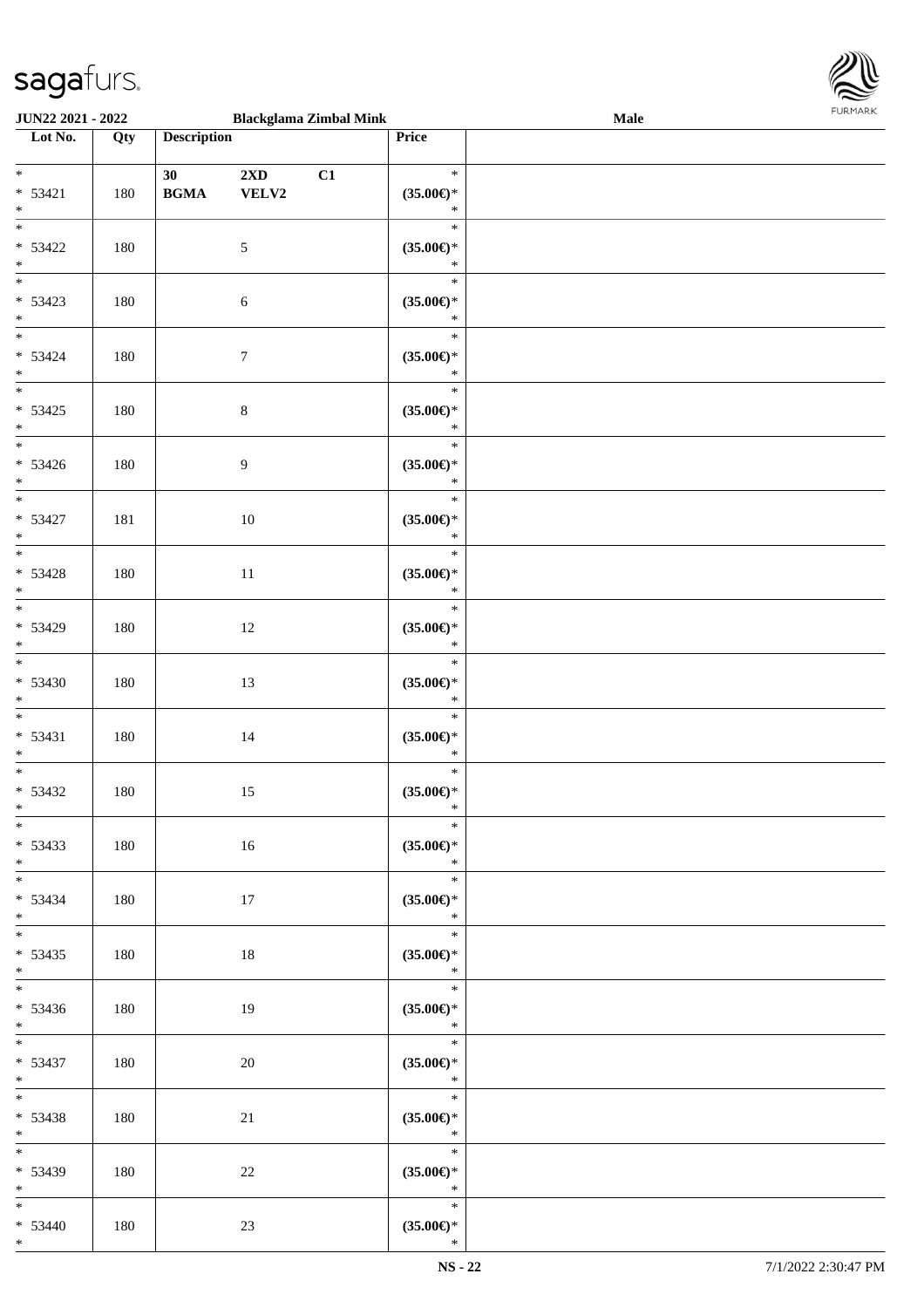

| JUN22 2021 - 2022                            |     |                                                               | <b>Blackglama Zimbal Mink</b>          |                                                 | Male | 10111111111 |
|----------------------------------------------|-----|---------------------------------------------------------------|----------------------------------------|-------------------------------------------------|------|-------------|
| $\overline{\phantom{1}}$ Lot No.             | Qty | <b>Description</b>                                            |                                        | Price                                           |      |             |
| $*$<br>$* 53441$<br>$*$                      | 180 | 30 <sup>°</sup><br>$\mathbf{B}\mathbf{G}\mathbf{M}\mathbf{A}$ | $2\mathbf{X}\mathbf{D}$<br>C1<br>VELV2 | $\ast$<br>$(35.00\epsilon)$ *<br>$\ast$         |      |             |
| $\overline{\ast}$<br>$* 53442$<br>$*$        | 180 |                                                               | $25\,$                                 | $\ast$<br>$(35.00\epsilon)$ *<br>$\ast$         |      |             |
| $* 53443$<br>$*$                             | 180 |                                                               | 26                                     | $\ast$<br>$(35.00\epsilon)$ *<br>$\ast$         |      |             |
| $*$<br>$* 53444$<br>$*$                      | 180 |                                                               | $27\,$                                 | $\ast$<br>$(35.00\epsilon)$ *<br>$\ast$         |      |             |
| $\overline{\phantom{0}}$<br>$* 53445$<br>$*$ | 180 |                                                               | $28\,$                                 | $\ast$<br>$(35.00\epsilon)$ *<br>$\ast$         |      |             |
| $\overline{\phantom{0}}$<br>$* 53446$<br>$*$ | 180 |                                                               | 29                                     | $\ast$<br>$(35.00\epsilon)$ *<br>$\ast$         |      |             |
| $\overline{\phantom{0}}$<br>$* 53447$<br>$*$ | 180 |                                                               | 30                                     | $\ast$<br>$(35.00\epsilon)$ *<br>$\ast$         |      |             |
| $\overline{\phantom{0}}$<br>$* 53448$<br>$*$ | 180 |                                                               | 31                                     | $\ast$<br>$(35.00\epsilon)$ *<br>$\ast$         |      |             |
| $* 53449$<br>$*$                             | 180 |                                                               | 32                                     | $\ast$<br>$(35.00\epsilon)$ *<br>$\ast$         |      |             |
| $* 53450$<br>$*$                             | 180 |                                                               | 33                                     | $\ast$<br>$(35.00\epsilon)$ *<br>$\ast$         |      |             |
| $*$<br>$* 53451$<br>$*$                      | 180 |                                                               | 34                                     | $\ast$<br>$(35.00\epsilon)$ *<br>$\ast$         |      |             |
| $*$<br>$* 53452$<br>$*$                      | 180 |                                                               | 35                                     | $\ast$<br>$(35.00\epsilon)$ *<br>$\ast$         |      |             |
| $*$<br>$* 53453$<br>$*$                      | 180 |                                                               | 36                                     | $\ast$<br>$(35.00\epsilon)$ *<br>$\ast$         |      |             |
| $*$ $*$<br>* 53454<br>$*$                    | 180 |                                                               | 37                                     | $\ast$<br>$(35.00\epsilon)$ *<br>$\ast$         |      |             |
| $*$<br>$* 53455$<br>$*$                      | 180 |                                                               | 38                                     | $\ast$<br>$(35.00\epsilon)$ *<br>$\ast$         |      |             |
| * 53456<br>$*$                               | 180 |                                                               | 39                                     | $\ast$<br>$(35.00\epsilon)$ *<br>$\mathbb{R}^n$ |      |             |
| $*$ $*$<br>$* 53457$<br>$*$ $*$              | 180 |                                                               | 40                                     | $\ast$<br>$(35.00\epsilon)$ *<br>$\ast$         |      |             |
| $*$ and $*$<br>$* 53458$<br>$*$ $-$          | 180 |                                                               | 41                                     | $\ast$<br>$(35.00\epsilon)$ *<br>$\mathbb{R}^n$ |      |             |
| $*$<br>$* 53459$<br>$*$ $*$                  | 180 |                                                               | 42                                     | $\ast$<br>$(31.00\epsilon)$ *<br>$\ast$         |      |             |
| $*$<br>$* 53460$<br>$*$                      | 180 |                                                               | 43                                     | $\ast$<br>$(35.00\epsilon)$ *<br>$\ast$         |      |             |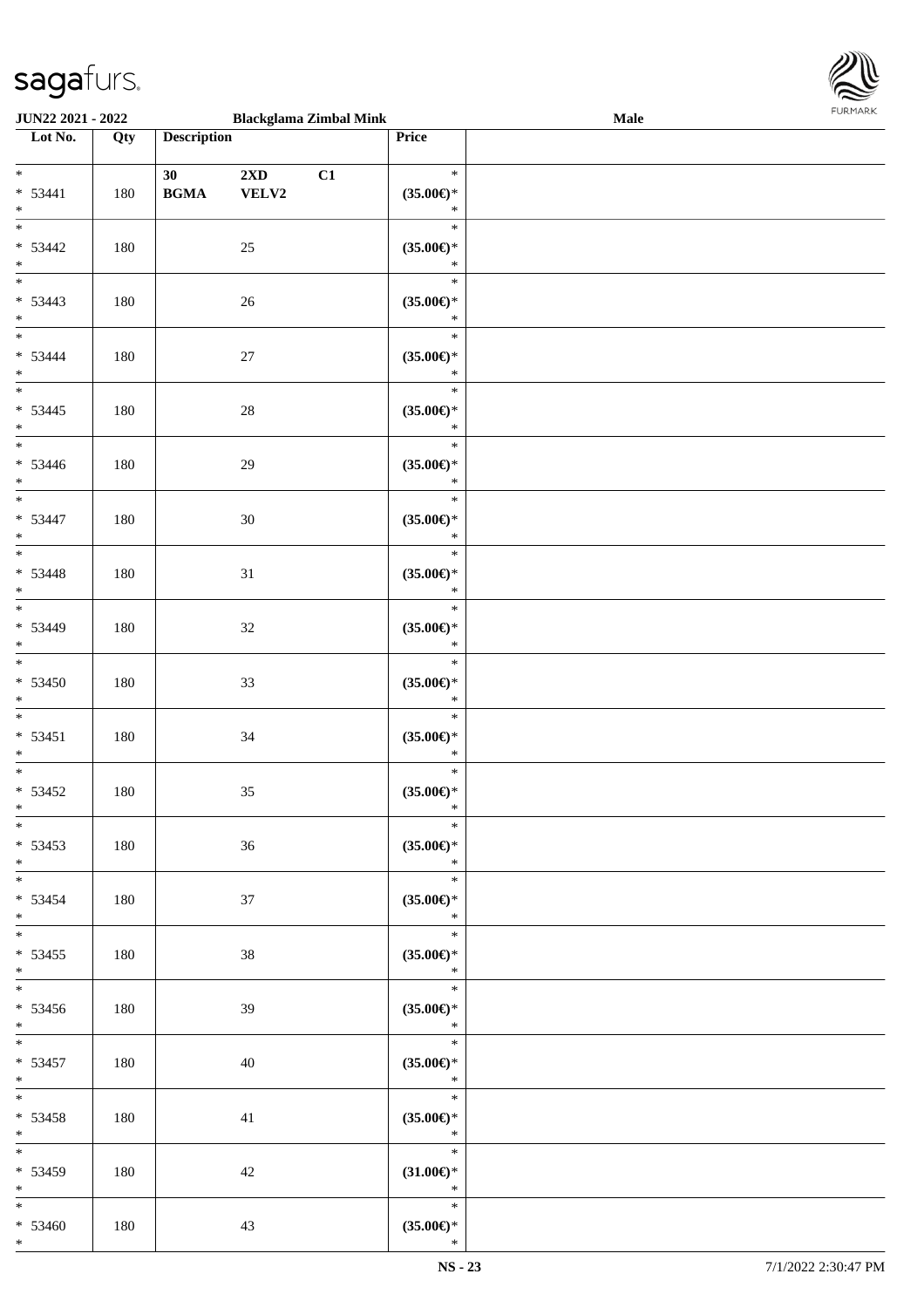

| <b>JUN22 2021 - 2022</b>                                            |     |                                                  | <b>Blackglama Zimbal Mink</b>          |    |                                                | Male | FURMARK |
|---------------------------------------------------------------------|-----|--------------------------------------------------|----------------------------------------|----|------------------------------------------------|------|---------|
| Lot No.                                                             | Qty | <b>Description</b>                               |                                        |    | Price                                          |      |         |
| $\ddot{x}$<br>$* 53461$<br>* * * * * * * * <mark>* * * * * *</mark> | 139 | 30 <sup>1</sup><br><b>BGMA</b>                   | $2\mathbf{X}\mathbf{D}$<br>VELV2       | C1 | $\ast$<br>$(35.00\epsilon)$ *<br>* * * * * * * |      |         |
| * * * * * * * * <mark>* * * * * * *</mark><br>$* 53462$<br>$*$      | 200 | 30<br>$\mathbf{B}\mathbf{G}\mathbf{M}\mathbf{A}$ | $\mathbf{X}\mathbf{D}$<br><b>VELV2</b> | C2 | $(34.00\epsilon)$                              |      |         |
| $*$<br>$* 53464$<br>$\ast$                                          | 180 |                                                  | $\overline{c}$                         |    | $\ast$<br>$(34.00\epsilon)$ *<br>$\ast$        |      |         |
| $*$<br>$* 53465$<br>$*$                                             | 180 |                                                  | $\mathfrak{Z}$                         |    | $\ast$<br>$(34.00\epsilon)$ *<br>$\ast$        |      |         |
| $*$<br>$* 53466$<br>$*$                                             | 180 |                                                  | $\overline{4}$                         |    | $\ast$<br>$(34.00\epsilon)$ *<br>$\ast$        |      |         |
| $*$<br>* 53467<br>$\ast$                                            | 180 |                                                  | $\mathfrak{S}$                         |    | $\ast$<br>$(34.00\epsilon)$ *<br>$\ast$        |      |         |
| $*$<br>$* 53468$<br>$*$                                             | 180 |                                                  | $\sqrt{6}$                             |    | $\ast$<br>$(34.00\epsilon)$ *<br>$\ast$        |      |         |
| $* 53469$<br>$\ast$                                                 | 180 |                                                  | $\tau$                                 |    | $\ast$<br>$(34.00\epsilon)$ *<br>$\ast$        |      |         |
| $*$<br>* 53470<br>$\ast$                                            | 180 |                                                  | $\,8\,$                                |    | $\ast$<br>$(34.00\epsilon)$ *<br>$\ast$        |      |         |
| $\overline{\ast}$<br>$* 53471$<br>$\ast$                            | 180 |                                                  | 9                                      |    | $\ast$<br>$(34.00\epsilon)$ *<br>$\ast$        |      |         |
| $\ast$<br>$* 53472$<br>$*$                                          | 180 |                                                  | 10                                     |    | $\ast$<br>$(34.00\epsilon)$ *<br>$\ast$        |      |         |
| $\ast$<br>$* 53473$<br>$\ast$                                       | 180 |                                                  | 11                                     |    | $\ast$<br>$(34.00\epsilon)$ *<br>$\ast$        |      |         |
| $\ast$<br>$* 53474$<br>* * * * * * * * <mark>* * * * * * *</mark>   | 134 |                                                  | 2134 Skins                             |    | $\ast$<br>$(34.00\epsilon)$ *<br>* * * * * * * |      |         |
| * 53476<br>$*$                                                      | 220 | $\mathbf{B}\mathbf{G}\mathbf{M}\mathbf{A}$       | <b>Black</b><br>VELV2                  | C1 | $\ast$<br>$(31.00\epsilon)$ *<br>$\ast$        |      |         |
| $*$<br>$* 53477$<br>$*$                                             | 220 |                                                  | 2                                      |    | $\ast$<br>$(31.00\mathbb{E})^*$<br>$\ast$      |      |         |
| $* 53478$<br>$\ast$                                                 | 220 |                                                  | 3                                      |    | $\ast$<br>$(31.00\epsilon)$ *<br>$\ast$        |      |         |
| * 53479<br>$*$                                                      | 220 |                                                  | $\overline{4}$                         |    | $\ast$<br>$(31.00\epsilon)$ *<br>$\ast$        |      |         |
| $*$<br>* 53480<br>$\ast$                                            | 220 |                                                  | 5                                      |    | $\ast$<br>$(31.00\epsilon)$ *<br>$\ast$        |      |         |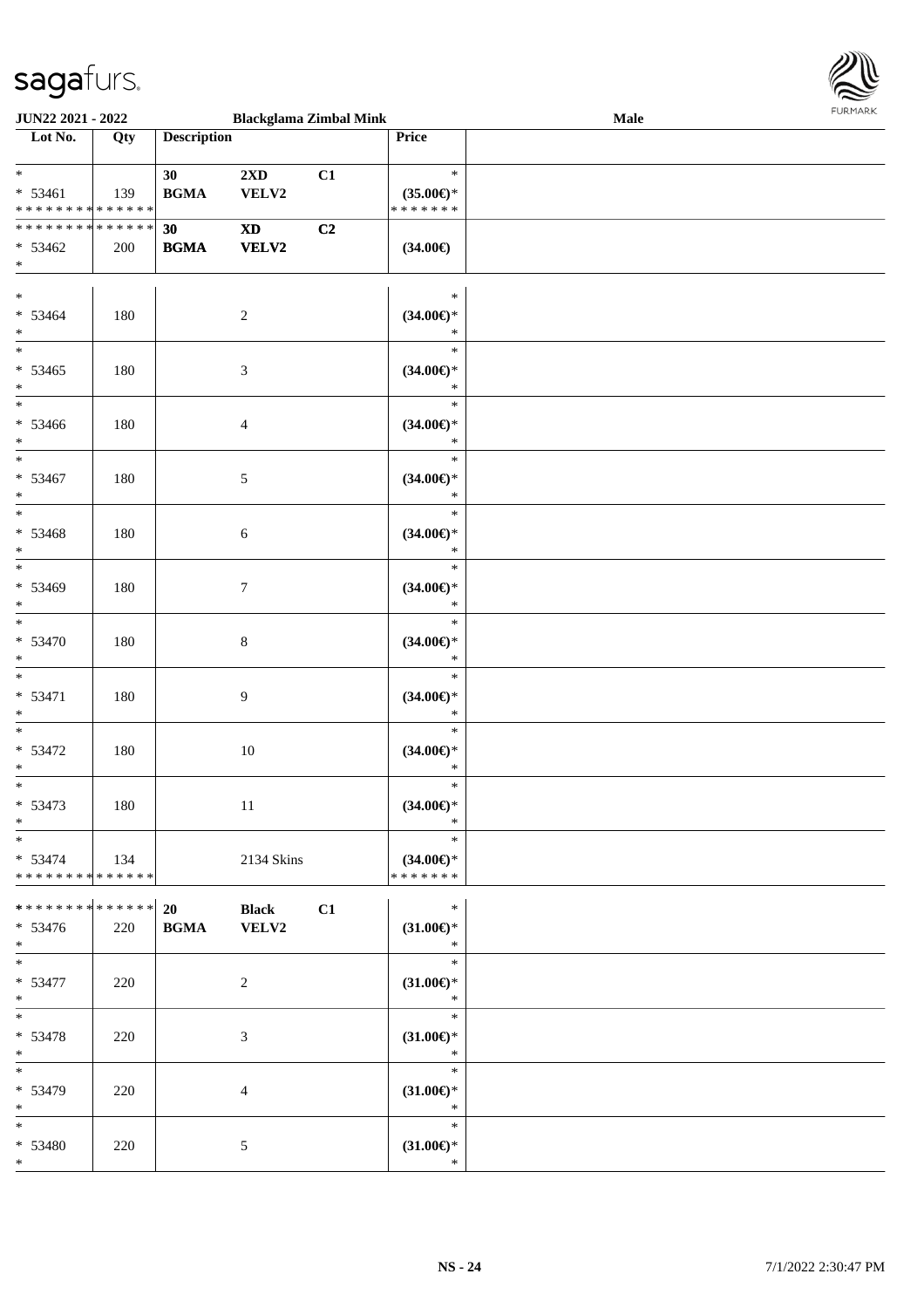

| <b>JUN22 2021 - 2022</b> |     |                    |              | <b>Blackglama Zimbal Mink</b> |                     | <b>Male</b> | FURMARK |
|--------------------------|-----|--------------------|--------------|-------------------------------|---------------------|-------------|---------|
| Lot No.                  | Qty | <b>Description</b> |              |                               | <b>Price</b>        |             |         |
| $*$                      |     | 20                 | <b>Black</b> | C1                            | ∗                   |             |         |
| $* 53481$                | 220 | <b>BGMA</b>        | <b>VELV2</b> |                               | $(31.00\epsilon)$ * |             |         |
| $\ast$                   |     |                    |              |                               | ∗                   |             |         |

| ************** 0<br>$* 53487$<br>$*$  | 260 | <b>BGMA</b>                 | $2\mathbf{X}\mathbf{D}$<br><b>VELV2</b> | C1             | $(25.50\epsilon)$                        |
|---------------------------------------|-----|-----------------------------|-----------------------------------------|----------------|------------------------------------------|
| $\ast$<br>$* 53488$<br>************** | 194 |                             | 454 Skins                               |                | $\ast$<br>$(25.50\epsilon)$ *<br>******* |
| 53489                                 | 175 | $\mathbf{0}$<br><b>BGMA</b> | XD<br><b>VELV2</b>                      | C <sub>2</sub> | $(25.00\epsilon)$                        |
| 53490                                 | 99  | <b>BGMA</b>                 | 2XD/XD<br><b>VELV2</b>                  | C1/C2          | $(20.00\epsilon)$                        |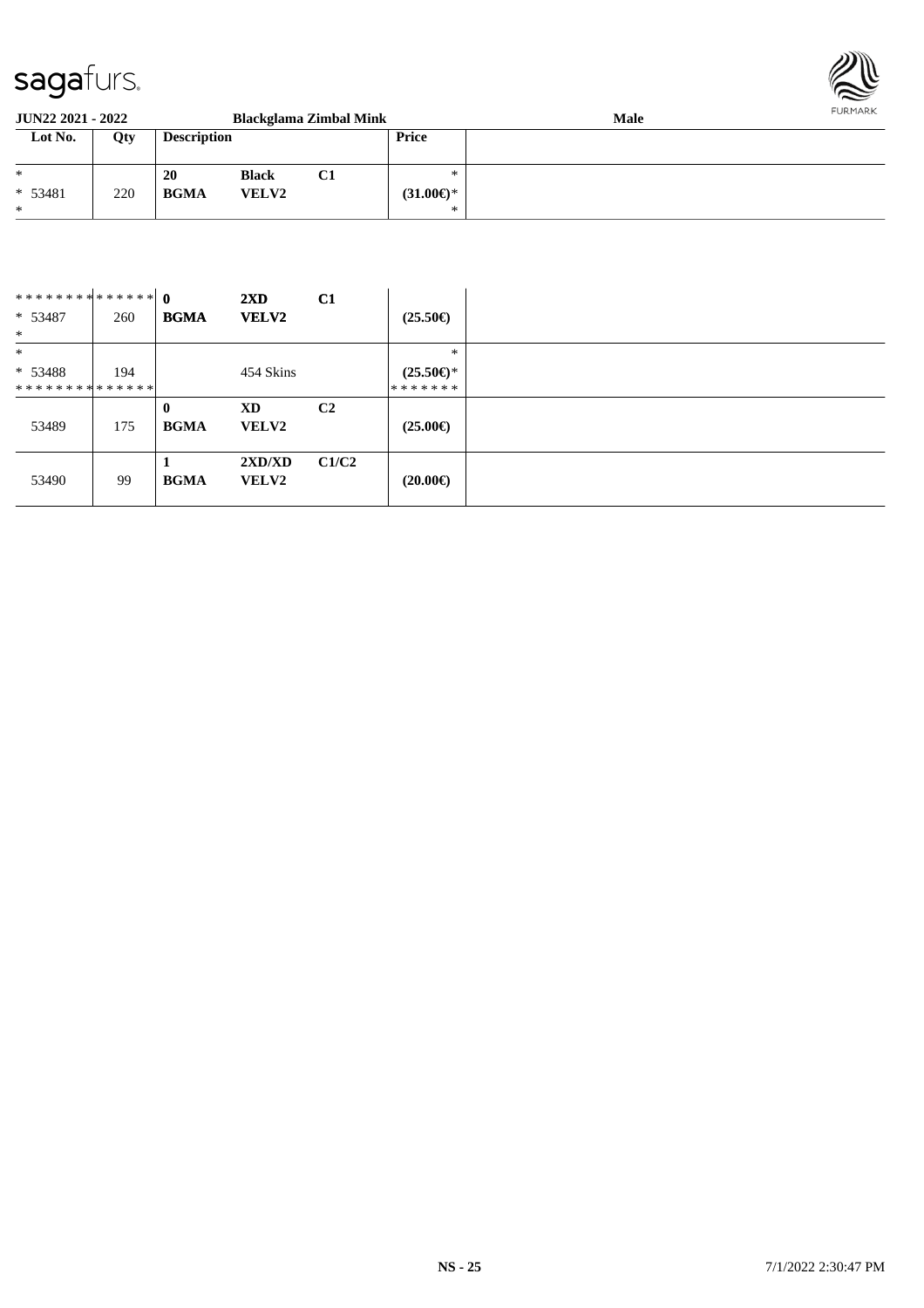

| <b>JUN22 2021 - 2022</b>      |     |                             | <b>Blackglama David Dittrich</b> |                     | Male | FURMARK |
|-------------------------------|-----|-----------------------------|----------------------------------|---------------------|------|---------|
| Lot No.                       | Qty | <b>Description</b>          |                                  | Price               |      |         |
| ************** 40             |     | <b>XD/DK</b>                | C <sub>2</sub>                   |                     |      |         |
| $*53507$                      | 205 | <b>BGMA</b><br><b>VELV2</b> |                                  | $(38.00\epsilon)$   |      |         |
| $\ast$                        |     |                             |                                  |                     |      |         |
| $\ast$                        |     |                             |                                  | $\ast$              |      |         |
| $* 53508$                     | 145 | 350 Skins                   |                                  | $(38.00\epsilon)$ * |      |         |
| * * * * * * * * * * * * * * * |     |                             |                                  | *******             |      |         |

| ************** 30 |     |             | <b>Black</b> | C1 | $\ast$              |
|-------------------|-----|-------------|--------------|----|---------------------|
| $* 53514$         | 180 | <b>BGMA</b> | VELV2        |    | $(36.00\epsilon)$ * |
| $*$               |     |             |              |    | ∗                   |
| $*$               |     |             |              |    | $\ast$              |
| $* 53515$         | 180 |             | 2            |    | $(36.00\epsilon)$ * |
| $*$               |     |             |              |    | ∗                   |
| $*$               |     |             |              |    | $\ast$              |
| $* 53516$         | 180 |             | 3            |    | $(36.00\epsilon)$ * |
| $*$               |     |             |              |    | ∗                   |
| $*$               |     |             |              |    | $\ast$              |
| $* 53517$         | 194 |             | 734 Skins    |    | $(36.00\epsilon)$ * |
| **************    |     |             |              |    | *******             |
| **************    |     | 30          | BL/2XD       | C1 |                     |
| $* 53518$         | 205 | <b>BGMA</b> | <b>VELV2</b> |    | $(36.00\epsilon)$   |
| $\ast$            |     |             |              |    |                     |
| $\ast$            |     |             |              |    | $\ast$              |
| * 53519           | 180 |             | 2            |    | $(36.00\epsilon)$ * |
| $*$               |     |             |              |    | ∗                   |
| $*$               |     |             |              |    | $\ast$              |
| $* 53520$         | 180 |             | 3            |    | $(36.00\epsilon)$ * |
| $\ast$            |     |             |              |    | *                   |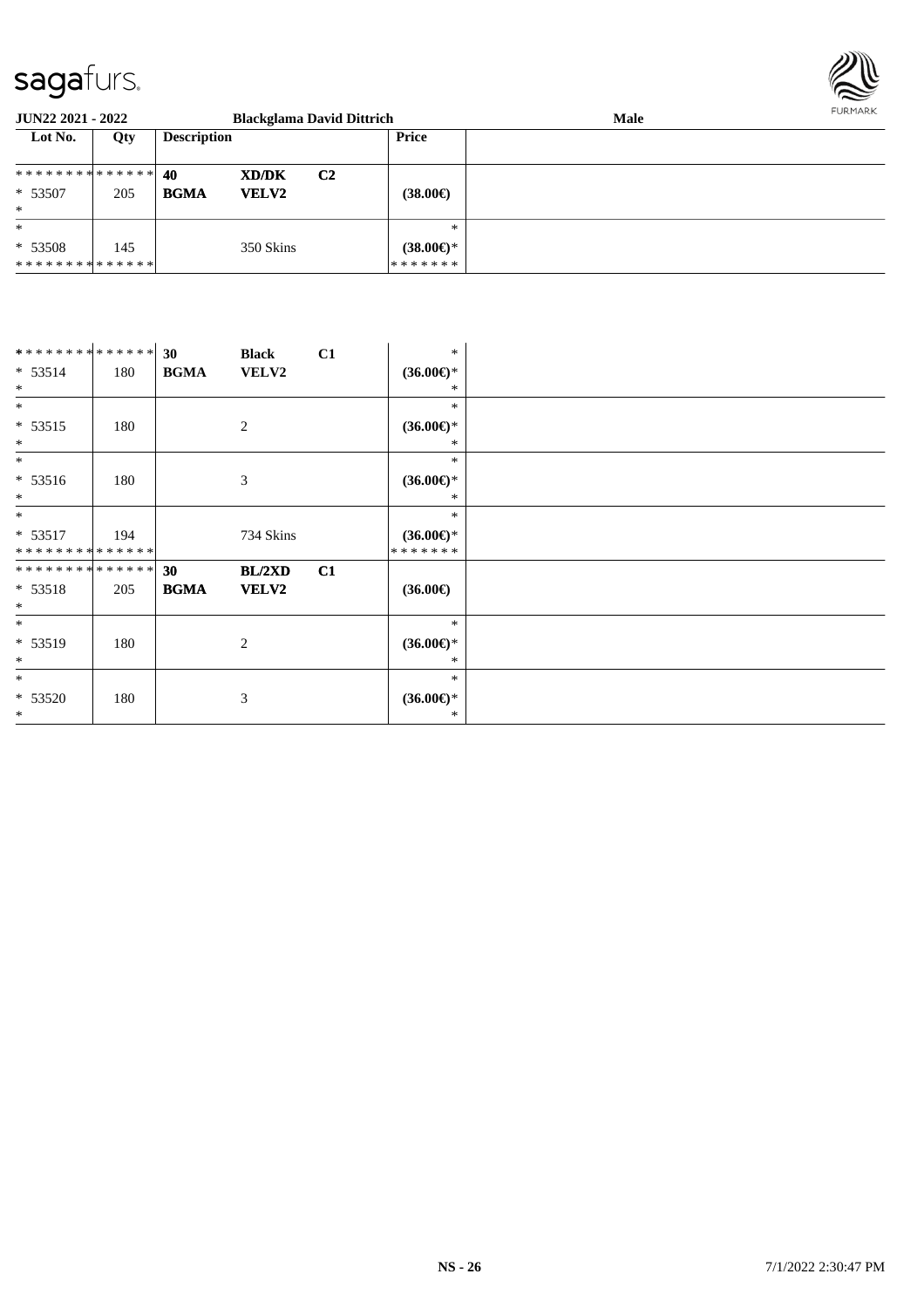\*



| <b>JUN22 2021 - 2022</b>                   |        |                    | <b>Blackglama David Dittrich</b> |                |                     | Male |  |
|--------------------------------------------|--------|--------------------|----------------------------------|----------------|---------------------|------|--|
| Lot No.                                    | Qty    | <b>Description</b> |                                  |                | Price               |      |  |
|                                            |        |                    |                                  |                |                     |      |  |
| $*$                                        |        | 30                 | BL/2XD                           | C1             | $\ast$              |      |  |
| $* 53521$                                  | 180    | <b>BGMA</b>        | VELV2                            |                | $(36.00\epsilon)$ * |      |  |
| $*$                                        |        |                    |                                  |                | $\ast$              |      |  |
| $\overline{\ast}$                          |        |                    |                                  |                | $\ast$              |      |  |
|                                            |        |                    |                                  |                |                     |      |  |
| $* 53522$                                  | 180    |                    | $\mathfrak{S}$                   |                | $(36.00\epsilon)$ * |      |  |
| $*$                                        |        |                    |                                  |                | $\ast$              |      |  |
|                                            |        |                    |                                  |                | $\ast$              |      |  |
| $* 53523$                                  | 180    |                    | 6                                |                | $(36.00\epsilon)$ * |      |  |
| $*$                                        |        |                    |                                  |                | $\ast$              |      |  |
| $\overline{\ast}$                          |        |                    |                                  |                | $\ast$              |      |  |
| * 53524                                    | 180    |                    | $\boldsymbol{7}$                 |                | $(36.00\epsilon)$ * |      |  |
| $*$                                        |        |                    |                                  |                | $\ast$              |      |  |
| $*$                                        |        |                    |                                  |                | $\ast$              |      |  |
|                                            |        |                    |                                  |                |                     |      |  |
| $* 53525$                                  | 121    |                    | 1406 Skins                       |                | $(36.00\epsilon)$ * |      |  |
| * * * * * * * * * * * * * *                |        |                    |                                  |                | * * * * * * *       |      |  |
| * * * * * * * * * * * * * *                |        | 30                 | 2XD                              | C1             |                     |      |  |
| $* 53526$                                  | 205    | <b>BGMA</b>        | <b>VELV2</b>                     |                | $(36.00\epsilon)$   |      |  |
| $*$                                        |        |                    |                                  |                |                     |      |  |
| $*$                                        |        |                    |                                  |                | $\ast$              |      |  |
| * 53527                                    | 180    |                    | 2                                |                | $(36.00\epsilon)$ * |      |  |
| $*$                                        |        |                    |                                  |                | $\ast$              |      |  |
| $\overline{\ast}$                          |        |                    |                                  |                | $\ast$              |      |  |
|                                            |        |                    |                                  |                |                     |      |  |
| * 53528                                    | 180    |                    | 3                                |                | $(36.00\epsilon)$ * |      |  |
| $\ast$                                     |        |                    |                                  |                | $\ast$              |      |  |
| $\overline{\ast}$                          |        |                    |                                  |                | $\ast$              |      |  |
| * 53529                                    | 180    |                    | $\overline{4}$                   |                | $(36.00\epsilon)$ * |      |  |
| $*$                                        |        |                    |                                  |                | $\ast$              |      |  |
| $\overline{\ast}$                          |        |                    |                                  |                | $\ast$              |      |  |
| * 53530                                    | 180    |                    | 5                                |                | $(36.00\epsilon)$ * |      |  |
| $\ast$                                     |        |                    |                                  |                | $\ast$              |      |  |
|                                            |        |                    |                                  |                | $\ast$              |      |  |
| $*$                                        |        |                    |                                  |                |                     |      |  |
| $* 53531$                                  | 180    |                    | 6                                |                | $(36.00\epsilon)$ * |      |  |
| $*$                                        |        |                    |                                  |                | $\ast$              |      |  |
| $\ast$                                     |        |                    |                                  |                | $\ast$              |      |  |
| $* 53532$                                  | 180    |                    | $7\phantom{.0}$                  |                | $(36.00\epsilon)$ * |      |  |
| $*$                                        |        |                    |                                  |                | $\ast$              |      |  |
| $*$                                        |        |                    |                                  |                | $\ast$              |      |  |
| $* 53533$                                  | 180    |                    | 8                                |                | $(36.00\epsilon)$ * |      |  |
| $*$                                        |        |                    |                                  |                | $\ast$              |      |  |
| $*$                                        |        |                    |                                  |                | $\ast$              |      |  |
|                                            |        |                    |                                  |                |                     |      |  |
| * 53534                                    | 180    |                    | 9                                |                | $(36.00\epsilon)$ * |      |  |
| $*$                                        |        |                    |                                  |                | $\ast$              |      |  |
| $*$                                        |        |                    |                                  |                | $\ast$              |      |  |
| $* 53535$                                  | 180    |                    | 10                               |                | $(36.00\epsilon)$ * |      |  |
| $*$                                        |        |                    |                                  |                | $\ast$              |      |  |
| $*$                                        |        |                    |                                  |                | $\ast$              |      |  |
| * 53536                                    | 180    |                    | 11                               |                | $(36.00\epsilon)$ * |      |  |
| $*$                                        |        |                    |                                  |                | $\ast$              |      |  |
| $*$ $*$                                    |        |                    |                                  |                | $\ast$              |      |  |
|                                            |        |                    |                                  |                |                     |      |  |
| $* 53537$                                  | 176    |                    | 2181 Skins                       |                | $(36.00\epsilon)$ * |      |  |
| * * * * * * * * <mark>* * * * * * *</mark> |        |                    |                                  |                | * * * * * * *       |      |  |
| * * * * * * * *                            | ****** | 30 <sub>1</sub>    | XD/DK                            | C <sub>2</sub> |                     |      |  |
| * 53538                                    | 205    | <b>BGMA</b>        | <b>VELV2</b>                     |                | $(35.00\epsilon)$   |      |  |
| $*$                                        |        |                    |                                  |                |                     |      |  |
| $*$ $-$                                    |        |                    |                                  |                | $\ast$              |      |  |
| * 53539                                    | 180    |                    | 2                                |                | $(35.00\epsilon)$ * |      |  |
| $*$                                        |        |                    |                                  |                | $\ast$              |      |  |
| $*$                                        |        |                    |                                  |                | $\ast$              |      |  |
| $* 53540$                                  | 180    |                    | 3                                |                | $(35.00\epsilon)$ * |      |  |
| $*$                                        |        |                    |                                  |                | $\ast$              |      |  |
|                                            |        |                    |                                  |                |                     |      |  |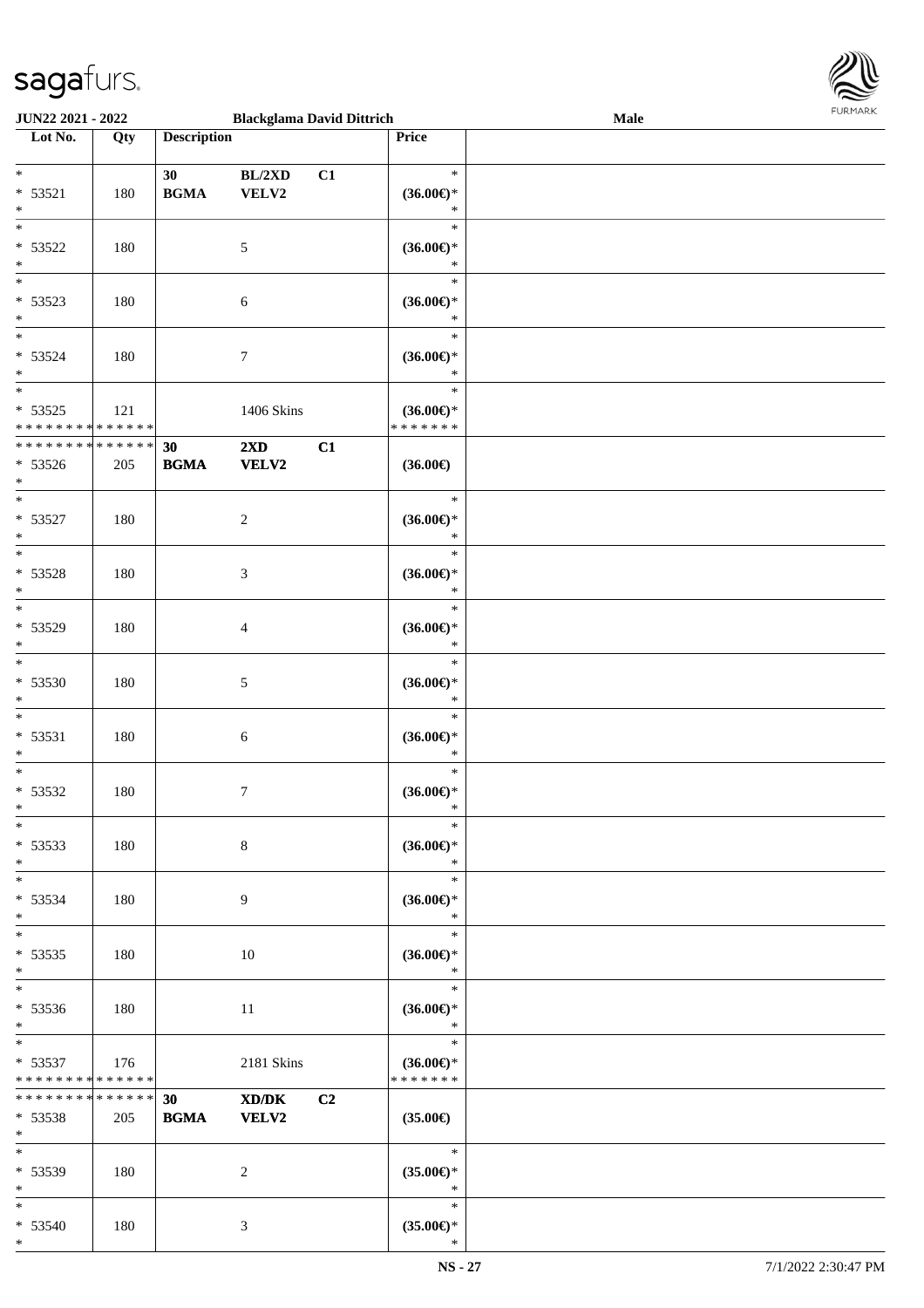

| <b>JUN22 2021 - 2022</b>                   |     | <b>Blackglama David Dittrich</b> |                                             |                |                     | Male |
|--------------------------------------------|-----|----------------------------------|---------------------------------------------|----------------|---------------------|------|
| Lot No.                                    | Qty | <b>Description</b>               |                                             |                | Price               |      |
|                                            |     |                                  |                                             |                |                     |      |
| $*$                                        |     | 30                               | XD/DK                                       | C <sub>2</sub> | $\ast$              |      |
| $* 53541$                                  |     | <b>BGMA</b>                      | VELV2                                       |                |                     |      |
|                                            | 180 |                                  |                                             |                | $(35.00\epsilon)$ * |      |
| $*$                                        |     |                                  |                                             |                | $\ast$              |      |
|                                            |     |                                  |                                             |                | $\ast$              |      |
| $* 53542$                                  | 180 |                                  | $\mathfrak{S}$                              |                | $(35.00\epsilon)$ * |      |
| $*$                                        |     |                                  |                                             |                | $\ast$              |      |
|                                            |     |                                  |                                             |                | $\ast$              |      |
|                                            |     |                                  |                                             |                |                     |      |
| $* 53543$                                  | 180 |                                  | $\sqrt{6}$                                  |                | $(35.00\epsilon)$ * |      |
| $*$                                        |     |                                  |                                             |                | $\ast$              |      |
| $*$                                        |     |                                  |                                             |                | $\ast$              |      |
| * 53544                                    | 180 |                                  | $\boldsymbol{7}$                            |                | $(35.00\epsilon)$ * |      |
|                                            |     |                                  |                                             |                |                     |      |
| $\ast$                                     |     |                                  |                                             |                | $\ast$              |      |
| $\overline{\phantom{0}}$                   |     |                                  |                                             |                | $\ast$              |      |
| $* 53545$                                  | 180 |                                  | $\,8\,$                                     |                | $(35.00\epsilon)$ * |      |
| $*$                                        |     |                                  |                                             |                | $\ast$              |      |
| $*$                                        |     |                                  |                                             |                | $\ast$              |      |
|                                            |     |                                  |                                             |                |                     |      |
| * 53546                                    | 180 |                                  | 9                                           |                | $(35.00\epsilon)$ * |      |
| $*$                                        |     |                                  |                                             |                | $\ast$              |      |
|                                            |     |                                  |                                             |                | $\ast$              |      |
| * 53547                                    | 73  |                                  | 1718 Skins                                  |                | $(35.00\epsilon)$ * |      |
| * * * * * * * * * * * * * *                |     |                                  |                                             |                | * * * * * * *       |      |
|                                            |     |                                  |                                             |                |                     |      |
| * * * * * * * * * * * * * *                |     | 30                               | $\mathbf{X}\mathbf{D}/\mathbf{D}\mathbf{K}$ | C <sub>2</sub> |                     |      |
| * 53548                                    | 205 | <b>BGMA</b>                      | <b>VELV2</b>                                |                | $(35.00\epsilon)$   |      |
| $*$                                        |     |                                  |                                             |                |                     |      |
| $\overline{\phantom{0}}$                   |     |                                  |                                             |                | $\ast$              |      |
| * 53549                                    | 180 |                                  | $\sqrt{2}$                                  |                |                     |      |
|                                            |     |                                  |                                             |                | $(35.00\epsilon)$ * |      |
| $*$                                        |     |                                  |                                             |                | $\ast$              |      |
| $*$                                        |     |                                  |                                             |                | $\ast$              |      |
| $* 53550$                                  | 180 |                                  | $\mathfrak{Z}$                              |                | $(35.00\epsilon)$ * |      |
| $\ast$                                     |     |                                  |                                             |                | $\ast$              |      |
| $*$                                        |     |                                  |                                             |                | $\ast$              |      |
|                                            |     |                                  |                                             |                |                     |      |
| $* 53551$                                  | 180 |                                  | $\overline{4}$                              |                | $(35.00\epsilon)$ * |      |
| $*$                                        |     |                                  |                                             |                | $\ast$              |      |
| $*$                                        |     |                                  |                                             |                | $\ast$              |      |
| $* 53552$                                  | 180 |                                  | $\sqrt{5}$                                  |                | $(35.00\epsilon)$ * |      |
|                                            |     |                                  |                                             |                |                     |      |
| $*$                                        |     |                                  |                                             |                | $\ast$              |      |
| $*$                                        |     |                                  |                                             |                | $\ast$              |      |
| $* 53553$                                  | 180 |                                  | 1105 Skins                                  |                | $(35.00\epsilon)$ * |      |
| * * * * * * * * <mark>* * * * * * *</mark> |     |                                  |                                             |                | * * * * * * *       |      |
| * * * * * * * * <mark>* * * * * *</mark>   |     | 20                               | <b>Black</b>                                | C1             |                     |      |
|                                            |     |                                  |                                             |                |                     |      |
| * 53554                                    | 245 | <b>BGMA VELV2</b>                |                                             |                | $(31.00\epsilon)$   |      |
| $*$                                        |     |                                  |                                             |                |                     |      |
| $*$                                        |     |                                  |                                             |                | $\ast$              |      |
| $* 53555$                                  | 220 |                                  | 2                                           |                | $(31.00\epsilon)$ * |      |
| $*$                                        |     |                                  |                                             |                | $\ast$              |      |
| $*$                                        |     |                                  |                                             |                |                     |      |
|                                            |     |                                  |                                             |                | $\ast$              |      |
| * 53556                                    | 220 |                                  | 3                                           |                | $(31.00\epsilon)$ * |      |
| $*$                                        |     |                                  |                                             |                | $\ast$              |      |
| $*$ $*$                                    |     |                                  |                                             |                | $\ast$              |      |
|                                            |     |                                  |                                             |                |                     |      |
| $* 53557$                                  | 220 |                                  | $\overline{4}$                              |                | $(31.00\epsilon)$ * |      |
| $*$                                        |     |                                  |                                             |                | $\ast$              |      |
| $*$ $*$                                    |     |                                  |                                             |                | $\ast$              |      |
| $* 53558$                                  | 220 |                                  | $\sqrt{5}$                                  |                | $(31.00\epsilon)$ * |      |
| $*$                                        |     |                                  |                                             |                | $*$                 |      |
| $*$ $*$                                    |     |                                  |                                             |                | $\ast$              |      |
|                                            |     |                                  |                                             |                |                     |      |
| * 53559                                    | 220 |                                  | 6                                           |                | $(31.00\epsilon)$ * |      |
| $*$                                        |     |                                  |                                             |                | $*$                 |      |
| $*$                                        |     |                                  |                                             |                | $\ast$              |      |
| * 53560                                    | 220 |                                  | $\tau$                                      |                | $(31.00\epsilon)$ * |      |
| $*$                                        |     |                                  |                                             |                | $\ast$              |      |
|                                            |     |                                  |                                             |                |                     |      |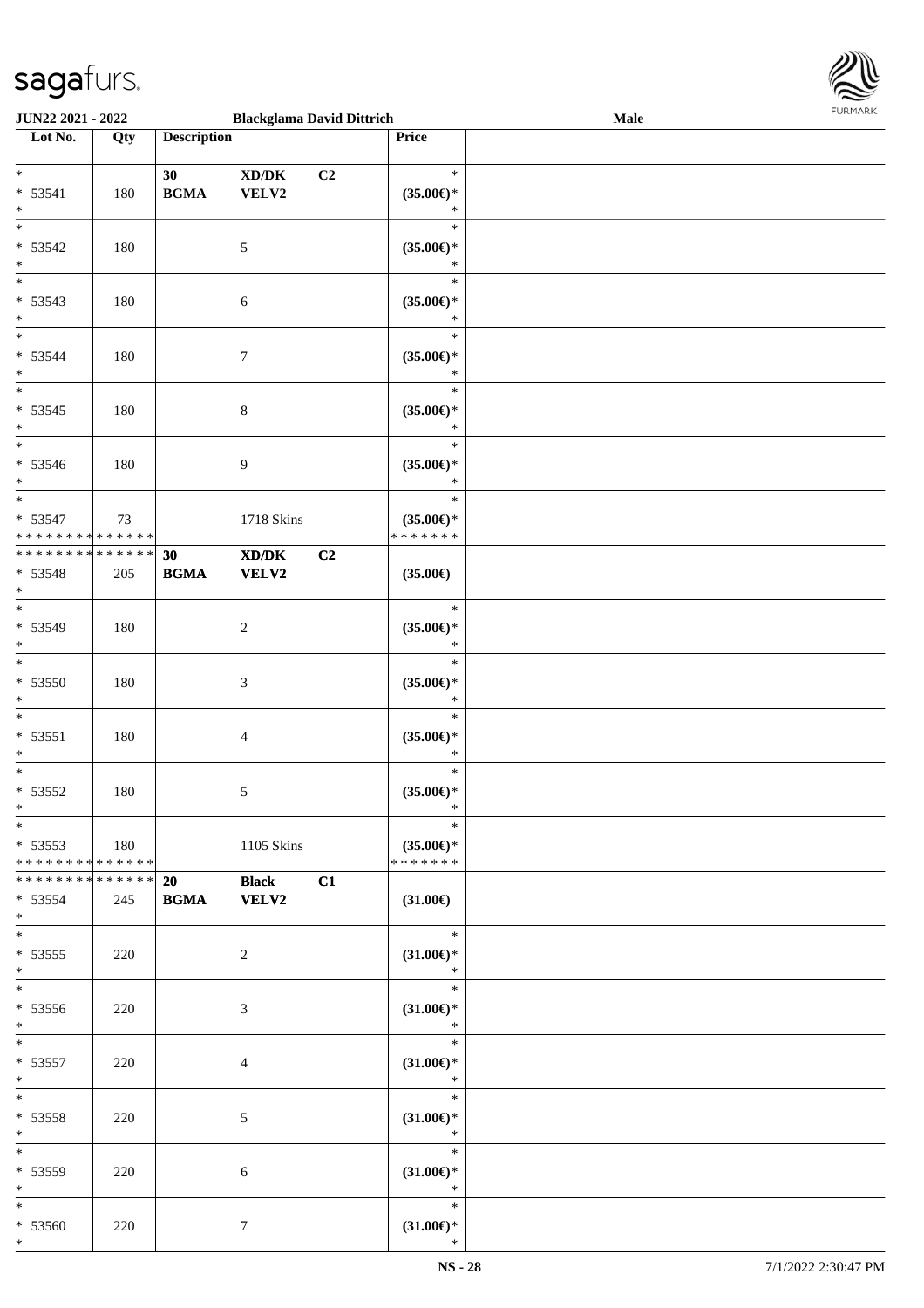

| JUN22 2021 - 2022                                   |     |                                                  | <b>Blackglama David Dittrich</b> |    |                                                   | Male | <b>FURPIARA</b> |
|-----------------------------------------------------|-----|--------------------------------------------------|----------------------------------|----|---------------------------------------------------|------|-----------------|
| Lot No.                                             | Qty | <b>Description</b>                               |                                  |    | Price                                             |      |                 |
| $*$<br>$* 53561$<br>$\ast$                          | 220 | 20<br>$\mathbf{B}\mathbf{G}\mathbf{M}\mathbf{A}$ | <b>Black</b><br>VELV2            | C1 | $\ast$<br>$(31.00\epsilon)$ *<br>$\ast$           |      |                 |
| $\overline{\phantom{0}}$<br>$* 53562$<br>$*$        | 220 |                                                  | 9                                |    | $\ast$<br>$(31.00\epsilon)$ *<br>$\ast$           |      |                 |
| $\overline{\ast}$<br>$* 53563$<br>$*$               | 220 |                                                  | 10                               |    | $\ast$<br>$(31.00\epsilon)$ *<br>$\ast$           |      |                 |
| * 53564<br>$*$                                      | 220 |                                                  | 11                               |    | $\ast$<br>$(31.00\epsilon)$ *<br>$\ast$           |      |                 |
| $* 53565$<br>$*$                                    | 220 |                                                  | 12                               |    | $\ast$<br>$(31.00\epsilon)$ *<br>$\ast$           |      |                 |
| * 53566<br>$*$                                      | 220 |                                                  | 13                               |    | $\ast$<br>$(31.00\epsilon)$ *<br>$\ast$           |      |                 |
| $*$<br>$* 53567$<br>$*$<br>$\overline{\phantom{0}}$ | 220 |                                                  | 14                               |    | $\ast$<br>$(31.00\epsilon)$ *<br>$\ast$           |      |                 |
| * 53568<br>$*$<br>$\overline{\ }$                   | 220 |                                                  | 15                               |    | $\ast$<br>$(31.00\epsilon)$ *<br>$\ast$           |      |                 |
| * 53569<br>$\ast$                                   | 220 |                                                  | 16                               |    | $\ast$<br>$(31.00\epsilon)$ *<br>$\ast$           |      |                 |
| ******** <mark>******</mark><br>$* 53571$<br>$\ast$ | 245 | 20<br>$\mathbf{B}\mathbf{G}\mathbf{M}\mathbf{A}$ | <b>BL/2XD</b><br><b>VELV2</b>    | C1 | $(31.00\epsilon)$                                 |      |                 |
| $*$<br>$* 53572$<br>$*$                             | 220 |                                                  | $\overline{2}$                   |    | $\ast$<br>$(31.00\epsilon)$ *<br>$\ast$           |      |                 |
| $* 53573$<br>$*$                                    | 220 |                                                  | $\mathfrak{Z}$                   |    | $\ast$<br>$(31.00\epsilon)$ *<br>$\ast$           |      |                 |
| * 53574<br>$*$                                      | 220 |                                                  | $\overline{4}$                   |    | $\ast$<br>$(31.00\epsilon)$ *<br>$\ast$           |      |                 |
| $*$<br>$* 53575$<br>$*$<br>$*$                      | 220 |                                                  | 5                                |    | $\ast$<br>$(31.00\in)^\ast$<br>$\ast$             |      |                 |
| $* 53576$<br>$*$<br>$*$                             | 220 |                                                  | $6\phantom{1}6$                  |    | $\ast$<br>$(31.00\epsilon)$ *<br>$\ast$<br>$\ast$ |      |                 |
| $* 53577$<br>$*$<br>$*$                             | 220 |                                                  | $7\phantom{.0}$                  |    | $(31.00\epsilon)$ *<br>$\ast$<br>$\ast$           |      |                 |
| $* 53578$<br>$*$<br>$*$                             | 220 |                                                  | $\,8\,$                          |    | $(31.00\epsilon)$ *<br>$\ast$<br>$\ast$           |      |                 |
| * 53579<br>* * * * * * * * * * * * * *              | 183 |                                                  | 1968 Skins                       |    | $(31.00\epsilon)$ *<br>* * * * * * *              |      |                 |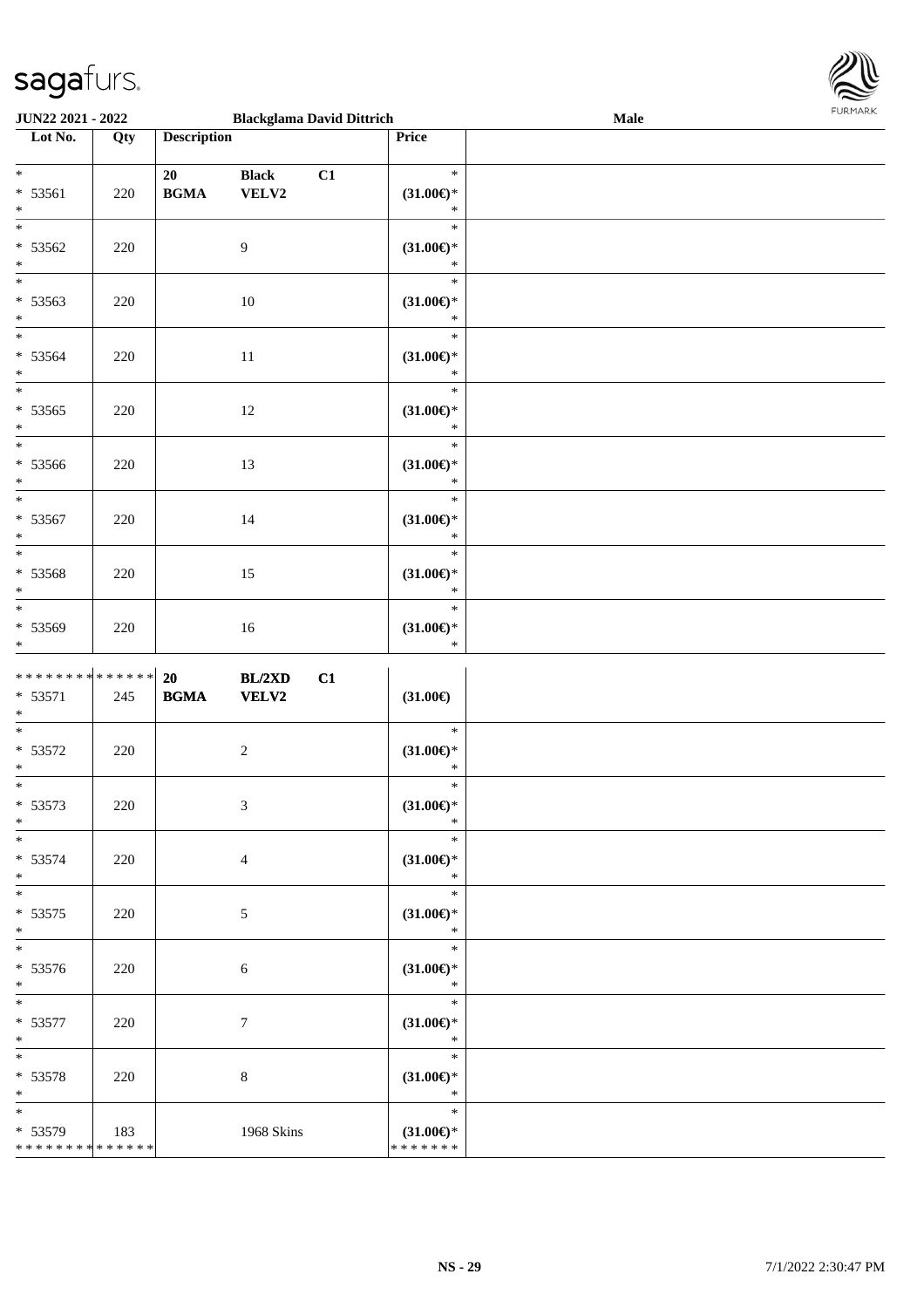

| <b>JUN22 2021 - 2022</b>                     |     |                    |                                         | <b>Blackglama David Dittrich</b> |                                         | Male |
|----------------------------------------------|-----|--------------------|-----------------------------------------|----------------------------------|-----------------------------------------|------|
| Lot No.                                      | Qty | <b>Description</b> |                                         |                                  | Price                                   |      |
| **************<br>$* 53585$<br>$*$           | 220 | 20<br><b>BGMA</b>  | $2\mathbf{X}\mathbf{D}$<br><b>VELV2</b> | C1                               | $\ast$<br>$(30.00\epsilon)$ *<br>$\ast$ |      |
| $\overline{\ast}$<br>* 53586<br>$\ast$       | 220 |                    | $\overline{c}$                          |                                  | $\ast$<br>$(30.00\epsilon)$ *<br>$\ast$ |      |
| $\overline{\phantom{0}}$<br>$* 53587$<br>$*$ | 220 | $\mathfrak{Z}$     |                                         |                                  | $\ast$<br>$(30.00\epsilon)$ *<br>$\ast$ |      |
| $*$<br>* 53588<br>$*$                        | 220 |                    | $\overline{4}$                          |                                  | $\ast$<br>$(30.00\epsilon)$ *<br>$\ast$ |      |
| $*$<br>* 53589<br>$\ast$                     | 220 |                    | $\sqrt{5}$                              |                                  | $\ast$<br>$(30.00\epsilon)$ *<br>$\ast$ |      |
| $\overline{\phantom{0}}$<br>* 53590<br>$*$   | 220 |                    | $\sqrt{6}$                              |                                  | $\ast$<br>$(30.00\epsilon)$ *<br>$\ast$ |      |
| $*$<br>* 53591<br>$*$                        | 220 |                    | $\tau$                                  |                                  | $\ast$<br>$(30.00\epsilon)$ *<br>$\ast$ |      |
| * 53592<br>$*$                               | 220 |                    | $\,8\,$                                 |                                  | $\ast$<br>$(30.00\epsilon)$ *<br>$\ast$ |      |
| $\overline{\phantom{0}}$<br>* 53593<br>$*$   | 220 |                    | $\overline{9}$                          |                                  | $\ast$<br>$(30.00\epsilon)$ *<br>$\ast$ |      |
| $\overline{\phantom{0}}$<br>* 53594<br>$*$   | 220 |                    | 10                                      |                                  | $\ast$<br>$(30.00\epsilon)$ *<br>$\ast$ |      |
| $\ast$<br>* 53595<br>$*$                     | 220 |                    | 11                                      |                                  | $\ast$<br>$(30.00\epsilon)$ *<br>$\ast$ |      |
| $*$<br>$* 53596$<br>$*$                      | 220 |                    | 12                                      |                                  | $\ast$<br>(30.00)<br>$\ast$             |      |
| $*$<br>* 53597<br>$*$                        | 220 |                    | 13                                      |                                  | $\ast$<br>$(30.00\epsilon)$ *<br>$*$    |      |
| $*$<br>* 53598<br>$*$                        | 220 |                    | 14                                      |                                  | $\ast$<br>$(30.00\epsilon)$ *<br>$\ast$ |      |
| * 53599<br>$*$                               | 220 |                    | 15                                      |                                  | $\ast$<br>(30.00)<br>$\ast$             |      |
| $\overline{\ast}$<br>$* 53600$<br>$*$        | 220 |                    | 16                                      |                                  | $\ast$<br>$(30.00\in)^\ast$<br>$\ast$   |      |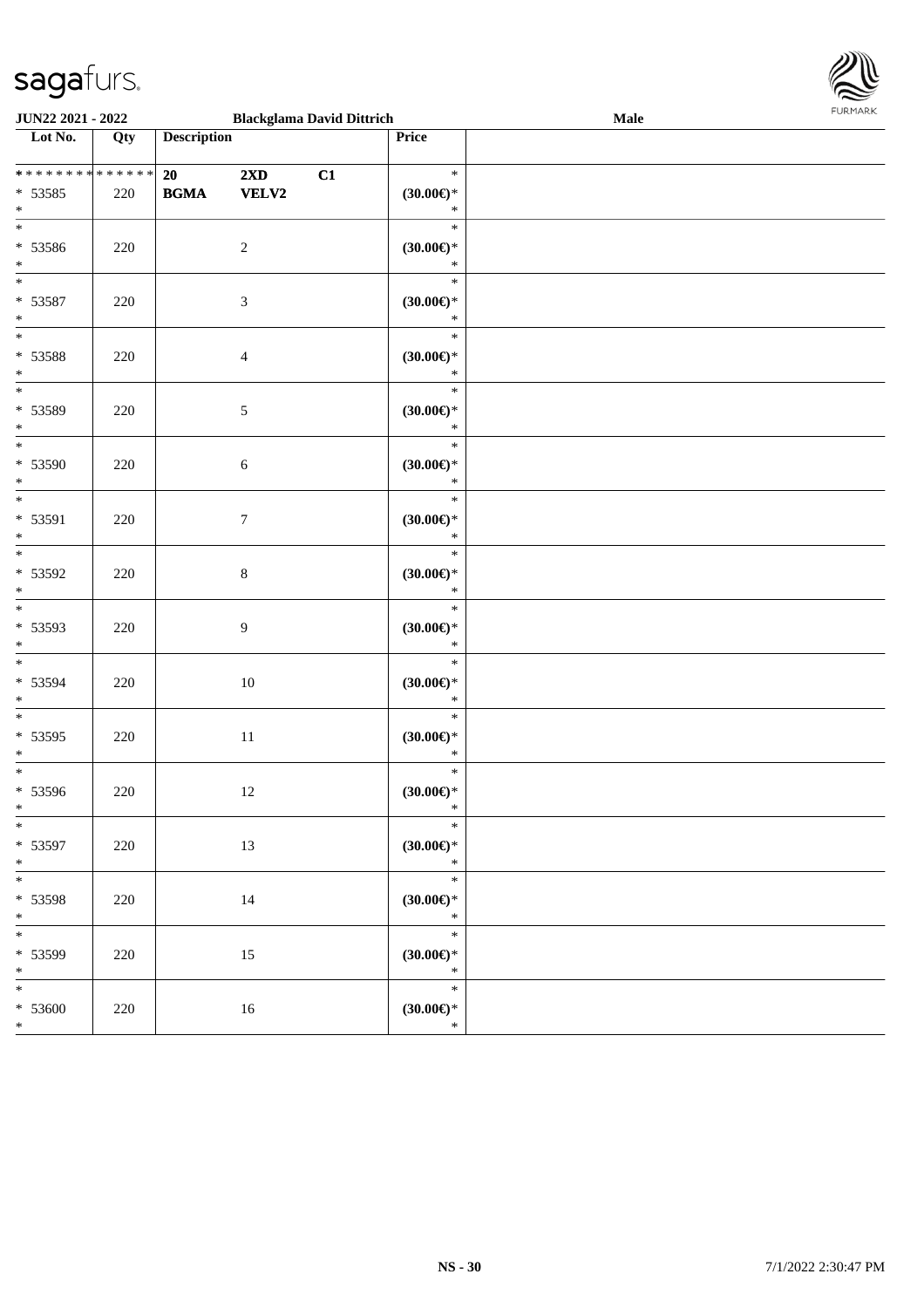

| JUN22 2021 - 2022                                |                    |                                                  |                                                                                                                      | <b>Blackglama David Dittrich</b>                                       | 10111111111<br>Male |
|--------------------------------------------------|--------------------|--------------------------------------------------|----------------------------------------------------------------------------------------------------------------------|------------------------------------------------------------------------|---------------------|
| Lot No.                                          | Qty                | <b>Description</b>                               |                                                                                                                      | Price                                                                  |                     |
| * * * * * * * * * * * * * *<br>* 53602<br>$\ast$ | 245                | 20<br><b>BGMA</b>                                | $\mathbf{X}\mathbf{D}/\mathbf{D}\mathbf{K}$<br><b>VELV2</b>                                                          | C2<br>$(29.50\epsilon)$                                                |                     |
|                                                  |                    |                                                  |                                                                                                                      |                                                                        |                     |
| $\ast$<br>$* 53606$<br>$\ast$                    | $220\,$            | $\sqrt{2}$                                       |                                                                                                                      | $\ast$<br>$(29.50\epsilon)$ *<br>$\ast$                                |                     |
| $\ast$<br>* 53607<br>$\ast$                      | 220                | 3                                                |                                                                                                                      | $\ast$<br>$(29.50\epsilon)$ *<br>$\ast$                                |                     |
| $*$<br>$* 53608$<br>$\ast$                       | 220                | 4                                                |                                                                                                                      | $\ast$<br>$(29.50\epsilon)$ *<br>$\ast$                                |                     |
| $\overline{\ast}$<br>* 53609<br>$\ast$           | 220                | 5                                                |                                                                                                                      | $\ast$<br>$(29.50\epsilon)$ *<br>$\ast$                                |                     |
| * 53610<br>$\ast$                                | 220                | $\sqrt{6}$                                       |                                                                                                                      | $\ast$<br>$(29.50\epsilon)$ *<br>$\ast$                                |                     |
| $\overline{\ast}$<br>$* 53611$<br>$\ast$         | $220\,$            | $\tau$                                           |                                                                                                                      | $\ast$<br>$(29.50\epsilon)$ *<br>$\ast$                                |                     |
| $\overline{\phantom{0}}$<br>$* 53612$<br>$\ast$  | 220                | $8\,$                                            |                                                                                                                      | $\ast$<br>$(29.50\mathnormal{\in}\mathcal{)^{\! \! \times}}$<br>$\ast$ |                     |
| $\overline{\phantom{0}}$<br>$* 53613$<br>$\ast$  | 220                | 9                                                |                                                                                                                      | $\ast$<br>$(29.50\epsilon)$ *<br>$\ast$                                |                     |
| $\overline{\ }$<br>$* 53614$<br>$\ast$           | $220\,$            | $10\,$                                           |                                                                                                                      | $\ast$<br>$(29.50\epsilon)$ *<br>$\ast$                                |                     |
| $\ast$<br>$* 53615$<br>$*$                       | 220                | 11                                               |                                                                                                                      | $\ast$<br>$(29.50\mathnormal{\in}\mathcal{)^{\! \! \times}}$<br>$\ast$ |                     |
| $\ast$<br>$* 53616$<br>$\ast$                    | 220                | 12                                               |                                                                                                                      | $\ast$<br>$(29.50\epsilon)$ *<br>$\ast$                                |                     |
| $\ast$<br>* 53617<br>$*$                         | 220                | 13                                               |                                                                                                                      | $\ast$<br>$(29.50\epsilon)$ *<br>$\ast$                                |                     |
| $\overline{\ast}$<br>* 53618<br>* * * * * * * *  | 168<br>* * * * * * |                                                  | 3053 Skins                                                                                                           | $\ast$<br>$(29.50\epsilon)$ *<br>* * * * * * *                         |                     |
| * * * * * * * *<br>* 53619<br>$*$                | * * * * * *<br>245 | 20<br>$\mathbf{B}\mathbf{G}\mathbf{M}\mathbf{A}$ | $\boldsymbol{\text{X}}\boldsymbol{\text{D}}\boldsymbol{/}\boldsymbol{\text{D}}\boldsymbol{\text{K}}$<br><b>VELV2</b> | C2<br>$(29.50\epsilon)$                                                |                     |
| $\ast$<br>$* 53620$<br>$*$                       | $220\,$            | $\overline{c}$                                   |                                                                                                                      | $\ast$<br>$(29.50\epsilon)$ *<br>$\ast$                                |                     |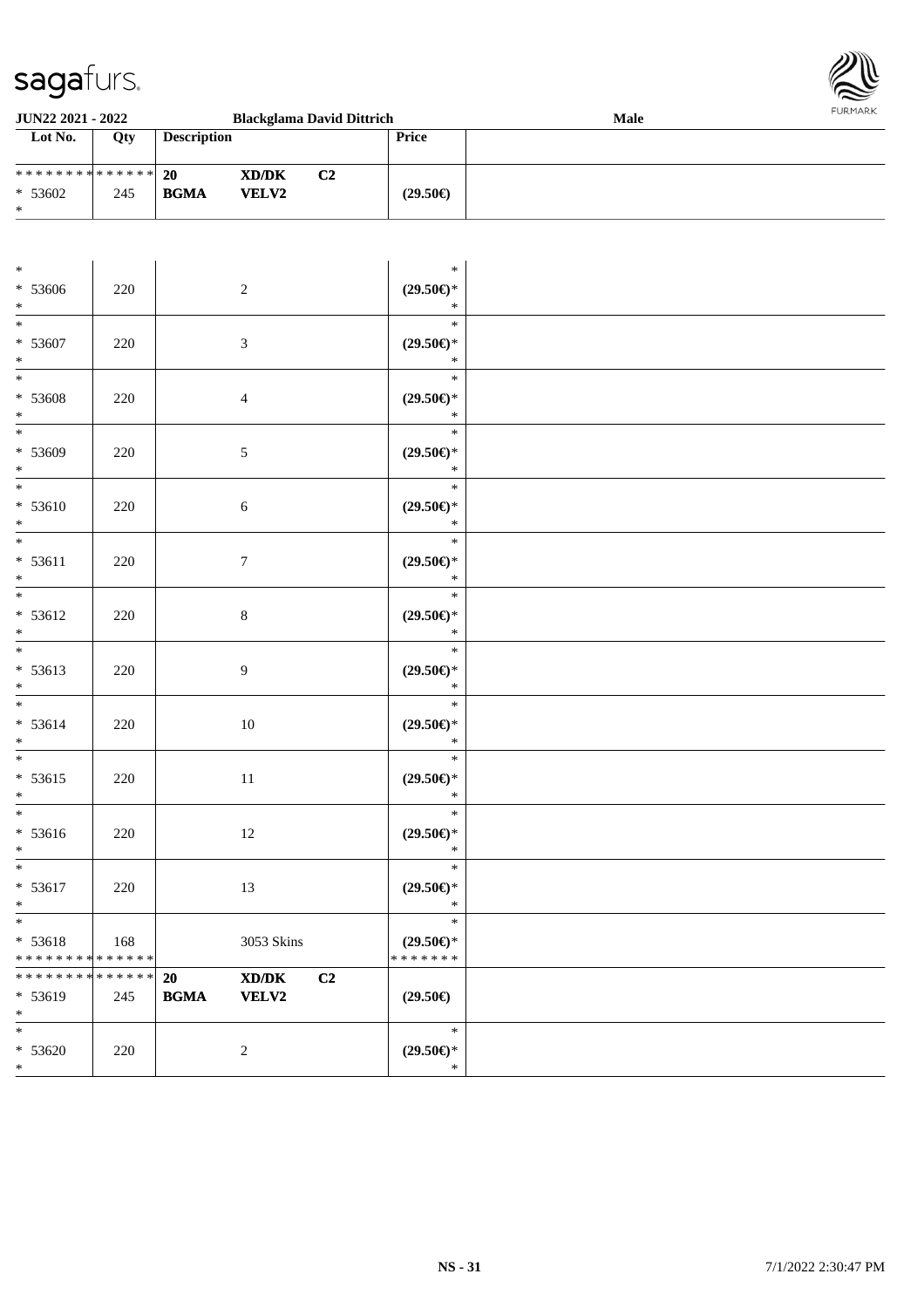

| JUN22 2021 - 2022                                              |                      |                             | <b>Blackglama David Dittrich</b>             |    |                                                   | Male | <b>FURITARK</b> |
|----------------------------------------------------------------|----------------------|-----------------------------|----------------------------------------------|----|---------------------------------------------------|------|-----------------|
| Lot No.                                                        | Qty                  | <b>Description</b>          |                                              |    | Price                                             |      |                 |
| $*$<br>$* 53621$<br>$*$                                        | 220                  | 20<br><b>BGMA</b>           | $\bold{X}\bold{D}/\bold{D}\bold{K}$<br>VELV2 | C2 | $\ast$<br>$(29.50\epsilon)$ *<br>$\ast$           |      |                 |
| $*$<br>$* 53622$<br>$*$                                        | 220                  |                             | 4                                            |    | $\ast$<br>$(29.50\epsilon)$ *<br>$\ast$           |      |                 |
| $\overline{\phantom{0}}$<br>$* 53623$<br>$*$                   | 220                  |                             | 5                                            |    | $\ast$<br>$(29.50\epsilon)$ *<br>$\ast$           |      |                 |
| $*$<br>$* 53624$<br>$*$                                        | 220                  |                             | 6                                            |    | $\ast$<br>$(29.50\epsilon)$ *<br>$\ast$<br>$\ast$ |      |                 |
| $* 53625$<br>* * * * * * * * * * * * * *                       | 193                  |                             | 1538 Skins                                   |    | $(29.50\epsilon)$ *<br>* * * * * * *              |      |                 |
| * * * * * * * * <mark>* * * * * * *</mark><br>$* 53626$<br>$*$ | 265                  | $\mathbf{0}$<br><b>BGMA</b> | <b>Black</b><br>VELV2                        | C1 | $(26.00\epsilon)$                                 |      |                 |
| $*$<br>$* 53628$<br>$\ast$                                     | 240                  |                             | 2                                            |    | $\ast$<br>$(26.00\epsilon)$ *<br>$\ast$           |      |                 |
| $\overline{\phantom{0}}$<br>* 53629<br>$\ast$                  | 240                  |                             | 3                                            |    | $\ast$<br>$(26.00\epsilon)$ *<br>$\ast$           |      |                 |
| $*$<br>$* 53630$<br>$*$                                        | 240                  |                             | $\overline{4}$                               |    | $\ast$<br>$(26.00\epsilon)$ *<br>$\ast$           |      |                 |
| $*$<br>* 53631<br>* * * * * * * * * * * * * *                  | 95                   |                             | 1080 Skins                                   |    | $\ast$<br>$(26.00\epsilon)$ *<br>* * * * * * *    |      |                 |
| * * * * * * * * * * * * * * *<br>$* 53632$<br>$*$              | 265                  | $\mathbf{0}$<br><b>BGMA</b> | BL/2XD<br><b>VELV2</b>                       | C1 | $(26.00\epsilon)$                                 |      |                 |
| $\overline{\phantom{0}}$<br>$* 53633$<br>$*$                   | 240                  |                             | 2                                            |    | $\ast$<br>$(26.00\epsilon)$ *<br>∗                |      |                 |
| $\ast$<br>$* 53634$<br>$*$                                     | 240                  |                             | 3                                            |    | $\ast$<br>$(26.00\epsilon)$ *<br>$\ast$           |      |                 |
| $*$<br>$* 53635$<br>$*$                                        | 240                  |                             | $\overline{4}$                               |    | $\ast$<br>$(26.00\epsilon)$ *<br>$\ast$           |      |                 |
| $*$<br>$* 53636$<br>* * * * * * * * * * * * * * *              | 136                  |                             | 1121 Skins                                   |    | $\ast$<br>$(26.00\epsilon)$ *<br>* * * * * * *    |      |                 |
| * * * * * * * *<br>* 53637<br>$*$                              | * * * * * *  <br>265 | $\mathbf{0}$<br><b>BGMA</b> | $2\mathbf{X}\mathbf{D}$<br><b>VELV2</b>      | C1 | $(25.50\epsilon)$                                 |      |                 |
| $*$<br>* 53638<br>$*$                                          | 240                  |                             | 2                                            |    | $\ast$<br>$(25.50\epsilon)$ *<br>$\ast$           |      |                 |
| $*$<br>* 53639<br>$*$                                          | 240                  |                             | 3                                            |    | $\ast$<br>$(25.50\epsilon)$ *<br>∗                |      |                 |
| $*$<br>$* 53640$<br>$*$                                        | 240                  |                             | $\overline{4}$                               |    | $\ast$<br>$(25.50\epsilon)$ *<br>$\ast$           |      |                 |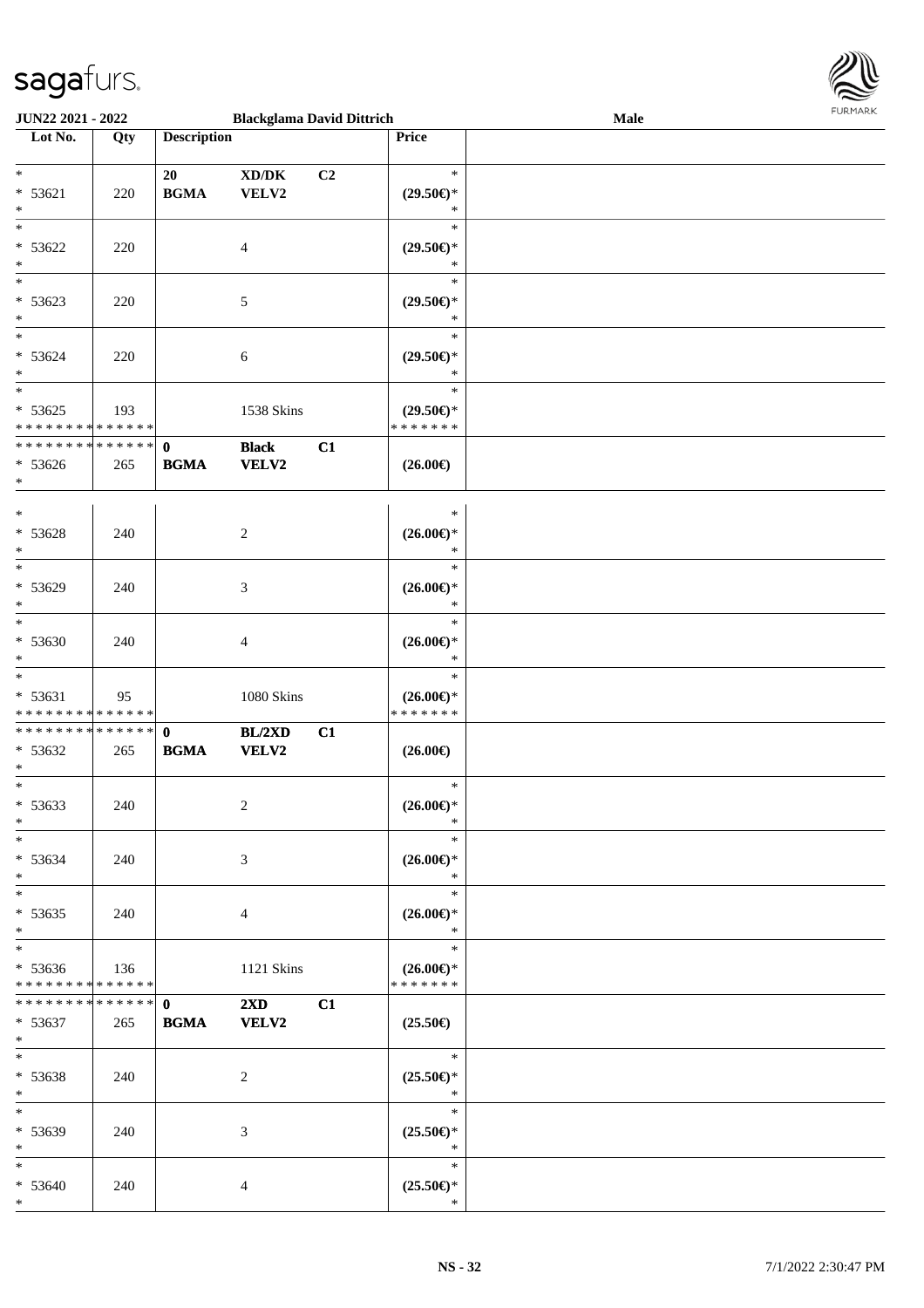

| <b>JUN22 2021 - 2022</b>                                          |     |                                                            | <b>Blackglama David Dittrich</b> |                |                                                | Male | 1.91111111 |
|-------------------------------------------------------------------|-----|------------------------------------------------------------|----------------------------------|----------------|------------------------------------------------|------|------------|
| Lot No.                                                           | Qty | <b>Description</b>                                         |                                  |                | Price                                          |      |            |
| $*$                                                               |     |                                                            |                                  |                | $\ast$                                         |      |            |
| $* 53641$<br>$*$                                                  | 240 | $\mathbf{0}$<br>$\mathbf{B}\mathbf{G}\mathbf{M}\mathbf{A}$ | $2\mathbf{X}\mathbf{D}$<br>VELV2 | C1             | $(25.50\epsilon)$ *<br>$\ast$                  |      |            |
| $* 53642$<br>$*$                                                  | 240 |                                                            | $\sqrt{6}$                       |                | $\ast$<br>$(25.50\epsilon)$ *<br>∗             |      |            |
| $* 53643$                                                         | 240 |                                                            | $\tau$                           |                | $\ast$<br>$(25.50\epsilon)$ *                  |      |            |
| $\ast$<br>$*$<br>$* 53644$                                        | 226 |                                                            | 1931 Skins                       |                | $\ast$<br>$\ast$<br>$(25.50\epsilon)$ *        |      |            |
| * * * * * * * * <mark>* * * * * * *</mark><br>53645               | 288 | $\mathbf{0}$<br><b>BGMA</b>                                | 2XD/XD<br>VELV2                  | C1/C2          | * * * * * * *<br>$(25.00\epsilon)$             |      |            |
| * * * * * * * * <mark>* * * * * * *</mark>                        |     |                                                            |                                  |                |                                                |      |            |
| $* 53646$<br>$\ast$                                               | 265 | $\mathbf{0}$<br><b>BGMA</b>                                | XD/DK<br><b>VELV2</b>            | C2             | $(24.50\epsilon)$                              |      |            |
| $\ast$<br>$* 53647$<br>$\ast$                                     | 240 |                                                            | 2                                |                | $\ast$<br>$(24.50\epsilon)$ *<br>$\ast$        |      |            |
| $\overline{\ast}$<br>$* 53648$<br>$*$                             | 240 |                                                            | 3                                |                | $\ast$<br>$(24.50\epsilon)$ *<br>$\ast$        |      |            |
| $*$<br>$* 53649$<br>$\ast$                                        | 240 |                                                            | 4                                |                | $\ast$<br>$(24.50\epsilon)$ *<br>$\ast$        |      |            |
| $\ddot{x}$<br>* 53650<br>$\ast$                                   | 240 |                                                            | 5                                |                | $\ast$<br>$(24.50\epsilon)$ *<br>$\ast$        |      |            |
| $\ast$<br>$* 53651$<br>$*$                                        | 240 |                                                            | 6                                |                | $\ast$<br>$(24.50\epsilon)$ *<br>$\ast$        |      |            |
| $\ast$<br>$* 53652$<br>$\ast$                                     | 240 |                                                            | 7                                |                | $\ast$<br>$(24.50\epsilon)$ *<br>$\ast$        |      |            |
| $\ast$<br>$* 53653$<br>* * * * * * * * * * * * * * <mark>*</mark> | 137 |                                                            | 1842 Skins                       |                | $\ast$<br>$(24.50\epsilon)$ *<br>* * * * * * * |      |            |
| * * * * * * * * * * * * * * <mark>*</mark><br>$* 53654$<br>$*$    | 265 | $\mathbf{0}$<br><b>BGMA</b>                                | XD/DK<br><b>VELV2</b>            | C <sub>2</sub> | $(24.50\epsilon)$                              |      |            |
| $\ast$<br>$* 53655$<br>$\ast$                                     | 240 |                                                            | 2                                |                | $\ast$<br>$(24.50\epsilon)$ *<br>$\ast$        |      |            |
| $*$<br>* 53656<br>$\ast$                                          | 240 |                                                            | 3                                |                | $\ast$<br>$(24.50\epsilon)$ *<br>$\ast$        |      |            |
| $\ast$<br>$* 53657$<br>$\ast$                                     | 240 |                                                            | $\overline{4}$                   |                | $\ast$<br>$(24.50\epsilon)$ *<br>$*$           |      |            |
| $*$<br>$* 53658$<br>* * * * * * * * <mark>* * * * * *</mark>      | 37  |                                                            | 1022 Skins                       |                | $\ast$<br>$(24.50\epsilon)$ *<br>* * * * * * * |      |            |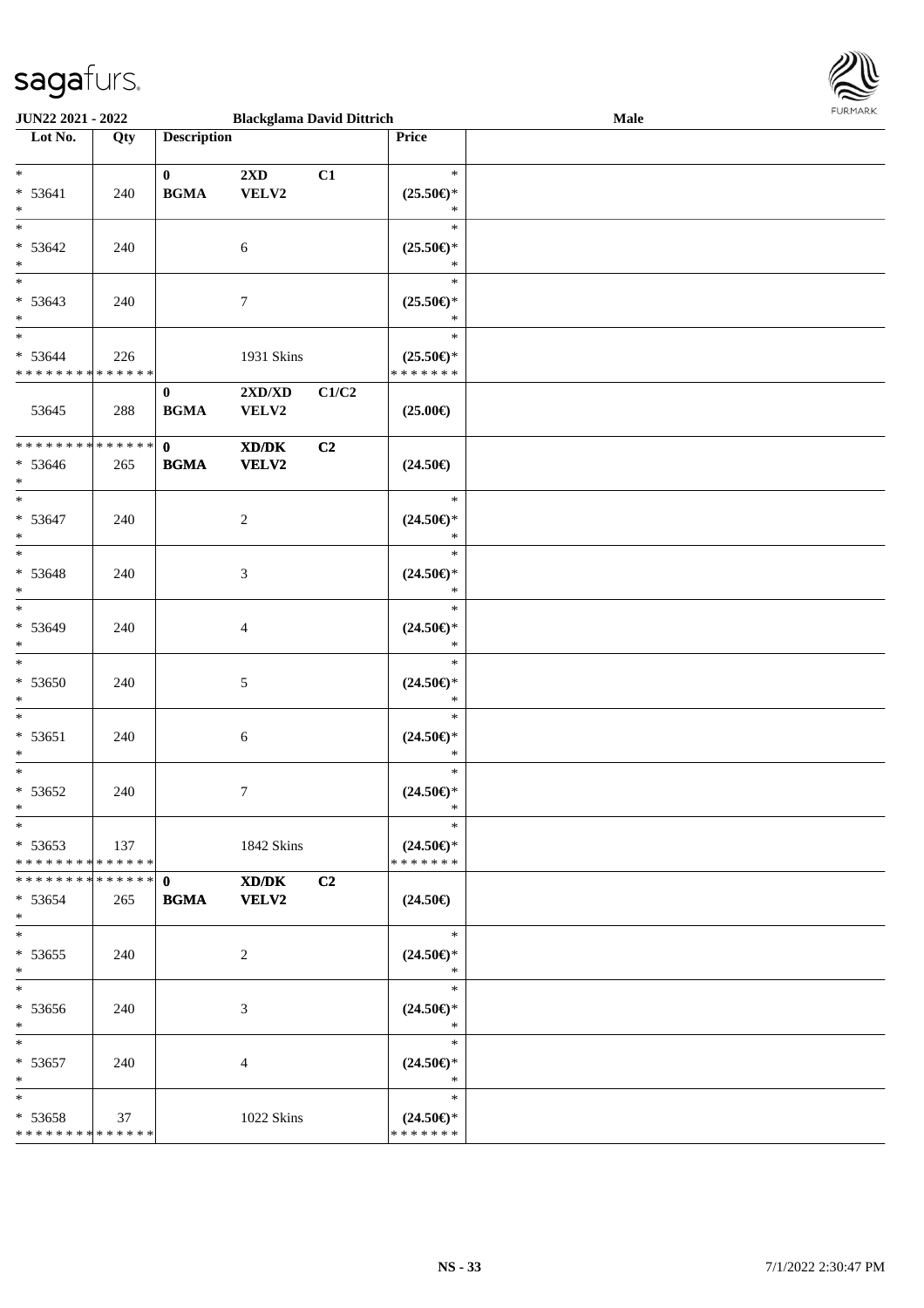

| JUN22 2021 - 2022 |     |                    |              | <b>Blackglama David Dittrich</b> |                     | Male | <b>FURMARK</b> |
|-------------------|-----|--------------------|--------------|----------------------------------|---------------------|------|----------------|
| Lot No.           | Qty | <b>Description</b> |              |                                  | Price               |      |                |
| ************** 1  |     |                    | XD/DK        | C <sub>2</sub>                   |                     |      |                |
| $* 53662$         | 325 | <b>BGMA</b>        | <b>VELV2</b> |                                  | $(19.50\epsilon)$   |      |                |
| $\ast$            |     |                    |              |                                  |                     |      |                |
| $\ast$            |     |                    |              |                                  | $*$                 |      |                |
| $* 53663$         | 300 |                    | 2            |                                  | $(19.50\epsilon)$ * |      |                |
| $*$               |     |                    |              |                                  | ∗                   |      |                |
| $\ast$            |     |                    |              |                                  | $\ast$              |      |                |
| $* 53664$         | 199 |                    | 824 Skins    |                                  | $(19.50\epsilon)$ * |      |                |
| **************    |     |                    |              |                                  | *******             |      |                |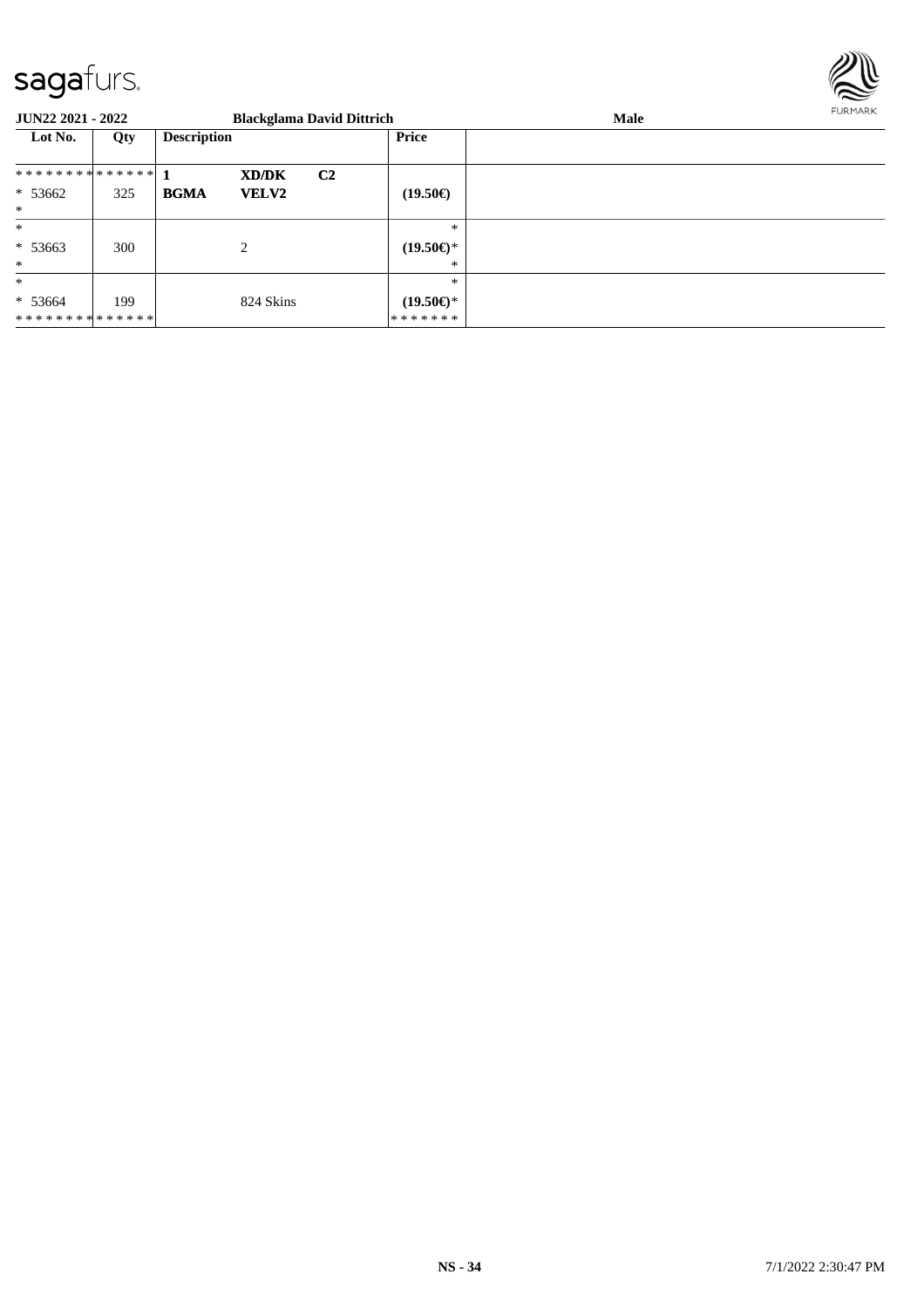

| JUN22 2021 - 2022                               |     |                    | <b>Blackglama E&amp;M Dittrich</b> |       |                                                | Male | <b>FURMARK</b> |
|-------------------------------------------------|-----|--------------------|------------------------------------|-------|------------------------------------------------|------|----------------|
| Lot No.                                         | Qty | <b>Description</b> |                                    |       | <b>Price</b>                                   |      |                |
| 53681                                           | 53  | 60<br><b>BGMA</b>  | 2XD/XD<br><b>VELV2</b>             | C1/C2 | $(46.00\epsilon)$                              |      |                |
| **************<br>* 53682<br>$\ast$             | 185 | 50<br><b>BGMA</b>  | 2XD/XD<br>VELV2                    | C1/C2 | $(45.00\epsilon)$                              |      |                |
| $\ast$<br>* 53683<br>**************             | 86  |                    | 271 Skins                          |       | $\ast$<br>$(45.00\epsilon)$ *<br>* * * * * * * |      |                |
| **************<br>* 53684<br>$\ast$             | 205 | 40<br><b>BGMA</b>  | <b>Black</b><br><b>VELV2</b>       | C1    | $(42.00\epsilon)$                              |      |                |
| $*$<br>$* 53685$<br>$\ast$                      | 180 |                    | $\overline{2}$                     |       | $\ast$<br>$(42.00\epsilon)$ *<br>∗             |      |                |
| $\ast$<br>* 53686<br>$\ast$                     | 180 |                    | 3                                  |       | $\ast$<br>$(42.00\epsilon)$ *<br>∗             |      |                |
| $*$<br>* 53687<br>* * * * * * * * * * * * * * * | 193 |                    | 758 Skins                          |       | $\ast$<br>$(42.00\epsilon)$ *<br>* * * * * * * |      |                |

| 53692 | C1/C2<br>2XD/XD<br>40<br><b>BGMA</b><br><b>VELV2</b> | $(41.00\epsilon)$<br>. |
|-------|------------------------------------------------------|------------------------|
|-------|------------------------------------------------------|------------------------|

| ******** <mark>******</mark> |     | 30          | <b>Black</b>   | C1 |                     |  |
|------------------------------|-----|-------------|----------------|----|---------------------|--|
| $* 53697$                    | 205 | <b>BGMA</b> | <b>VELV2</b>   |    | $(40.00\epsilon)$   |  |
| $\ast$                       |     |             |                |    |                     |  |
| $\ast$                       |     |             |                |    | $\ast$              |  |
| $* 53698$                    | 180 |             | 2              |    | $(40.00\epsilon)$ * |  |
| $\ast$                       |     |             |                |    | $\ast$              |  |
| $\ast$                       |     |             |                |    | $\ast$              |  |
| $* 53699$                    | 180 |             | 3              |    | $(40.00\epsilon)$ * |  |
| $\ast$                       |     |             |                |    | *                   |  |
| $\ast$                       |     |             |                |    | $\ast$              |  |
| $* 53700$                    | 180 |             | $\overline{4}$ |    | $(40.00\epsilon)$ * |  |
| $\ast$                       |     |             |                |    | $\ast$              |  |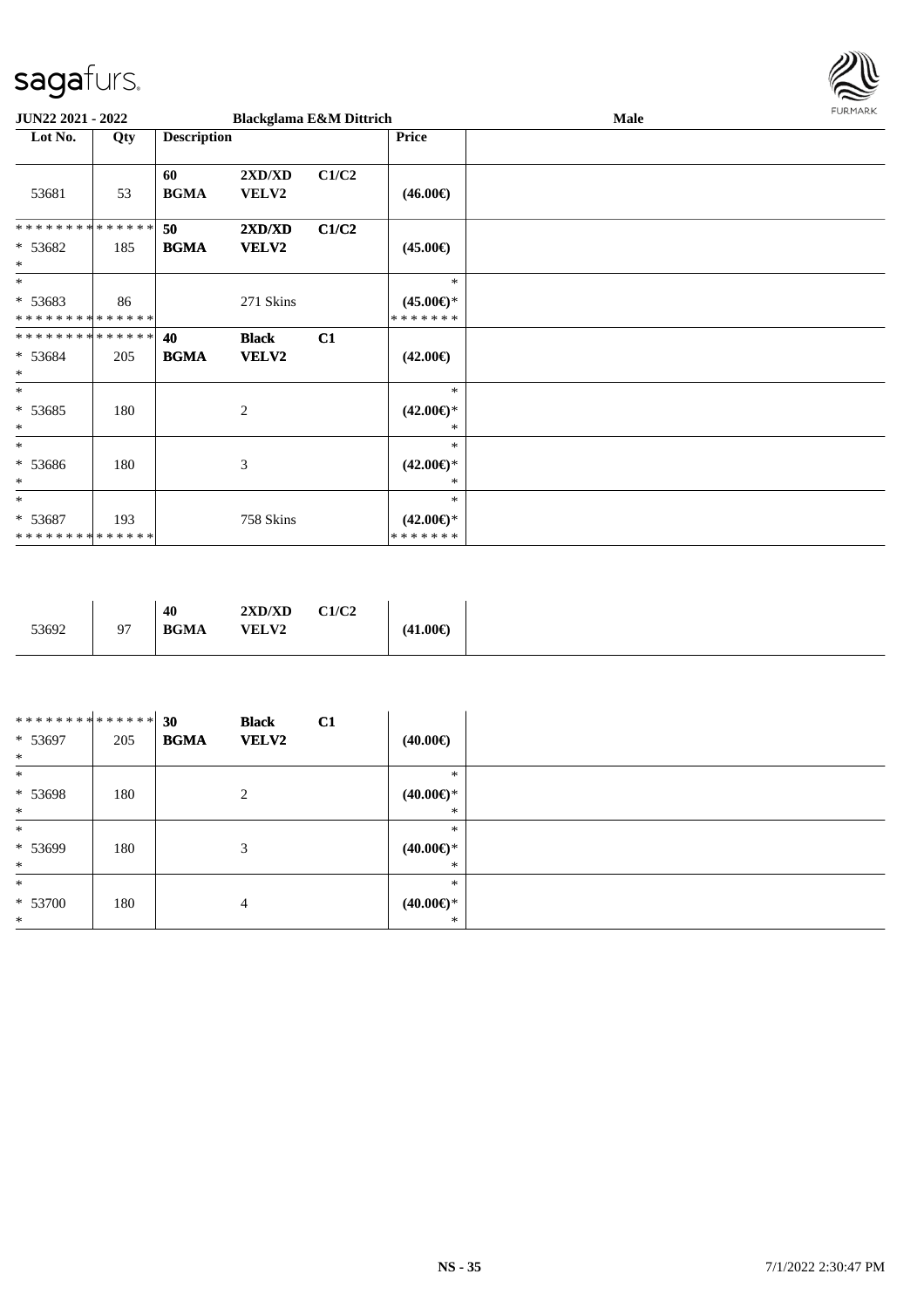

| JUN22 2021 - 2022             |     |                    | <b>Blackglama E&amp;M Dittrich</b> |    |                               | Male |  |
|-------------------------------|-----|--------------------|------------------------------------|----|-------------------------------|------|--|
| Lot No.                       | Qty | <b>Description</b> |                                    |    | Price                         |      |  |
|                               |     |                    |                                    |    |                               |      |  |
| $\ast$                        |     | 30                 | <b>Black</b>                       | C1 | $\ast$                        |      |  |
| * 53701                       | 180 | <b>BGMA</b>        | VELV2                              |    | $(40.00\epsilon)$ *           |      |  |
| $\ast$                        |     |                    |                                    |    | $\ast$                        |      |  |
| $\overline{\ast}$             |     |                    |                                    |    | $\ast$                        |      |  |
|                               |     |                    |                                    |    |                               |      |  |
| * 53702                       | 180 |                    | 6                                  |    | $(40.00\epsilon)$ *           |      |  |
| $\ast$                        |     |                    |                                    |    | $\ast$                        |      |  |
| $\overline{\ }$               |     |                    |                                    |    | $\ast$                        |      |  |
| * 53703                       | 180 |                    | $\tau$                             |    | $(40.00\epsilon)$ *           |      |  |
| $\ast$                        |     |                    |                                    |    | $\ast$                        |      |  |
| $\overline{\ast}$             |     |                    |                                    |    | $\ast$                        |      |  |
| * 53704                       | 180 |                    | $\,8\,$                            |    | $(40.00\epsilon)$ *           |      |  |
| $*$                           |     |                    |                                    |    | $\ast$                        |      |  |
| $\overline{\ast}$             |     |                    |                                    |    | $\ast$                        |      |  |
| * 53705                       |     |                    |                                    |    |                               |      |  |
|                               | 180 |                    | 9                                  |    | $(40.00\epsilon)$ *<br>$\ast$ |      |  |
| $*$<br>$*$                    |     |                    |                                    |    |                               |      |  |
|                               |     |                    |                                    |    | $\ast$                        |      |  |
| * 53706                       | 114 |                    | 1759 Skins                         |    | $(40.00\epsilon)$ *           |      |  |
| * * * * * * * * * * * * * *   |     |                    |                                    |    | *******                       |      |  |
| * * * * * * * * * * * * * *   |     | 30                 | BL/2XD                             | C1 |                               |      |  |
| * 53707                       | 205 | <b>BGMA</b>        | <b>VELV2</b>                       |    | $(40.00\epsilon)$             |      |  |
| $*$                           |     |                    |                                    |    |                               |      |  |
| $\overline{\ast}$             |     |                    |                                    |    | $\ast$                        |      |  |
| * 53708                       | 157 |                    | 362 Skins                          |    | $(40.00\epsilon)$ *           |      |  |
| * * * * * * * * * * * * * *   |     |                    |                                    |    | * * * * * * *                 |      |  |
| * * * * * * * * * * * * * * * |     | 30                 | $2\mathbf{X}\mathbf{D}$            | C1 |                               |      |  |
| * 53709                       | 205 | <b>BGMA</b>        | VELV2                              |    | $(39.00\epsilon)$             |      |  |
| $*$                           |     |                    |                                    |    |                               |      |  |
| $*$                           |     |                    |                                    |    | $\ast$                        |      |  |
|                               |     |                    |                                    |    |                               |      |  |
| * 53710                       | 180 |                    | $\overline{c}$                     |    | $(39.00\epsilon)$ *           |      |  |
| $\ast$                        |     |                    |                                    |    | $\ast$                        |      |  |
| $\ast$                        |     |                    |                                    |    | $\ast$                        |      |  |
| $* 53711$                     | 180 |                    | $\mathfrak{Z}$                     |    | $(39.00\epsilon)$ *           |      |  |
| $*$                           |     |                    |                                    |    | $\ast$                        |      |  |
| $*$                           |     |                    |                                    |    | $\ast$                        |      |  |
| * 53712                       | 180 |                    | 4                                  |    | $(39.00\epsilon)$ *           |      |  |
| $*$                           |     |                    |                                    |    | $\ast$                        |      |  |
| $*$                           |     |                    |                                    |    | $\ast$                        |      |  |
| * 53713                       | 180 |                    | 5                                  |    | $(39.00\epsilon)$ *           |      |  |
| $*$                           |     |                    |                                    |    | $\ast$                        |      |  |
| $\ast$                        |     |                    |                                    |    | $\ast$                        |      |  |
| * 53714                       | 180 |                    |                                    |    |                               |      |  |
| $*$                           |     |                    | 6                                  |    | $(39.00\epsilon)$ *<br>$\ast$ |      |  |
| $*$                           |     |                    |                                    |    |                               |      |  |
|                               |     |                    |                                    |    | $\ast$                        |      |  |
| * 53715                       | 180 |                    | $\tau$                             |    | $(39.00\epsilon)$ *           |      |  |
| $*$                           |     |                    |                                    |    | $\ast$                        |      |  |
| $*$                           |     |                    |                                    |    | $\ast$                        |      |  |
| * 53716                       | 180 |                    | 8                                  |    | $(39.00\epsilon)$ *           |      |  |
| $\ast$                        |     |                    |                                    |    | $\ast$                        |      |  |
| $*$                           |     |                    |                                    |    | $\ast$                        |      |  |
| $* 53717$                     | 129 |                    | 1594 Skins                         |    | $(39.00\epsilon)$ *           |      |  |
| * * * * * * * * * * * * * *   |     |                    |                                    |    | * * * * * * *                 |      |  |
| * * * * * * * * * * * * * * * |     | 30                 | XD/DK                              | C2 |                               |      |  |
| * 53718                       | 205 | <b>BGMA</b>        | VELV2                              |    | $(38.00\epsilon)$             |      |  |
| $*$                           |     |                    |                                    |    |                               |      |  |
| $*$                           |     |                    |                                    |    | $\ast$                        |      |  |
| * 53719                       | 94  |                    | 299 Skins                          |    | $(38.00\epsilon)$ *           |      |  |
| * * * * * * * * * * * * * *   |     |                    |                                    |    | * * * * * * *                 |      |  |
| * * * * * * * * * * * * * * * |     | 30                 | XD/DK                              | C2 |                               |      |  |
| * 53720                       |     | <b>BGMA</b>        | VELV2                              |    |                               |      |  |
| $*$                           | 205 |                    |                                    |    | $(38.00\epsilon)$             |      |  |
|                               |     |                    |                                    |    |                               |      |  |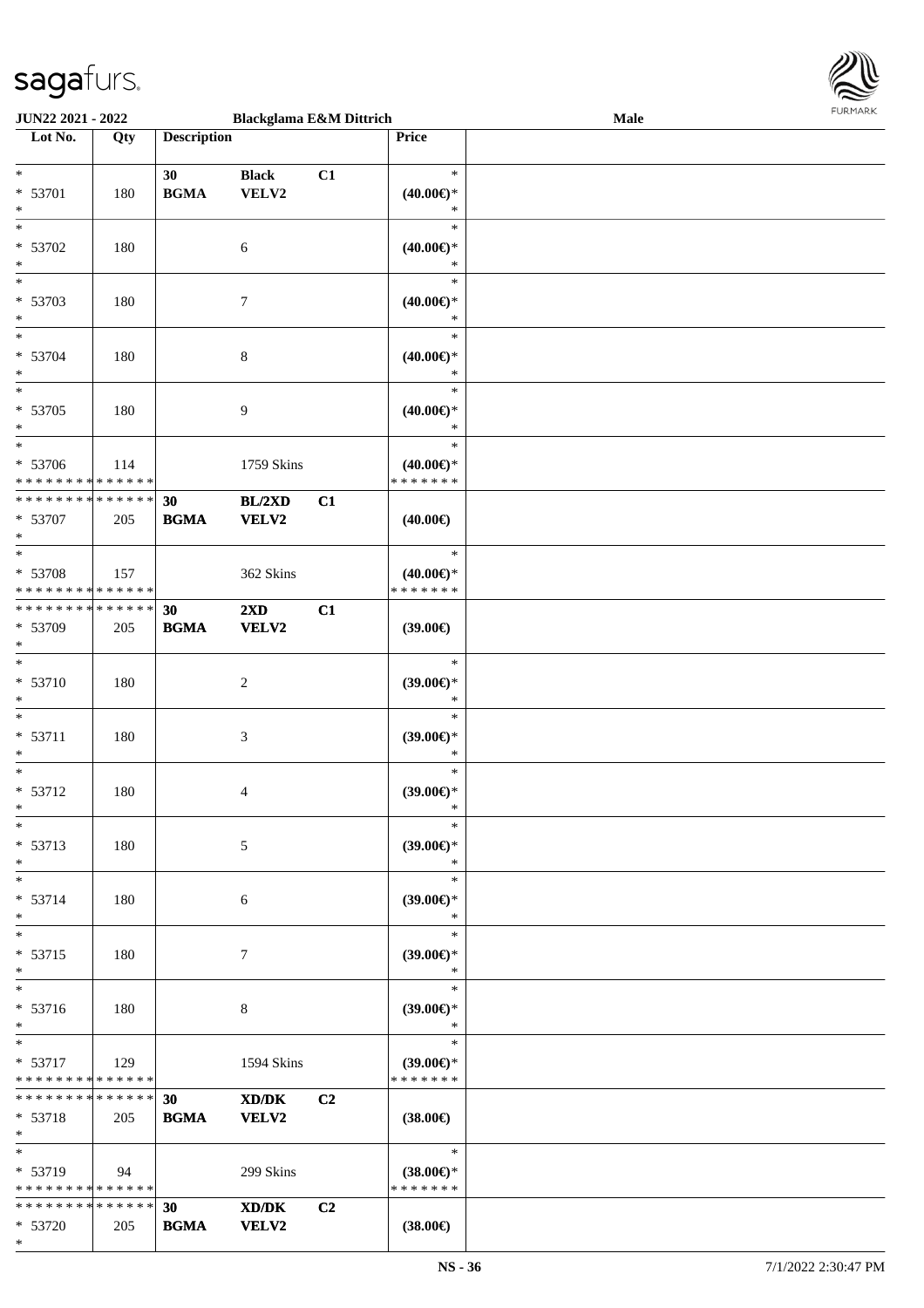\*



| JUN22 2021 - 2022                          |     |                    | <b>Blackglama E&amp;M Dittrich</b> |                |                          | Male |  |
|--------------------------------------------|-----|--------------------|------------------------------------|----------------|--------------------------|------|--|
| Lot No.                                    | Qty | <b>Description</b> |                                    |                | Price                    |      |  |
|                                            |     |                    |                                    |                |                          |      |  |
| $\ast$                                     |     | 30                 | XD/DK                              | C <sub>2</sub> | $\ast$                   |      |  |
| * 53721                                    | 180 | <b>BGMA</b>        | VELV2                              |                | $(38.00\epsilon)$ *      |      |  |
| $\ast$                                     |     |                    |                                    |                | $\ast$                   |      |  |
| $\ast$                                     |     |                    |                                    |                | $\ast$                   |      |  |
| $* 53722$                                  | 180 |                    | 3                                  |                | $(38.00\epsilon)$ *      |      |  |
| $\ast$                                     |     |                    |                                    |                | $\ast$                   |      |  |
| $\overline{\ast}$                          |     |                    |                                    |                | $\ast$                   |      |  |
| * 53723                                    |     |                    |                                    |                |                          |      |  |
| $*$                                        | 180 |                    | $\overline{4}$                     |                | $(38.00\epsilon)$ *<br>* |      |  |
| $\ast$                                     |     |                    |                                    |                |                          |      |  |
|                                            |     |                    |                                    |                | $\ast$                   |      |  |
| * 53724                                    | 180 |                    | 5                                  |                | $(38.00\epsilon)$ *      |      |  |
| $\ast$                                     |     |                    |                                    |                | $\ast$                   |      |  |
| $\ast$                                     |     |                    |                                    |                | $\ast$                   |      |  |
| $* 53725$                                  | 180 |                    | 6                                  |                | $(38.00\epsilon)$ *      |      |  |
| $*$                                        |     |                    |                                    |                | $\ast$                   |      |  |
| $\ast$                                     |     |                    |                                    |                | $\ast$                   |      |  |
| $* 53726$                                  | 159 |                    | 1264 Skins                         |                | $(38.00\epsilon)$ *      |      |  |
| * * * * * * * * * * * * * * *              |     |                    |                                    |                | * * * * * * *            |      |  |
| * * * * * * * * * * * * * *                |     | 20                 | <b>BL/2XD</b>                      | C1             |                          |      |  |
| $* 53727$                                  | 245 | <b>BGMA</b>        | <b>VELV2</b>                       |                | $(34.00\epsilon)$        |      |  |
| $\ast$                                     |     |                    |                                    |                |                          |      |  |
| $\ast$                                     |     |                    |                                    |                | $\ast$                   |      |  |
| * 53728                                    | 220 |                    | 2                                  |                | $(34.00\epsilon)$ *      |      |  |
| $\ast$                                     |     |                    |                                    |                | $\ast$                   |      |  |
| $*$                                        |     |                    |                                    |                | $\ast$                   |      |  |
|                                            |     |                    |                                    |                |                          |      |  |
| * 53729                                    | 220 |                    | 3                                  |                | $(34.00\epsilon)$ *      |      |  |
| $*$                                        |     |                    |                                    |                | $\ast$                   |      |  |
| $\ast$                                     |     |                    |                                    |                | $\ast$                   |      |  |
| * 53730                                    | 108 |                    | 793 Skins                          |                | $(34.00\epsilon)$ *      |      |  |
| * * * * * * * * * * * * * *                |     |                    |                                    |                | * * * * * * *            |      |  |
| * * * * * * * * <mark>* * * * * * *</mark> |     | 20                 | <b>BL/2XD</b>                      | C1             |                          |      |  |
| $* 53731$                                  | 245 | <b>BGMA</b>        | <b>VELV2</b>                       |                | $(34.00\epsilon)$        |      |  |
| $\ast$                                     |     |                    |                                    |                |                          |      |  |
| $*$                                        |     |                    |                                    |                | $\ast$                   |      |  |
| * 53732                                    | 220 |                    | 2                                  |                | $(34.00\epsilon)$ *      |      |  |
| $*$                                        |     |                    |                                    |                | $\ast$                   |      |  |
| $\ast$                                     |     |                    |                                    |                | $\ast$                   |      |  |
| * 53733                                    | 220 |                    | 3                                  |                | $(34.00\epsilon)$ *      |      |  |
| $*$                                        |     |                    |                                    |                | $\ast$                   |      |  |
| $*$                                        |     |                    |                                    |                | $\ast$                   |      |  |
| * 53734                                    | 220 |                    | 4                                  |                | $(34.00€)$ *             |      |  |
| $*$                                        |     |                    |                                    |                | $\ast$                   |      |  |
| $*$                                        |     |                    |                                    |                | $\ast$                   |      |  |
| * 53735                                    |     |                    |                                    |                | $(34.00\epsilon)$ *      |      |  |
| $*$                                        | 220 |                    | 5                                  |                | $\ast$                   |      |  |
| $*$                                        |     |                    |                                    |                | $\ast$                   |      |  |
|                                            |     |                    |                                    |                |                          |      |  |
| $* 53736$                                  | 76  |                    | 1201 Skins                         |                | $(34.00\epsilon)$ *      |      |  |
| * * * * * * * * * * * * * *                |     |                    |                                    |                | * * * * * * *            |      |  |
| * * * * * * * * * * * * * * *              |     | <b>20</b>          | XD/DK                              | C2             |                          |      |  |
| * 53737                                    | 245 | <b>BGMA</b>        | VELV2                              |                | $(33.00\epsilon)$        |      |  |
| $*$                                        |     |                    |                                    |                |                          |      |  |
| $*$                                        |     |                    |                                    |                | $\ast$                   |      |  |
| $* 53738$                                  | 220 |                    | 2                                  |                | $(33.00\epsilon)$ *      |      |  |
| $*$                                        |     |                    |                                    |                | $\ast$                   |      |  |
| $*$                                        |     |                    |                                    |                | $\ast$                   |      |  |
| * 53739                                    | 86  |                    | 551 Skins                          |                | $(33.00€)$ *             |      |  |
| * * * * * * * * * * * * * *                |     |                    |                                    |                | * * * * * * *            |      |  |
| * * * * * * * * * * * * * * *              |     | 20                 | XD/DK                              | C2             |                          |      |  |
| * 53740                                    | 245 | <b>BGMA</b>        | <b>VELV2</b>                       |                | $(33.00\epsilon)$        |      |  |
|                                            |     |                    |                                    |                |                          |      |  |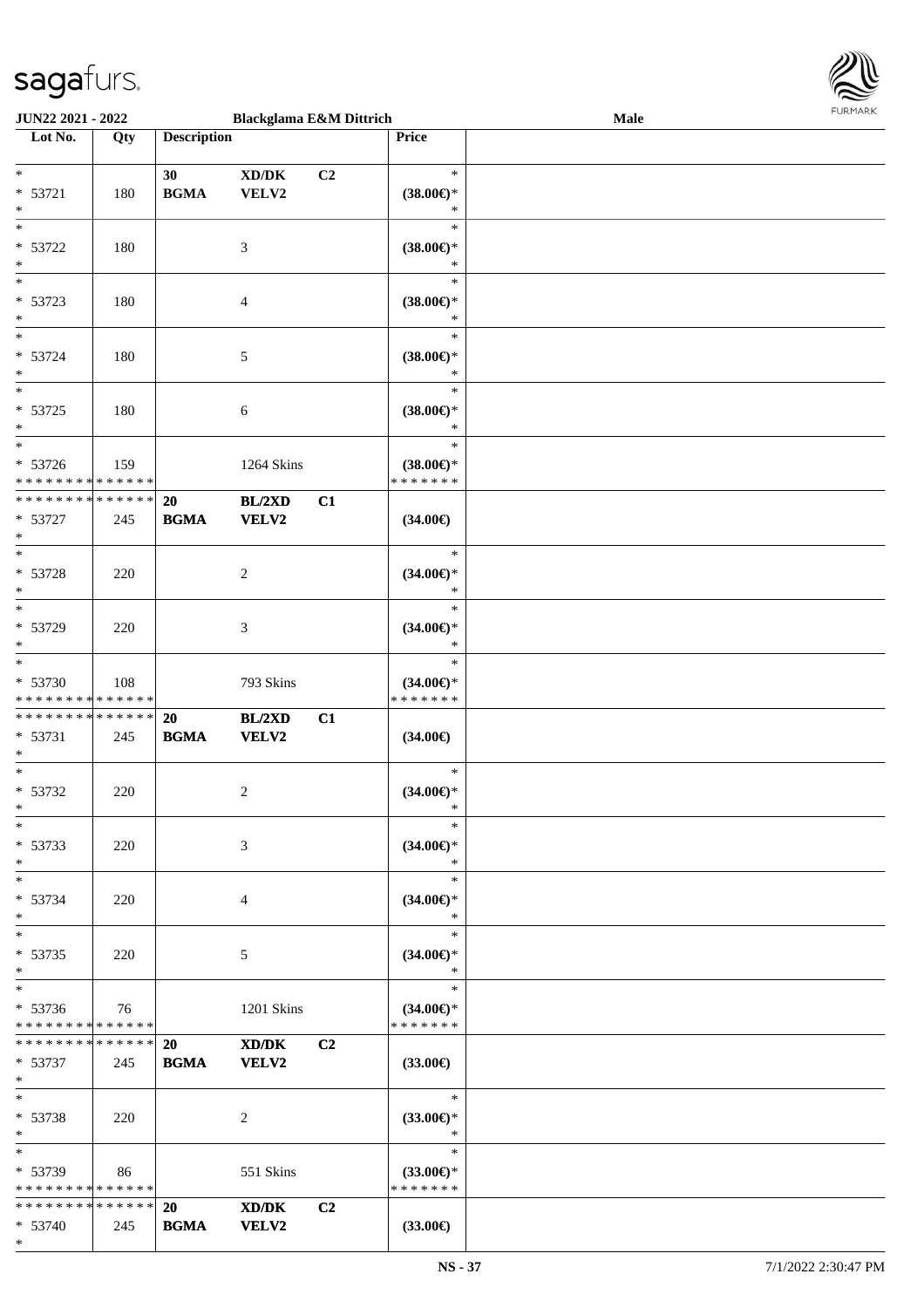

| <b>JUN22 2021 - 2022</b>                   |     |                    | <b>Blackglama E&amp;M Dittrich</b> |                |                                      | Male | <b>FURMARK</b> |
|--------------------------------------------|-----|--------------------|------------------------------------|----------------|--------------------------------------|------|----------------|
| Lot No.                                    | Qty | <b>Description</b> |                                    |                | <b>Price</b>                         |      |                |
| $\ast$                                     |     | <b>20</b>          | XD/DK                              | C <sub>2</sub> | $\ast$                               |      |                |
| * 53741<br>$\ast$                          | 220 | <b>BGMA</b>        | <b>VELV2</b>                       |                | $(33.00\epsilon)$ *<br>∗             |      |                |
| $*$                                        |     |                    |                                    |                | *                                    |      |                |
| $* 53742$<br>**************                | 244 |                    | 709 Skins                          |                | $(33.00\epsilon)$ *<br>* * * * * * * |      |                |
| ************** 0                           |     |                    | 2XD/XD                             | C1/C2          |                                      |      |                |
| $* 53743$<br>$\ast$                        | 265 | <b>BGMA</b>        | <b>VELV2</b>                       |                | $(29.50\epsilon)$                    |      |                |
| $\ast$                                     |     |                    |                                    |                | *                                    |      |                |
| $* 53744$<br>* * * * * * * * * * * * * * * | 99  |                    | 364 Skins                          |                | $(29.50\epsilon)$ *<br>* * * * * * * |      |                |
| ************** 0                           |     |                    | 2XD/XD                             | C1/C2          |                                      |      |                |
| $* 53745$<br>$\ast$                        | 265 | <b>BGMA</b>        | <b>VELV2</b>                       |                | $(29.00\epsilon)$                    |      |                |
| $\ast$                                     |     |                    |                                    |                | *                                    |      |                |
| $* 53746$<br>**************                | 37  |                    | 302 Skins                          |                | $(29.00 \in )$ *<br>* * * * * * *    |      |                |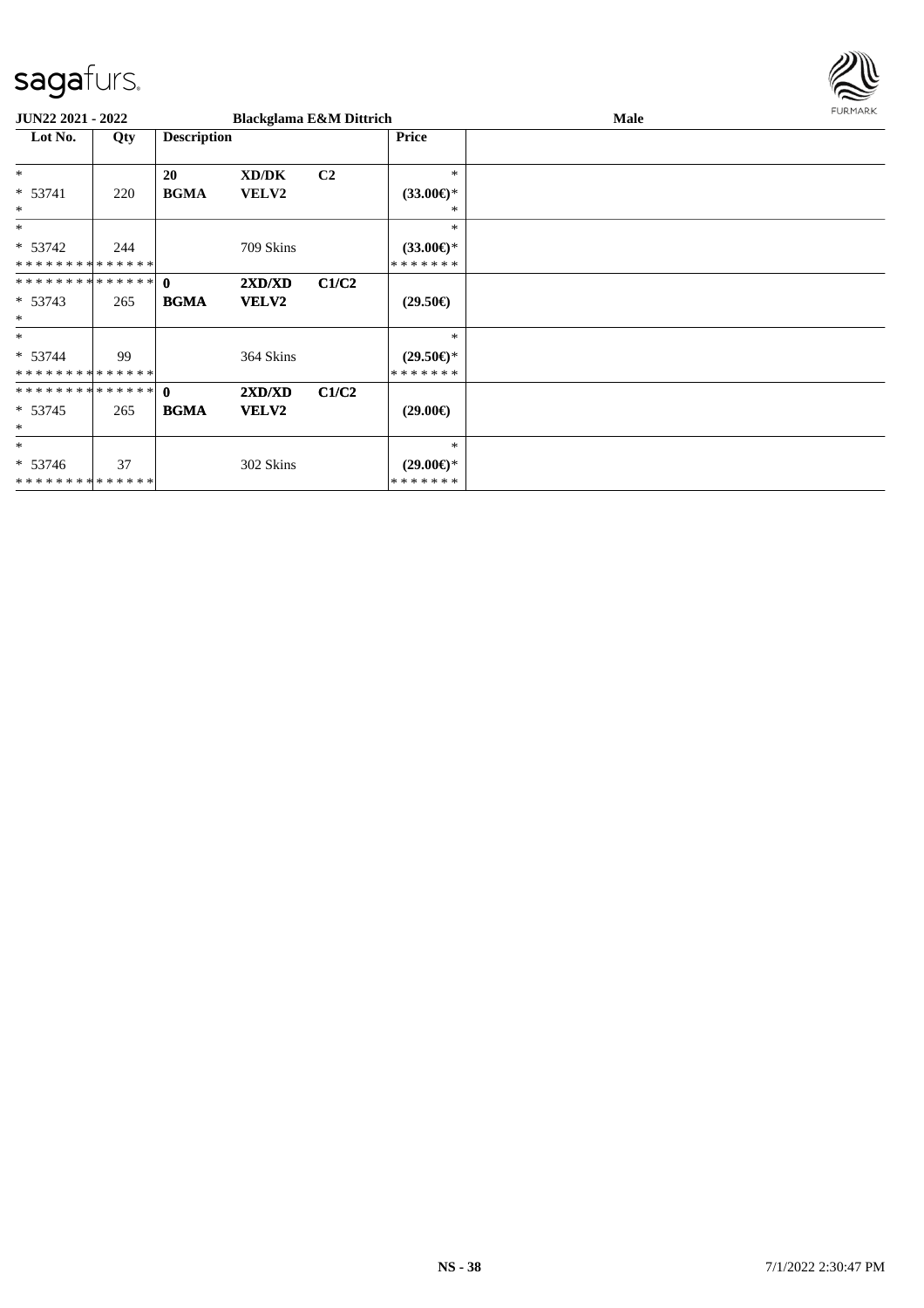

| <b>JUN22 2021 - 2022</b>    |     |                    | <b>Blackglama Patrick</b> |       |                                | <b>Male</b> | <b>FURMARK</b> |
|-----------------------------|-----|--------------------|---------------------------|-------|--------------------------------|-------------|----------------|
| Lot No.                     | Qty | <b>Description</b> |                           |       | Price                          |             |                |
| ************** 40           |     |                    | 2XD/XD                    | C1/C2 |                                |             |                |
| * 53781<br>$*$              | 205 | <b>BGMA</b>        | <b>VELV2</b>              |       | $(42.00\epsilon)$              |             |                |
| $\ast$                      |     |                    |                           |       | $\ast$                         |             |                |
| * 53782                     | 180 |                    | $\overline{2}$            |       | $(42.00\epsilon)$ *            |             |                |
| $*$                         |     |                    |                           |       | $\ast$                         |             |                |
| $*$                         |     |                    |                           |       | $\ast$                         |             |                |
| $* 53783$<br>************** | 172 |                    | 557 Skins                 |       | $(42.00\epsilon)$ *<br>******* |             |                |

| ******** <sup>*</sup> ****** <sup>20</sup> |     |             | <b>Black</b>     | C1 | $\ast$                                  |  |
|--------------------------------------------|-----|-------------|------------------|----|-----------------------------------------|--|
| * 53788<br>$\ast$                          | 180 | <b>BGMA</b> | VELV2            |    | $(40.00\epsilon)$ *<br>$\ast$           |  |
| $_{\ast}^{-}$                              |     |             |                  |    | $\ast$                                  |  |
| * 53789<br>$\ast$                          | 180 |             | $\sqrt{2}$       |    | $(40.00\epsilon)$ *<br>$\ast$           |  |
| $\overline{\phantom{a}^*}$                 |     |             |                  |    | $\ast$                                  |  |
| * 53790<br>$\ast$                          | 180 |             | $\mathfrak{Z}$   |    | $(40.00\epsilon)$ *<br>$\ast$           |  |
| $\ast$                                     |     |             |                  |    | $\ast$                                  |  |
| * 53791                                    | 180 |             | $\overline{4}$   |    | $(40.00\epsilon)$ *                     |  |
| $\ast$<br>$\overline{\phantom{a}}$         |     |             |                  |    | $\ast$                                  |  |
| * 53792                                    | 180 |             | $5\,$            |    | $\ast$<br>$(40.00\epsilon)$ *           |  |
| $\ast$                                     |     |             |                  |    | $\ast$                                  |  |
| * 53793                                    | 180 |             | $6\,$            |    | $\ast$<br>$(40.00\epsilon)$ *           |  |
| $*$<br>$\overline{\phantom{0}}$            |     |             |                  |    | $\ast$                                  |  |
| * 53794                                    | 180 |             | $\boldsymbol{7}$ |    | $\ast$<br>$(40.00\epsilon)$ *           |  |
| $\ast$<br>$\overline{\phantom{a}^*}$       |     |             |                  |    | $\ast$                                  |  |
| * 53795<br>$\ast$                          | 180 |             | $8\,$            |    | $\ast$<br>$(40.00\epsilon)$ *<br>$\ast$ |  |
| $\overline{\phantom{1}}$                   |     |             |                  |    | $\ast$                                  |  |
| * 53796<br>$\ast$                          | 180 |             | $\overline{9}$   |    | $(40.00\epsilon)$ *<br>$\ast$           |  |
| $\ast$                                     |     |             |                  |    | $\ast$                                  |  |
| * 53797<br>$\ast$                          | 180 |             | $10\,$           |    | $(40.00\epsilon)$ *<br>$\ast$           |  |
| $\ast$                                     |     |             |                  |    | $\ast$                                  |  |
| * 53798<br>$\ast$                          | 180 |             | $11\,$           |    | $(40.00\epsilon)$ *<br>$\ast$           |  |
| $\overline{\phantom{0}}$                   |     |             |                  |    | $\ast$                                  |  |
| * 53799<br>$\ast$                          | 180 |             | $12\,$           |    | $(40.00\epsilon)$ *<br>$\ast$           |  |
| $\overline{\phantom{0}}$                   |     |             |                  |    | $\overline{\ast}$                       |  |
| * 53800                                    | 180 |             | 13               |    | $(40.00\epsilon)$ *<br>$\ast$           |  |
| $\overline{\ }$                            |     |             |                  |    |                                         |  |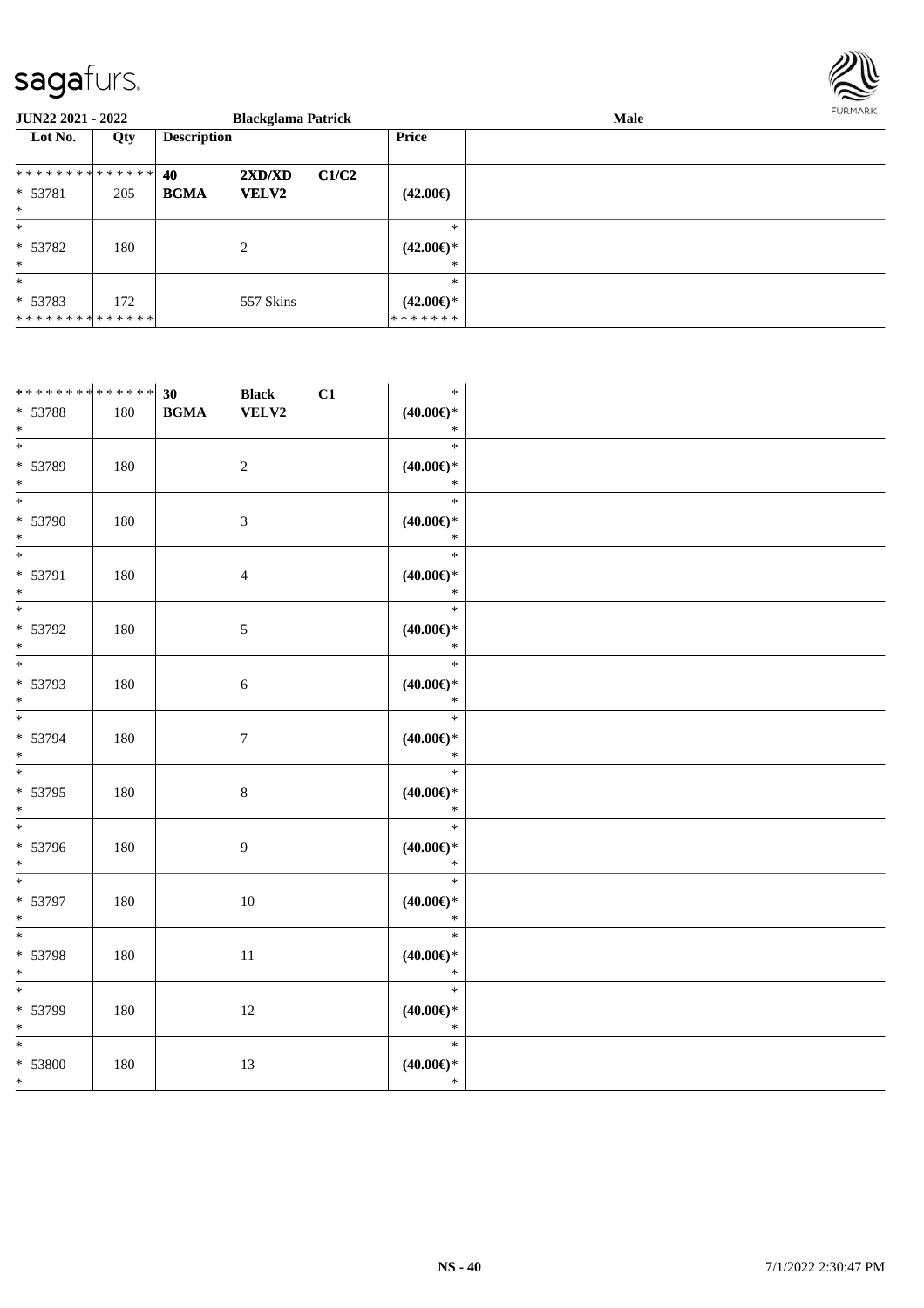\* \* \*

\* \* \*

\* \* \*

\* \* \*

\* \* \*

\* \* \*

\* \* \*

\* \* \*

\* \* \*

\* \* \*

> \* \* \*

\* \* \*

\* \* \*

\* \* <del>1</del>

\* \*

\* \* \*

\* \* \*

> \* \* \*

\* \* \*

\*

| <b>JUN22 2021 - 2022</b>                   |     |                    | <b>Blackglama Patrick</b> |    |                     | Male |  |
|--------------------------------------------|-----|--------------------|---------------------------|----|---------------------|------|--|
| Lot No.                                    | Qty | <b>Description</b> |                           |    | Price               |      |  |
|                                            |     |                    |                           |    |                     |      |  |
| $*$                                        |     | 30                 | <b>Black</b>              | C1 | $\ast$              |      |  |
| * 53801                                    | 180 | <b>BGMA</b>        | VELV2                     |    | $(40.00\epsilon)$ * |      |  |
| $\ast$                                     |     |                    |                           |    | $\ast$              |      |  |
| $\overline{\mathbf{r}}$                    |     |                    |                           |    | $\ast$              |      |  |
| * 53802                                    | 180 |                    | 15                        |    | $(40.00\epsilon)$ * |      |  |
| $\ast$                                     |     |                    |                           |    | $\ast$              |      |  |
| $\overline{\phantom{0}}$                   |     |                    |                           |    | $\ast$              |      |  |
| * 53803                                    | 180 |                    | 16                        |    | $(40.00\epsilon)$ * |      |  |
| $\ast$                                     |     |                    |                           |    | $\ast$              |      |  |
| $*$                                        |     |                    |                           |    | $\ast$              |      |  |
| * 53804                                    | 180 |                    | $17\,$                    |    | (40.00)             |      |  |
| $*$                                        |     |                    |                           |    | $\ast$              |      |  |
| $\overline{\ast}$                          |     |                    |                           |    | $\ast$              |      |  |
| * 53805                                    | 180 |                    | $18\,$                    |    | $(40.00\epsilon)$ * |      |  |
| $\ast$                                     |     |                    |                           |    | $\ast$              |      |  |
| $*$                                        |     |                    |                           |    | $\ast$              |      |  |
| * 53806                                    | 180 |                    | 19                        |    | (40.00)             |      |  |
| $*$                                        |     |                    |                           |    | $\ast$              |      |  |
| $\overline{\ast}$                          |     |                    |                           |    | $\ast$              |      |  |
| * 53807                                    | 180 |                    | 20                        |    | $(40.00\epsilon)$ * |      |  |
| $\ast$                                     |     |                    |                           |    | $\ast$              |      |  |
| $\overline{\ast}$                          |     |                    |                           |    | $\ast$              |      |  |
| * 53808                                    | 180 |                    | $21\,$                    |    | $(40.00\epsilon)$ * |      |  |
| $\ast$                                     |     |                    |                           |    | $\ast$              |      |  |
| $\overline{\ast}$                          |     |                    |                           |    | $\ast$              |      |  |
| * 53809                                    | 180 |                    | $22\,$                    |    | $(40.00\epsilon)$ * |      |  |
| $\ast$                                     |     |                    |                           |    | $\ast$              |      |  |
| $\ddot{x}$                                 |     |                    |                           |    | $\ast$              |      |  |
| $* 53810$                                  | 180 |                    | 23                        |    | $(40.00\epsilon)$ * |      |  |
| $\ast$                                     |     |                    |                           |    | $\ast$              |      |  |
| $\ast$                                     |     |                    |                           |    | $\ast$              |      |  |
| $* 53811$                                  | 180 |                    | $24\,$                    |    | $(40.00\epsilon)$ * |      |  |
| $\ast$                                     |     |                    |                           |    | $\ast$              |      |  |
| $\ast$                                     |     |                    |                           |    | $\ast$              |      |  |
| * 53812                                    | 180 |                    | $25\,$                    |    | $(40.00\epsilon)$ * |      |  |
| $*$                                        |     |                    |                           |    | $\ast$              |      |  |
| $\ast$                                     |     |                    |                           |    | $\ast$              |      |  |
| * 53813                                    | 180 |                    | 26                        |    | $(40.00\epsilon)$ * |      |  |
| $*$                                        |     |                    |                           |    | $\ast$              |      |  |
| $*$                                        |     |                    |                           |    | $\ast$              |      |  |
| $* 53814$                                  | 107 |                    | 4787 Skins                |    | $(40.00\epsilon)$ * |      |  |
| * * * * * * * * <mark>* * * * * * *</mark> |     |                    |                           |    | * * * * * * *       |      |  |
| * * * * * * * * <mark>* * * * * *</mark>   |     | 30                 | $2XD$ $C1$                |    |                     |      |  |
| * 53815                                    | 205 | <b>BGMA</b>        | <b>VELV2</b>              |    | (39.00)             |      |  |
| $\ast$                                     |     |                    |                           |    |                     |      |  |
| $\overline{\ast}$                          |     |                    |                           |    | $\ast$              |      |  |
| $* 53816$                                  | 180 |                    | 2                         |    | $(39.00\epsilon)$ * |      |  |
| $*$                                        |     |                    |                           |    | $\mathbb{R}^2$      |      |  |
| $\ddot{x}$                                 |     |                    |                           |    | $\ast$              |      |  |
| * 53817                                    | 180 |                    | $\mathfrak{Z}$            |    | $(39.00\epsilon)$ * |      |  |
| $*$                                        |     |                    |                           |    | $\ast$              |      |  |
| $*$ $-$                                    |     |                    |                           |    | $\ast$              |      |  |
| * 53818                                    | 180 |                    | $\overline{4}$            |    | $(39.00\epsilon)$ * |      |  |
| $\ast$                                     |     |                    |                           |    | $\ast$              |      |  |
| $*$                                        |     |                    |                           |    | $\ast$              |      |  |
| * 53819                                    | 180 |                    | 5                         |    | $(39.00\epsilon)$ * |      |  |
| $*$                                        |     |                    |                           |    | $\ast$              |      |  |
| $*$                                        |     |                    |                           |    | $\ast$              |      |  |
| * 53820                                    | 180 |                    | 6                         |    | $(39.00\epsilon)$ * |      |  |
|                                            |     |                    |                           |    |                     |      |  |

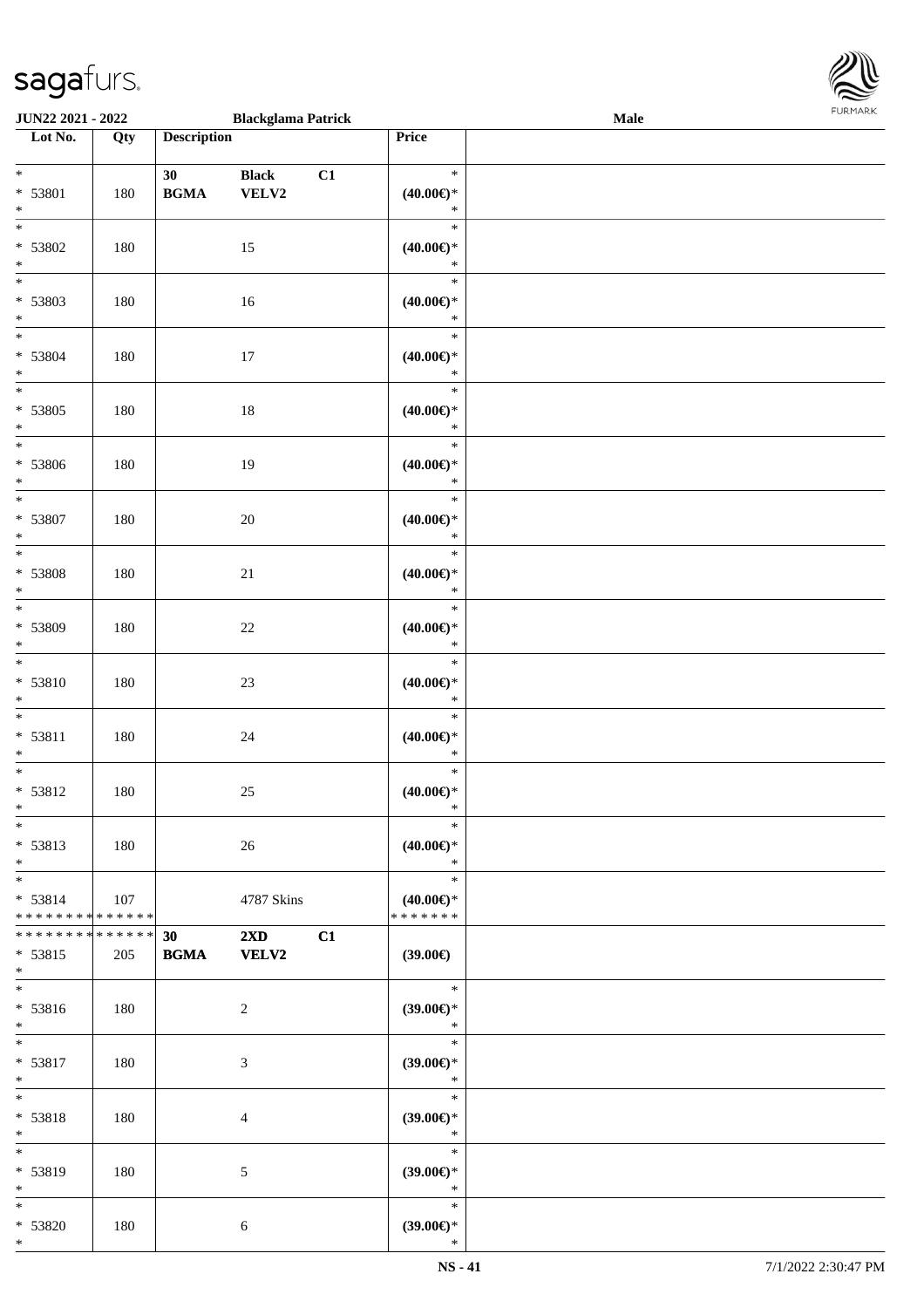

| JUN22 2021 - 2022                          |     |                                            | <b>Blackglama Patrick</b> |    |                                | Male | FURMARK |
|--------------------------------------------|-----|--------------------------------------------|---------------------------|----|--------------------------------|------|---------|
| Lot No.                                    | Qty | <b>Description</b>                         |                           |    | Price                          |      |         |
| $*$                                        |     | 30                                         | $2\mathbf{X}\mathbf{D}$   | C1 | $\ast$                         |      |         |
| * 53821<br>$*$                             | 180 | $\mathbf{B}\mathbf{G}\mathbf{M}\mathbf{A}$ | VELV2                     |    | $(39.00\epsilon)$ *<br>$\ast$  |      |         |
| $*$                                        |     |                                            |                           |    | $\ast$                         |      |         |
| * 53822<br>$*$                             | 180 |                                            | 8                         |    | $(39.00\epsilon)$ *<br>$\ast$  |      |         |
| $*$                                        |     |                                            |                           |    | $\ast$                         |      |         |
| $* 53823$<br>$*$                           | 180 |                                            | 9                         |    | $(39.00\epsilon)$ *<br>$\ast$  |      |         |
| $*$                                        |     |                                            |                           |    | $\ast$                         |      |         |
| $* 53824$<br>* * * * * * * * * * * * * * * | 125 |                                            | 1770 Skins                |    | $(39.00\epsilon)$ *<br>******* |      |         |
| * * * * * * * * * * * * * * *              |     | 30                                         | XD/DK                     | C2 |                                |      |         |
| $* 53825$<br>$\ast$                        | 205 | <b>BGMA</b>                                | VELV2                     |    | $(38.00\epsilon)$              |      |         |
| $*$                                        |     |                                            |                           |    | $\ast$                         |      |         |
| $* 53826$<br>$\ast$                        | 180 |                                            | $\overline{2}$            |    | $(38.00\epsilon)$ *<br>∗       |      |         |
| $\ast$                                     |     |                                            |                           |    | $\ast$                         |      |         |
| * 53827<br>$\ast$                          | 180 |                                            | 3                         |    | $(38.00\epsilon)$ *<br>$\ast$  |      |         |
| $*$                                        |     |                                            |                           |    | $\ast$                         |      |         |
| * 53828<br>* * * * * * * * * * * * * *     | 58  |                                            | 623 Skins                 |    | $(38.00\epsilon)$ *<br>******* |      |         |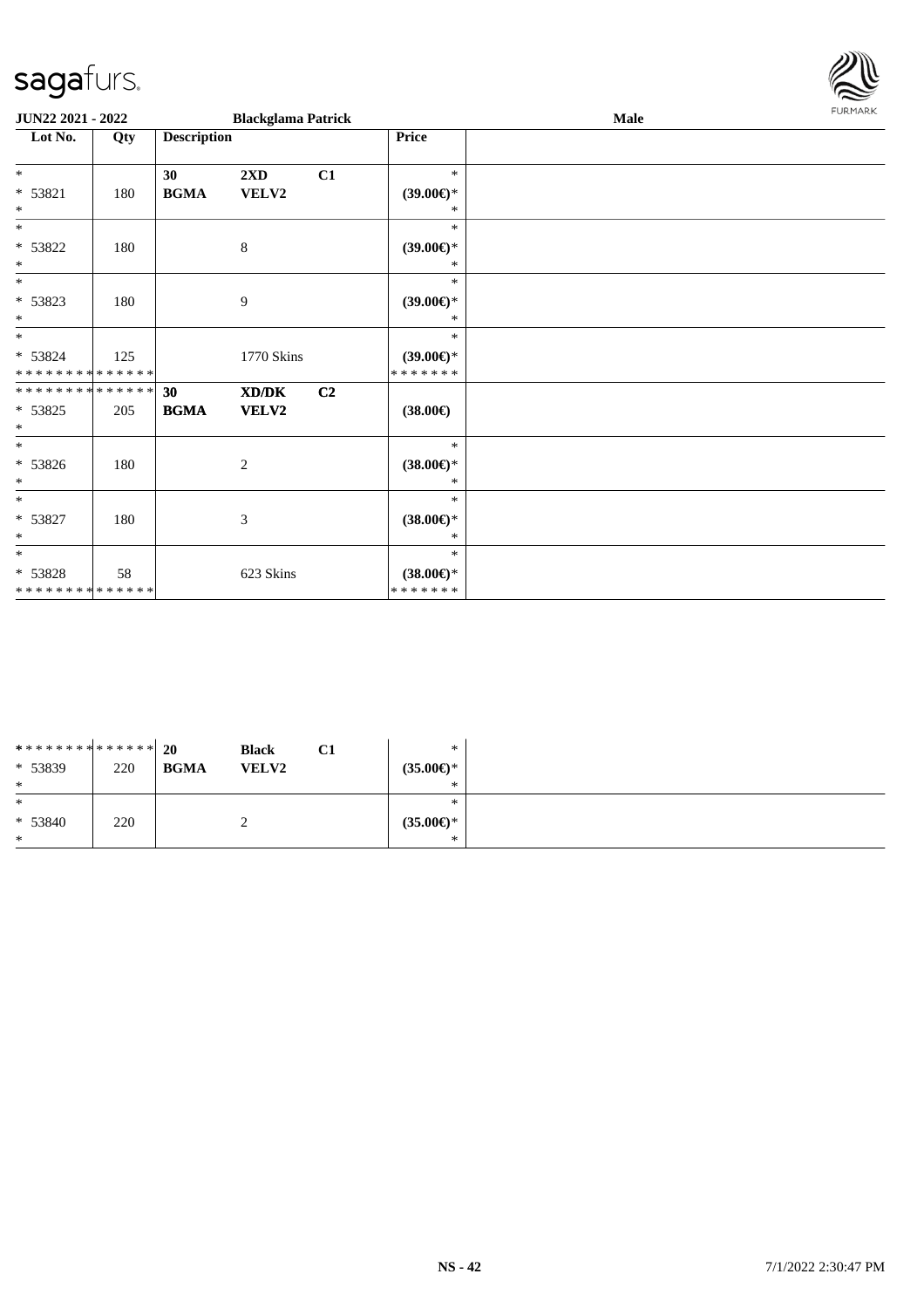\*

| JUN22 2021 - 2022                 |     |                                            | <b>Blackglama Patrick</b> |    |                               | <b>Male</b> |  |
|-----------------------------------|-----|--------------------------------------------|---------------------------|----|-------------------------------|-------------|--|
| Lot No.                           | Qty | <b>Description</b>                         |                           |    | Price                         |             |  |
|                                   |     |                                            |                           |    |                               |             |  |
| $\ast$                            |     | 20                                         | <b>Black</b>              | C1 | $\ast$                        |             |  |
| * 53841<br>$\ast$                 | 220 | $\mathbf{B}\mathbf{G}\mathbf{M}\mathbf{A}$ | VELV2                     |    | $(35.00\epsilon)$ *<br>$\ast$ |             |  |
| $\overline{\phantom{a}^*}$        |     |                                            |                           |    | $\ast$                        |             |  |
| * 53842                           | 220 |                                            | $\overline{4}$            |    | $(35.00\epsilon)$ *           |             |  |
| $\ast$                            |     |                                            |                           |    | $\ast$                        |             |  |
| $\overline{\phantom{0}}$          |     |                                            |                           |    | $\ast$                        |             |  |
| $* 53843$                         | 220 |                                            | $5\,$                     |    | $(35.00\epsilon)$ *           |             |  |
| $\ast$                            |     |                                            |                           |    | $\ast$                        |             |  |
| $\overline{\phantom{a}^*}$        |     |                                            |                           |    | $\ast$                        |             |  |
| * 53844                           | 220 |                                            | $6\,$                     |    | $(35.00\epsilon)$ *           |             |  |
| $\ast$<br>$\overline{\ast}$       |     |                                            |                           |    | $\ast$<br>$\ast$              |             |  |
| $* 53845$                         |     |                                            |                           |    |                               |             |  |
| $\ast$                            | 220 |                                            | $\boldsymbol{7}$          |    | $(35.00\epsilon)$ *<br>$\ast$ |             |  |
| $\overline{\phantom{a}}$          |     |                                            |                           |    | $\ast$                        |             |  |
| * 53846                           | 220 |                                            | $8\,$                     |    | $(35.00\epsilon)$ *           |             |  |
| $\ast$                            |     |                                            |                           |    | $\ast$                        |             |  |
| $\overline{\phantom{a}^*}$        |     |                                            |                           |    | $\ast$                        |             |  |
| * 53847                           | 220 |                                            | 9                         |    | $(35.00\epsilon)$ *           |             |  |
| $\ast$                            |     |                                            |                           |    | $\ast$                        |             |  |
| $_{\ast}^{-}$                     |     |                                            |                           |    | $\ast$                        |             |  |
| * 53848                           | 220 |                                            | 10                        |    | $(35.00\epsilon)$ *           |             |  |
| $\ast$<br>$_{\ast}^{-}$           |     |                                            |                           |    | $\ast$<br>$\ast$              |             |  |
| * 53849                           |     |                                            |                           |    |                               |             |  |
| $\ast$                            | 220 |                                            | $11\,$                    |    | $(35.00\epsilon)$ *<br>$\ast$ |             |  |
| $\overline{\phantom{a}^*}$        |     |                                            |                           |    | $\ast$                        |             |  |
| $* 53850$                         | 220 |                                            | $12\,$                    |    | $(35.00\in)\!\!^*$            |             |  |
| $\ast$                            |     |                                            |                           |    | $\ast$                        |             |  |
| $\ast$                            |     |                                            |                           |    | $\ast$                        |             |  |
| $* 53851$                         | 220 |                                            | 13                        |    | $(35.00\in)\!\!^*$            |             |  |
| $\ast$                            |     |                                            |                           |    | $\ast$                        |             |  |
| $\ast$                            |     |                                            |                           |    | $\ast$                        |             |  |
| $* 53852$<br>$*$                  | 220 |                                            | 14                        |    | $(35.00\epsilon)$ *<br>$\ast$ |             |  |
| $*$                               |     |                                            |                           |    | $\ast$                        |             |  |
| $* 53853$                         | 220 |                                            | 15                        |    | $(35.00\epsilon)$ *           |             |  |
| $*$                               |     |                                            |                           |    | $\ast$                        |             |  |
| $*$                               |     |                                            |                           |    | $\ast$                        |             |  |
| $* 53854$                         | 220 |                                            | 16                        |    | $(35.00\epsilon)$ *           |             |  |
| $*$                               |     |                                            |                           |    | $\ast$                        |             |  |
| $\ast$                            |     |                                            |                           |    | $\ast$                        |             |  |
| $* 53855$                         | 220 |                                            | 17                        |    | $(35.00\epsilon)$ *           |             |  |
| $*$<br>$\overline{\phantom{a}^*}$ |     |                                            |                           |    | $\ast$                        |             |  |
|                                   |     |                                            |                           |    | $\ast$                        |             |  |
| $* 53856$<br>$*$ and $*$          | 220 |                                            | $18\,$                    |    | $(35.00\epsilon)$ *<br>$\ast$ |             |  |
| $\ddot{x}$                        |     |                                            |                           |    | $\ast$                        |             |  |
| $* 53857$                         | 220 |                                            | 19                        |    | $(35.00\epsilon)$ *           |             |  |
| $*$                               |     |                                            |                           |    | $\ast$                        |             |  |
| $\ast$                            |     |                                            |                           |    | $\ast$                        |             |  |
| * 53858                           | 220 |                                            | 20                        |    | $(35.00\epsilon)$ *           |             |  |
| $*$                               |     |                                            |                           |    | $\ast$                        |             |  |
| $\ast$                            |     |                                            |                           |    | $\ast$                        |             |  |
| * 53859                           | 220 |                                            | 21                        |    | $(35.00\epsilon)$ *           |             |  |
| $*$ $-$                           |     |                                            |                           |    | $\ast$<br>$\ast$              |             |  |
| $*$                               |     |                                            |                           |    |                               |             |  |
| * 53860                           | 220 |                                            | $22\,$                    |    | $(35.00\epsilon)$ *           |             |  |

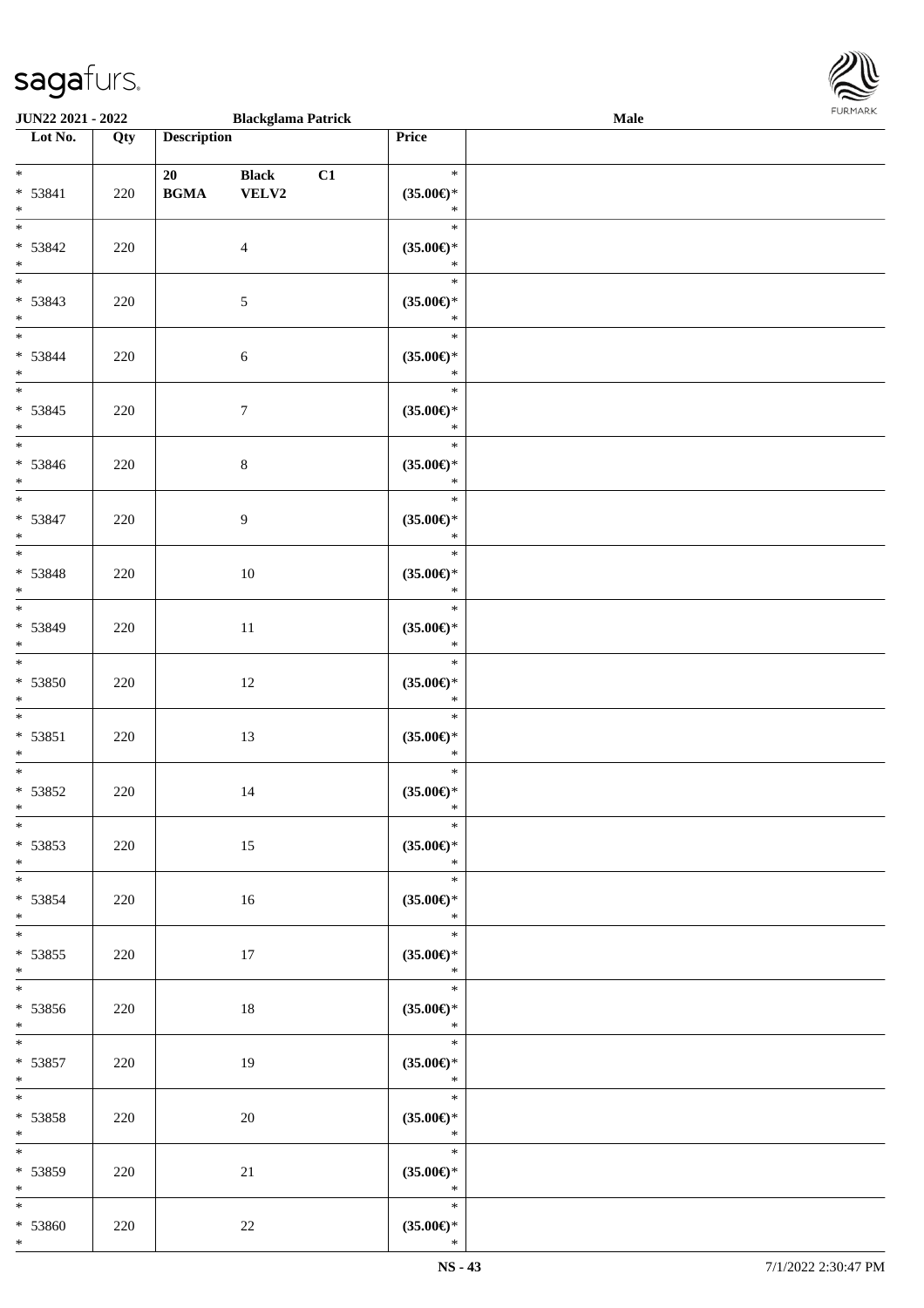\*

| <b>JUN22 2021 - 2022</b>                    |     |                    | <b>Blackglama Patrick</b>     |    |                                          | Male |  |
|---------------------------------------------|-----|--------------------|-------------------------------|----|------------------------------------------|------|--|
| Lot No.                                     | Qty | <b>Description</b> |                               |    | Price                                    |      |  |
| $*$<br>$* 53861$<br>$\ast$                  | 220 | 20<br><b>BGMA</b>  | <b>Black</b><br>${\bf VELV2}$ | C1 | $\ast$<br>$(35.00\epsilon)$ *<br>$\ast$  |      |  |
| * 53862<br>$\ast$                           | 220 |                    | 24                            |    | $\ast$<br>$(35.00\epsilon)$ *<br>$\ast$  |      |  |
| $\overline{\ }$<br>* 53863<br>$\ast$        | 220 |                    | 25                            |    | $\ast$<br>$(35.00\epsilon)$ *<br>$\ast$  |      |  |
| $*$<br>* 53864<br>$*$                       | 220 |                    | 26                            |    | $\ast$<br>$(35.00\epsilon)$ *<br>$\ast$  |      |  |
| $\overline{\ast}$<br>* 53865<br>$\ast$      | 220 |                    | 27                            |    | $\ast$<br>$(35.00\epsilon)$ *<br>$\ast$  |      |  |
| $*$<br>* 53866<br>$*$                       | 220 |                    | 28                            |    | $\ast$<br>$(35.00\epsilon)$ *<br>$\ast$  |      |  |
| $\overline{\phantom{0}}$<br>* 53867<br>$*$  | 220 |                    | 29                            |    | $\ast$<br>$(35.00\epsilon)$ *<br>$\ast$  |      |  |
| $\overline{\ast}$<br>* 53868<br>$\ast$      | 220 |                    | $30\,$                        |    | $\ast$<br>$(35.00\epsilon)$ *<br>$\ast$  |      |  |
| $\overline{\ast}$<br>* 53869<br>$\ast$      | 220 |                    | 31                            |    | $\ast$<br>$(35.00\epsilon)$ *<br>$\ast$  |      |  |
| $\ast$<br>* 53870<br>$*$                    | 220 |                    | 32                            |    | $\ast$<br>$(35.00\epsilon)$ *<br>$\ast$  |      |  |
| $\ddot{x}$<br>$* 53871$<br>$\ast$           | 220 |                    | 33                            |    | $\ast$<br>$(35.00\epsilon)$ *<br>$\ast$  |      |  |
| $\ast$<br>* 53872<br>$\ast$                 | 220 |                    | 34                            |    | $\ast$<br>$(35.00\epsilon)$ *<br>$\ast$  |      |  |
| $\ast$<br>$* 53873$<br>$*$                  | 220 |                    | 35                            |    | $\ast$<br>$(35.00\epsilon)$ *<br>$\ast$  |      |  |
| $\overline{\mathbf{r}}$<br>$* 53874$<br>$*$ | 220 |                    | 36                            |    | $\ast$<br>$(35.00\epsilon)$ *<br>$\ast$  |      |  |
| $\ddot{x}$<br>* 53875<br>$*$                | 220 |                    | 37                            |    | $\ast$<br>$(35.00\epsilon)$ *<br>$\ast$  |      |  |
| $*$<br>$* 53876$<br>$*$                     | 220 |                    | 38                            |    | $\ast$<br>$(35.00\epsilon)$ *<br>$\star$ |      |  |
| $*$<br>$* 53877$<br>$*$                     | 220 |                    | 39                            |    | $\ast$<br>$(35.00\epsilon)$ *<br>$\ast$  |      |  |
| $*$ and $*$<br>* 53878<br>$*$ $-$           | 220 |                    | 40                            |    | $\ast$<br>$(35.00\epsilon)$ *<br>$\ast$  |      |  |
| * 53879<br>$*$                              | 220 |                    | 41                            |    | $\ast$<br>$(35.00\epsilon)$ *<br>$\ast$  |      |  |
| $\ast$<br>* 53880                           | 220 |                    | 42                            |    | $\ast$<br>$(35.00\epsilon)$ *            |      |  |

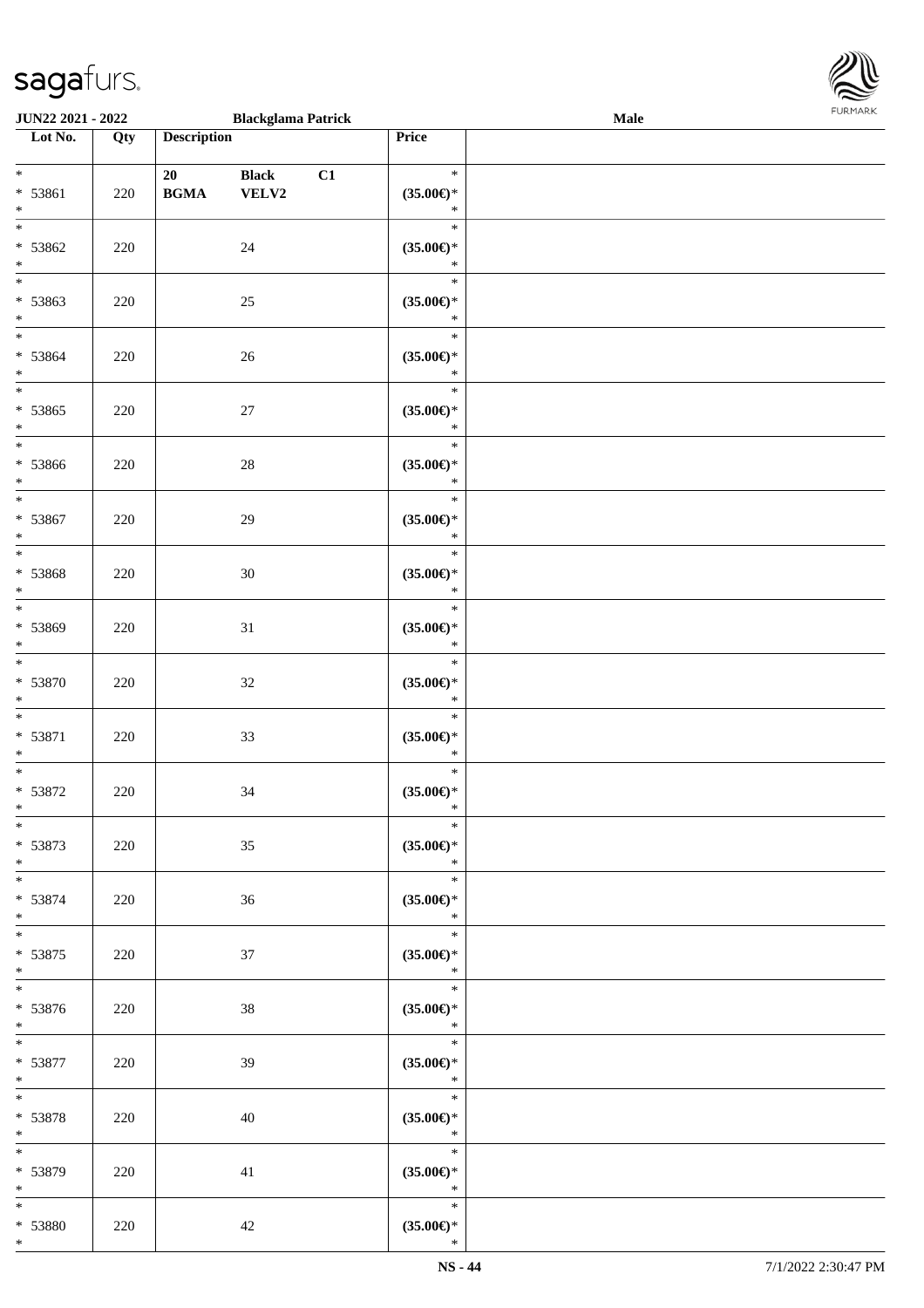

| <b>JUN22 2021 - 2022</b>                   |     |                    | <b>Blackglama Patrick</b> |    |                               | Male |  |
|--------------------------------------------|-----|--------------------|---------------------------|----|-------------------------------|------|--|
| Lot No.                                    | Qty | <b>Description</b> |                           |    | Price                         |      |  |
|                                            |     |                    |                           |    |                               |      |  |
| $*$                                        |     | 20                 | <b>Black</b>              | C1 | $\ast$                        |      |  |
| * 53881                                    | 220 | <b>BGMA</b>        | VELV2                     |    | $(35.00\epsilon)$ *           |      |  |
| $*$                                        |     |                    |                           |    | $\ast$                        |      |  |
| $\overline{\ast}$                          |     |                    |                           |    | $\ast$                        |      |  |
| * 53882                                    | 223 |                    | 9683 Skins                |    | $(35.00\epsilon)$ *           |      |  |
| * * * * * * * * * * * * * *                |     |                    |                           |    | * * * * * * *                 |      |  |
| * * * * * * * * <mark>* * * * * * *</mark> |     | <b>20</b>          | <b>Black</b>              | C1 |                               |      |  |
| * 53883                                    | 245 | <b>BGMA</b>        | <b>VELV2</b>              |    | $(35.00\epsilon)$             |      |  |
| $*$                                        |     |                    |                           |    |                               |      |  |
| $*$                                        |     |                    |                           |    | $\ast$                        |      |  |
| * 53884                                    | 220 |                    | $\overline{2}$            |    | $(35.00\epsilon)$ *           |      |  |
| $*$                                        |     |                    |                           |    | $\ast$                        |      |  |
| $*$                                        |     |                    |                           |    | $\ast$                        |      |  |
| * 53885                                    |     |                    |                           |    |                               |      |  |
| $\ast$                                     | 220 |                    | $\mathfrak{Z}$            |    | $(35.00\epsilon)$ *<br>$\ast$ |      |  |
| $\overline{\phantom{0}}$                   |     |                    |                           |    | $\ast$                        |      |  |
|                                            |     |                    |                           |    |                               |      |  |
| * 53886                                    | 220 |                    | $\overline{4}$            |    | $(35.00\epsilon)$ *           |      |  |
| $*$                                        |     |                    |                           |    | $\ast$<br>$\ast$              |      |  |
|                                            |     |                    |                           |    |                               |      |  |
| * 53887                                    | 220 |                    | 5                         |    | $(35.00\epsilon)$ *           |      |  |
| $*$<br>$*$                                 |     |                    |                           |    | $\ast$                        |      |  |
|                                            |     |                    |                           |    | $\ast$                        |      |  |
| * 53888                                    | 220 |                    | 6                         |    | $(35.00\epsilon)$ *           |      |  |
| $\ast$<br>$\overline{\phantom{0}}$         |     |                    |                           |    | $\ast$                        |      |  |
|                                            |     |                    |                           |    | $\ast$                        |      |  |
| * 53889                                    | 220 |                    | $\tau$                    |    | $(35.00\epsilon)$ *           |      |  |
| $*$                                        |     |                    |                           |    | $\ast$                        |      |  |
| $\overline{\ }$                            |     |                    |                           |    | $\ast$                        |      |  |
| * 53890                                    | 220 |                    | $\,8\,$                   |    | $(35.00\epsilon)$ *           |      |  |
| $*$                                        |     |                    |                           |    | $\ast$                        |      |  |
| $*$                                        |     |                    |                           |    | $\ast$                        |      |  |
| * 53891                                    | 220 |                    | 9                         |    | $(35.00\epsilon)$ *           |      |  |
| $*$                                        |     |                    |                           |    | $\ast$                        |      |  |
| $*$                                        |     |                    |                           |    | $\ast$                        |      |  |
| * 53892                                    | 220 |                    | 10                        |    | $(35.00\epsilon)$ *           |      |  |
| $*$                                        |     |                    |                           |    | $\ast$                        |      |  |
| $*$                                        |     |                    |                           |    | $\ast$                        |      |  |
| * 53893                                    | 220 |                    | 11                        |    | $(35.00\epsilon)$ *           |      |  |
| $*$                                        |     |                    |                           |    | $\ast$                        |      |  |
| $*$                                        |     |                    |                           |    | $\ast$                        |      |  |
| * 53894                                    | 220 |                    | 12                        |    | $(35.00\epsilon)$ *           |      |  |
| $*$                                        |     |                    |                           |    | $\ast$                        |      |  |
| $*$                                        |     |                    |                           |    | $\ast$                        |      |  |
| * 53895                                    | 220 |                    | 13                        |    | $(35.00\epsilon)$ *           |      |  |
| $*$                                        |     |                    |                           |    | $\ast$                        |      |  |
|                                            |     |                    |                           |    | $\ast$                        |      |  |
| * 53896                                    | 220 |                    | 14                        |    | $(35.00\epsilon)$ *           |      |  |
| $*$                                        |     |                    |                           |    | $\ast$                        |      |  |
| $*$                                        |     |                    |                           |    | $\ast$                        |      |  |
| * 53897                                    | 220 |                    | 15                        |    | $(35.00\epsilon)$ *           |      |  |
| $*$                                        |     |                    |                           |    | $\ast$                        |      |  |
| $*$ $*$                                    |     |                    |                           |    | $\ast$                        |      |  |
| * 53898                                    | 220 |                    | 16                        |    | $(35.00\epsilon)$ *           |      |  |
| $*$                                        |     |                    |                           |    | $\ast$                        |      |  |
| $*$                                        |     |                    |                           |    | $\ast$                        |      |  |
| * 53899                                    | 220 |                    | 17                        |    | $(35.00\epsilon)$ *           |      |  |
| $*$                                        |     |                    |                           |    | $\star$                       |      |  |
| $*$                                        |     |                    |                           |    | $\ast$                        |      |  |
| * 53900                                    | 220 |                    | 18                        |    | $(35.00\epsilon)$ *           |      |  |
| $*$                                        |     |                    |                           |    | $\ast$                        |      |  |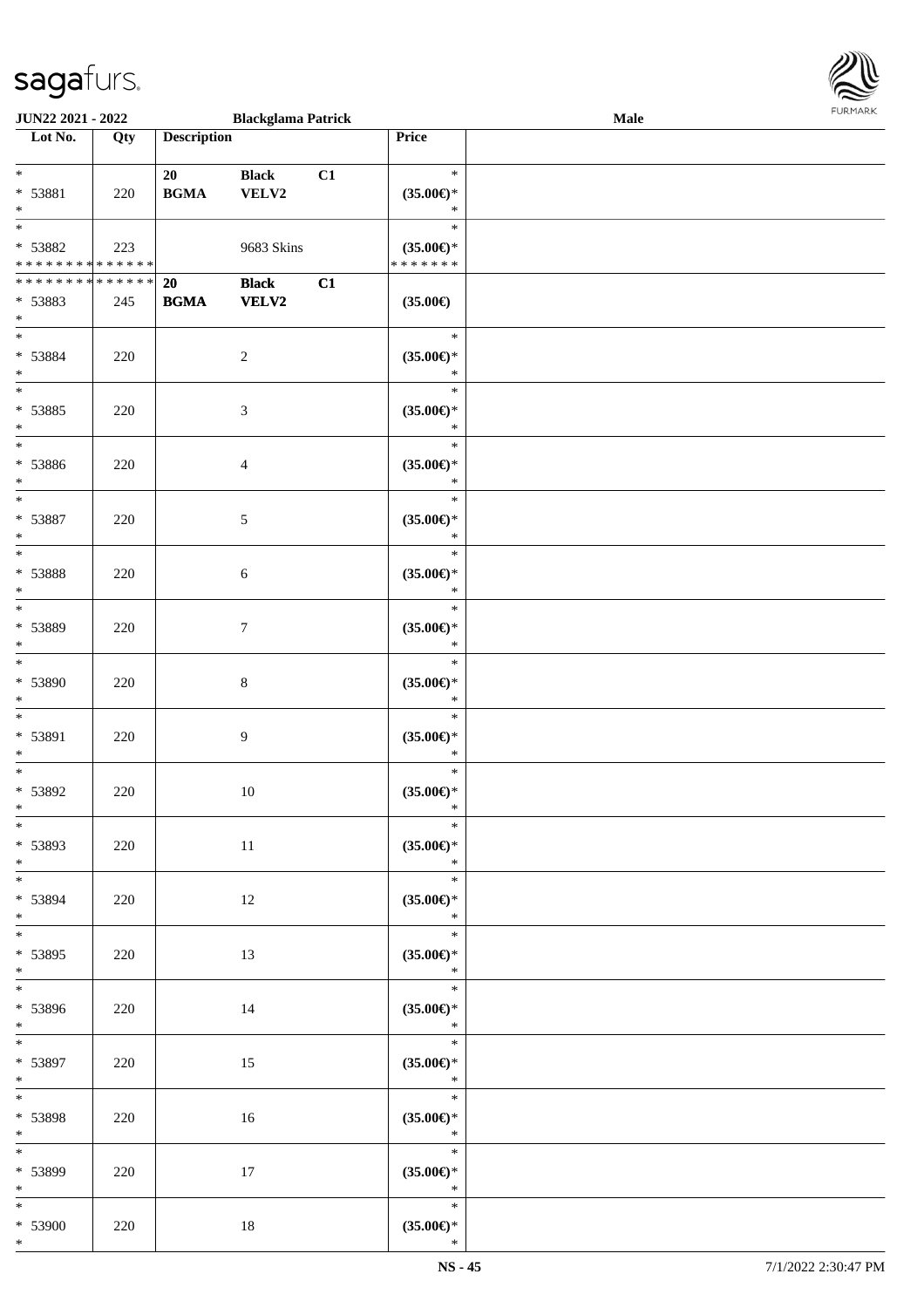| <b>JUN22 2021 - 2022</b>                                                   |         |                    | <b>Blackglama Patrick</b>               |    |                                                | Male |  |
|----------------------------------------------------------------------------|---------|--------------------|-----------------------------------------|----|------------------------------------------------|------|--|
| Lot No.                                                                    | Qty     | <b>Description</b> |                                         |    | Price                                          |      |  |
| $*$<br>* 53901<br>$\ast$                                                   | 220     | 20<br><b>BGMA</b>  | <b>Black</b><br>VELV2                   | C1 | $\ast$<br>$(35.00\epsilon)$ *<br>$\ast$        |      |  |
| $\overline{\phantom{0}}$<br>* 53902<br>$\ast$                              | 220     |                    | $20\,$                                  |    | $\ast$<br>$(35.00\epsilon)$ *<br>$\ast$        |      |  |
| * 53903<br>$\ast$                                                          | 220     |                    | 21                                      |    | $\ast$<br>$(35.00\epsilon)$ *<br>$\ast$        |      |  |
| $*$<br>* 53904<br>$*$                                                      | 220     |                    | 22                                      |    | $\ast$<br>$(35.00\epsilon)$ *<br>$\ast$        |      |  |
| $\overline{\ast}$<br>* 53905<br>$\ast$                                     | 220     |                    | 23                                      |    | $\ast$<br>$(35.00\epsilon)$ *<br>$\ast$        |      |  |
| $*$<br>* 53906<br>$*$                                                      | 220     |                    | 24                                      |    | $\ast$<br>$(35.00\epsilon)$ *<br>$\ast$        |      |  |
| $\overline{\ast}$<br>* 53907<br>$\ast$                                     | 220     |                    | 25                                      |    | $\ast$<br>$(35.00\epsilon)$ *<br>$\ast$        |      |  |
| $\overline{\ast}$<br>* 53908<br>* * * * * * * * <mark>* * * * * * *</mark> | 206     |                    | 5731 Skins                              |    | $\ast$<br>$(35.00\epsilon)$ *<br>* * * * * * * |      |  |
| * * * * * * * * <mark>* * * * * * *</mark><br>* 53909<br>$\ast$            | 245     | 20<br><b>BGMA</b>  | $2\mathbf{X}\mathbf{D}$<br><b>VELV2</b> | C1 | $(34.00\epsilon)$                              |      |  |
| $*$<br>$* 53911$<br>$\ast$                                                 | 220     |                    | 2                                       |    | $\ast$<br>$(34.00\epsilon)$ *<br>$\ast$        |      |  |
| $\ast$<br>* 53912<br>$\ast$                                                | 220     |                    | $\mathfrak{Z}$                          |    | $\ast$<br>$(34.00\epsilon)$ *<br>$\ast$        |      |  |
| $\overline{\phantom{0}}$<br>* 53913<br>$\ast$                              | $220\,$ |                    | $\overline{4}$                          |    | $\ast$<br>$(34.00\epsilon)$ *<br>$\ast$        |      |  |
| $\overline{\phantom{0}}$<br>* 53914<br>$*$                                 | 220     |                    | $\sqrt{5}$                              |    | $\ast$<br>$(34.00\mathsf{E})^*$<br>$\ast$      |      |  |
| $\overline{\mathbf{r}^*}$<br>* 53915<br>$*$                                | 220     |                    | $\sqrt{6}$                              |    | $\ast$<br>$(34.00\epsilon)$ *<br>$\ast$        |      |  |
| $*$<br>$* 53916$<br>$*$                                                    | 220     |                    | $\tau$                                  |    | $\ast$<br>$(34.00\epsilon)$ *<br>$\ast$        |      |  |
| $\overline{\ast}$<br>* 53917<br>$*$                                        | 220     |                    | $\,8\,$                                 |    | $\ast$<br>$(34.00\epsilon)$ *<br>$\ast$        |      |  |
| $\overline{\ast}$<br>* 53918<br>$*$                                        | 220     |                    | $\overline{9}$                          |    | $\ast$<br>$(34.00\epsilon)$ *<br>$\ast$        |      |  |
| $*$<br>* 53919<br>$*$                                                      | 220     |                    | 10                                      |    | $\ast$<br>$(34.00\epsilon)$ *<br>$\ast$        |      |  |
| $* 53920$<br>$*$                                                           | 220     |                    | 11                                      |    | $\ast$<br>$(34.00\in)^\ast$<br>$\ast$          |      |  |

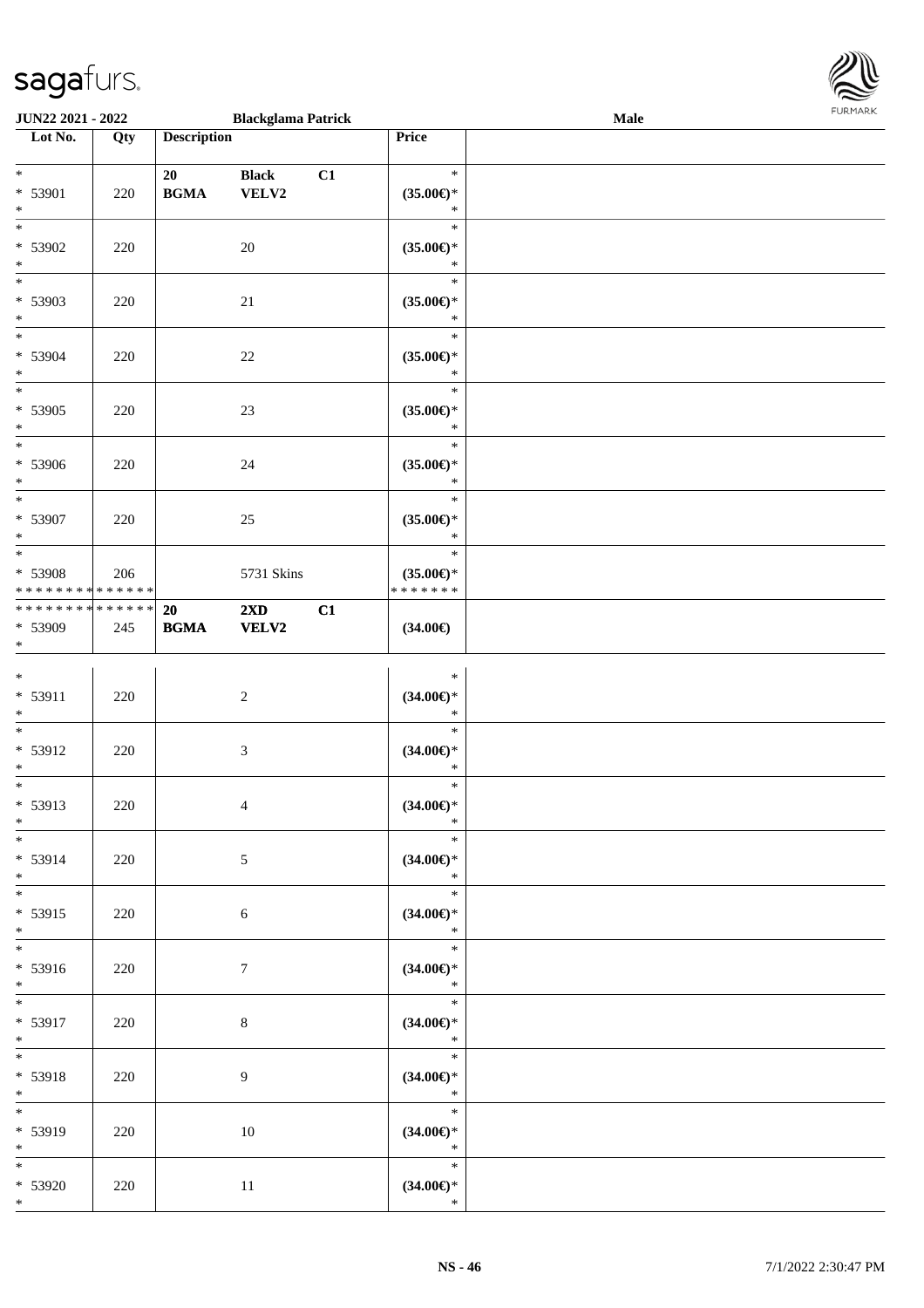| <b>JUN22 2021 - 2022</b>                                     | <b>Blackglama Patrick</b> |                    |                                                                     |    |                                                | <b>Male</b> |  |
|--------------------------------------------------------------|---------------------------|--------------------|---------------------------------------------------------------------|----|------------------------------------------------|-------------|--|
| Lot No.                                                      | Qty                       | <b>Description</b> |                                                                     |    | Price                                          |             |  |
| $\begin{array}{c c}\n\ast \\ \end{array}$<br>* 53921<br>$*$  | 220                       | 20<br><b>BGMA</b>  | $2\mathbf{X}\mathbf{D}$<br>VELV2                                    | C1 | $\ast$<br>$(34.00\epsilon)$ *<br>$\ast$        |             |  |
| $\overline{\phantom{0}}$<br>* 53922<br>$*$                   | 220                       |                    | 13                                                                  |    | $\ast$<br>$(34.00\epsilon)$ *<br>$\ast$        |             |  |
| $*$<br>* 53923<br>$*$                                        | 220                       |                    | 14                                                                  |    | $\ast$<br>$(34.00\epsilon)$ *<br>$\ast$        |             |  |
| * 53924<br>$*$                                               | 220                       |                    | 15                                                                  |    | $\ast$<br>$(34.00\epsilon)$ *<br>$\ast$        |             |  |
| $\overline{\phantom{0}}$<br>* 53925<br>$*$                   | 220                       |                    | 16                                                                  |    | $\ast$<br>$(34.00\epsilon)$ *<br>$\ast$        |             |  |
| $*$<br>* 53926<br>* * * * * * * * * * * * * *                | 199                       |                    | 3744 Skins                                                          |    | $\ast$<br>$(34.00\epsilon)$ *<br>* * * * * * * |             |  |
| * * * * * * * * <mark>* * * * * * *</mark><br>* 53927<br>$*$ | 245                       | 20<br><b>BGMA</b>  | $\boldsymbol{\text{X} \text{D} \text{/}\text{D} \text{K}}$<br>VELV2 | C2 | $(33.00\epsilon)$                              |             |  |
| $\overline{\phantom{0}}$<br>* 53928<br>$*$                   | 220                       |                    | $\overline{2}$                                                      |    | $\ast$<br>$(33.00\epsilon)$ *<br>$\ast$        |             |  |
| $\ast$<br>* 53929<br>$*$                                     | 220                       |                    | 3                                                                   |    | $\ast$<br>$(33.00\epsilon)$ *<br>$\ast$        |             |  |
| $*$<br>* 53930<br>$*$                                        | 220                       |                    | $\overline{4}$                                                      |    | $\ast$<br>$(33.00\epsilon)$ *<br>$\ast$        |             |  |
| $*$<br>* 53931<br>$*$                                        | 220                       |                    | $\mathfrak{S}$                                                      |    | $\ast$<br>$(33.00\epsilon)$ *<br>$\ast$        |             |  |
| $\overline{\phantom{0}}$<br>* 53932<br>$*$                   | 220                       |                    | 6                                                                   |    | $\ast$<br>$(33.00\epsilon)$ *<br>$\ast$        |             |  |
| * 53933<br>* * * * * * * * <mark>* * * * * * *</mark>        | 68                        |                    | 1413 Skins                                                          |    | $\ast$<br>$(33.00\epsilon)$ *<br>* * * * * * * |             |  |

| ************** 0 |     | BL/2XD                      | <b>C1</b> | $\ast$              |  |
|------------------|-----|-----------------------------|-----------|---------------------|--|
| * 53938          | 240 | <b>BGMA</b><br><b>VELV2</b> |           | $(29.50\epsilon)$ * |  |
| $\ast$           |     |                             |           | $*$                 |  |
| $\ast$           |     |                             |           | *                   |  |
| * 53939          | 240 | ◠<br>∠                      |           | $(29.50\epsilon)$ * |  |
| $\ast$           |     |                             |           | $\ast$              |  |
| $\ast$           |     |                             |           | $\ast$              |  |
| $* 53940$        | 240 |                             |           | $(29.50\epsilon)$ * |  |
| $\ast$           |     |                             |           | $\ast$              |  |

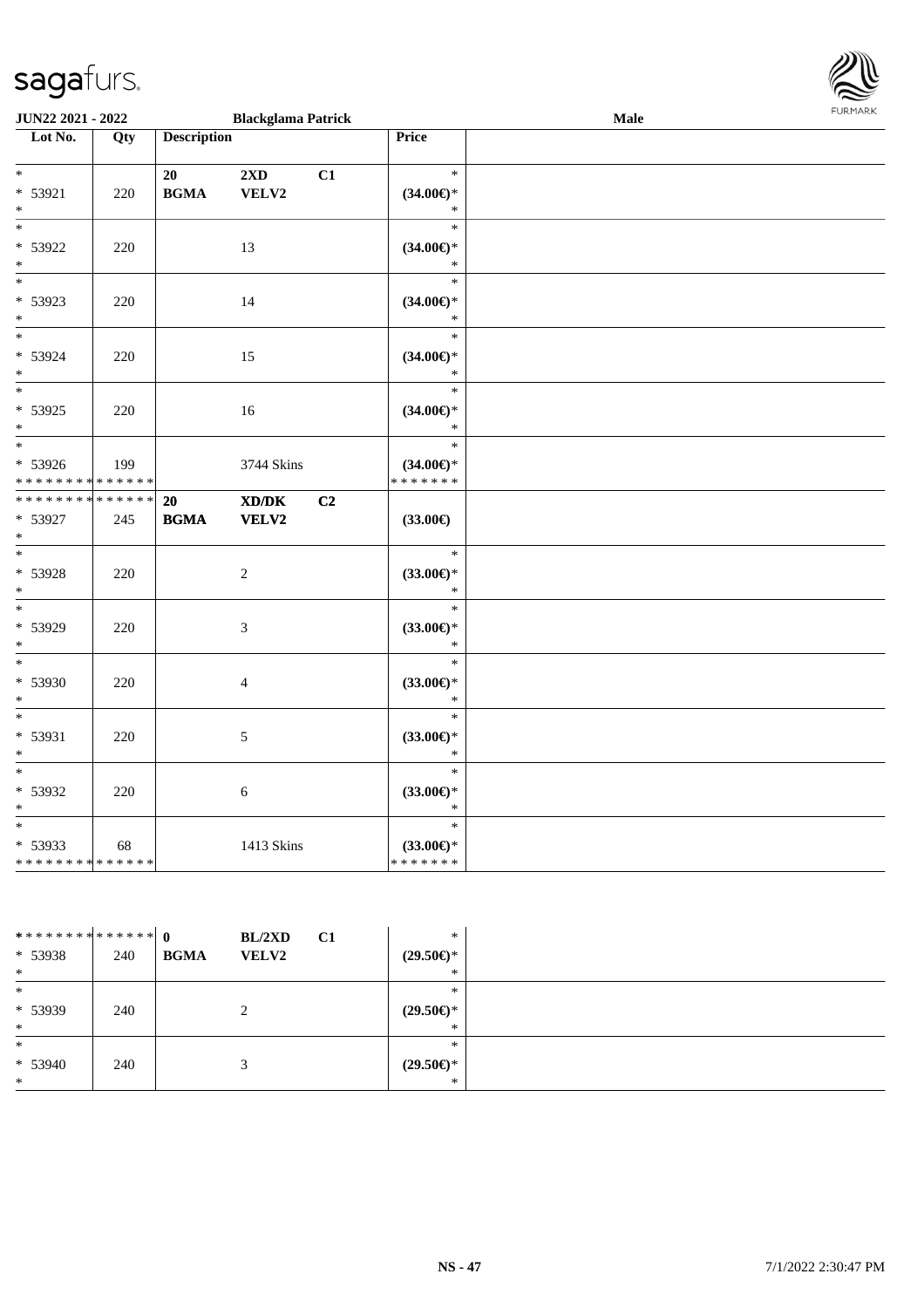\*

| <b>JUN22 2021 - 2022</b>                             |     | <b>Blackglama Patrick</b>                            |                                                                        | <b>Male</b> |  |
|------------------------------------------------------|-----|------------------------------------------------------|------------------------------------------------------------------------|-------------|--|
| Lot No.                                              | Qty | <b>Description</b>                                   | Price                                                                  |             |  |
| $*$<br>* 53941<br>$\ast$                             | 240 | BL/2XD<br>$\mathbf{0}$<br>C1<br>VELV2<br><b>BGMA</b> | $\ast$<br>$(29.50\epsilon)$ *<br>$\ast$                                |             |  |
| $\overline{\phantom{a}^*}$<br>* 53942<br>$\ast$      | 240 | $5\,$                                                | $\ast$<br>$(29.50\mathnormal{\in}\mathcal{)^{\! \! \times}}$<br>$\ast$ |             |  |
| $\overline{\phantom{0}}$<br>* 53943<br>$\ast$        | 240 | $\sqrt{6}$                                           | $\ast$<br>$(29.50\epsilon)$ *<br>$\ast$                                |             |  |
| $\overline{\phantom{0}}$<br>* 53944<br>$\ast$        | 240 | $\boldsymbol{7}$                                     | $\ast$<br>$(29.50\epsilon)$ *<br>$\ast$                                |             |  |
| $\overline{\ast}$<br>$* 53945$<br>$*$                | 240 | $8\,$                                                | $\ast$<br>$(29.50\epsilon)$ *<br>$\ast$                                |             |  |
| $\overline{\phantom{1}}$<br>* 53946<br>$*$           | 240 | 9                                                    | $\ast$<br>$(29.50\epsilon)$ *<br>$\ast$                                |             |  |
| $\frac{1}{*}$<br>* 53947<br>$\ast$                   | 240 | $10\,$                                               | $\ast$<br>$(29.50\epsilon)$ *<br>$\ast$                                |             |  |
| $\overline{\phantom{0}}$<br>* 53948<br>$\ast$        | 240 | 11                                                   | $\ast$<br>$(29.50\epsilon)$ *<br>$\ast$                                |             |  |
| $\overline{\phantom{0}}$<br>* 53949<br>$\ast$        | 240 | 12                                                   | $\ast$<br>$(29.50\epsilon)$ *<br>$\ast$                                |             |  |
| $\overline{\phantom{a}^*}$<br>$* 53950$<br>$\ast$    | 240 | 13                                                   | $\ast$<br>$(29.50\epsilon)$ *<br>$\ast$                                |             |  |
| $\ast$<br>$* 53951$<br>$*$                           | 240 | 14                                                   | $\ast$<br>$(29.50\mathnormal{\in}\mathcal{)^{\! \! \times}}$<br>$\ast$ |             |  |
| $\ast$<br>* 53952<br>$*$                             | 240 | 15                                                   | $\ast$<br>$(29.50\epsilon)$ *<br>$\ast$                                |             |  |
| $\ast$<br>$* 53953$<br>* * * * * * * * * * * * * * * | 224 | 3824 Skins                                           | $\ast$<br>$(29.50 \in )^*$<br>* * * * * * *                            |             |  |
| * * * * * * * * * * * * * * *<br>$* 53954$<br>$*$    | 265 | $\mathbf{0}$<br>XD/DK<br>C2<br><b>BGMA</b><br>VELV2  | $(29.00\epsilon)$                                                      |             |  |
| $\ast$<br>$* 53955$<br>$\ast$                        | 240 | 2                                                    | $\ast$<br>$(29.00\epsilon)$ *<br>$\ast$                                |             |  |
| $\ast$<br>$* 53956$<br>* * * * * * * * * * * * * *   | 124 | 629 Skins                                            | $\ast$<br>$(29.00\epsilon)$ *<br>* * * * * * *                         |             |  |

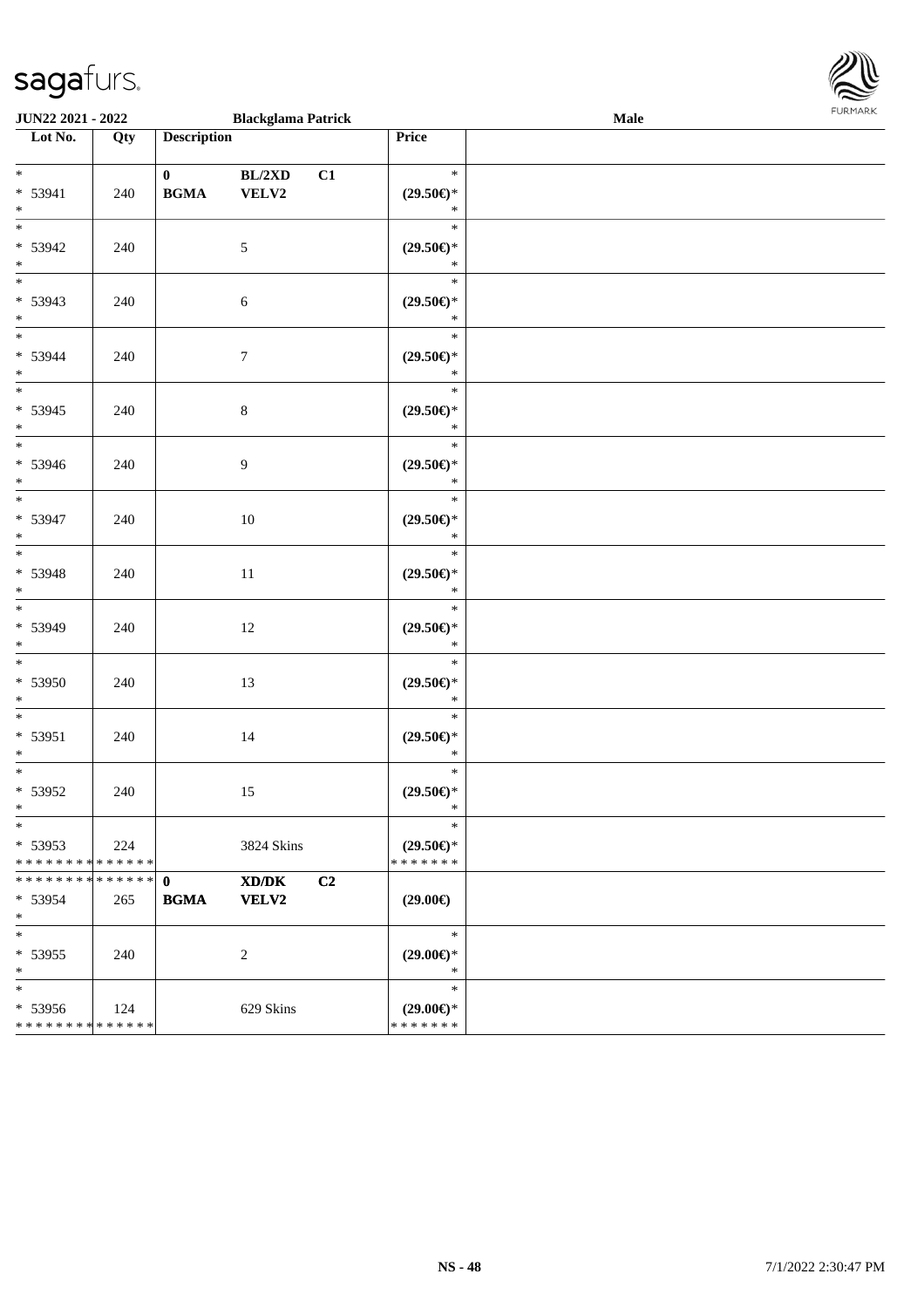

| <b>JUN22 2021 - 2022</b> |     |                         |                           | <b>Blackglama Sundry owners</b> |                   | Female | <b>FURMARK</b> |
|--------------------------|-----|-------------------------|---------------------------|---------------------------------|-------------------|--------|----------------|
| Lot No.                  | Qty | <b>Description</b>      |                           |                                 | <b>Price</b>      |        |                |
| 63021                    | 32  | $\bf{0}$<br><b>BGMA</b> | BL/2XD<br><b>VELV1</b>    | C1                              | $(23.00\epsilon)$ |        |                |
| 63022                    | 57  | $\bf{0}$<br><b>BGMA</b> | <b>XD</b><br><b>VELV1</b> | C <sub>2</sub>                  | $(22.00\epsilon)$ |        |                |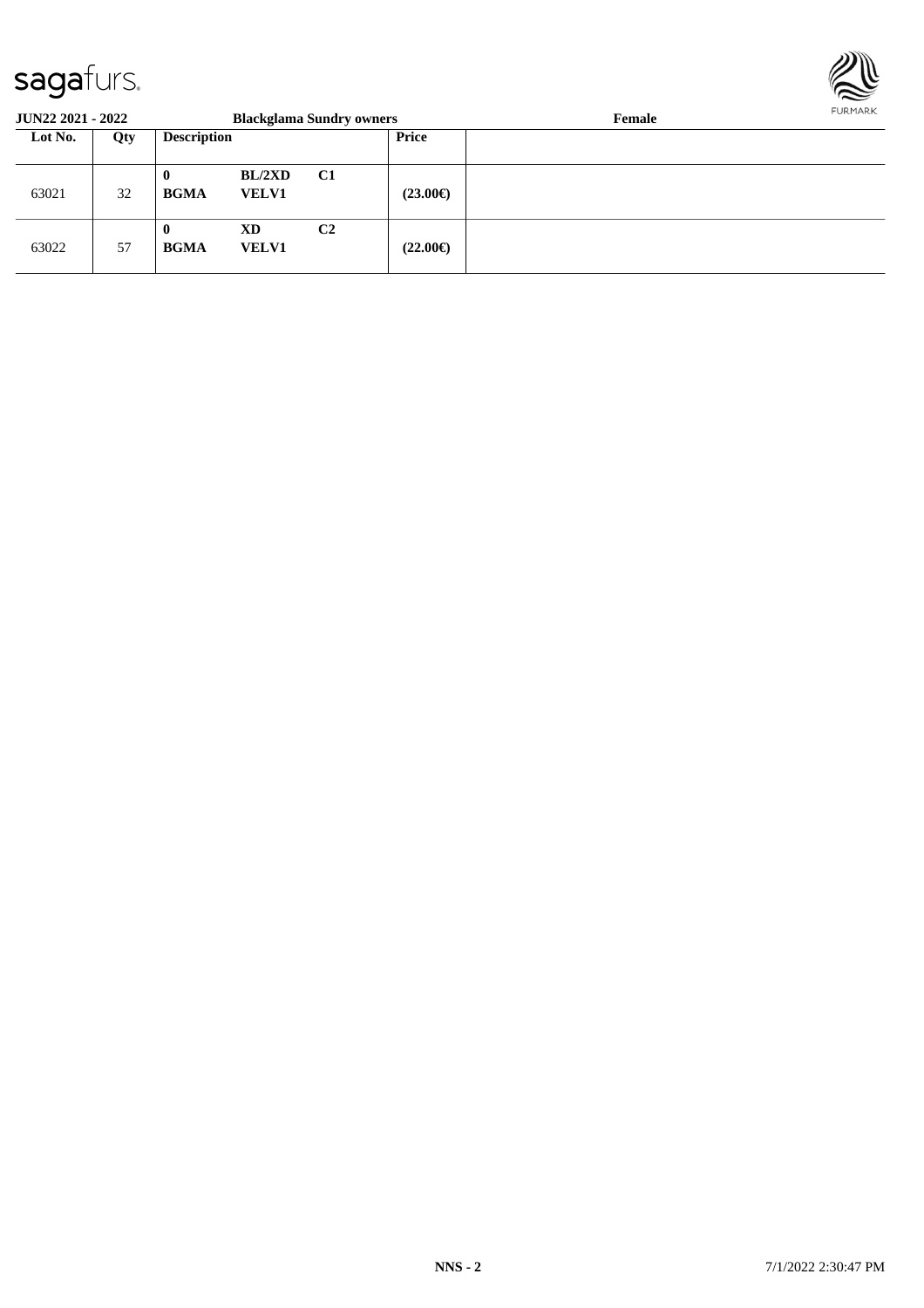

| JUN22 2021 - 2022           |     | <b>Blackglama Cherry Grove</b> |                        |                |                                | Female | FURMARK |
|-----------------------------|-----|--------------------------------|------------------------|----------------|--------------------------------|--------|---------|
| Lot No.                     | Qty | <b>Description</b>             |                        |                | <b>Price</b>                   |        |         |
| 63062                       | 68  | $\bf{0}$<br><b>BGMA</b>        | 2XD/XD<br><b>VELV1</b> | C1/C2          | $(24.50\epsilon)$              |        |         |
|                             |     |                                | <b>XD/DK</b>           | C <sub>2</sub> |                                |        |         |
| $* 63063$                   | 425 | <b>BGMA</b>                    | <b>VELV1</b>           |                | $(24.00\epsilon)$              |        |         |
| $*$                         |     |                                |                        |                |                                |        |         |
| $\ast$                      |     |                                |                        |                | $\ast$                         |        |         |
| $* 63064$<br>************** | 163 |                                | 588 Skins              |                | $(24.00\epsilon)$ *<br>******* |        |         |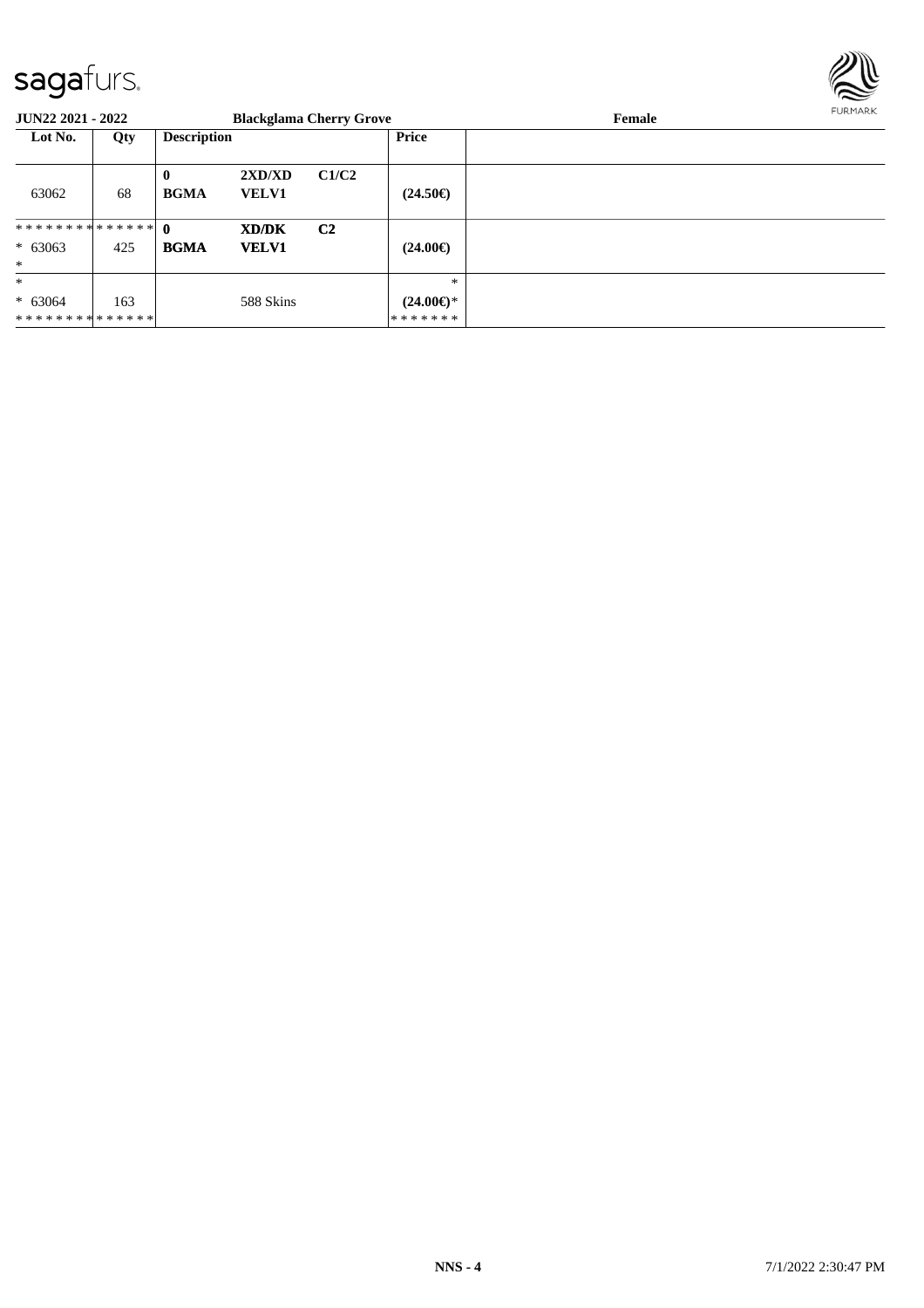

| <b>JUN22 2021 - 2022</b>                                |     |                               | <b>Blackglama Woodmont</b> |       |                                         | Female |  |
|---------------------------------------------------------|-----|-------------------------------|----------------------------|-------|-----------------------------------------|--------|--|
| Lot No.                                                 | Qty | <b>Description</b>            |                            |       | Price                                   |        |  |
|                                                         |     |                               |                            |       |                                         |        |  |
|                                                         |     | $\mathbf{0}$                  | 2XD/XD                     | C1/C2 |                                         |        |  |
| 63121                                                   | 364 | <b>BGMA</b>                   | VELV3                      |       | $(23.50\epsilon)$                       |        |  |
| * * * * * * * * <mark>* * * * * * *</mark>              |     | 1                             | BL/2XD                     | C1    |                                         |        |  |
| $* 63122$                                               | 465 | <b>BGMA</b>                   | VELV3                      |       | $(20.00\epsilon)$                       |        |  |
| $\ast$                                                  |     |                               |                            |       |                                         |        |  |
| $\ast$                                                  |     |                               |                            |       | $\ast$                                  |        |  |
| $* 63123$                                               | 440 |                               | $\overline{c}$             |       | $(20.00\epsilon)$ *                     |        |  |
|                                                         |     |                               |                            |       | $\ast$                                  |        |  |
| $*$                                                     |     |                               |                            |       | $\ast$                                  |        |  |
| $* 63124$                                               | 440 |                               | 3                          |       | $(20.00\epsilon)$ *                     |        |  |
| $\ast$                                                  |     |                               |                            |       | $\ast$                                  |        |  |
| $\ast$                                                  |     |                               |                            |       | $\ast$                                  |        |  |
| $* 63125$<br>* * * * * * * * <mark>* * * * * * *</mark> | 385 |                               | 1730 Skins                 |       | $(20.00\varepsilon)$ *<br>* * * * * * * |        |  |
|                                                         |     | $\mathbf{1}$                  | 2XD/XD                     | C1/C2 |                                         |        |  |
| 63126                                                   | 155 | <b>BGMA</b>                   | VELV3                      |       | $(20.00\epsilon)$                       |        |  |
|                                                         |     |                               |                            |       |                                         |        |  |
| * * * * * * * * <mark>* * * * * * *</mark>              |     | $\mathbf{1}$                  | XD/DK                      | C2    |                                         |        |  |
| $* 63127$                                               | 465 | <b>BGMA</b>                   | VELV3                      |       | $(19.00\epsilon)$                       |        |  |
| $\ast$                                                  |     |                               |                            |       |                                         |        |  |
| $\overline{\ast}$                                       |     |                               |                            |       | $\ast$                                  |        |  |
| $* 63128$                                               | 295 |                               | 760 Skins                  |       | $(19.00\epsilon)$ *                     |        |  |
| * * * * * * * * * * * * * * *                           |     |                               |                            |       | * * * * * * *                           |        |  |
| * * * * * * * * * * * * * * *                           |     | $\overline{2}$                | BL/2XD                     | C1    |                                         |        |  |
| $* 63129$<br>$*$                                        | 465 | <b>BGMA</b>                   | VELV3                      |       | $(14.00\epsilon)$                       |        |  |
| $\ast$                                                  |     |                               |                            |       | $\ast$                                  |        |  |
| $* 63130$                                               | 440 |                               | 2                          |       | $(14.00\epsilon)$ *                     |        |  |
|                                                         |     |                               |                            |       | $\ast$                                  |        |  |
| $*$                                                     |     |                               |                            |       | $\ast$                                  |        |  |
| $* 63131$                                               | 440 |                               | 3                          |       | $(14.00\epsilon)$ *                     |        |  |
| $\ast$                                                  |     |                               |                            |       | $\ast$                                  |        |  |
| $\ast$                                                  |     |                               |                            |       | $\ast$                                  |        |  |
| $* 63132$                                               | 260 |                               | 1605 Skins                 |       | $(14.00\epsilon)$ *                     |        |  |
| * * * * * * * * <mark>* * * * * * *</mark>              |     |                               |                            |       | * * * * * * *                           |        |  |
| 63133                                                   | 315 | $\overline{2}$<br><b>BGMA</b> | 2XD/XD<br>VELV3            | C1/C2 | $(14.00\epsilon)$                       |        |  |
|                                                         |     |                               |                            |       |                                         |        |  |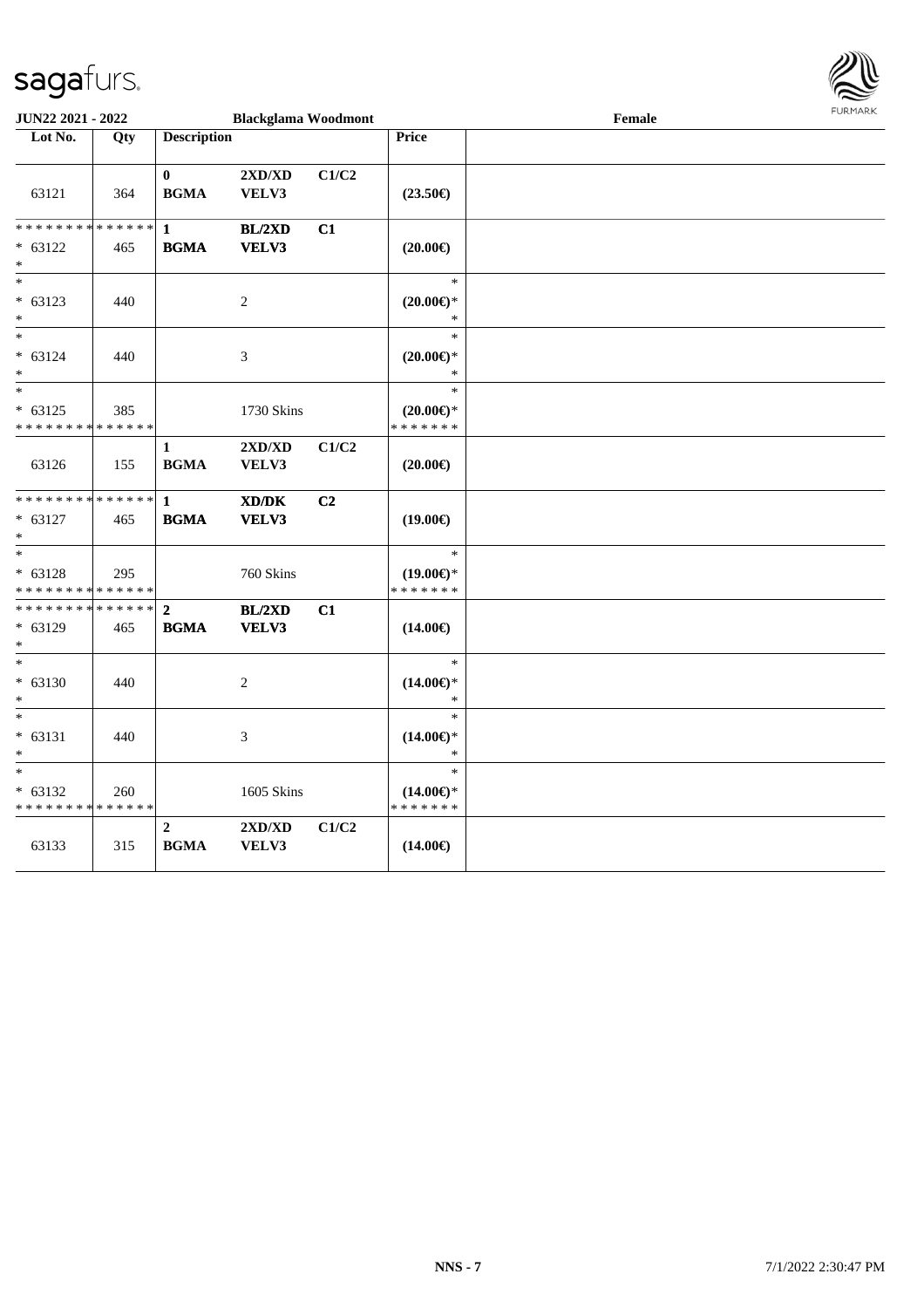

| <b>JUN22 2021 - 2022</b>                                     |     |                             | <b>Blackglama Ames Black Satin</b>        |                |                                                | Female | 1.91111111 |
|--------------------------------------------------------------|-----|-----------------------------|-------------------------------------------|----------------|------------------------------------------------|--------|------------|
| Lot No.                                                      | Qty | <b>Description</b>          |                                           |                | Price                                          |        |            |
| 63141                                                        | 271 | $\mathbf{0}$<br><b>BGMA</b> | $2{\bf X}{\bf D}/{\bf X}{\bf D}$<br>VELV2 | C1/C2          | $(29.00\epsilon)$                              |        |            |
| $* 63142$<br>$*$                                             | 465 | <b>BGMA</b>                 | <b>BL/2XD</b><br><b>VELV2</b>             | C1             | $(23.00\epsilon)$                              |        |            |
| $* 63143$<br>$\ast$                                          | 440 |                             | 2                                         |                | $\ast$<br>$(23.00\epsilon)$ *<br>$\ast$        |        |            |
| $* 63144$<br>* * * * * * * * <mark>* * * * * * *</mark>      | 325 |                             | 1230 Skins                                |                | $\ast$<br>$(23.00\epsilon)$ *<br>* * * * * * * |        |            |
| $* 63145$<br>$\ast$<br>$*$                                   | 465 | <b>BGMA</b>                 | XD/DK<br><b>VELV2</b>                     | C <sub>2</sub> | $(22.50\epsilon)$                              |        |            |
| $* 63146$<br>$\ast$<br>$\ast$                                | 440 |                             | $\overline{2}$                            |                | $\ast$<br>$(22.50\epsilon)$ *<br>$\ast$        |        |            |
| $* 63147$<br>* * * * * * * * <mark>* * * * * * *</mark>      | 364 |                             | 1269 Skins                                |                | $\ast$<br>$(22.50\epsilon)$ *<br>* * * * * * * |        |            |
| $* 63148$<br>$*$<br>$\overline{\phantom{0}}$                 | 465 | <b>BGMA</b>                 | BL/2XD<br>VELV2                           | C1             | $(16.00\epsilon)$                              |        |            |
| $* 63149$<br>$\ast$<br>$\ast$                                | 440 |                             | 2                                         |                | $\ast$<br>$(16.00\epsilon)$ *<br>$\ast$        |        |            |
| $* 63150$<br>$\ast$<br>$\ast$                                | 440 |                             | 3                                         |                | $\ast$<br>$(16.00\epsilon)$ *<br>$\ast$        |        |            |
| $* 63151$<br>$\ast$<br>$\ast$                                | 440 |                             | 4                                         |                | $\ast$<br>$(16.00\epsilon)$ *<br>$*$<br>$\ast$ |        |            |
| $* 63152$<br>$\ast$<br>$*$                                   | 440 |                             | 5                                         |                | $(16.00\epsilon)$ *<br>$\ast$<br>$\ast$        |        |            |
| $* 63153$<br>$*$<br>$\ast$                                   | 440 |                             | 6                                         |                | $(16.00\epsilon)$ *<br>$\ast$<br>$\ast$        |        |            |
| $* 63154$<br>* * * * * * * * * * * * * * <mark>*</mark>      | 141 |                             | 2806 Skins                                |                | $(16.00\epsilon)$ *<br>* * * * * * *           |        |            |
| $* 63155$<br>$\ast$                                          | 465 | <b>BGMA</b>                 | XD/DK<br><b>VELV2</b>                     | C2             | $(15.50\epsilon)$                              |        |            |
| $\ast$<br>$* 63156$<br>$\ast$                                | 440 |                             | 2                                         |                | $\ast$<br>$(15.50\epsilon)$ *<br>$\ast$        |        |            |
| $\ast$<br>$* 63157$<br>$\ast$                                | 440 |                             | 3                                         |                | $\ast$<br>$(15.50\epsilon)$ *<br>$\ast$        |        |            |
| $*$<br>$* 63158$<br>* * * * * * * * <mark>* * * * * *</mark> | 427 |                             | 1772 Skins                                |                | $\ast$<br>$(15.50\epsilon)$ *<br>* * * * * * * |        |            |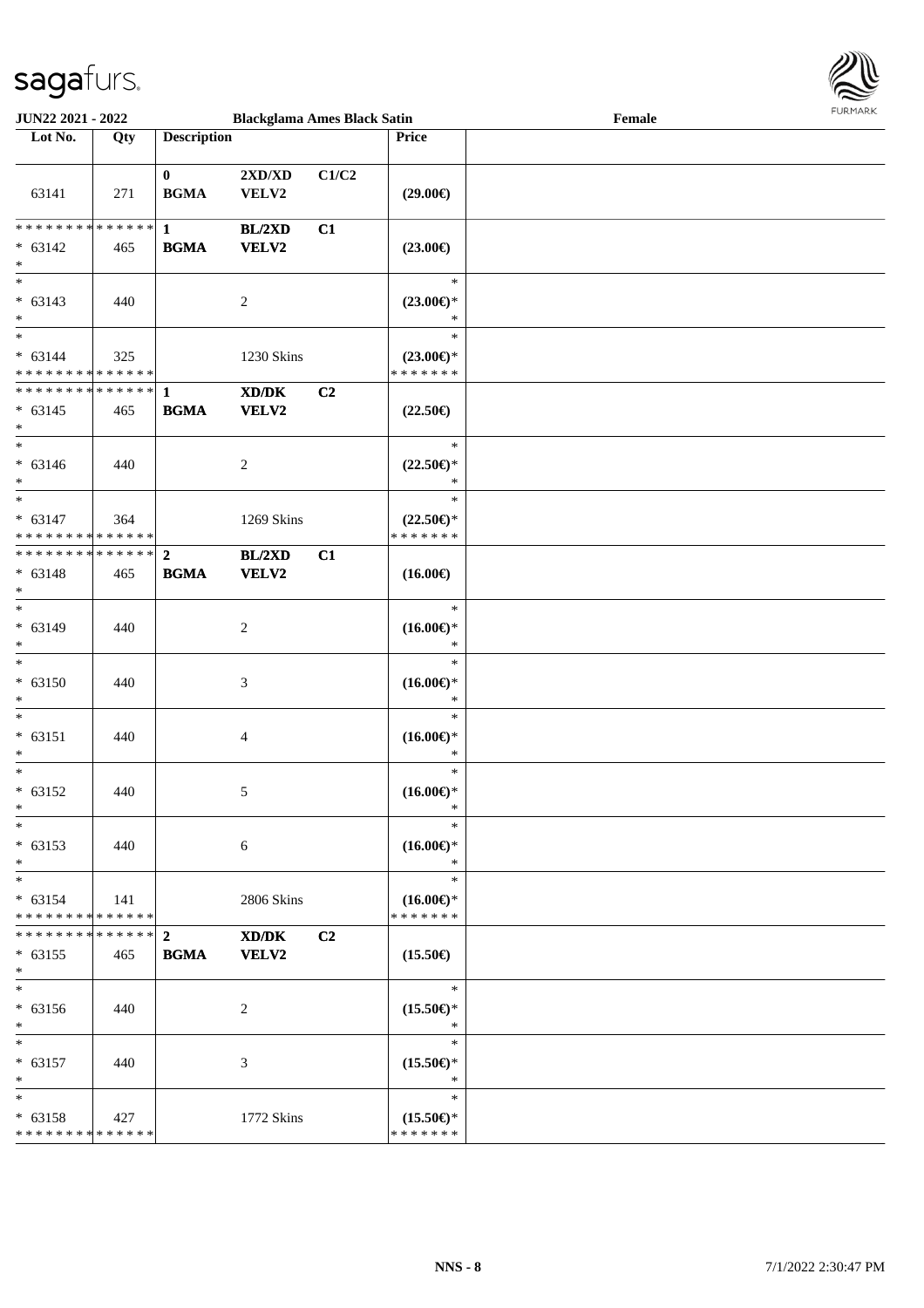

| JUN22 2021 - 2022                    |        |                    | <b>Blackglama Springbrook</b>                                                                        |       |                     | Female | 1.91111111 |
|--------------------------------------|--------|--------------------|------------------------------------------------------------------------------------------------------|-------|---------------------|--------|------------|
| $\overline{\phantom{1}}$ Lot No.     | Qty    | <b>Description</b> |                                                                                                      |       | Price               |        |            |
|                                      |        |                    |                                                                                                      |       |                     |        |            |
| **************                       |        | $\mathbf{0}$       | $2{\bf X}{\bf D}/{\bf X}{\bf D}$                                                                     | C1/C2 |                     |        |            |
| $* 63181$                            | 425    | <b>BGMA</b>        | <b>VELV2</b>                                                                                         |       | $(30.00\epsilon)$   |        |            |
| $*$                                  |        |                    |                                                                                                      |       |                     |        |            |
|                                      |        |                    |                                                                                                      |       |                     |        |            |
| ************** 1                     |        |                    | <b>Black</b>                                                                                         | C1    |                     |        |            |
| $* 63183$                            | 465    | <b>BGMA</b>        | VELV2                                                                                                |       | $(25.00\epsilon)$   |        |            |
| $*$                                  |        |                    |                                                                                                      |       |                     |        |            |
| $\ast$                               |        |                    |                                                                                                      |       | $\ast$              |        |            |
| $* 63184$                            | 440    |                    | $\overline{c}$                                                                                       |       | $(25.00\epsilon)$ * |        |            |
| $\ast$                               |        |                    |                                                                                                      |       | $\ast$              |        |            |
| $\overline{\ast}$                    |        |                    |                                                                                                      |       | $\ast$              |        |            |
|                                      |        |                    |                                                                                                      |       |                     |        |            |
| $* 63185$                            | 440    |                    | 3                                                                                                    |       | $(25.00\epsilon)$ * |        |            |
| $\ast$<br>$\overline{\phantom{a}^*}$ |        |                    |                                                                                                      |       | $\ast$              |        |            |
|                                      |        |                    |                                                                                                      |       | $\ast$              |        |            |
| $* 63186$                            | 440    |                    | 4                                                                                                    |       | $(25.00\epsilon)$ * |        |            |
| $\ast$                               |        |                    |                                                                                                      |       | $\ast$              |        |            |
| $\ast$                               |        |                    |                                                                                                      |       | $\ast$              |        |            |
| $* 63187$                            | 440    |                    | 5                                                                                                    |       | $(25.00\epsilon)$ * |        |            |
| $\ast$                               |        |                    |                                                                                                      |       | $\ast$              |        |            |
| $\ast$                               |        |                    |                                                                                                      |       | $\ast$              |        |            |
| * 63188                              | 440    |                    | 6                                                                                                    |       | $(25.00\epsilon)$ * |        |            |
| $\ast$                               |        |                    |                                                                                                      |       | $\ast$              |        |            |
| $\overline{\phantom{1}}$             |        |                    |                                                                                                      |       | $\ast$              |        |            |
| $* 63189$                            | 440    |                    | 7                                                                                                    |       | $(25.00\epsilon)$ * |        |            |
| $*$                                  |        |                    |                                                                                                      |       | $\ast$              |        |            |
| $\ast$                               |        |                    |                                                                                                      |       | $\ast$              |        |            |
| $* 63190$                            | 94     |                    | 3199 Skins                                                                                           |       | $(25.00\epsilon)$ * |        |            |
| * * * * * * * * * * * * * *          |        |                    |                                                                                                      |       | * * * * * * *       |        |            |
| **************                       |        | $\mathbf{1}$       | 2XD                                                                                                  | C1    |                     |        |            |
|                                      |        |                    |                                                                                                      |       |                     |        |            |
| * 63191                              | 465    | <b>BGMA</b>        | <b>VELV2</b>                                                                                         |       | $(24.50\epsilon)$   |        |            |
| $*$                                  |        |                    |                                                                                                      |       |                     |        |            |
| $\ast$                               |        |                    |                                                                                                      |       | $\ast$              |        |            |
| $* 63192$                            | 440    |                    | 2                                                                                                    |       | $(24.50\epsilon)$ * |        |            |
| $\ast$                               |        |                    |                                                                                                      |       | ∗                   |        |            |
| $*$                                  |        |                    |                                                                                                      |       | $\ast$              |        |            |
| $* 63193$                            | 440    |                    | 3                                                                                                    |       | $(24.50\epsilon)$ * |        |            |
| $\ast$                               |        |                    |                                                                                                      |       | $\ast$              |        |            |
| $\ast$                               |        |                    |                                                                                                      |       | $\ast$              |        |            |
| * 63194                              | 440    |                    | $\overline{4}$                                                                                       |       | $(24.50\epsilon)$ * |        |            |
| $\ast$                               |        |                    |                                                                                                      |       | $\ast$              |        |            |
| $\ast$                               |        |                    |                                                                                                      |       | $\ast$              |        |            |
| $* 63195$                            | 297    |                    | 2082 Skins                                                                                           |       | $(24.50\epsilon)$ * |        |            |
| * * * * * * * * * * * * * *          |        |                    |                                                                                                      |       | * * * * * * *       |        |            |
| * * * * * * * *                      | ****** | $\mathbf{1}$       | $\boldsymbol{\text{X}}\boldsymbol{\text{D}}\boldsymbol{/}\boldsymbol{\text{D}}\boldsymbol{\text{K}}$ | C2    |                     |        |            |
| * 63196                              | 465    | <b>BGMA</b>        | <b>VELV2</b>                                                                                         |       | $(24.00\epsilon)$   |        |            |
| $*$                                  |        |                    |                                                                                                      |       |                     |        |            |
| $\ast$                               |        |                    |                                                                                                      |       | $\ast$              |        |            |
| * 63197                              | 440    |                    | 2                                                                                                    |       | $(24.00\epsilon)$ * |        |            |
| $\ast$                               |        |                    |                                                                                                      |       | $\ast$              |        |            |
| $\ast$                               |        |                    |                                                                                                      |       | $\ast$              |        |            |
|                                      |        |                    |                                                                                                      |       |                     |        |            |
| * 63198                              | 440    |                    | 3                                                                                                    |       | $(24.00\epsilon)$ * |        |            |
| $*$                                  |        |                    |                                                                                                      |       | $\ast$              |        |            |
| $*$                                  |        |                    |                                                                                                      |       | $\ast$              |        |            |
| * 63199                              | 418    |                    | 1763 Skins                                                                                           |       | $(24.00\epsilon)$ * |        |            |
| * * * * * * * * * * * * * *          |        |                    |                                                                                                      |       | * * * * * * *       |        |            |
| * * * * * * * * * * * * * * *        |        | $\overline{2}$     | <b>Black</b>                                                                                         | C1    |                     |        |            |
| $* 63200$                            | 465    | <b>BGMA</b>        | <b>VELV2</b>                                                                                         |       | $(17.00\epsilon)$   |        |            |
| $*$                                  |        |                    |                                                                                                      |       |                     |        |            |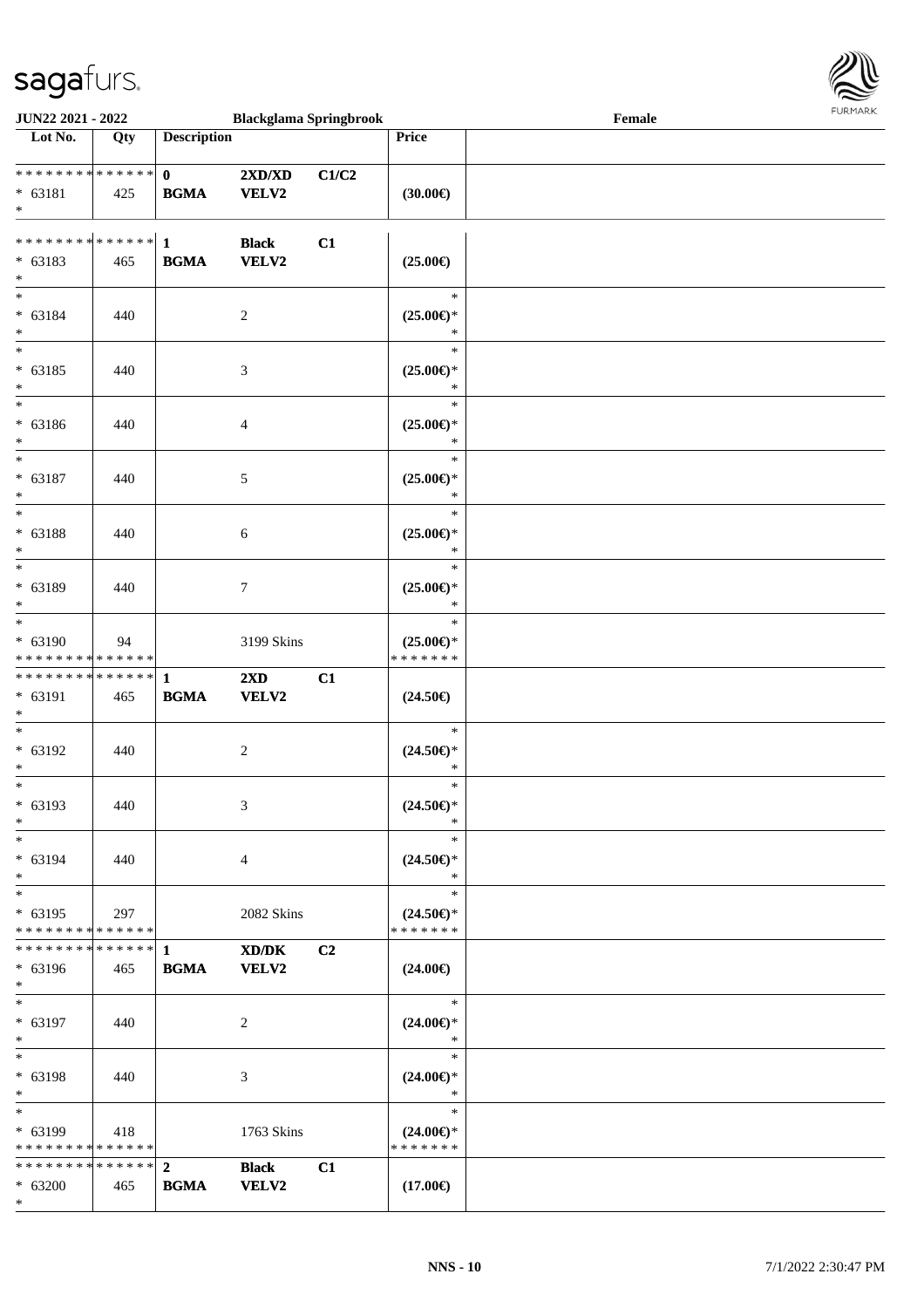

| <b>JUN22 2021 - 2022</b>                                       |     |                               | <b>Blackglama Springbrook</b> |    |                                                | Female |  |
|----------------------------------------------------------------|-----|-------------------------------|-------------------------------|----|------------------------------------------------|--------|--|
| Lot No.                                                        | Qty | <b>Description</b>            |                               |    | Price                                          |        |  |
| $*$<br>* 63201                                                 | 440 | $\mathbf{2}$<br><b>BGMA</b>   | <b>Black</b><br>VELV2         | C1 | $\ast$<br>$(17.00\epsilon)$ *                  |        |  |
| $\ast$<br>$*$<br>$* 63202$                                     |     |                               |                               |    | $\ast$<br>$\ast$<br>$(17.00\epsilon)$ *        |        |  |
| $\ast$<br>$\overline{\phantom{0}}$                             | 440 |                               | 3                             |    | $\ast$<br>$\ast$                               |        |  |
| $* 63203$<br>$*$<br>$*$                                        | 440 |                               | 4                             |    | $(17.00\epsilon)$ *<br>*<br>$\ast$             |        |  |
| $* 63204$<br>$*$<br>$\overline{\ast}$                          | 440 |                               | 5                             |    | $(17.00\epsilon)$ *<br>$\ast$<br>$\ast$        |        |  |
| $* 63205$<br>$\ast$                                            | 440 |                               | $\sqrt{6}$                    |    | $(17.00\epsilon)$ *<br>$\ast$                  |        |  |
| $_{*}$<br>$* 63206$<br>$*$                                     | 440 |                               | $\tau$                        |    | $\ast$<br>$(17.00\epsilon)$ *<br>$\ast$        |        |  |
| $*$<br>$* 63207$<br>* * * * * * * * * * * * * *                | 321 |                               | 3426 Skins                    |    | $\ast$<br>$(17.00\epsilon)$ *<br>* * * * * * * |        |  |
| * * * * * * * * * * * * * * *<br>* 63208<br>$*$                | 440 | $\overline{2}$<br><b>BGMA</b> | <b>Black</b><br>VELV2         | C1 | $(17.00\epsilon)$                              |        |  |
| $\overline{\phantom{0}}$<br>$* 63209$<br>$*$                   | 440 |                               | $\overline{c}$                |    | $\ast$<br>$(17.00\epsilon)$ *<br>*             |        |  |
| $*$<br>$* 63210$<br>$*$                                        | 371 |                               | 3                             |    | $\ast$<br>$(17.00\epsilon)$ *<br>$\ast$        |        |  |
| $*$<br>$* 63211$<br>* * * * * * * * * * * * * *                | 209 |                               | 1460 Skins                    |    | $\ast$<br>$(17.00\epsilon)$ *<br>* * * * * * * |        |  |
| ******** <mark>******</mark><br>$* 63212$<br>$*$               | 465 | $\overline{2}$<br><b>BGMA</b> | 2XD<br><b>VELV2</b>           | C1 | $(16.50\epsilon)$                              |        |  |
| $*$<br>$* 63213$<br>$*$                                        | 440 |                               | 2                             |    | $\ast$<br>$(16.50\epsilon)$ *<br>$\ast$        |        |  |
| $*$<br>$* 63214$<br>$*$                                        | 440 |                               | 3                             |    | $\ast$<br>$(16.50\epsilon)*$<br>$\ast$         |        |  |
| $*$<br>$* 63215$<br>$*$                                        | 440 |                               | 4                             |    | $\ast$<br>$(16.50\epsilon)$ *<br>$\ast$        |        |  |
| $*$<br>$* 63216$<br>$*$                                        | 440 |                               | 5                             |    | $\ast$<br>$(16.50\epsilon)$ *<br>$\ast$        |        |  |
| $*$<br>$* 63217$<br>* * * * * * * * <mark>* * * * * * *</mark> | 50  |                               | 2275 Skins                    |    | $\ast$<br>$(16.50\epsilon)$ *<br>* * * * * * * |        |  |
| * * * * * * * * * * * * * * *<br>* 63218<br>$*$                | 465 | $\overline{2}$<br><b>BGMA</b> | XD/DK<br><b>VELV2</b>         | C2 | $(16.00\epsilon)$                              |        |  |
| $*$<br>* 63219<br>$*$                                          | 440 |                               | 2                             |    | $\ast$<br>$(16.00\epsilon)$ *<br>$\ast$        |        |  |
| $*$<br>$* 63220$<br>$*$                                        | 440 |                               | 3                             |    | $\ast$<br>$(16.00\epsilon)$ *<br>$\ast$        |        |  |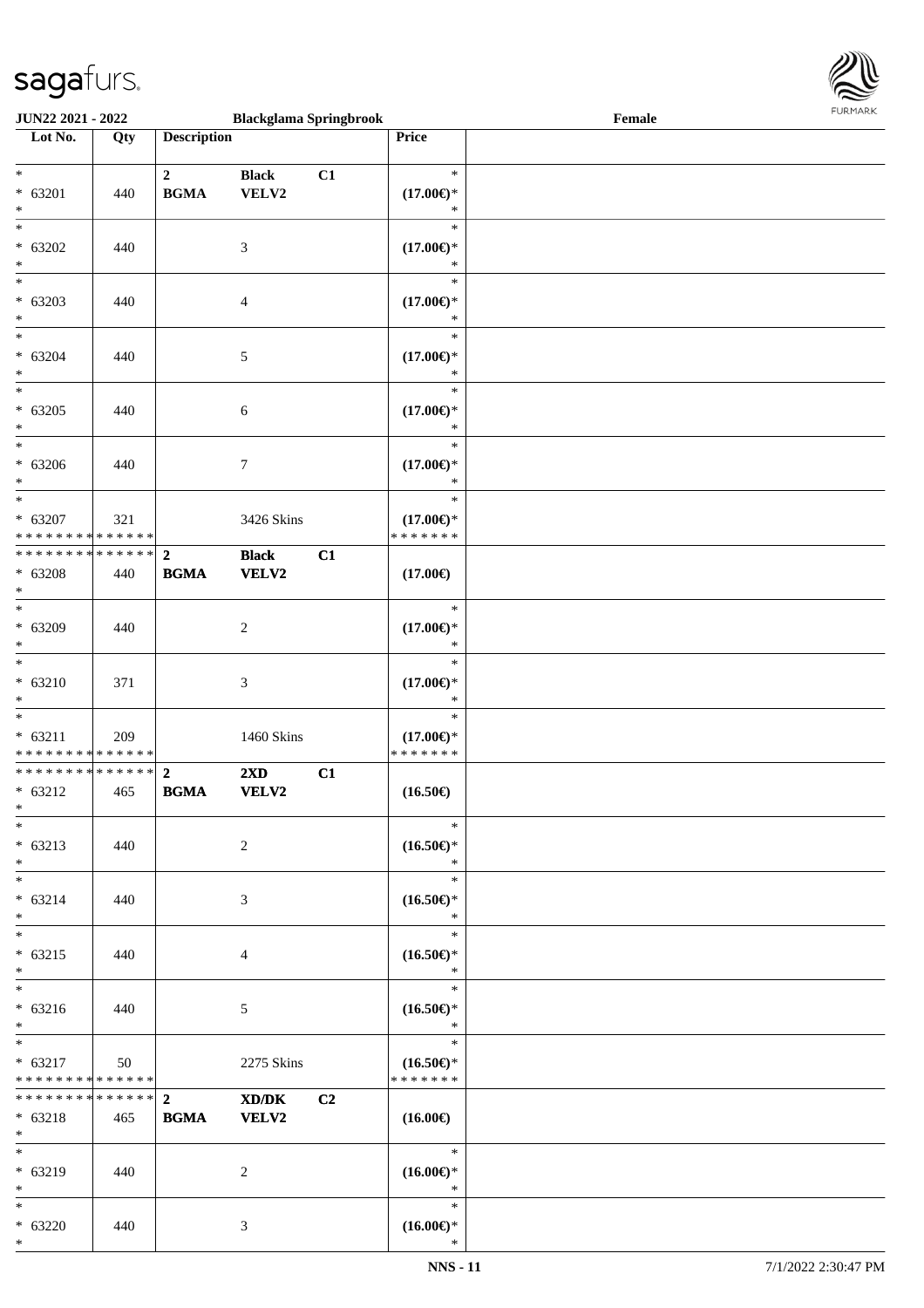

| <b>JUN22 2021 - 2022</b> |     |                    | <b>Blackglama Springbrook</b> |                |                     | FURMARK<br>Female |  |
|--------------------------|-----|--------------------|-------------------------------|----------------|---------------------|-------------------|--|
| Lot No.                  | Qty | <b>Description</b> |                               |                | Price               |                   |  |
| $\ast$                   |     | ∠                  | XD/DK                         | C <sub>2</sub> | $*$                 |                   |  |
| $* 63221$                | 440 | <b>BGMA</b>        | <b>VELV2</b>                  |                | $(16.00\epsilon)$ * |                   |  |
| $*$                      |     |                    |                               |                | $*$                 |                   |  |
| $\ast$                   |     |                    |                               |                | $\ast$              |                   |  |
| $* 63222$                | 212 |                    | 1997 Skins                    |                | $(16.00\epsilon)$ * |                   |  |
| **************           |     |                    |                               |                | *******             |                   |  |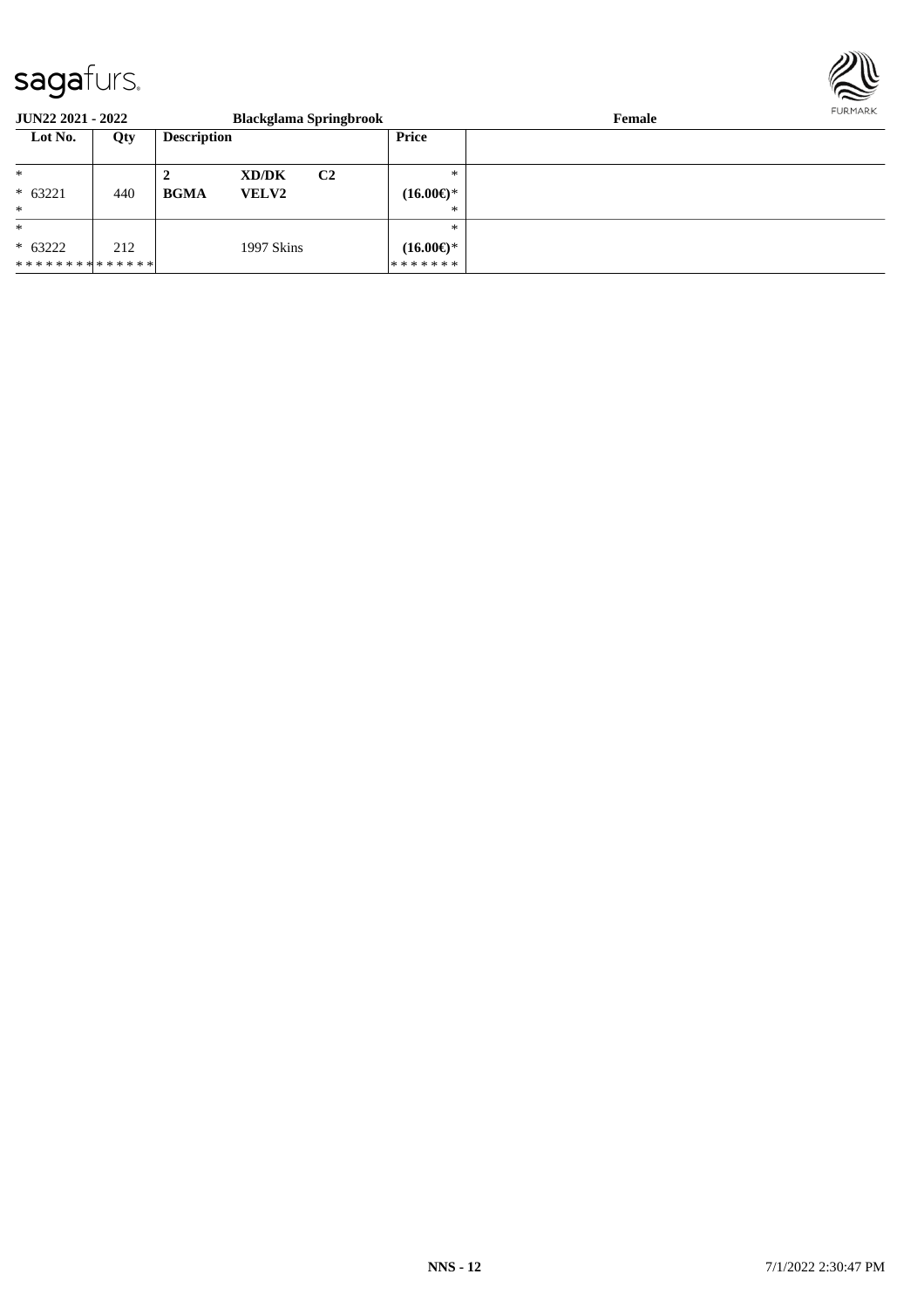

| <b>JUN22 2021 - 2022</b>                                                   |     |                               | <b>Blackglama Zimbal Mink</b>           |    |                                                | Female | 1.911171777 |
|----------------------------------------------------------------------------|-----|-------------------------------|-----------------------------------------|----|------------------------------------------------|--------|-------------|
| Lot No.                                                                    | Qty | <b>Description</b>            |                                         |    | Price                                          |        |             |
| __<br>******** <mark>******</mark><br>$* 63242$<br>$\ast$                  | 440 | $\overline{2}$<br><b>BGMA</b> | <b>Black</b><br>VELV2                   | C1 | $(17.00\epsilon)$                              |        |             |
| $*$<br>$* 63243$<br>$\ast$                                                 | 440 |                               | 2                                       |    | $\ast$<br>$(17.00\epsilon)$ *<br>$\ast$        |        |             |
| $\ast$<br>$* 63244$<br>* * * * * * * * <mark>* * * * * * *</mark>          | 468 |                               | 1348 Skins                              |    | $\ast$<br>$(17.00\epsilon)$ *<br>* * * * * * * |        |             |
| $* 63245$<br>$\ast$                                                        | 440 | <b>BGMA</b>                   | $2\mathbf{X}\mathbf{D}$<br><b>VELV2</b> | C1 | $(16.50\epsilon)$                              |        |             |
| $* 63246$<br>$\ast$                                                        | 440 |                               | 2                                       |    | $\ast$<br>$(16.50\epsilon)$ *<br>$\ast$        |        |             |
| $*$<br>$* 63247$<br>$\ast$                                                 | 440 |                               | 3                                       |    | $\ast$<br>$(16.50\epsilon)$ *<br>$\ast$        |        |             |
| $\ast$<br>$* 63248$<br>$\ast$                                              | 440 |                               | $\overline{4}$                          |    | $\ast$<br>$(16.50\epsilon)$ *<br>$\ast$        |        |             |
| $\overline{\ast}$<br>$* 63249$<br>$\ast$                                   | 440 |                               | 5                                       |    | $\ast$<br>$(16.50\epsilon)$ *<br>$\ast$        |        |             |
| $\overline{\ast}$<br>$* 63250$<br>* * * * * * * * <mark>* * * * * *</mark> | 348 |                               | 2548 Skins                              |    | $\ast$<br>$(16.50\epsilon)$ *<br>* * * * * * * |        |             |
| ************** 2<br>$* 63251$<br>$\ast$                                    | 460 | <b>BGMA</b>                   | <b>XD</b><br>VELV2                      | C2 | $(16.00\epsilon)$                              |        |             |
| $*$<br>$* 63252$<br>$*$                                                    | 440 |                               | $\overline{2}$                          |    | $\ast$<br>$(16.00\epsilon)$ *<br>$\ast$        |        |             |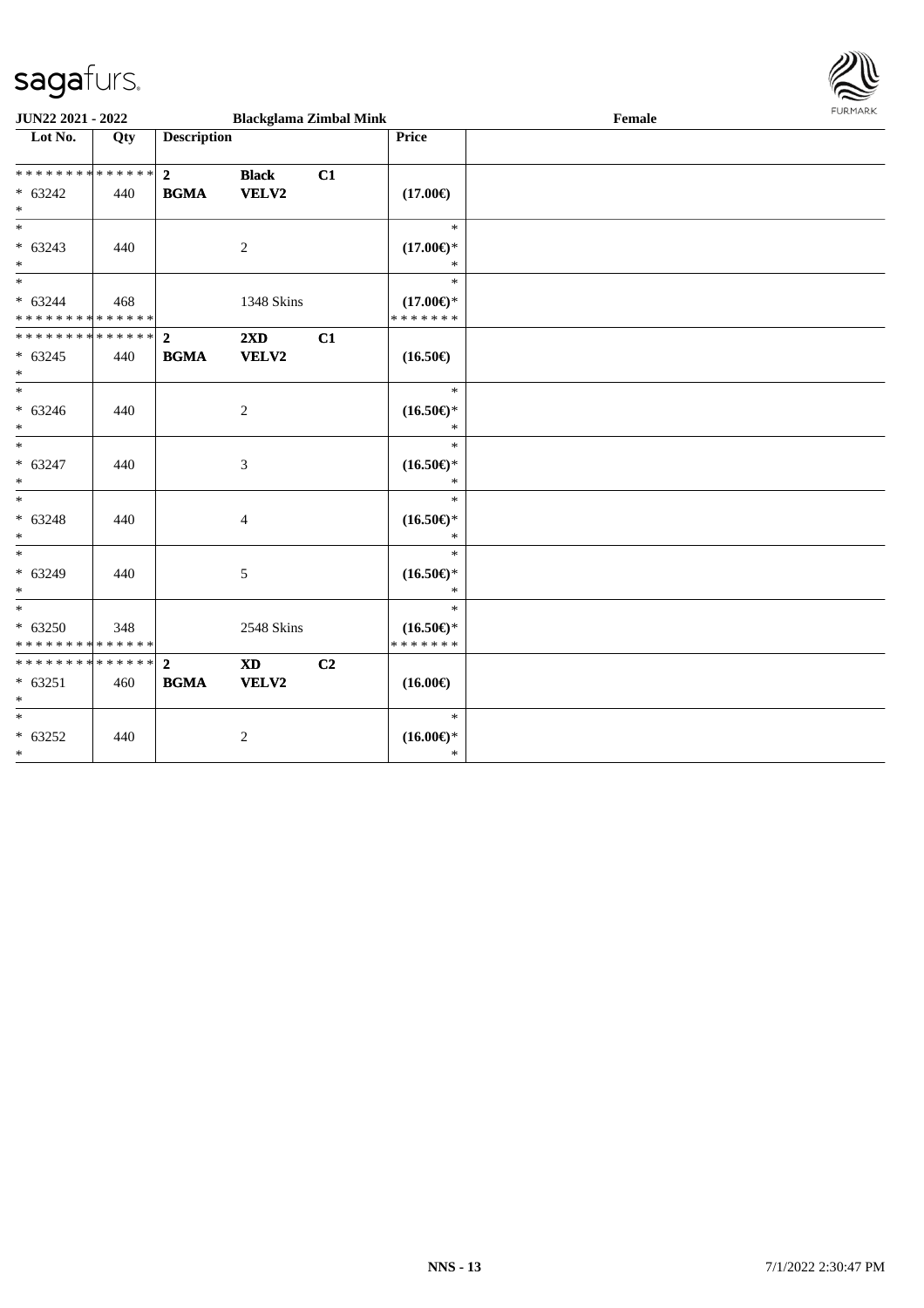

| <b>JUN22 2021 - 2022</b> |     |                    |                              | <b>Blackglama David Dittrich</b> |                          | Female | FURMARK |
|--------------------------|-----|--------------------|------------------------------|----------------------------------|--------------------------|--------|---------|
| Lot No.                  | Qty | <b>Description</b> |                              |                                  | <b>Price</b>             |        |         |
| ************** 0         |     |                    | 2XD/XD                       | C1/C2                            |                          |        |         |
| $* 63261$<br>$*$         | 425 | <b>BGMA</b>        | <b>VELV2</b>                 |                                  | $(31.00\epsilon)$        |        |         |
| $\ast$                   |     |                    |                              |                                  | $\ast$                   |        |         |
| $* 63262$<br>$*$         | 400 |                    | 2                            |                                  | $(31.00\epsilon)$ *<br>∗ |        |         |
| 63264                    | 30  | 1<br><b>BGMA</b>   | <b>Black</b><br><b>VELV2</b> | C1<br><b>TOP</b>                 | (240.00€)                |        |         |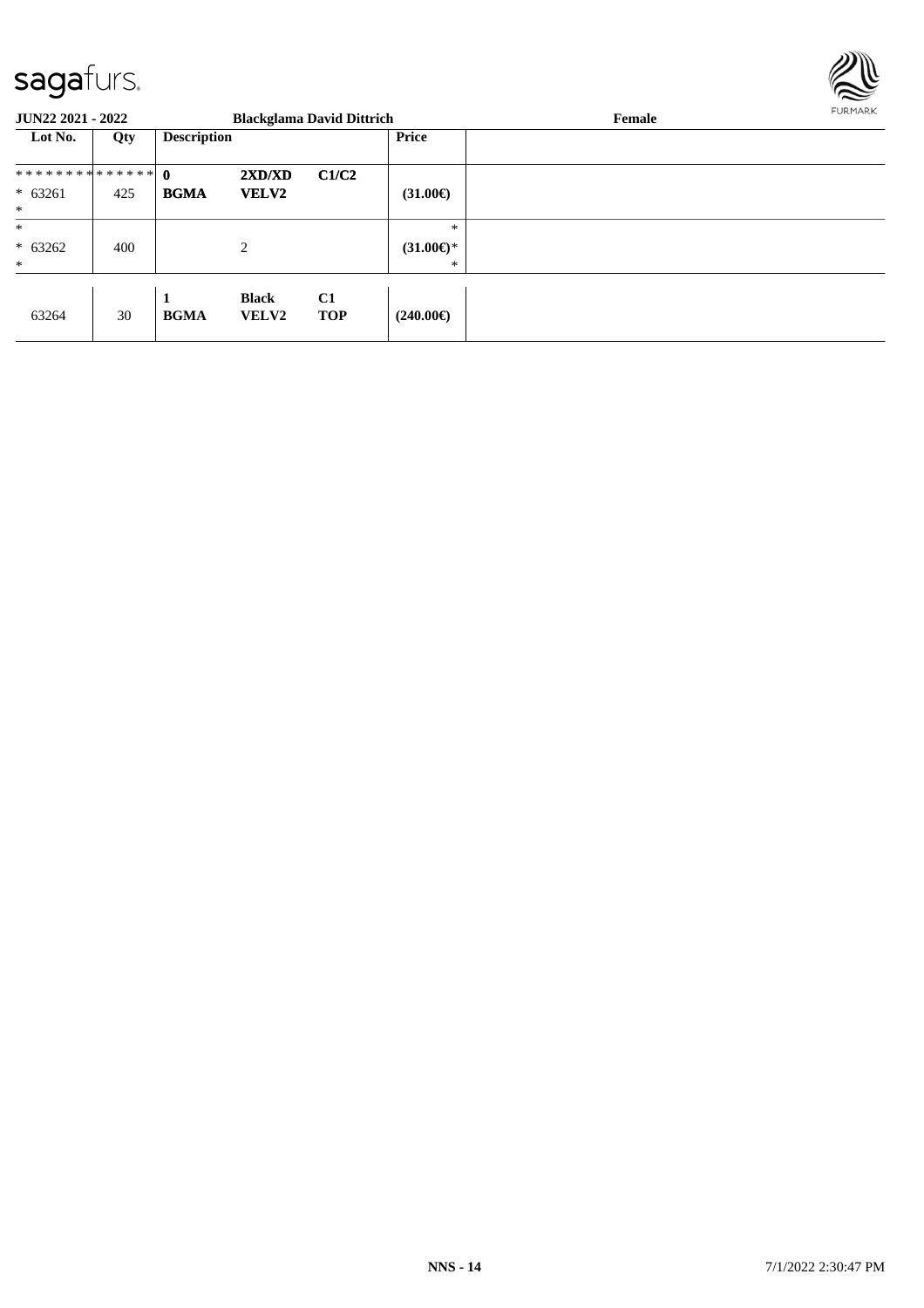

| <b>JUN22 2021 - 2022</b>                   |     |                    | <b>Blackglama David Dittrich</b> |    |                               | Female |  |
|--------------------------------------------|-----|--------------------|----------------------------------|----|-------------------------------|--------|--|
| Lot No.                                    | Qty | <b>Description</b> |                                  |    | Price                         |        |  |
|                                            |     |                    |                                  |    |                               |        |  |
| * * * * * * * * <mark>* * * * * *</mark>   |     | $\mathbf{2}$       | <b>Black</b>                     | C1 |                               |        |  |
| $* 63288$                                  | 465 | <b>BGMA</b>        | VELV2                            |    | $(18.00\epsilon)$             |        |  |
| $*$                                        |     |                    |                                  |    |                               |        |  |
| $*$                                        |     |                    |                                  |    | $\ast$                        |        |  |
| * 63289                                    | 465 |                    | 2                                |    | $(18.00\epsilon)$ *           |        |  |
| $*$                                        |     |                    |                                  |    | $\ast$                        |        |  |
| $*$                                        |     |                    |                                  |    | $\ast$                        |        |  |
|                                            |     |                    |                                  |    |                               |        |  |
| $* 63290$                                  | 440 |                    | $\mathfrak{Z}$                   |    | $(18.00\epsilon)$ *<br>$\ast$ |        |  |
| $\ast$<br>$\overline{\phantom{0}}$         |     |                    |                                  |    |                               |        |  |
|                                            |     |                    |                                  |    | $\ast$                        |        |  |
| * 63291                                    | 440 |                    | $\overline{4}$                   |    | $(18.00\epsilon)$ *           |        |  |
| $\ast$                                     |     |                    |                                  |    | $\ast$                        |        |  |
| $\overline{\ }$                            |     |                    |                                  |    | $\ast$                        |        |  |
| * 63292                                    | 440 |                    | 5                                |    | $(18.00\epsilon)$ *           |        |  |
| $*$                                        |     |                    |                                  |    | $\ast$                        |        |  |
| $*$                                        |     |                    |                                  |    | $\ast$                        |        |  |
| * 63293                                    | 440 |                    | 6                                |    | $(18.00\epsilon)$ *           |        |  |
| $*$                                        |     |                    |                                  |    | $\ast$                        |        |  |
|                                            |     |                    |                                  |    | $\ast$                        |        |  |
| * 63294                                    | 437 |                    | $\boldsymbol{7}$                 |    | $(18.00\epsilon)$ *           |        |  |
| $*$                                        |     |                    |                                  |    | $\ast$                        |        |  |
| $\overline{\phantom{0}}$                   |     |                    |                                  |    | $\ast$                        |        |  |
| $* 63295$                                  | 309 |                    | 3436 Skins                       |    | $(18.00\epsilon)$ *           |        |  |
| * * * * * * * * * * * * * *                |     |                    |                                  |    | * * * * * * *                 |        |  |
| * * * * * * * * * * * * * * <mark>*</mark> |     | $\overline{2}$     | <b>Black</b>                     | C1 |                               |        |  |
|                                            |     |                    |                                  |    |                               |        |  |
| * 63296<br>$*$                             | 465 | <b>BGMA</b>        | VELV2                            |    | $(18.00\epsilon)$             |        |  |
| $*$                                        |     |                    |                                  |    | $\ast$                        |        |  |
|                                            |     |                    |                                  |    |                               |        |  |
| * 63297                                    | 440 |                    | 2                                |    | $(18.00\epsilon)$ *           |        |  |
| $*$                                        |     |                    |                                  |    | $\ast$                        |        |  |
| $*$                                        |     |                    |                                  |    | $\ast$                        |        |  |
| $* 63298$                                  | 440 |                    | $\mathfrak{Z}$                   |    | $(18.00\epsilon)$ *           |        |  |
| $\ast$                                     |     |                    |                                  |    | $\ast$                        |        |  |
| $\ast$                                     |     |                    |                                  |    | $\ast$                        |        |  |
| * 63299                                    | 440 |                    | $\overline{4}$                   |    | $(18.00\epsilon)$ *           |        |  |
| $\ast$                                     |     |                    |                                  |    | $\ast$                        |        |  |
| $*$                                        |     |                    |                                  |    | $\ast$                        |        |  |
| $* 63300$                                  | 440 |                    | 5                                |    | $(18.00\epsilon)$ *           |        |  |
| $*$                                        |     |                    |                                  |    | $\ast$                        |        |  |
|                                            |     |                    |                                  |    |                               |        |  |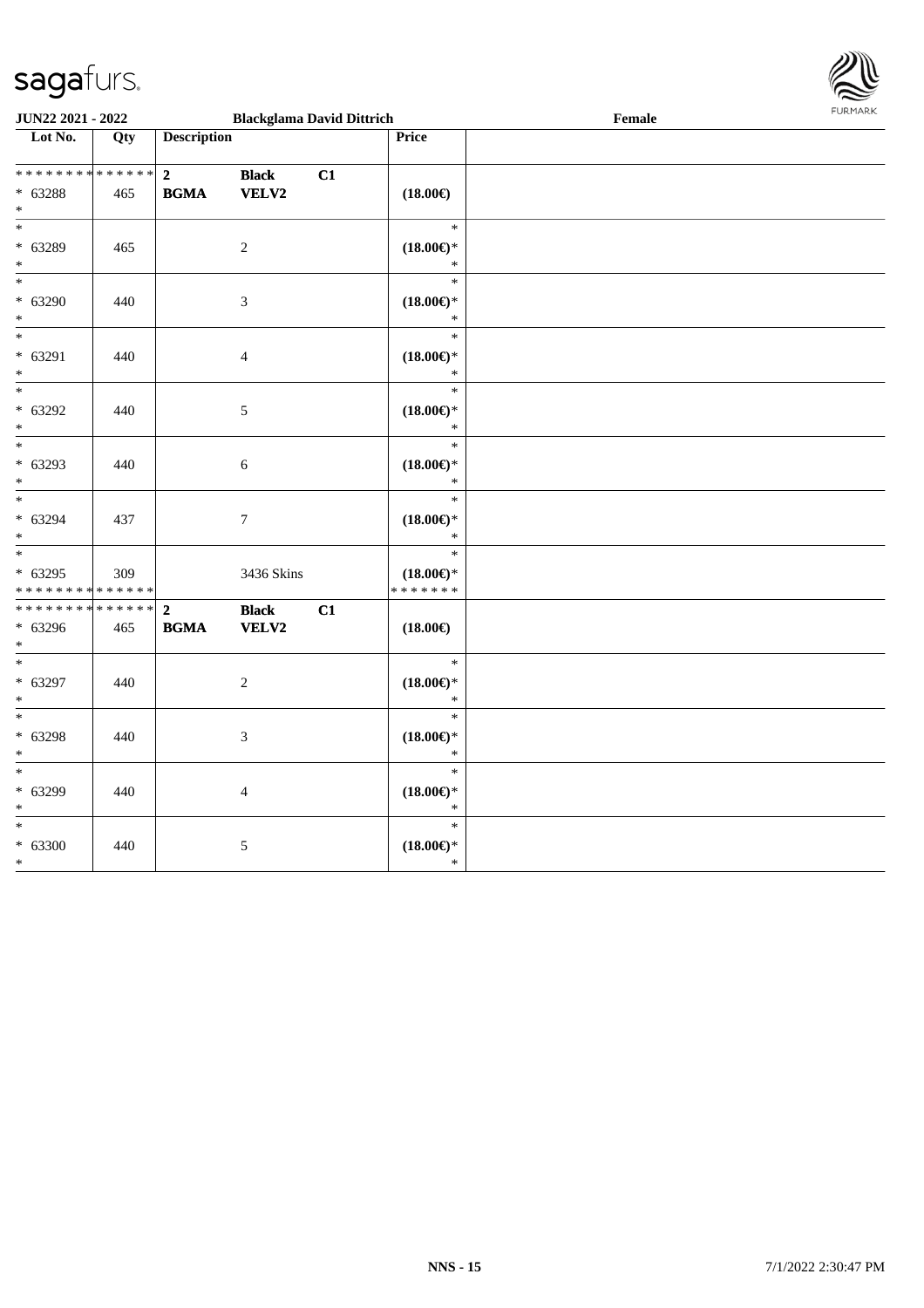

| JUN22 2021 - 2022                    |     |                    | <b>Blackglama David Dittrich</b> |       |                     | Female |  |
|--------------------------------------|-----|--------------------|----------------------------------|-------|---------------------|--------|--|
| Lot No.                              | Qty | <b>Description</b> |                                  |       | Price               |        |  |
|                                      |     |                    |                                  |       |                     |        |  |
| $\ast$                               |     | $\mathbf{2}$       | <b>Black</b>                     | C1    | $\ast$              |        |  |
| * 63301                              |     | <b>BGMA</b>        |                                  |       |                     |        |  |
|                                      | 440 |                    | VELV2                            |       | $(18.00\epsilon)$ * |        |  |
| $\ast$                               |     |                    |                                  |       | ∗                   |        |  |
| $\overline{\ast}$                    |     |                    |                                  |       | $\ast$              |        |  |
| $* 63302$                            | 440 |                    | 7                                |       | $(18.00\epsilon)$ * |        |  |
| $\ast$                               |     |                    |                                  |       | *                   |        |  |
| $\ast$                               |     |                    |                                  |       | $\ast$              |        |  |
|                                      |     |                    |                                  |       |                     |        |  |
| $* 63303$                            | 440 |                    | $8\,$                            |       | $(18.00\epsilon)$ * |        |  |
| $\ast$<br>$\overline{\phantom{a}^*}$ |     |                    |                                  |       | $\ast$              |        |  |
|                                      |     |                    |                                  |       | $\ast$              |        |  |
| $* 63304$                            | 446 |                    | 3991 Skins                       |       | $(18.00\epsilon)$ * |        |  |
| * * * * * * * * * * * * * *          |     |                    |                                  |       | * * * * * * *       |        |  |
| * * * * * * * * * * * * * *          |     | $\overline{2}$     | BL/2XD                           | C1    |                     |        |  |
| $* 63305$                            | 465 | <b>BGMA</b>        | VELV2                            |       | $(17.50\epsilon)$   |        |  |
| $\ast$                               |     |                    |                                  |       |                     |        |  |
|                                      |     |                    |                                  |       |                     |        |  |
| $\ast$                               |     |                    |                                  |       | $\ast$              |        |  |
| $* 63306$                            | 440 |                    | 905 Skins                        |       | $(17.50\epsilon)$ * |        |  |
| * * * * * * * * * * * * * *          |     |                    |                                  |       | * * * * * * *       |        |  |
| * * * * * * * * * * * * * *          |     | $\mathbf{2}$       | 2XD                              | C1    |                     |        |  |
| $* 63307$                            | 465 | <b>BGMA</b>        | VELV2                            |       | $(17.50\epsilon)$   |        |  |
| $\ast$                               |     |                    |                                  |       |                     |        |  |
| $\overline{\ast}$                    |     |                    |                                  |       |                     |        |  |
|                                      |     |                    |                                  |       | $\ast$              |        |  |
| $* 63308$                            | 440 |                    | $\boldsymbol{2}$                 |       | $(17.50\epsilon)$ * |        |  |
| $\ast$                               |     |                    |                                  |       | *                   |        |  |
| $\ast$                               |     |                    |                                  |       | $\ast$              |        |  |
| * 63309                              | 440 |                    | 3                                |       | $(17.50\epsilon)$ * |        |  |
| $\ast$                               |     |                    |                                  |       | $\ast$              |        |  |
| $\ast$                               |     |                    |                                  |       | $\ast$              |        |  |
|                                      |     |                    |                                  |       |                     |        |  |
| $* 63310$                            | 440 |                    | $\overline{\mathcal{A}}$         |       | $(17.50\epsilon)$ * |        |  |
| $\ast$                               |     |                    |                                  |       | $\ast$              |        |  |
| $\ast$                               |     |                    |                                  |       | $\ast$              |        |  |
| $* 63311$                            | 440 |                    | 5                                |       | $(17.50\epsilon)$ * |        |  |
| $\ast$                               |     |                    |                                  |       | $\ast$              |        |  |
| $\ast$                               |     |                    |                                  |       | $\ast$              |        |  |
|                                      |     |                    |                                  |       |                     |        |  |
| $* 63312$                            | 440 |                    | 6                                |       | $(17.50\epsilon)$ * |        |  |
| $*$                                  |     |                    |                                  |       | $\ast$              |        |  |
| $*$                                  |     |                    |                                  |       | $\ast$              |        |  |
| $* 63313$                            | 440 |                    | 7                                |       | $(17.50\epsilon)$ * |        |  |
| $\ast$                               |     |                    |                                  |       | $\ast$              |        |  |
| $\ast$                               |     |                    |                                  |       | $\ast$              |        |  |
|                                      |     |                    |                                  |       |                     |        |  |
| $* 63314$                            | 440 |                    | 8                                |       | $(17.50\epsilon)$ * |        |  |
| $\ast$                               |     |                    |                                  |       | $\ast$              |        |  |
|                                      |     |                    |                                  |       |                     |        |  |
| ************** 2                     |     |                    | 2XD                              | C1    |                     |        |  |
| $* 63316$                            | 465 | <b>BGMA</b>        | <b>VELV2</b>                     |       | $(17.50\epsilon)$   |        |  |
| $\ast$                               |     |                    |                                  |       |                     |        |  |
| $\ast$                               |     |                    |                                  |       | $\ast$              |        |  |
| $* 63317$                            | 440 |                    | 905 Skins                        |       | $(17.50\epsilon)$ * |        |  |
| * * * * * * * * * * * * * *          |     |                    |                                  |       | * * * * * * *       |        |  |
| * * * * * * * * * * * * * * *        |     |                    |                                  |       |                     |        |  |
|                                      |     | $\overline{2}$     | $2{\bf X}{\bf D}/{\bf X}{\bf D}$ | C1/C2 |                     |        |  |
| $* 63318$                            | 465 | <b>BGMA</b>        | <b>VELV2</b>                     |       | $(17.00\epsilon)$   |        |  |
| $\ast$                               |     |                    |                                  |       |                     |        |  |
| $\ast$                               |     |                    |                                  |       | $\ast$              |        |  |
| * 63319                              | 440 |                    | 2                                |       | $(17.00\epsilon)$ * |        |  |
| $\ast$                               |     |                    |                                  |       | $\ast$              |        |  |
| $\overline{\phantom{0}}$             |     |                    |                                  |       | $\ast$              |        |  |
|                                      |     |                    |                                  |       |                     |        |  |
| $* 63320$                            | 482 |                    | 1387 Skins                       |       | $(17.00\epsilon)$ * |        |  |
| * * * * * * * * * * * * * *          |     |                    |                                  |       | * * * * * * *       |        |  |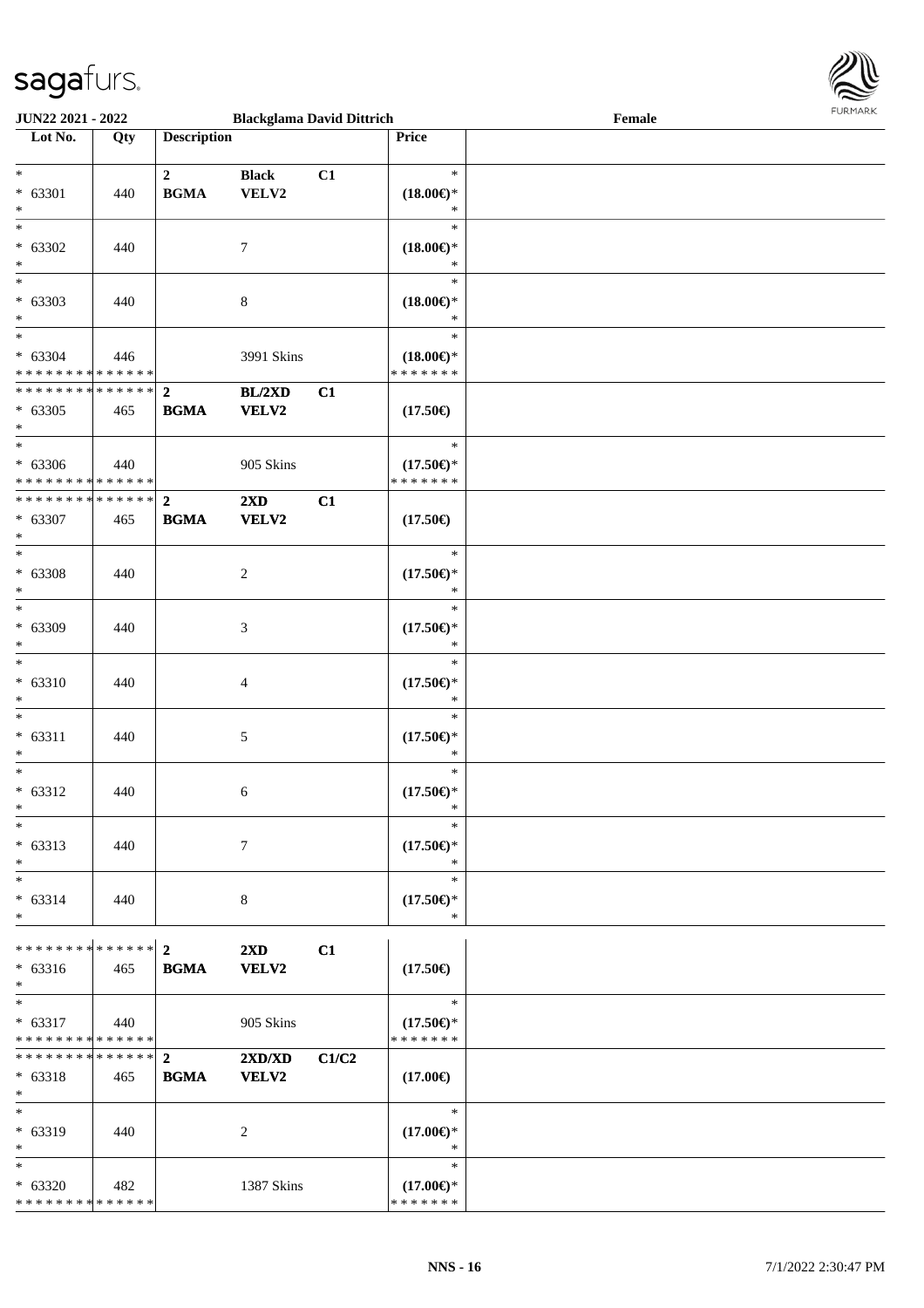

| <b>JUN22 2021 - 2022</b>                     |     |                    |                | <b>Blackglama David Dittrich</b> |                                         | Female | <b>FURPIARA</b> |
|----------------------------------------------|-----|--------------------|----------------|----------------------------------|-----------------------------------------|--------|-----------------|
| Lot No.                                      | Qty | <b>Description</b> |                |                                  | Price                                   |        |                 |
|                                              |     | $\overline{2}$     | XD/DK          | C2                               |                                         |        |                 |
| $* 63321$                                    | 465 | <b>BGMA</b>        | <b>VELV2</b>   |                                  | $(16.50\epsilon)$                       |        |                 |
| $*$                                          |     |                    |                |                                  | $\ast$                                  |        |                 |
| $* 63322$<br>$*$                             | 440 |                    | $\overline{2}$ |                                  | $(16.50\epsilon)$ *<br>$\ast$           |        |                 |
| $\overline{\phantom{0}}$                     |     |                    |                |                                  | $\ast$                                  |        |                 |
| $* 63323$<br>$*$                             | 440 |                    | 3              |                                  | $(16.50\epsilon)$ *<br>$\ast$           |        |                 |
| $\overline{\phantom{0}}$<br>$* 63324$<br>$*$ | 440 |                    | $\overline{4}$ |                                  | $\ast$<br>$(16.50\epsilon)$ *<br>$\ast$ |        |                 |
| $\frac{1}{1}$<br>$* 63325$<br>$*$            | 440 |                    | 5              |                                  | $\ast$<br>$(16.50\epsilon)$ *<br>$\ast$ |        |                 |
| $* 63326$<br>$*$                             | 440 |                    | 6              |                                  | $\ast$<br>$(16.50\epsilon)$ *<br>$\ast$ |        |                 |
| $* 63327$<br>$*$                             | 440 |                    | 7              |                                  | $\ast$<br>$(16.50\epsilon)$ *<br>$\ast$ |        |                 |
| $*$<br>$* 63328$<br>$*$                      | 440 |                    | $\,8\,$        |                                  | $\ast$<br>$(16.50\epsilon)$ *<br>$\ast$ |        |                 |
| $*$                                          |     |                    |                |                                  | $\ast$                                  |        |                 |
| $* 63329$<br>* * * * * * * * * * * * * *     | 453 |                    | 3998 Skins     |                                  | $(16.50\epsilon)$ *<br>*******          |        |                 |
|                                              |     |                    |                |                                  |                                         |        |                 |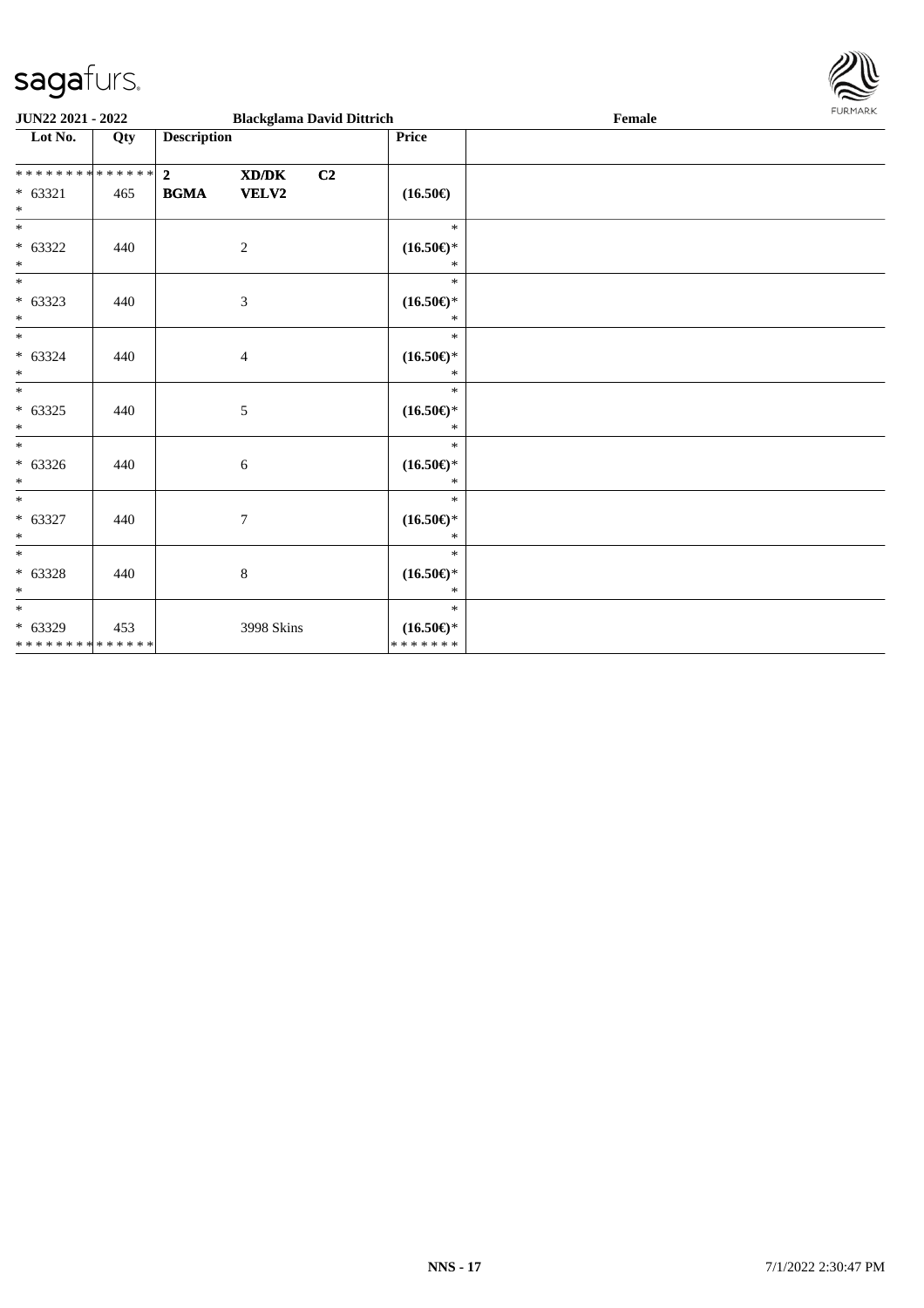

| <b>JUN22 2021 - 2022</b>      |     |                             | <b>Blackglama E&amp;M Dittrich</b> |                           | FURMARK<br>Female |  |
|-------------------------------|-----|-----------------------------|------------------------------------|---------------------------|-------------------|--|
| Lot No.                       | Qty | <b>Description</b>          |                                    | Price                     |                   |  |
| ************** 0              |     | <b>XD/DK</b>                | C <sub>2</sub>                     |                           |                   |  |
| $* 63344$                     | 425 | <b>BGMA</b><br><b>VELV2</b> |                                    | $(31.00\epsilon)$         |                   |  |
| $\ast$                        |     |                             |                                    |                           |                   |  |
| $\ast$                        |     |                             |                                    | $\ast$                    |                   |  |
| $* 63345$                     | 229 | 654 Skins                   |                                    | $(31.00 \in \mathcal{F})$ |                   |  |
| * * * * * * * * * * * * * * * |     |                             |                                    | *******                   |                   |  |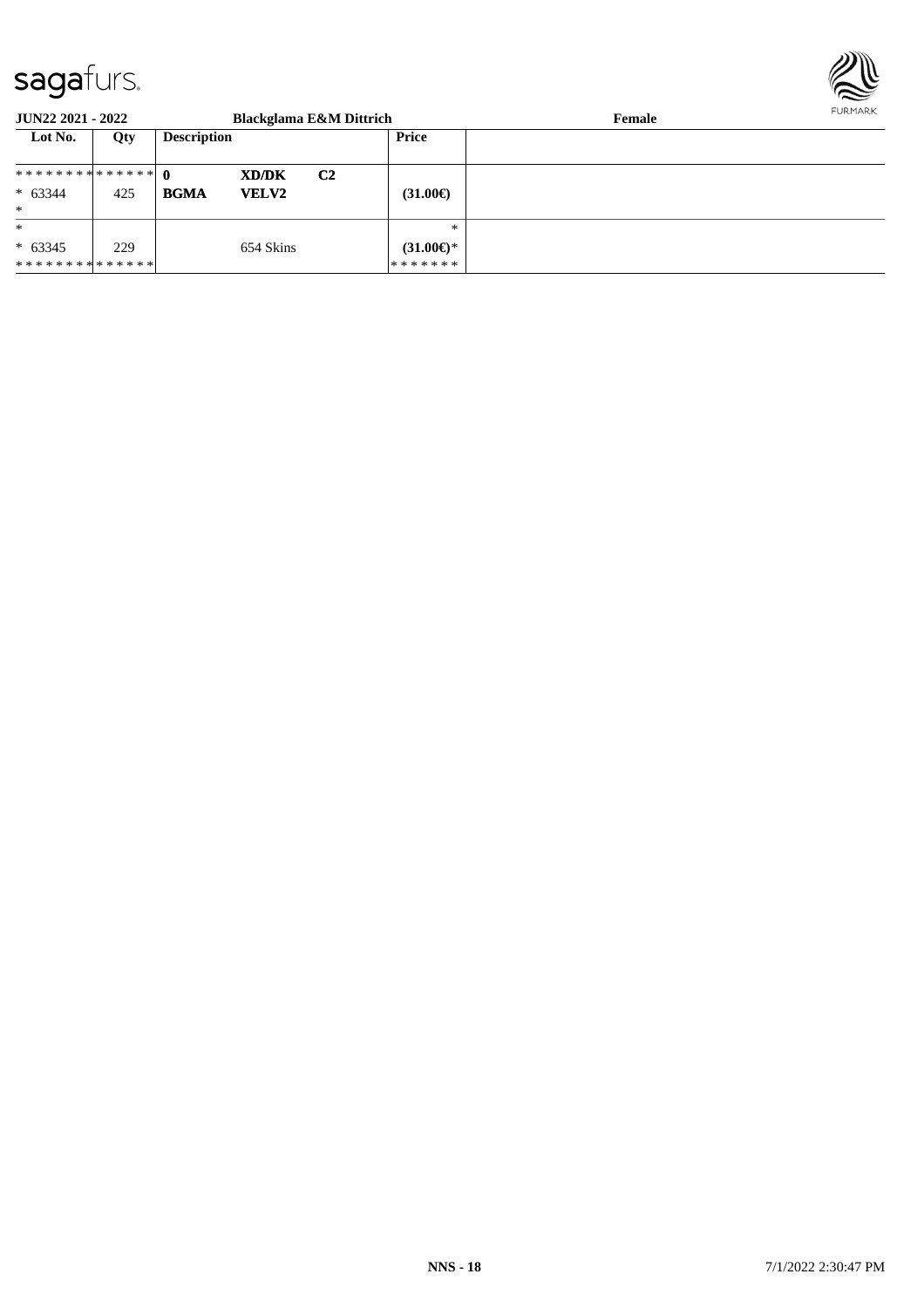

| <b>JUN22 2021 - 2022</b>                                               |                    |                               | <b>Blackglama E&amp;M Dittrich</b>                  |    |                                                | Female | <b>FURPIARA</b> |
|------------------------------------------------------------------------|--------------------|-------------------------------|-----------------------------------------------------|----|------------------------------------------------|--------|-----------------|
| Lot No.                                                                | Qty                | <b>Description</b>            |                                                     |    | Price                                          |        |                 |
| $* 63364$<br>$\ast$                                                    | 465                | <b>BGMA</b>                   | <b>Black</b><br><b>VELV2</b>                        | C1 | $(20.00\epsilon)$                              |        |                 |
| $*$<br>$* 63365$<br>$*$                                                | 440                |                               | 2                                                   |    | $\ast$<br>$(20.00\epsilon)$ *<br>$\ast$        |        |                 |
| $*$<br>$* 63366$<br>* * * * * * * * <mark>* * * * * *</mark>           | 440                |                               | 1345 Skins                                          |    | $\ast$<br>$(20.00\epsilon)$ *<br>* * * * * * * |        |                 |
| $* 63367$<br>$*$                                                       | 465                | <b>BGMA</b>                   | BL/2XD<br><b>VELV2</b>                              | C1 | $(19.50\epsilon)$                              |        |                 |
| $\overline{\phantom{0}}$<br>$* 63368$<br>* * * * * * * * * * * * * * * | 165                |                               | 630 Skins                                           |    | $\ast$<br>$(19.50\epsilon)$ *<br>* * * * * * * |        |                 |
| $* 63369$<br>$*$                                                       | 440                | <b>BGMA</b>                   | BL/2XD<br><b>VELV2</b>                              | C1 | $(19.50\epsilon)$                              |        |                 |
| $*$<br>$* 63370$<br>$*$                                                | 440                |                               | 2                                                   |    | $\ast$<br>$(19.50\epsilon)$ *<br>$\ast$        |        |                 |
| $\overline{\phantom{0}}$<br>$* 63371$<br>$*$                           | 440                |                               | 3                                                   |    | $\ast$<br>$(19.50\epsilon)$ *<br>$\ast$        |        |                 |
| $*$<br>$* 63372$<br>* * * * * * * * <mark>* * * * * *</mark>           | 298                |                               | 1618 Skins                                          |    | $\ast$<br>$(19.50\epsilon)$ *<br>* * * * * * * |        |                 |
| $* 63373$<br>$\ast$                                                    | 465                | <b>BGMA</b>                   | 2XD<br><b>VELV2</b>                                 | C1 | $(19.50\epsilon)$                              |        |                 |
| $*$<br>$* 63374$<br>$\ast$                                             | 440                |                               | 2                                                   |    | $\ast$<br>$(19.50\epsilon)$ *<br>$\ast$        |        |                 |
| $*$<br>$* 63375$<br>$\star$ .                                          | 440                |                               | 3                                                   |    | $\ast$<br>$(19.50\epsilon)$ *<br>$\rightarrow$ |        |                 |
| $\ast$<br>$* 63376$<br>* * * * * * * * <mark>* * * * * *</mark>        | 207                |                               | 1552 Skins                                          |    | $\ast$<br>$(19.50\epsilon)$ *<br>* * * * * * * |        |                 |
| 63377                                                                  | 467                | $\overline{2}$<br><b>BGMA</b> | $\bold{X}\bold{D}/\bold{D}\bold{K}$<br><b>VELV2</b> | C2 | $(19.00\epsilon)$                              |        |                 |
| * * * * * * * * <mark>* * * * * * *</mark><br>$* 63378$<br>$\ast$      | 465                | $2^{\circ}$<br><b>BGMA</b>    | XD/DK<br><b>VELV2</b>                               | C2 | $(19.00\epsilon)$                              |        |                 |
| $*$<br>* 63379<br>$\ast$                                               | 440                |                               | 2                                                   |    | $\ast$<br>$(19.00\epsilon)$ *<br>$\ast$        |        |                 |
| $\ast$<br>* 63380<br>* * * * * * * *                                   | 130<br>* * * * * * |                               | 1035 Skins                                          |    | $\ast$<br>$(19.00\epsilon)$ *<br>* * * * * * * |        |                 |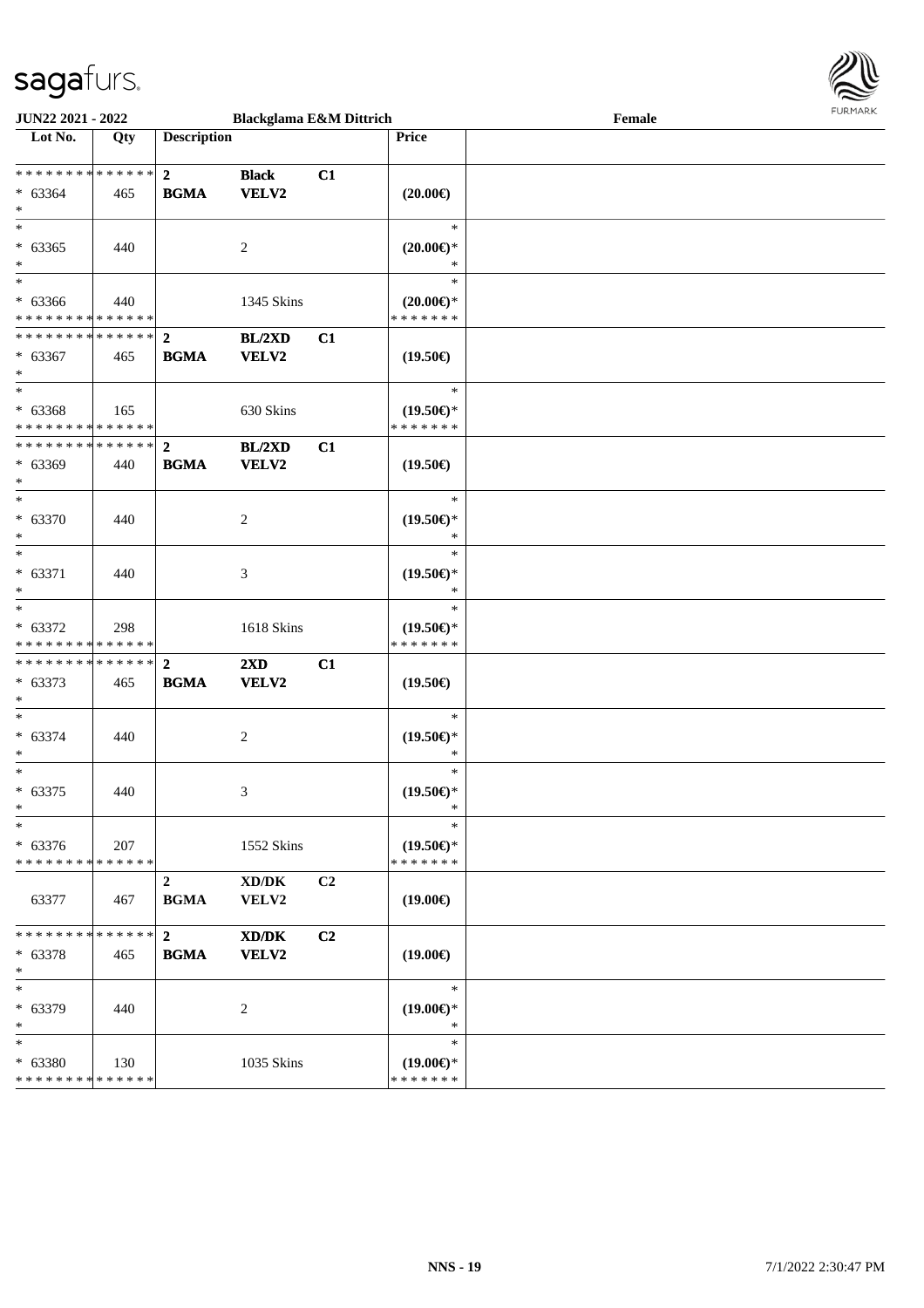

| <b>JUN22 2021 - 2022</b> |     |                    |                        | <b>Blackglama E&amp;M Dittrich</b> |                   | <b>FURMARK</b><br>Female |  |
|--------------------------|-----|--------------------|------------------------|------------------------------------|-------------------|--------------------------|--|
| Lot No.                  | Qty | <b>Description</b> |                        |                                    | Price             |                          |  |
| 63381                    | 109 | 3<br><b>BGMA</b>   | 2XD/XD<br><b>VELV2</b> | C1/C2                              | $(13.00\epsilon)$ |                          |  |
| 63382                    | 295 | 3<br><b>BGMA</b>   | 2XD/XD<br><b>VELV2</b> | C1/C2                              | $(13.00\epsilon)$ |                          |  |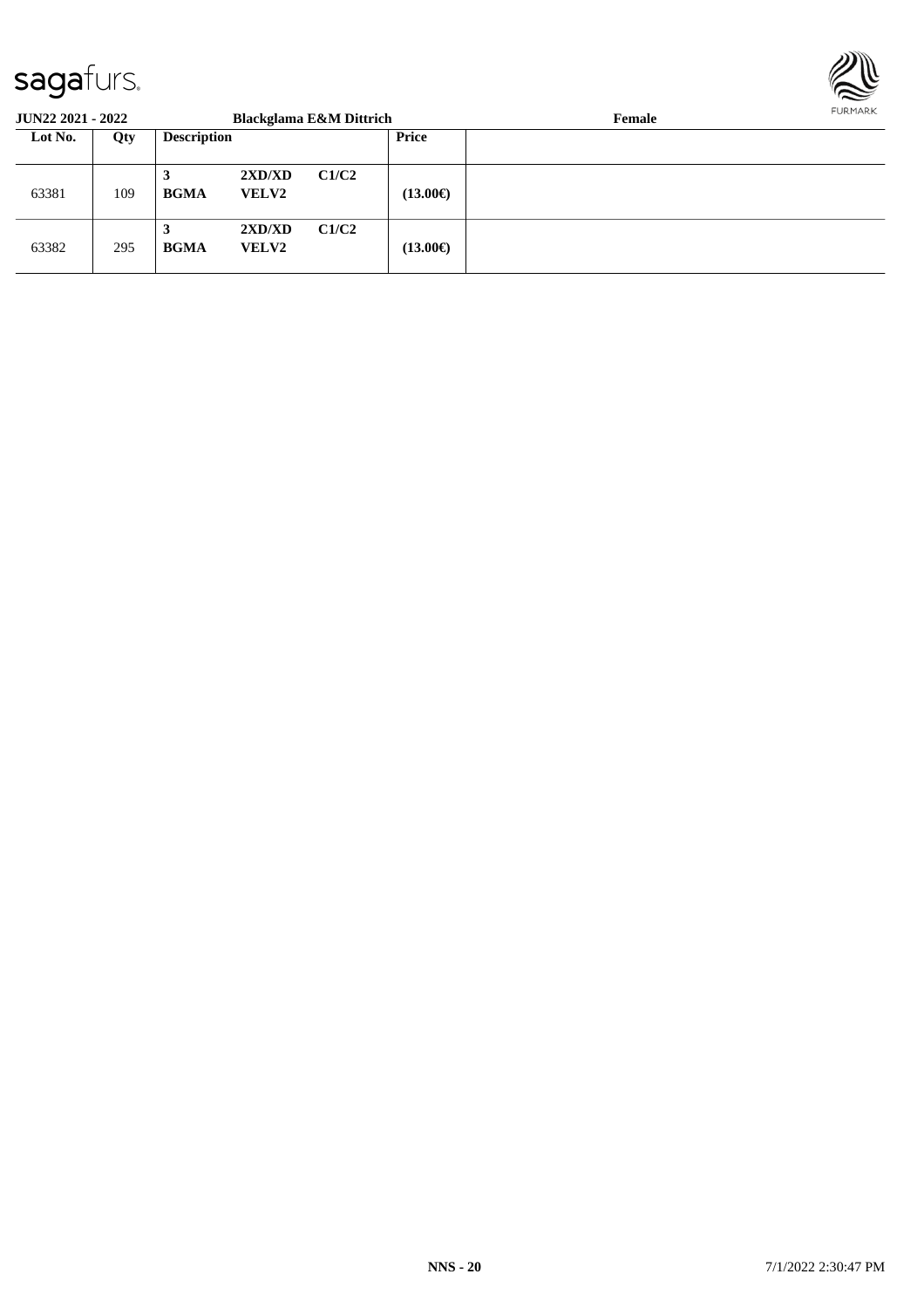

| JUN22 2021 - 2022                        |     |                    |                         | <b>Blackglama Dixon-Walt Brown</b> |                                      | Female | <b>FURMARK</b> |
|------------------------------------------|-----|--------------------|-------------------------|------------------------------------|--------------------------------------|--------|----------------|
| Lot No.                                  | Qty | <b>Description</b> |                         |                                    | <b>Price</b>                         |        |                |
| **************                           |     | $\overline{2}$     | <b>Black</b>            | C1                                 |                                      |        |                |
| $* 63401$<br>$\ast$                      | 440 | <b>BGMA</b>        | VELV2                   |                                    | $(18.50\epsilon)$                    |        |                |
| $\ast$                                   |     |                    |                         |                                    | $\ast$                               |        |                |
| $* 63402$<br>* * * * * * * * * * * * * * | 420 |                    | 860 Skins               |                                    | $(18.50\epsilon)$ *<br>* * * * * * * |        |                |
| **************                           |     | $\overline{2}$     | $2\mathbf{X}\mathbf{D}$ | C1                                 |                                      |        |                |
| $* 63403$<br>$\ast$                      | 465 | <b>BGMA</b>        | <b>VELV2</b>            |                                    | $(18.00\epsilon)$                    |        |                |
| $*$                                      |     |                    |                         |                                    | $\ast$                               |        |                |
| $* 63404$<br>$\ast$                      | 440 |                    | 2                       |                                    | $(18.00\epsilon)$ *<br>∗             |        |                |
| $\ast$                                   |     |                    |                         |                                    | *                                    |        |                |
| $* 63405$<br>$\ast$                      | 440 |                    | 3                       |                                    | $(18.00\epsilon)$ *<br>∗             |        |                |
| $\ast$                                   |     |                    |                         |                                    | $\ast$                               |        |                |
| $* 63406$<br>**************              | 386 |                    | 1731 Skins              |                                    | $(18.00\epsilon)$ *<br>* * * * * * * |        |                |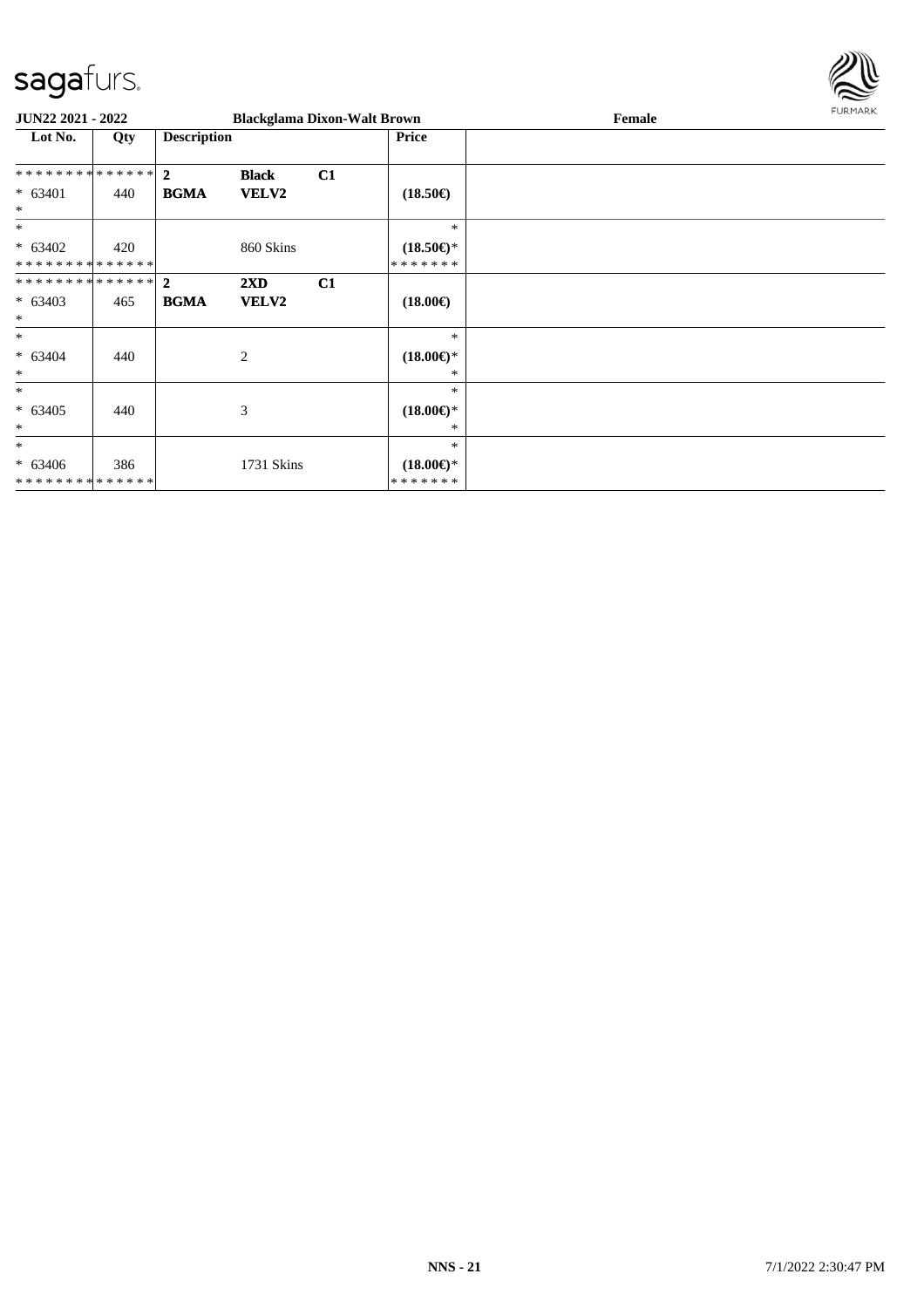

| JUN22 2021 - 2022                                                      |     |                             | <b>Blackglama Patrick</b>    |       |                                                    | Female |  |
|------------------------------------------------------------------------|-----|-----------------------------|------------------------------|-------|----------------------------------------------------|--------|--|
| Lot No.                                                                | Qty | <b>Description</b>          |                              |       | Price                                              |        |  |
| **************<br>$* 63421$<br>$\ast$                                  | 425 | $\mathbf{0}$<br><b>BGMA</b> | 2XD/XD<br><b>VELV2</b>       | C1/C2 | $(33.00\epsilon)$                                  |        |  |
| $\overline{\ast}$<br>$* 63422$<br>$\ast$                               | 400 |                             | $\overline{2}$               |       | $\ast$<br>$(33.00\epsilon)$ *<br>$\ast$            |        |  |
| $\overline{\phantom{0}}$<br>$* 63423$<br>* * * * * * * * * * * * * *   | 245 |                             | 1070 Skins                   |       | $\ast$<br>$(33.00\epsilon)$ *<br>* * * * * * *     |        |  |
| $* 63425$<br>$*$                                                       | 465 | <b>BGMA</b>                 | <b>Black</b><br><b>VELV2</b> | C1    | $(27.00\epsilon)$                                  |        |  |
| $\overline{\ast}$<br>$* 63426$<br>$\ast$                               | 440 |                             | $\overline{c}$               |       | $\ast$<br>$(27.00\epsilon)$ *<br>$\ast$            |        |  |
| $\ast$<br>$* 63427$<br>$\ast$                                          | 440 |                             | 3                            |       | $\ast$<br>$(27.00\in)^\ast$<br>$\ast$              |        |  |
| $\overline{\phantom{a}}$<br>$* 63428$<br>$\ast$<br>$\ast$              | 440 |                             | $\overline{4}$               |       | $\ast$<br>$(27.00\epsilon)$ *<br>$\ast$            |        |  |
| $* 63429$<br>$\ast$                                                    | 440 |                             | $\mathfrak{S}$               |       | $\ast$<br>$(27.00\epsilon)$ *<br>$\ast$            |        |  |
| $\ast$<br>$* 63430$<br>$\ast$                                          | 440 |                             | 6                            |       | $\ast$<br>$(27.00\mathnormal{\infty})^*$<br>$\ast$ |        |  |
| $\ast$<br>$* 63431$<br>$\ast$                                          | 440 |                             | $\tau$                       |       | $\ast$<br>$(27.00\epsilon)$ *<br>$\ast$            |        |  |
| $*$<br>$* 63432$<br>$\ast$                                             | 440 |                             | $\,8\,$                      |       | $\ast$<br>$(27.00\epsilon)$ *<br>$\ast$            |        |  |
| $\overline{\ast}$<br>$* 63433$<br>$\ast$<br>$\overline{\phantom{a}^*}$ | 440 |                             | $\boldsymbol{9}$             |       | $\ast$<br>$(27.00\epsilon)$ *<br>$\ast$            |        |  |
| $* 63434$<br>$*$                                                       | 440 |                             | $10\,$                       |       | $\ast$<br>$(27.00\in)^\ast$<br>$\ast$<br>$\equiv$  |        |  |
| $\ast$<br>$* 63435$<br>$*$                                             | 440 |                             | 11                           |       | $\ast$<br>$(27.00\epsilon)$ *<br>$\ast$            |        |  |
| $\ast$<br>$* 63436$<br>$*$                                             | 440 |                             | 12                           |       | $\ast$<br>$(27.00\mathnormal{\infty})^*$<br>$\ast$ |        |  |
| $\overline{\phantom{0}}$<br>$* 63437$<br>$*$                           | 440 |                             | 13                           |       | $\ast$<br>$(27.00\epsilon)$ *<br>$\ast$            |        |  |
| $*$<br>$* 63438$<br>$*$                                                | 440 |                             | 14                           |       | $\ast$<br>$(27.00\epsilon)$ *<br>$\ast$            |        |  |
| $\overline{\phantom{0}}$<br>* 63439<br>$*$                             | 440 |                             | 15                           |       | $\ast$<br>$(27.00\epsilon)$ *<br>$\ast$            |        |  |
| $\overline{\phantom{0}}$<br>$* 63440$<br>$*$                           | 440 |                             | 16                           |       | $\ast$<br>$(27.00\in)^\ast$<br>$\ast$              |        |  |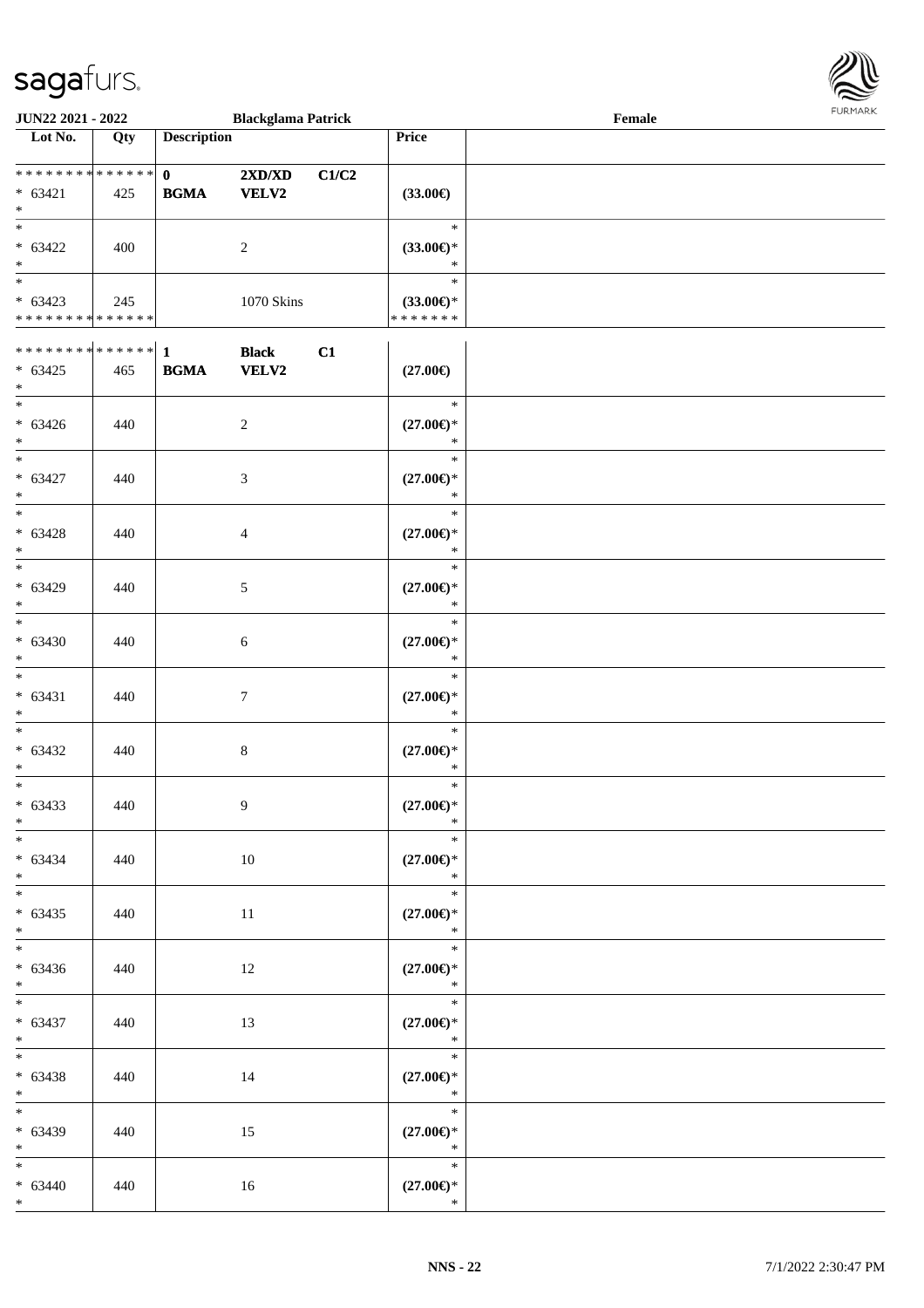

| JUN22 2021 - 2022                                   |     |                    | <b>Blackglama Patrick</b> |    |                                          | Female | <b>FURMARK</b> |
|-----------------------------------------------------|-----|--------------------|---------------------------|----|------------------------------------------|--------|----------------|
| Lot No.                                             | Qty | <b>Description</b> |                           |    | Price                                    |        |                |
| $\ast$                                              |     | $\mathbf{1}$       | <b>Black</b>              | C1 | $\ast$                                   |        |                |
| $* 63441$<br>$*$                                    | 440 | <b>BGMA</b>        | <b>VELV2</b>              |    | $(27.00\epsilon)$ *<br>$*$               |        |                |
| $*$                                                 |     |                    |                           |    | $\ast$                                   |        |                |
| $* 63442$<br>$\overline{\ }$                        | 440 |                    | 18                        |    | $(27.00\epsilon)$ *<br>$\ast$            |        |                |
| $\ast$                                              |     |                    |                           |    | $\ast$                                   |        |                |
| $* 63443$<br>$\ast$                                 | 440 |                    | 19                        |    | $(27.00\epsilon)$ *<br>*                 |        |                |
| $*$<br>$* 63444$<br>$*$                             | 440 |                    | 20                        |    | $\ast$<br>$(27.00\epsilon)$ *<br>*       |        |                |
| $*$<br>$* 63445$<br>$\ast$                          | 440 |                    | $21\,$                    |    | $\ast$<br>$(27.00\epsilon)$ *<br>$\ast$  |        |                |
| $*$<br>$* 63446$<br>$*$                             | 440 |                    | 22                        |    | $\ast$<br>$(27.00\epsilon)$ *<br>*       |        |                |
| $\ast$<br>$* 63447$<br>******** <mark>******</mark> | 149 |                    | 9854 Skins                |    | $\ast$<br>$(27.00\epsilon)$ *<br>******* |        |                |

| ************** 1<br>$* 63456$<br>$\ast$ | 440 | $2\mathbf{X}\mathbf{D}$<br><b>BGMA</b><br><b>VELV2</b> | $\ast$<br>C1<br>$(26.50\epsilon)$ *<br>∗       |
|-----------------------------------------|-----|--------------------------------------------------------|------------------------------------------------|
| $\ast$<br>$* 63457$<br>$\ast$           | 440 | $\gamma$<br>∠                                          | $\ast$<br>$(26.50\epsilon)$ *<br>*             |
| $\ast$<br>$* 63458$<br>**************   | 317 | 1197 Skins                                             | $\ast$<br>$(26.50\epsilon)$ *<br>* * * * * * * |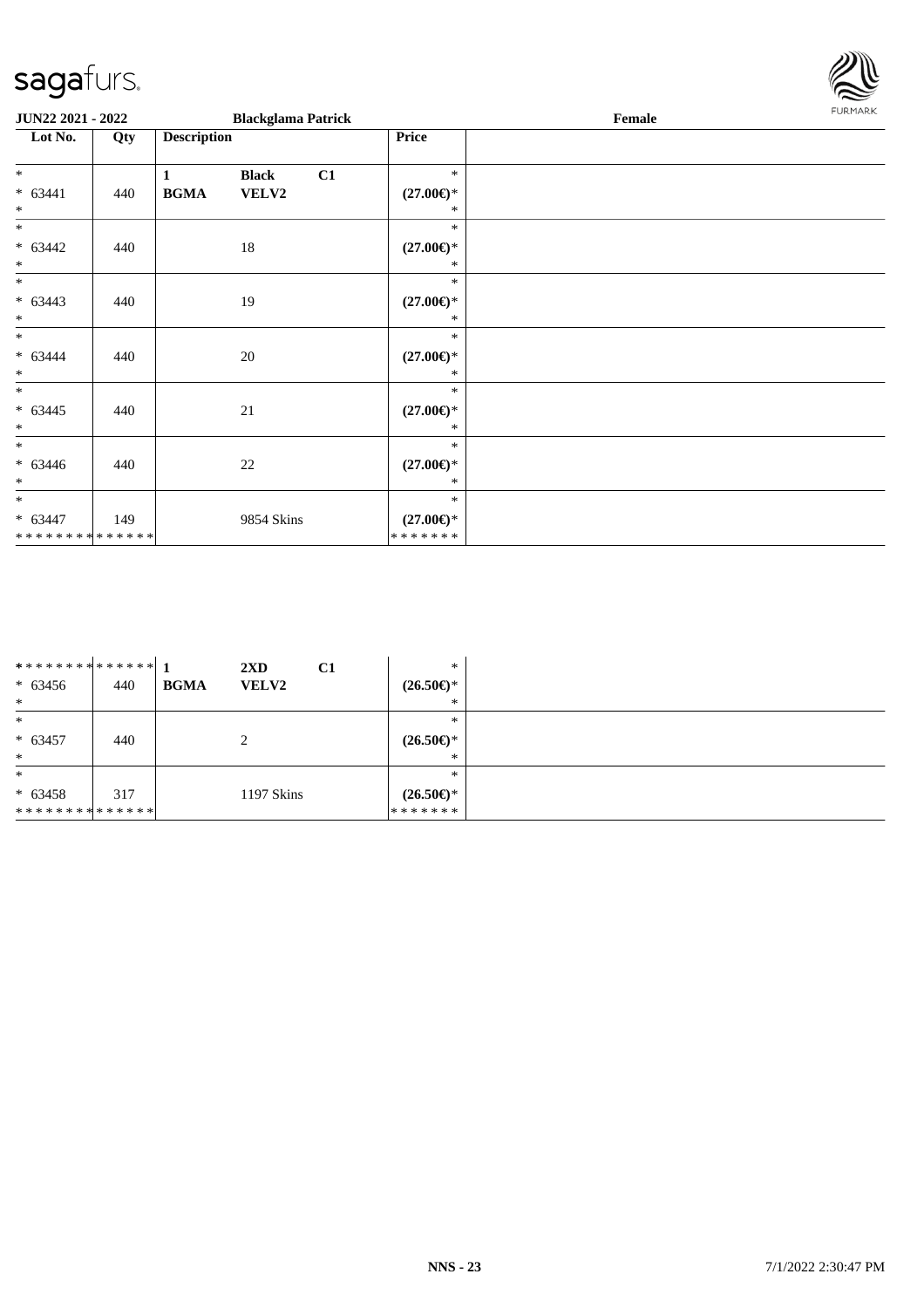

| <b>JUN22 2021 - 2022</b>                         |     |                                        | <b>Blackglama Patrick</b>    |    |                                                | $\ensuremath{\textnormal{\textbf{Female}}}$ | <b>FURPIARR</b> |
|--------------------------------------------------|-----|----------------------------------------|------------------------------|----|------------------------------------------------|---------------------------------------------|-----------------|
| Lot No.                                          | Qty | <b>Description</b>                     |                              |    | Price                                          |                                             |                 |
| ******** <mark>******</mark><br>$* 63464$<br>$*$ | 465 | $\overline{\mathbf{2}}$<br><b>BGMA</b> | <b>Black</b><br><b>VELV2</b> | C1 | $(20.00\epsilon)$                              |                                             |                 |
| $*$<br>$* 63465$<br>$*$                          | 440 |                                        | $\overline{2}$               |    | $\ast$<br>$(20.00\epsilon)$ *<br>$\ast$        |                                             |                 |
| $* 63466$<br>$*$                                 | 440 |                                        | 3                            |    | $\ast$<br>$(20.00\epsilon)$ *<br>$\ast$        |                                             |                 |
| $*$<br>$* 63467$<br>$*$                          | 440 |                                        | $\overline{4}$               |    | $\ast$<br>$(20.00\epsilon)$ *<br>$\ast$        |                                             |                 |
| $\overline{\ast}$<br>$* 63468$<br>$\ast$         | 440 |                                        | 5                            |    | $\ast$<br>$(20.00\epsilon)$ *<br>$\ast$        |                                             |                 |
| $*$<br>$* 63469$<br>$*$                          | 440 |                                        | $\sqrt{6}$                   |    | $\ast$<br>$(20.00\epsilon)$ *<br>$\ast$        |                                             |                 |
| $*$<br>$* 63470$<br>$*$                          | 440 |                                        | $\boldsymbol{7}$             |    | $\ast$<br>$(20.00\varepsilon)$ *<br>$\ast$     |                                             |                 |
| $\overline{\ast}$<br>$* 63471$<br>$*$            | 440 |                                        | $\,8\,$                      |    | $\ast$<br>$(20.00\epsilon)$ *<br>$\ast$        |                                             |                 |
| $* 63472$<br>$*$                                 | 440 |                                        | 9                            |    | $\ast$<br>$(20.00\epsilon)$ *<br>$\ast$        |                                             |                 |
| $\overline{\ast}$<br>$* 63473$<br>$\ast$         | 440 |                                        | 10                           |    | $\ast$<br>$(20.00\epsilon)$ *<br>$\ast$        |                                             |                 |
| $* 63474$<br>$\ast$                              | 440 |                                        | 11                           |    | $\ast$<br>$(20.00\epsilon)$ *<br>$\ast$        |                                             |                 |
| $\ast$<br>$* 63475$<br>$\ast$                    | 440 |                                        | 12                           |    | $\ast$<br>$(20.00\epsilon)$ *                  |                                             |                 |
| $\ast$<br>$* 63476$<br>$*$                       | 440 |                                        | 13                           |    | $\ast$<br>$(20.00\epsilon)$ *<br>$\ast$        |                                             |                 |
| $* 63477$<br>$*$<br>*                            | 440 |                                        | 14                           |    | $\ast$<br>$(20.00\epsilon)$ *<br>$\ast$        |                                             |                 |
| $* 63478$<br>$*$                                 | 440 |                                        | 15                           |    | $\ast$<br>$(20.00\epsilon)$ *<br>$\ast$        |                                             |                 |
| $\overline{\ast}$<br>$* 63479$<br>$*$            | 440 |                                        | 16                           |    | $\ast$<br>$(20.00\epsilon)$ *<br>$\rightarrow$ |                                             |                 |
| $* 63480$<br>$*$                                 | 440 |                                        | 17                           |    | $\ast$<br>$(20.00\epsilon)$ *<br>$\ast$        |                                             |                 |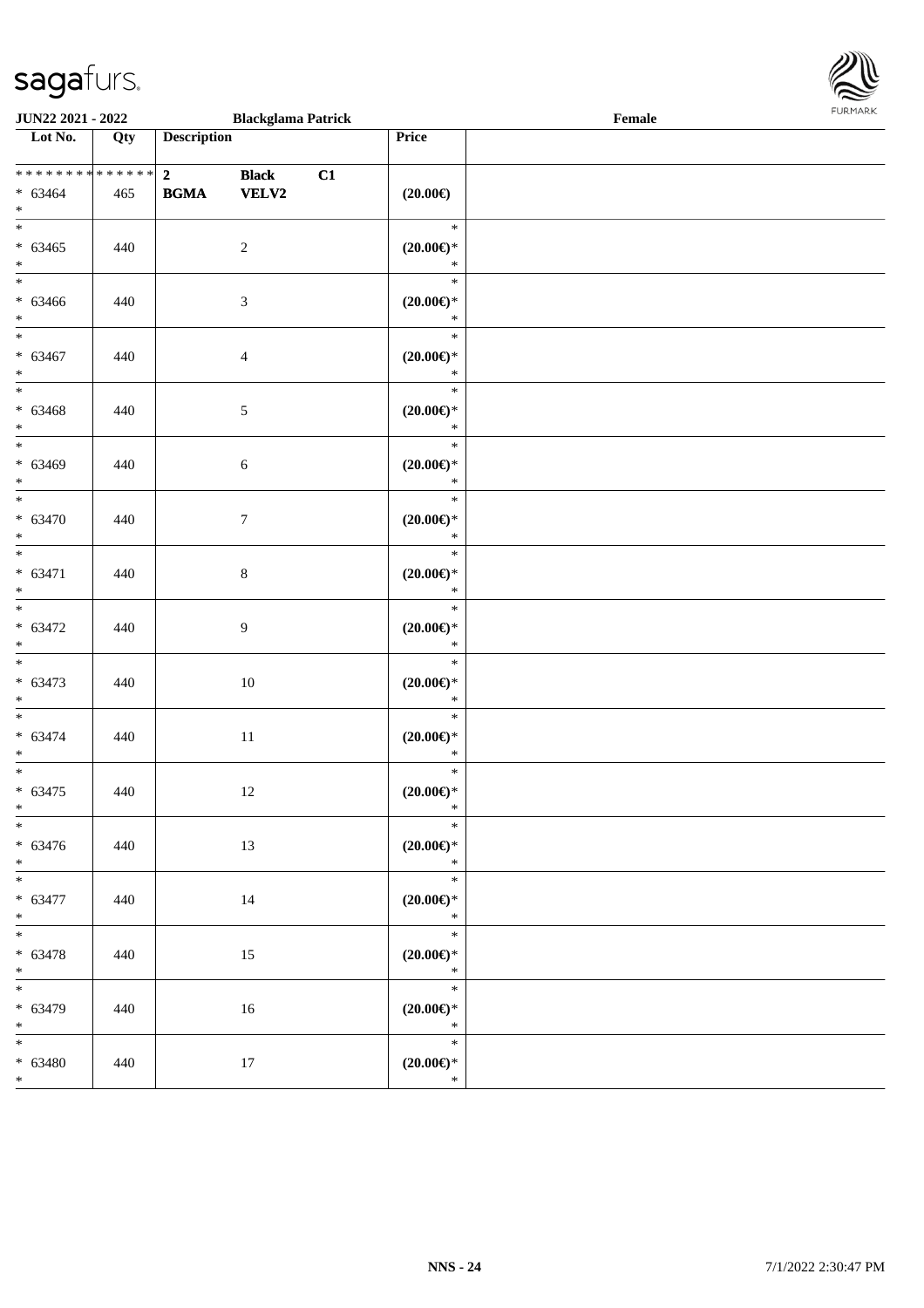

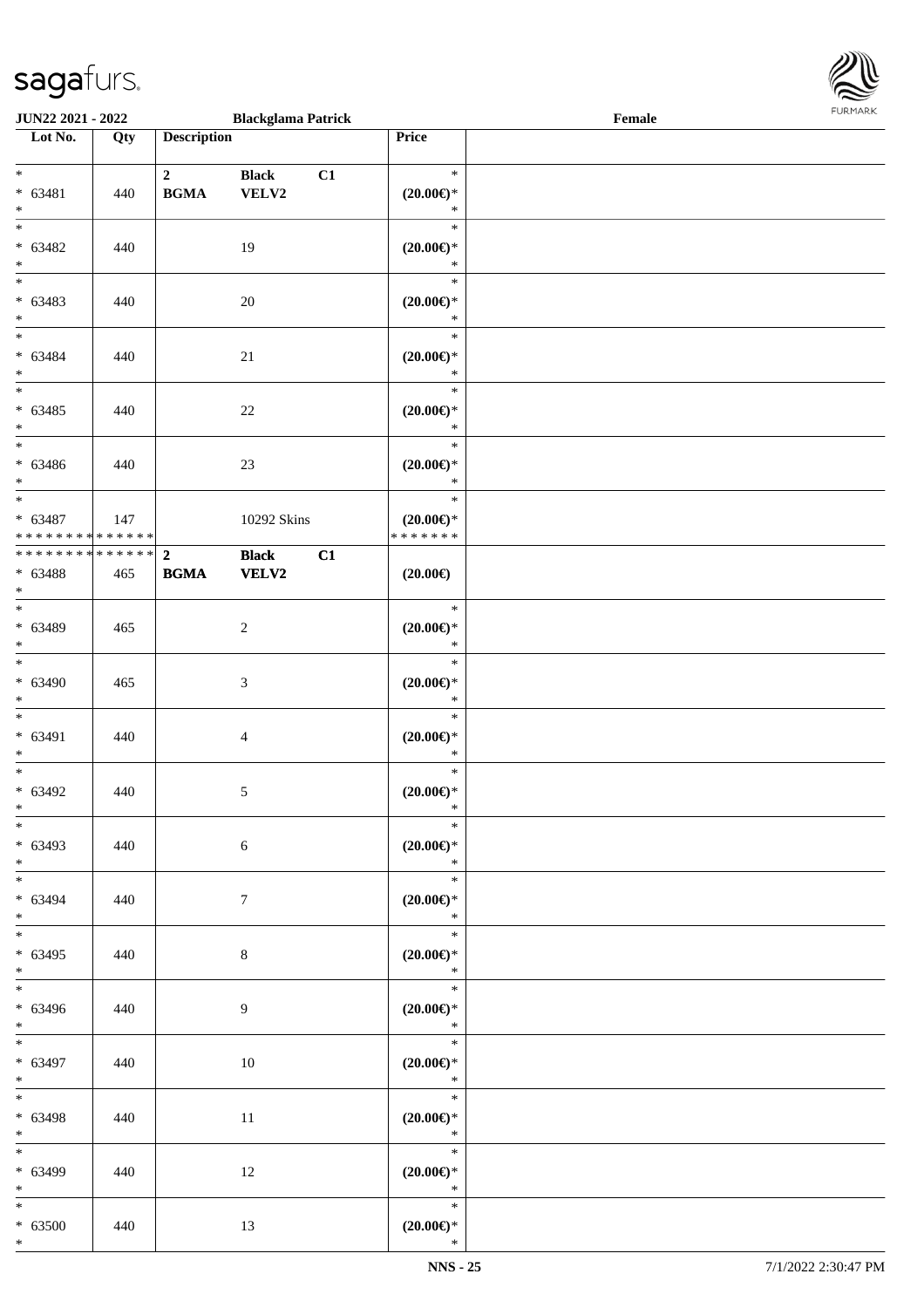| <b>JUN22 2021 - 2022</b>                   |     |                    | <b>Blackglama Patrick</b> |    |                               | Female |  |
|--------------------------------------------|-----|--------------------|---------------------------|----|-------------------------------|--------|--|
| Lot No.                                    | Qty | <b>Description</b> |                           |    | Price                         |        |  |
|                                            |     |                    |                           |    |                               |        |  |
| $*$                                        |     | $\mathbf{2}$       | <b>Black</b>              | C1 | $\ast$                        |        |  |
| $* 63501$                                  | 440 | <b>BGMA</b>        | VELV2                     |    | $(20.00\epsilon)$ *           |        |  |
| $*$                                        |     |                    |                           |    | $\ast$                        |        |  |
|                                            |     |                    |                           |    | $\ast$                        |        |  |
| $* 63502$                                  | 440 |                    | 15                        |    | $(20.00\epsilon)$ *           |        |  |
| $\ast$                                     |     |                    |                           |    | $\ast$                        |        |  |
| $\overline{\phantom{0}}$                   |     |                    |                           |    | $\ast$                        |        |  |
| $* 63503$                                  | 440 |                    | 16                        |    | $(20.00\epsilon)$ *           |        |  |
| $*$                                        |     |                    |                           |    | $\ast$                        |        |  |
| $*$                                        |     |                    |                           |    | $\ast$                        |        |  |
| $* 63504$                                  | 375 |                    | 17                        |    | $(20.00\epsilon)$ *           |        |  |
| $*$                                        |     |                    |                           |    | $\ast$                        |        |  |
|                                            |     |                    |                           |    | $\ast$                        |        |  |
| $* 63505$                                  | 99  |                    | 7589 Skins                |    | $(20.00\epsilon)$ *           |        |  |
| * * * * * * * * * * * * * * *              |     |                    |                           |    | * * * * * * *                 |        |  |
| * * * * * * * * <mark>* * * * * * *</mark> |     | $\overline{2}$     | $2\mathbf{X}\mathbf{D}$   | C1 |                               |        |  |
| $* 63506$                                  |     | <b>BGMA</b>        | <b>VELV2</b>              |    | $(19.50\epsilon)$             |        |  |
| $*$                                        | 465 |                    |                           |    |                               |        |  |
| $*$                                        |     |                    |                           |    | $\ast$                        |        |  |
|                                            |     |                    |                           |    |                               |        |  |
| $* 63507$<br>$*$                           | 440 |                    | 2                         |    | $(19.50\epsilon)$ *<br>$\ast$ |        |  |
|                                            |     |                    |                           |    | $\ast$                        |        |  |
|                                            |     |                    |                           |    |                               |        |  |
| $* 63508$                                  | 440 |                    | 3                         |    | $(19.50\epsilon)$ *           |        |  |
| $*$<br>$\overline{\phantom{0}}$            |     |                    |                           |    | $\ast$                        |        |  |
|                                            |     |                    |                           |    | $\ast$                        |        |  |
| * 63509                                    | 440 |                    | $\overline{4}$            |    | $(19.50\epsilon)$ *           |        |  |
| $*$                                        |     |                    |                           |    | $\ast$                        |        |  |
| $\ast$                                     |     |                    |                           |    | $\ast$                        |        |  |
| $* 63510$                                  | 440 |                    | 5                         |    | $(19.50\epsilon)$ *           |        |  |
| $*$                                        |     |                    |                           |    | $\ast$                        |        |  |
| $*$                                        |     |                    |                           |    | $\ast$                        |        |  |
| $* 63511$                                  | 440 |                    | 6                         |    | $(19.50\epsilon)$ *           |        |  |
| $*$                                        |     |                    |                           |    | $\ast$                        |        |  |
| $*$                                        |     |                    |                           |    | $\ast$                        |        |  |
| $* 63512$                                  | 440 |                    | $\tau$                    |    | $(19.50\epsilon)$ *           |        |  |
| $*$                                        |     |                    |                           |    | $\ast$                        |        |  |
| $*$                                        |     |                    |                           |    | $\ast$                        |        |  |
| $* 63513$                                  | 440 |                    | 8                         |    | $(19.50\epsilon)$ *           |        |  |
| $*$                                        |     |                    |                           |    | $\ast$                        |        |  |
| $*$                                        |     |                    |                           |    | $\ast$                        |        |  |
| $* 63514$                                  | 440 |                    | 9                         |    | $(19.50\epsilon)$ *           |        |  |
| $*$                                        |     |                    |                           |    | $\ast$                        |        |  |
| $*$                                        |     |                    |                           |    | $\ast$                        |        |  |
| $* 63515$                                  | 440 |                    | 10                        |    | $(19.50\epsilon)$ *           |        |  |
| $*$                                        |     |                    |                           |    | $\ast$                        |        |  |
| $_{*}$                                     |     |                    |                           |    | $\ast$                        |        |  |
| $* 63516$                                  | 286 |                    | 4711 Skins                |    | $(19.50\epsilon)$ *           |        |  |
| * * * * * * * * * * * * * *                |     |                    |                           |    | * * * * * * *                 |        |  |
| ******** <mark>******</mark> 2             |     |                    | $2\mathbf{X}\mathbf{D}$   | C1 |                               |        |  |
| $* 63517$                                  | 440 | <b>BGMA</b>        | <b>VELV2</b>              |    | $(19.50\epsilon)$             |        |  |
| $*$                                        |     |                    |                           |    |                               |        |  |
| $*$                                        |     |                    |                           |    | $\ast$                        |        |  |
| $* 63518$                                  | 440 |                    | 2                         |    | $(19.50\epsilon)$ *           |        |  |
| $*$                                        |     |                    |                           |    | $\ast$                        |        |  |
| $*$                                        |     |                    |                           |    | $\ast$                        |        |  |
| $* 63519$                                  | 440 |                    | 3                         |    | $(19.50\epsilon)$ *           |        |  |
| $*$                                        |     |                    |                           |    | $\ast$                        |        |  |
| $*$                                        |     |                    |                           |    | $\ast$                        |        |  |
| $* 63520$                                  | 440 |                    | 1760 Skins                |    | $(19.50\epsilon)$ *           |        |  |
| * * * * * * * * * * * * * *                |     |                    |                           |    | * * * * * * *                 |        |  |
|                                            |     |                    |                           |    |                               |        |  |